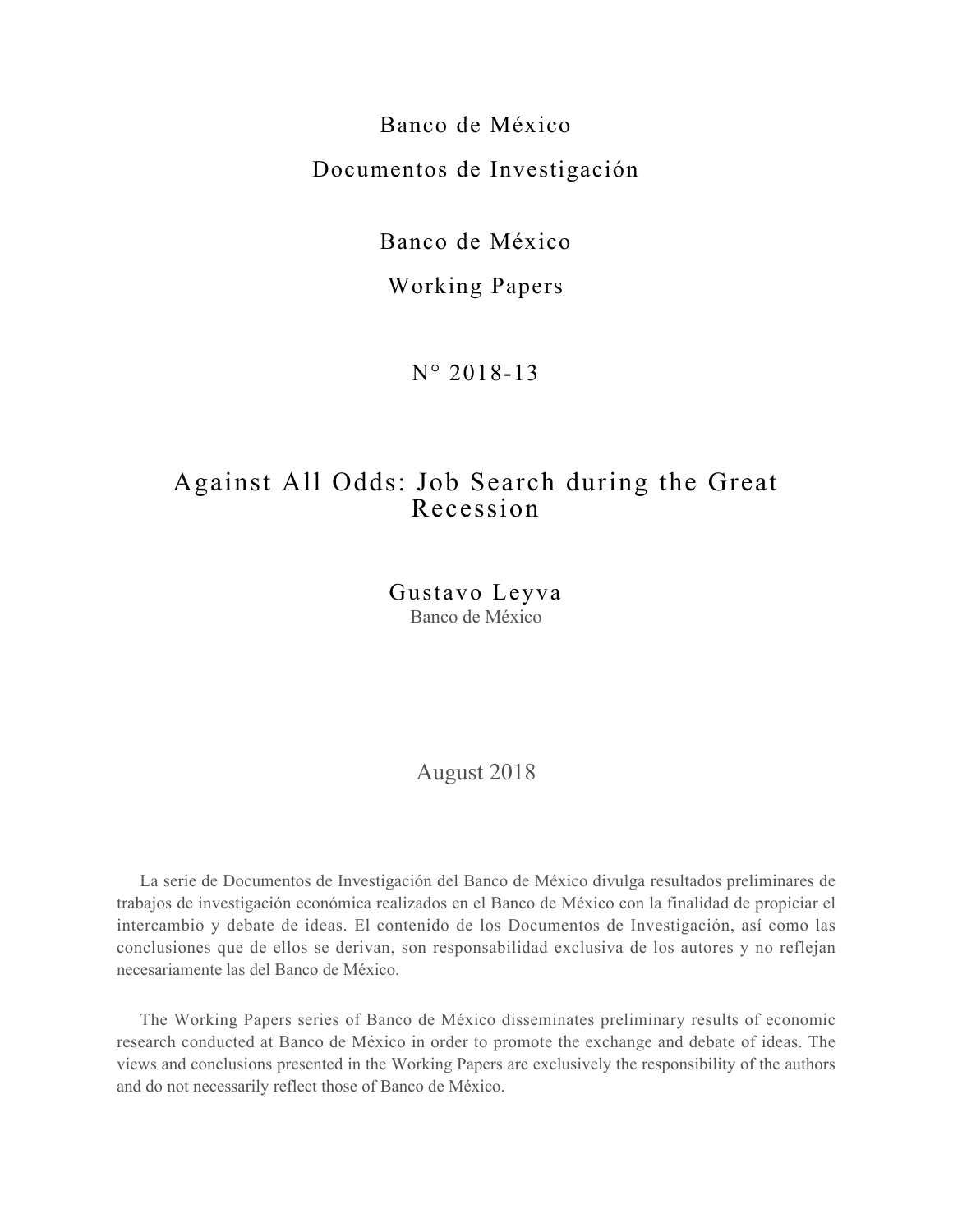## Against All Odds: Job Search during the Great Recession\*

#### Gustavo Leyva<sup>+</sup> Banco de México

Abstract: The unemployed in the United States appear to allocate time to job search activities regardless of the stance of the economy. Drawing on the American Time Use Survey between 2003 and 2014, I document that the unemployed increase their search intensity only slightly if at all during recessions. Roughly, 30 minutes in a week is the additional search intensity attributed to the unemployed in response to the Great Recession. While their search intensity depends on a number of factors that would predict otherwise, such as the odds of finding work, one argument shows promise: the search costs that accumulate over an expected long period of unemployment make a job more valuable during recessions. I estimate the elasticity of the value of a job to changes in labor productivity to be at least - 0.67 and at most -0.04.

Keywords: unemployed, search intensity, value of a job, business cycle JEL Classification: E24 ,E32 ,J22, J64

Resumen: Los desempleados en Estados Unidos parecen asignar tiempo a la búsqueda de empleo independientemente del estado de la economía. Utilizando datos de la Encuesta de Uso del Tiempo entre 2003 y 2014, documento que los desempleados incrementan su intensidad de búsqueda, si acaso, ligeramente durante las recesiones. Aproximadamente, 30 minutos por semana es la intensidad adicional que le atribuyo a los desempleados en respuesta a la Gran Recesión. Si bien su intensidad de búsqueda depende de un número de factores que predeciría lo contrario, tales como la probabilidad de encontrar trabajo, un argumento suena prometedor: los costos de búsqueda que se acumulan en un periodo largo de desempleo hacen que tener un trabajo sea más valorado durante las recesiones. Estimo que la elasticidad del valor de un trabajo para un desempleado respecto a cambios en la productividad laboral se sitúa entre -0.67 y -0.04.

Palabras Clave: desempleado, intensidad de búsqueda, valor de un trabajo, ciclo económico

<sup>\*</sup>I am indebted to Jose-Victor Rios-Rull for all his support, guidance, and insightful feedback. I want to thank Naoki Aizawa, Kyle Herkenhoff, and especially Loukas Karabarbounis for their time, encouragement, and invaluable and relentless advice. I also thank the generous suggestions from Anmol Bhandari, Jonathan Heathcote, Larry Jones, Ellen McGrattan, Chris Phelan, and David Rahman and the members of the Labor Workshop at the University of Minnesota.

<sup>†</sup> Dirección General de Investigación Económica, Banco de México. Email: gleyvaj@banxico.org.mx.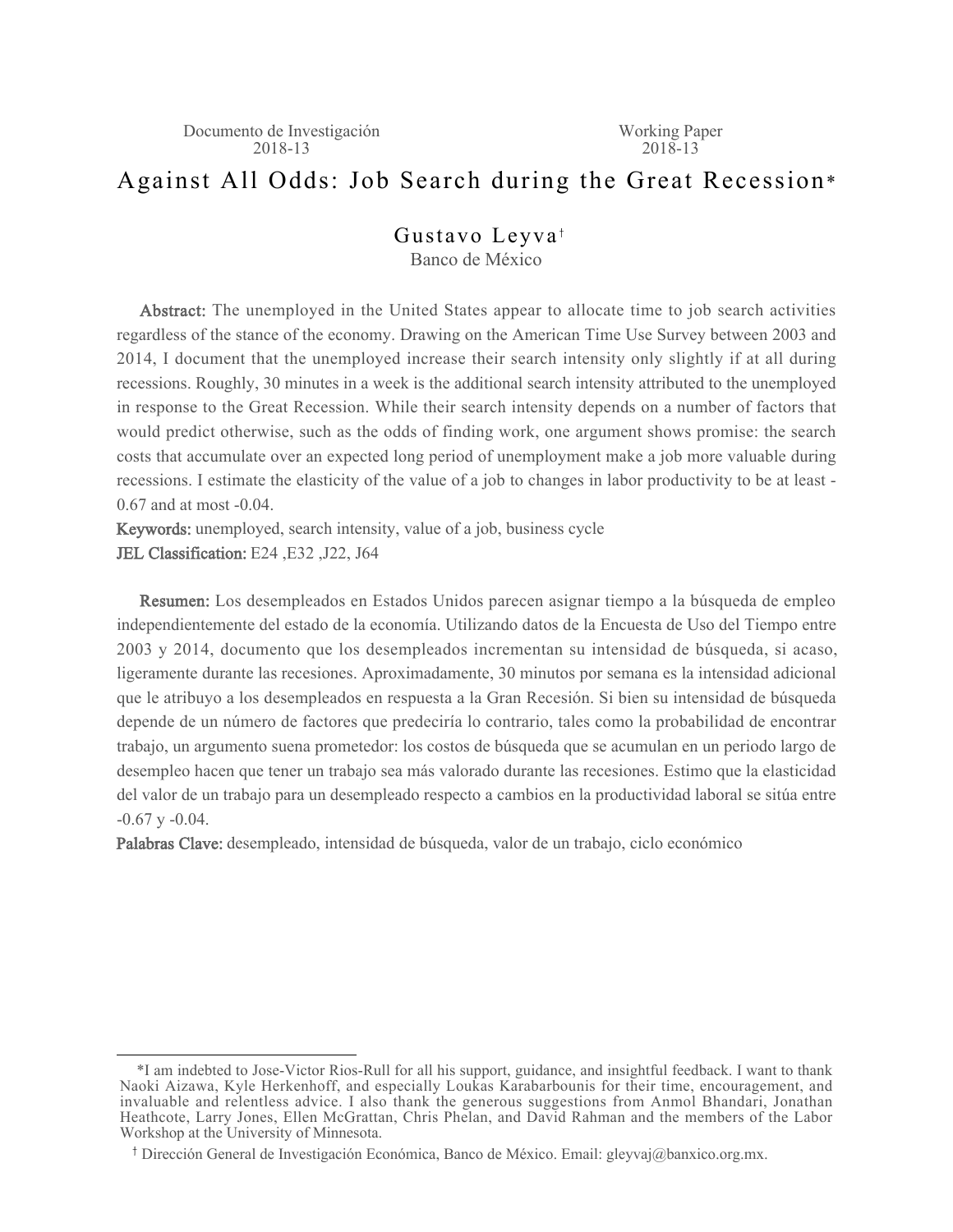## Introduction

The further examination of uses of time other than paid work, exhorted by [Hall \(1997\)](#page-52-0) almost two decades ago, is still needed. Though the prolific research spawned by the study of the cyclical movements of hours worked, employment, and wages has shaped our understanding of business cycles, little is still known about how the unemployed workers in the U.S. spend time on sending out resumes, placing job ads, and networking during recession and recovery in the labor market.<sup>[1](#page-2-0)</sup>

That this aspect of the workers' decision-making is of particular importance may be grasped from the range of views on how their efforts to escape from unemployment may condition the resilience of the economy. According to one view, the lesser degree of intensity at which the unemployed look for work, motivated by a variety of reasons, could fuel a long-lasting recovery. Discouragement over the slack of the labor market and a generous unemployment insurance policy are often advanced as possible reasons. At the other end of the spectrum are views which contend that the lack of job opportunities is to blame. Needless to say, economic policies aimed at helping the unemployed differ across these views.

By using the American Time Use Survey (ATUS) between 2003 and 2014, I document that the unemployed in the U.S. appear to allocate time to job search regardless of the stance of the economy. They increased search intensity only slightly if at all during recessions. Roughly, 30 minutes in a week is the additional search intensity attributed to the unemployed in response to the recession of 2008-2009.

It would be odd to interpret this evidence as if the unemployed were unaware of or unaffected by the changing conditions in the labor market. After all, the unemployed remain attached to the labor market and their chances of leaving the pool of unemploy-

<span id="page-2-0"></span><sup>&</sup>lt;sup>1</sup> Previous contributions include [Shimer \(2004\),](#page-53-0) [Mukoyama et al. \(2018\)](#page-53-1), [DeLoach and Kurt \(2013\)](#page-51-0), and [Gomme and Lkhagvasuren \(2015\)](#page-52-1) for unemployed workers. [Aguiar et al. \(2013b\)](#page-51-1) estimate that job search absorbed between 2% and 6% of the foregone market work hours during the Great Recession. While [Shimer \(2004\)](#page-53-0) and [Mukoyama et al. \(2018\)](#page-53-1) argue along the lines of the present paper, [DeLoach and Kurt \(2013\)](#page-51-0) and [Gomme and Lkhagvasuren \(2015\)](#page-52-1) offer a dissenting view on the matter.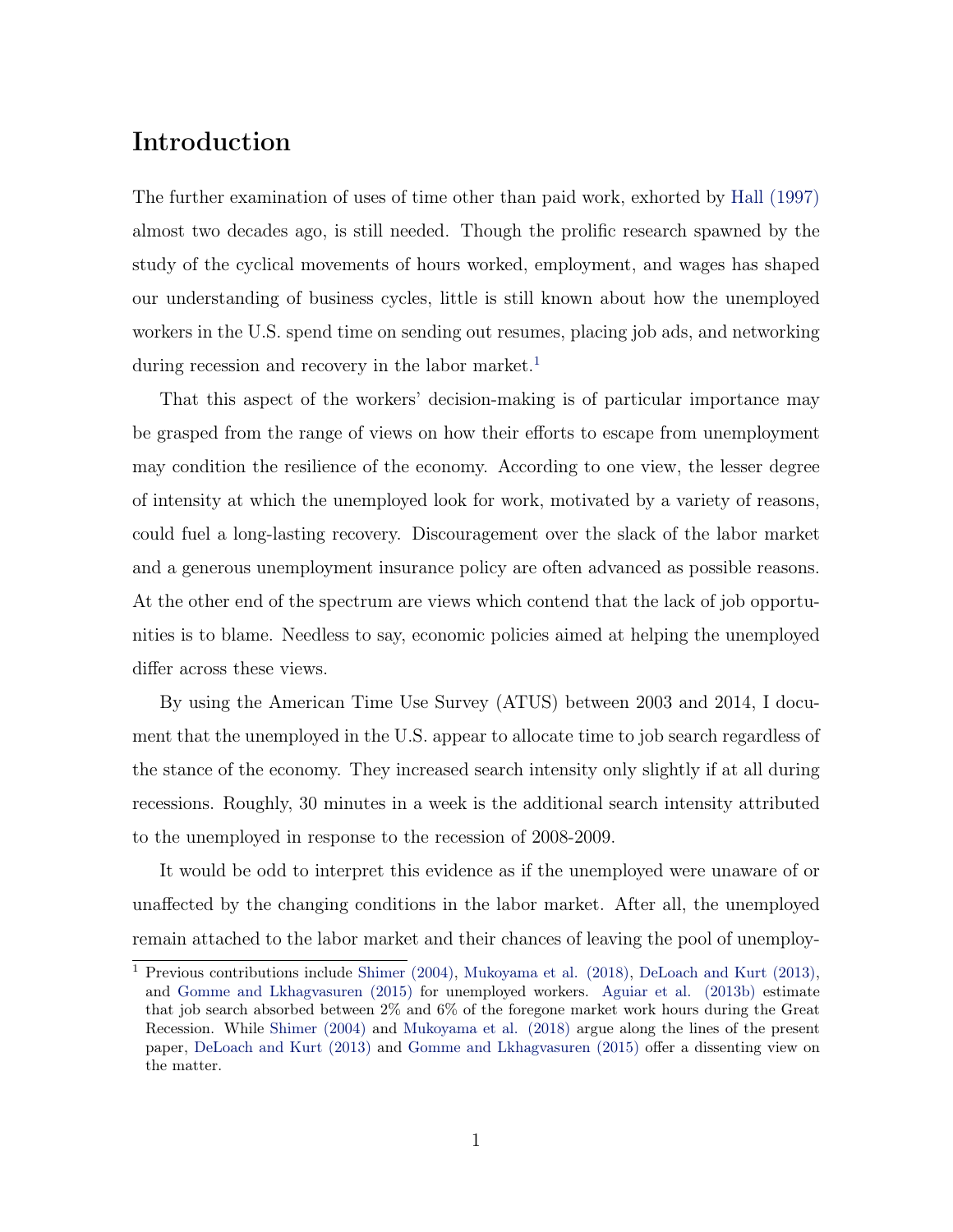ment vary with the business cycle. Moreover, their search intensity arguably depends on additional factors that do change with the swings in the economy, such as wages, unemployment benefits, and the value of non-working time.<sup>[2](#page-3-0)</sup>

The way I view this evidence clashes with some of the U.S. labor market facts as we know them. To see this, consider the following sketch of the balance of costs and benefits that an individual worker would consider in choosing her search intensity:

> (1)  $current$  marginal  $=$  marginal increase in cost of searching (2) the odds of finding work value of a job *×* (3) expected

The left side of the equation represents the foregone leisure time when the worker allocates an additional unit of time to job search. The right side of the equation highlights two benefits of doing so. Since looking for work is risky, the first motive is the possibility of boosting the chances of finding a job. The second motive is the ultimate payoff of having looked for work in the first place: the value of a job.

The value of a job (to a worker) is the benefits minus the opportunity costs of being employed. Having a job means receiving a wage in exchange for the hour worked. It also implies avoiding the search costs that could have been incurred had the unemployed failed to find a job and kept looking for work. On the other hand, the opportunity costs of being employed consist of the foregone unemployment benefits and the foregone value of leisure time.

The evidence I document implies that (1) above does not vary over the business cycle — under preferences that are separable in leisure and consumption. Evidence reported by other authors has, however, different implications for the right side of the equation. For it is well-known that the probability of finding a job, in the U.S., tracks closely with the cyclical shifts of the economy, implying that (2) does vary (positively) with it ([Shimer,](#page-53-2) [2005](#page-53-2) and [Shimer](#page-53-3), [2012](#page-53-3)). In addition, (3) has been traditionally regarded as procyclical. By construction, the value of a job declines during recessions

<span id="page-3-0"></span><sup>2</sup> As of the non-working time, [Aguiar et al. \(2013b\)](#page-51-1) document that roughly 80% of the foregone market work time was allocated to leisure and home production during the recent recession.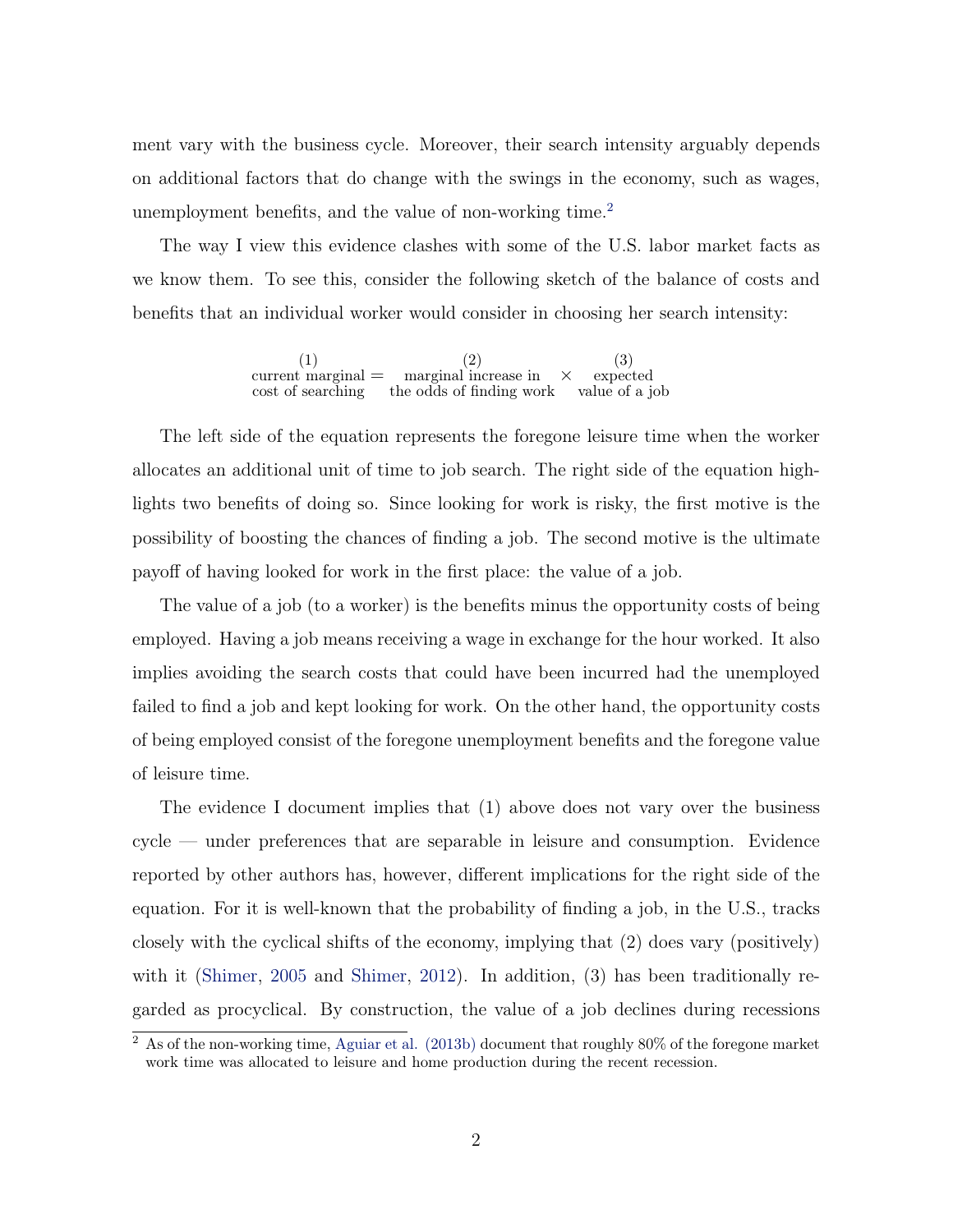in the [Mortensen and Pissarides \(1994\)](#page-53-4)'s search model, which is the workhorse of the macroeconomics of unemployment.[3](#page-4-0)

To sum up, even if the unemployed in the U.S. do not spend neither more nor less time on job search over the business cycle, then we have a puzzle. I entertain two arguments to throw light on this puzzle by addressing (2) and (3) separately.

The first argument states that the unemployed search for work with an intensity that varies according to the prevalent labor market conditions, in a way that makes search intensity more valuable when good job opportunities are lacking. The cyclicality of search intensity will thus be a direct consequence of assuming a key property in the so-called matching function. Admittedly, this is a rather exogenous way to model the cyclicality of search intensity, yet it has received some attention in the literature (see, for instance, [Mukoyama et al.,](#page-53-1) [2018](#page-53-1)).

My main argument pertains (3). From the standpoint of the worker, I will argue, a job is more valuable during recessions. Put simply, the unemployed cannot afford to be too patient and wait to see how the recession unfolds. Instead, they could avoid the future costs of being unemployed by embracing the hassle right away.

I begin in section 1 with a brief discussion of the ATUS, the advantages it offers and the difficulties it poses for the estimation of the time spent on job search. I then proceed by building estimates of this use of time according to some regional, demographic, and labor market experience variables of interest. Since this is not the first attempt of inferring these estimates, at the end of this section, I review previous findings in the literature in the light of the results presented here. The aim of this section is thus to ascertain, through novel arguments, the cyclical pattern of the time spent on job search by the unemployed. Relying on a comprehensive view on the job-seeking behavior of the unemployed, I investigate whether alternative measures of search intensity, including the number of search methods used previously by [Shimer \(2004\)](#page-53-0), tell a coherent story

<span id="page-4-0"></span><sup>&</sup>lt;sup>3</sup> This is less so in versions of the model that depart from the Nash bargaining rule in the determination of wages or allow for rigid wages in a rather exogenous way. Incidentally, the canonical search model of [Mortensen and Pissarides \(1994\)](#page-53-4) will also predict that (2) is less procyclical than what it is observed. This counterfactual prediction was first pointed out by [Shimer \(2005\)](#page-53-2).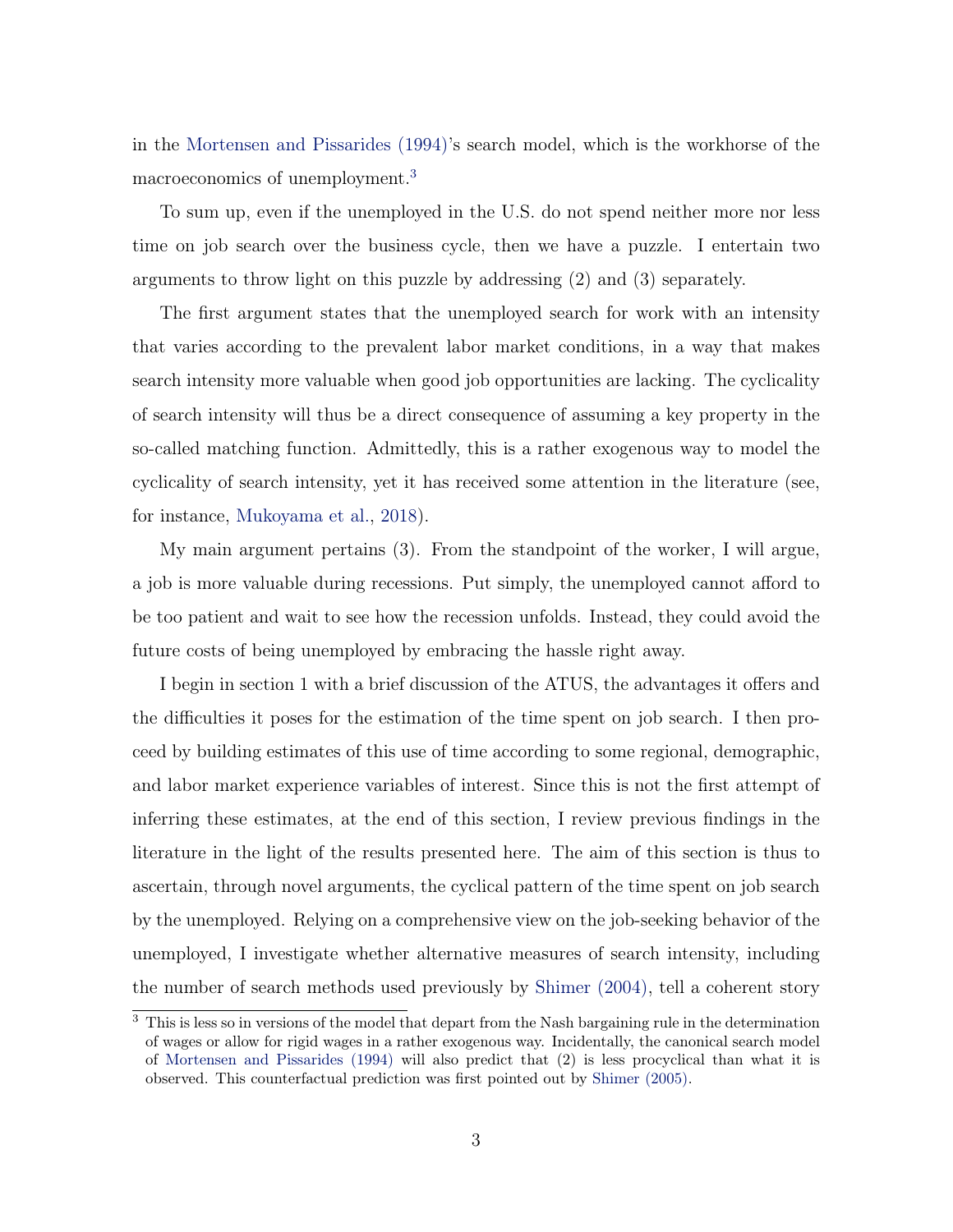with respect to those variables, including the temporal dimension.

However small it may seem, I argue that the allocation of time to job search in the period 2008-2009 is economically important, with the aid of the model introduced in section 2. In particular, I argue in sections 3 and 4 that between the two arguments outlined above the one that shows more promise is the second: the unemployed place a relatively high value on a job during recessions. Though a ringing argument for those who have ever experienced a jobless transition, here I discipline it by providing estimates of the cyclicality of the value of a job in the U.S., leaning on an expression for the value of a job that emerges from a search model. In doing so I build on [Chodorow-](#page-51-2)[Reich and Karabarbounis \(2016\)](#page-51-2) who construct estimates for the opportunity cost of employment. I develop a strategy to gauge an upper bound for the size of job search costs based on the size of the value of non-working time.

I estimate the elasticity of the value of a job to changes in labor productivity to be at least -0.67 and at most -0.04. The estimated value of a job is countercyclical for two reasons. First, working during recessions does not hurt much since otherwise workers would have plenty of leisure time, and it rather helps since these are periods of low consumption.[4](#page-5-0) The second reason is that the opportunity cost of postponing the decision to search for work is relatively high during recessions. The search costs that accumulate over an expected long period of unemployment deter unemployed workers from delaying their efforts.

[Chodorow-Reich and Karabarbounis'](#page-51-2)s ([2016](#page-51-2)) estimates would imply that, in a search model which however neglects the role of search costs, the value of a job is nearly acyclical or slightly countercyclical in the U.S. I show that the puzzle mentioned above could be better grasped when allowing search costs to play a role as well. I therefore argue that both the procyclicality of the opportunity cost of employment and the countercyclicality of future search costs are needed to show that a job is strongly valued during recessions.

<span id="page-5-0"></span><sup>4</sup> [Chodorow-Reich and Karabarbounis \(2016\)](#page-51-2) report that the time series of the opportunity cost of being employed is strongly procyclical in the U.S.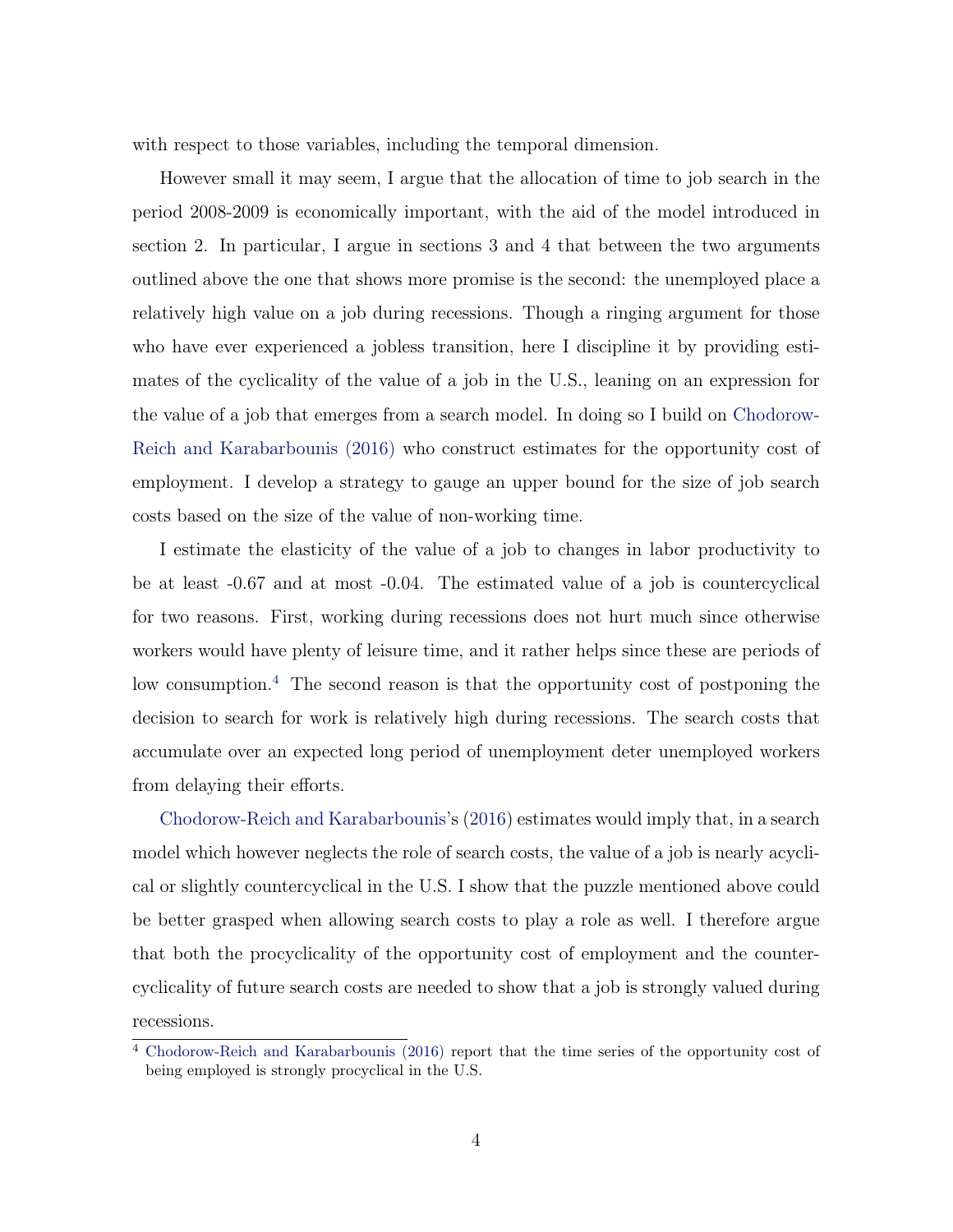Concluding remarks, together with some implications for our understanding of business cycles and the design of unemployment insurance policy are given in section 5.

## 1 Measurement of Search Intensity

#### 1.1 Benefits and Pitfalls of the ATUS

The ideal measure of search intensity would be the time allocated to job search by each unemployed worker during a specific meaningful period. The closest to this benchmark can be measured using the ATUS, which since 2003 surveys how people in the U.S. spend their time during a typical day of the year. The sample is drawn from households that have completed their eighth month of interview in the Current Population Survey (CPS). Two to five months later the designated person is asked to provide a detailed account of her activities on the day prior to the interview.

Job search includes a variety of activities like placing or answering ads, auditioning for an acting role, and meeting with headhunter (see Table [A.1](#page-56-0) in the online appendix). It also includes activities that will not result in a job offer without further action by the jobseeker. Reading ads in newspapers or on the Internet or picking up job applications alone may be regarded as inconsequential but may nonetheless be part of the job hunting process.<sup>[5](#page-6-0)</sup> Finally, even activities like passing security procedures and commuting associated with job search are recorded in the ATUS. These activities are excluded from the main analysis, although additional results for the full set of activities in Table [A.1](#page-56-0) are reported below.

There is a number of concerns when interpreting the time spent on activities with low participation rates, such as child care and job search. I dwell on some of these issues next. The first one is related to the horizon over which the use of time is measured. The individual response to changes in the labor market conditions may call for a rather long time-use horizon surveyed through multiple days in, say, a week or a month,

<span id="page-6-0"></span><sup>&</sup>lt;sup>5</sup> Unfortunately, from the ATUS the contribution of these exploratory methods to the success of more direct methods is impossible to assess.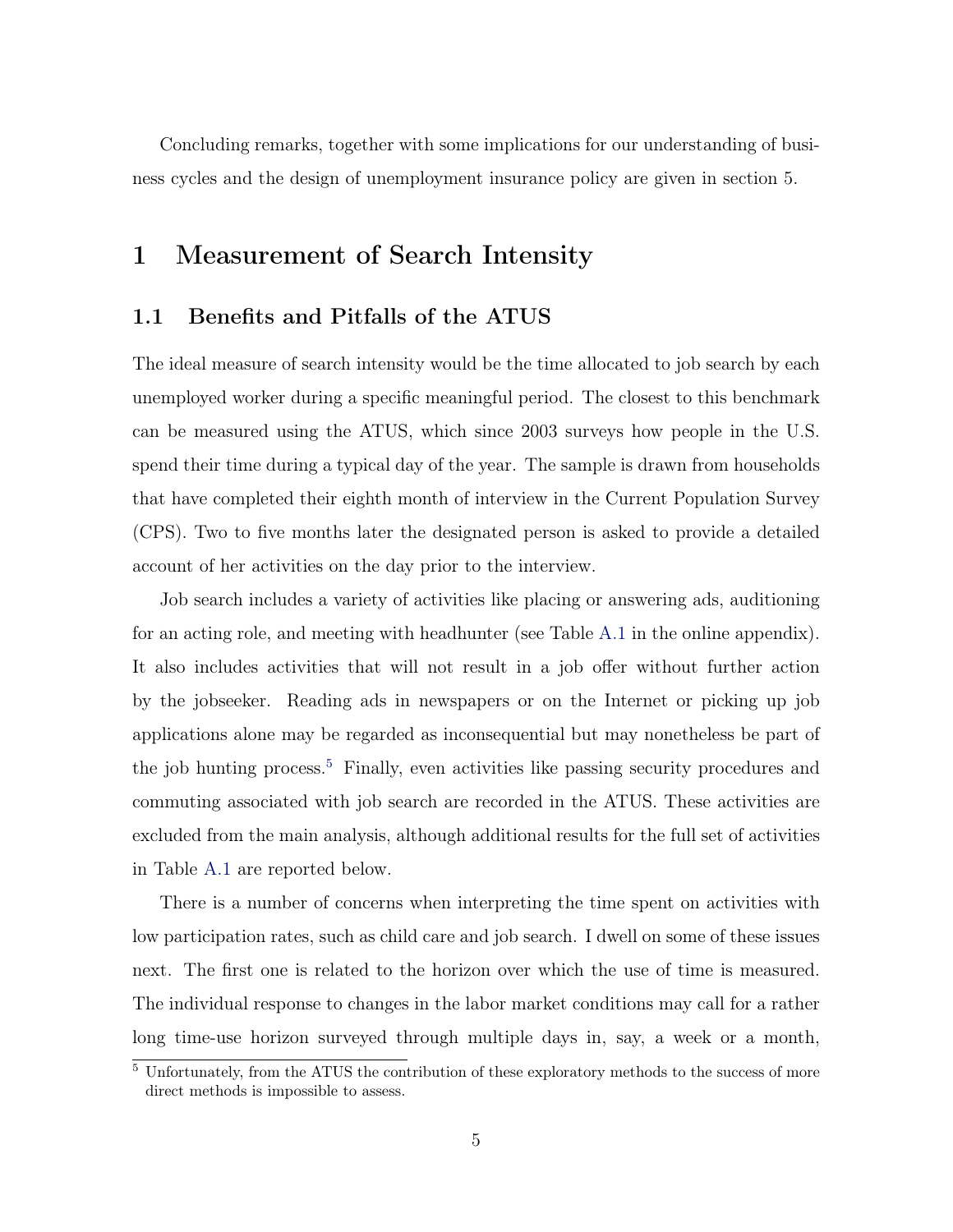instead of a single day. [Frazis and Stewart \(2012\)](#page-52-2) discuss the shortcomings from using short-term diary information to infer time-use in longer horizons, and the cases where these shortcomings are less of a problem. The calculation of the arithmetic mean is an example of the latter.

The previous point touches upon the low participation rate in searching for work among the unemployed (17% in average in the period 2003-2014). According to [Frazis](#page-52-2) [and Stewart \(2012\)](#page-52-2) and [Stewart \(2013\)](#page-54-0), this should be regarded as the influence of day-to-day variation in the allocation of time, and not as a result of censoring. Thus, the decision of whether to look for work in a given day may respond to factors such as sickness, child care, and economic conditions. The ATUS collects information that could be used to control for this source of variation.

Moreover, the recognition of this source of variation aligns the empirical evidence with the theoretical framework discussed later, which rules out corner solutions in the individual allocation of time. That is, the presence of non-searchers among the unemployed is more an implication of the survey time frame than the outcome of a personal decision, since, by definition, all the unemployed must have spent some time on looking for work.

These first two issues point out the need to account for non-random daily variation. A third difficulty is the small sample bias. The low frequency of data together with the short sample period make it hard to smooth the trend away using standard techniques. Later, I discuss the gains in exploiting the cross-section variation in the spirit of [Aguiar](#page-51-1) [et al. \(2013b\)](#page-51-1).

Next, I offer a preliminary view of the use of time in job search during the period 2003-2014. In Panel (a) of Figure [1](#page-8-0) I plot this for all unemployed workers. The amount of time spent on job search is somewhat below 3 hours. This average, however, masks an apparent steady rise in this use of time, from 2 to 3.5 hours between 2003 and 2014. In any case, it can be seen that the unemployed allocated slightly more time (30 minutes) in 2008 than what they did throughout the period.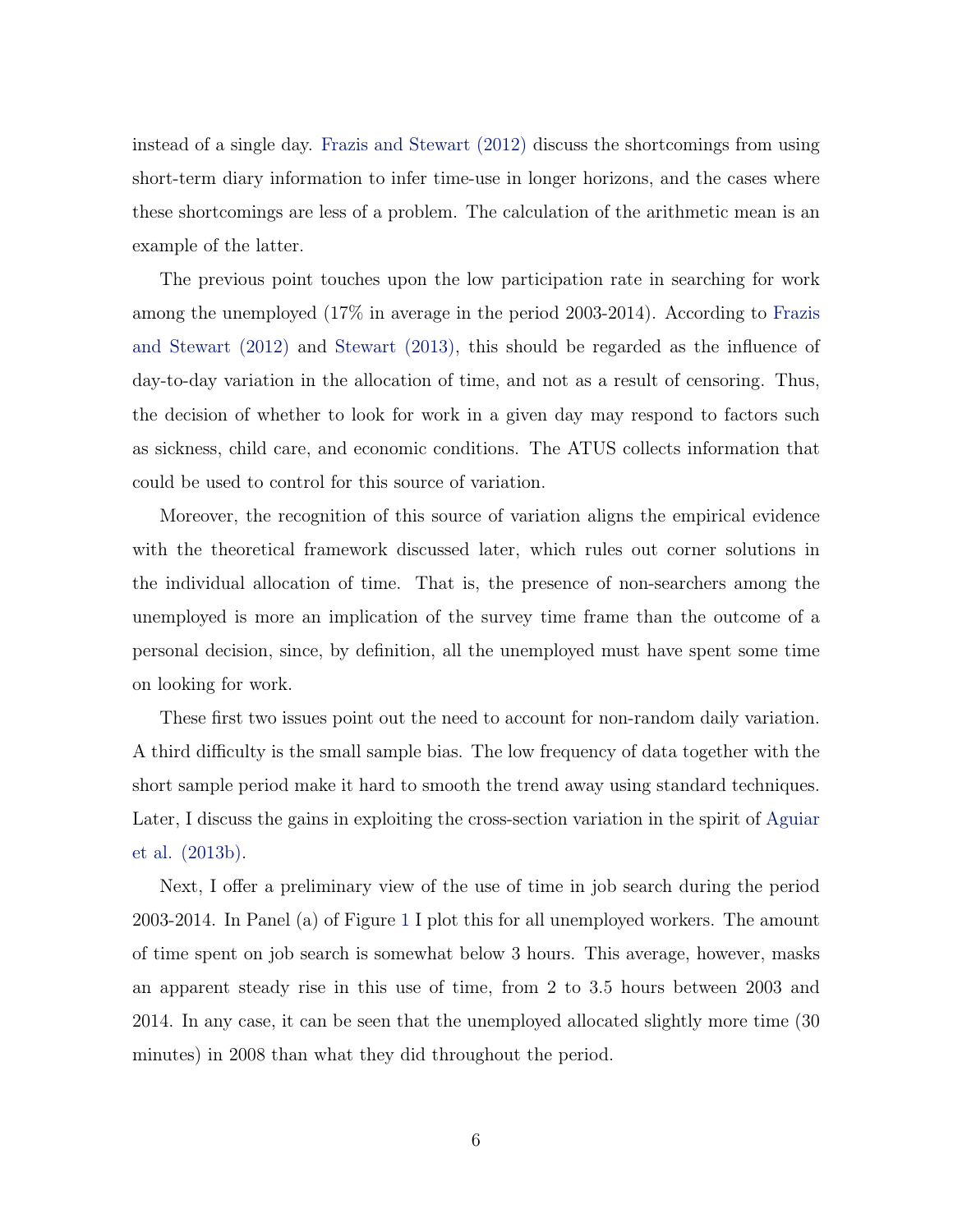and on temporary layoff 44 $\alpha$ hours per week<br>2  $\mathfrak{g}$ hours per week<br>2<br>3  $\begin{array}{c|c} 1 & 2 \\ 1 & 1 \end{array}$ 1<br>1<br>1  $\overline{\phantom{0}}$  $\overline{\phantom{0}}$ 03 04 05 06 07 08 09 10 11 12 13 14 03 04 05 06 07 08 09 10 11 12 13 14 years years Panel (c): out of labor force Panel (d): employed 4 .1 .2 .2<br>4 .<br>4 . .25 .5 .75 1  $.75$  $\infty$ hours per week hours per week 25  $\overline{\phantom{0}}$ 03 04 05 06 07 08 09 10 11 12 13 14 03 04 05 06 07 08 09 10 11 12 13 14 years years Panel (e): unemployed Panel (f): all civilians and out of labor force mployment rate nployment rate 4 8<br>#e (%) .1 .2 .2 .4<br>4 .1 .2 .2 .4 8<br>the (%) .25 .5 .75 1 unemployment rate (%) unemployment rate (%) hours per week hours per week  $\infty$  $\alpha$ 6625  $\overline{\mathbb{R}}$ 4403 04 05 06 07 08 09 10 11 12 13 14 03 04 05 06 07 08 09 10 11 12 13 14 years years

<span id="page-8-0"></span>Panel (a): unemployed, looking for work Panel (b): unemployed, looking for work only

Notes: This figure plots the annual average weekly hours spent on job search over the period 2003-2014 by six population groups. Each panel shows estimates of year fixed effects from a regression of time spent on job search with no other controls. Regressions are estimated on weighted data. The sample comprises people aged between 16 and 74. In Panels (e) and (f) the annual unemployment rate is calculated using the CPS.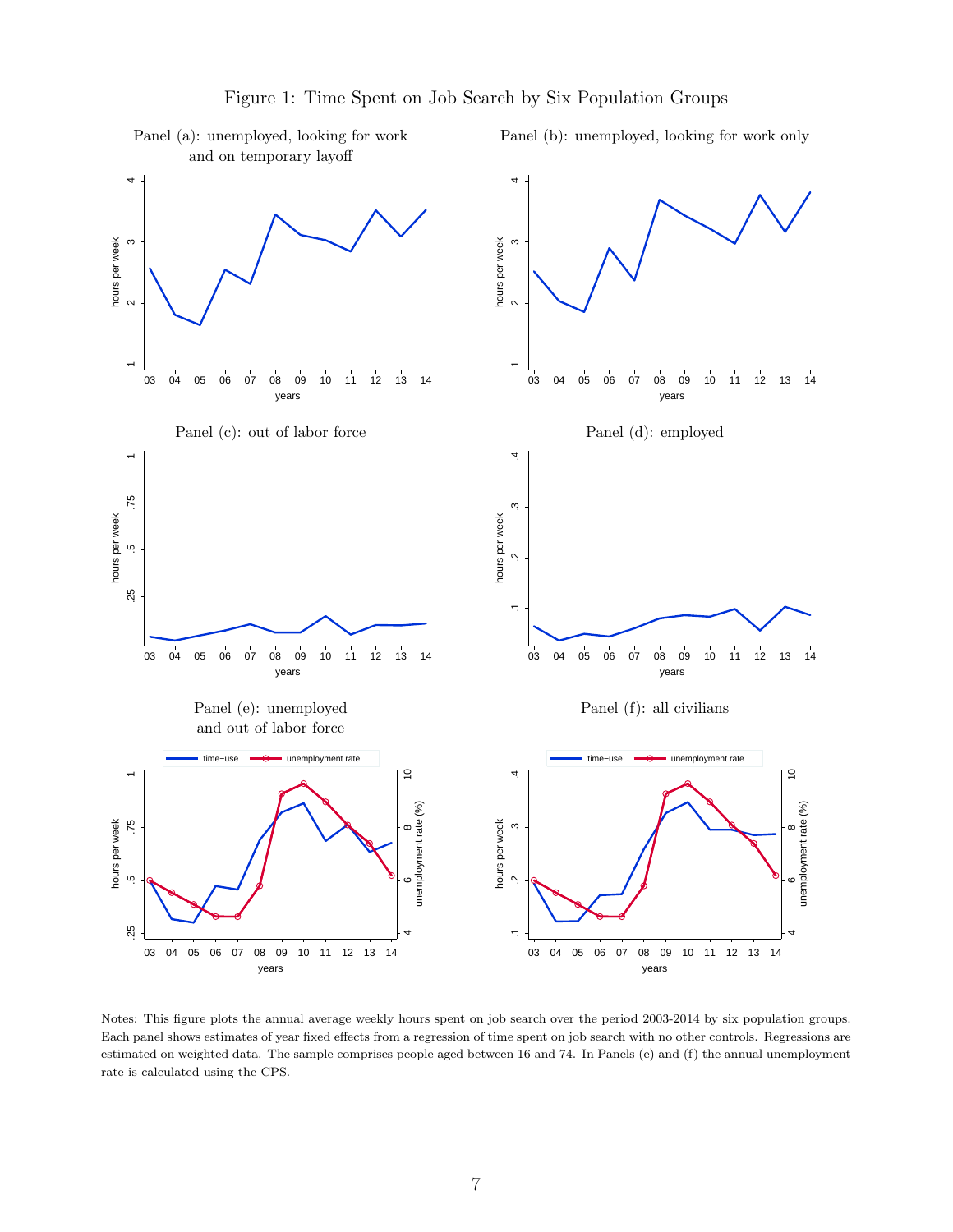When restricting the sample to unemployed workers looking for work only, the temporal profile is virtually unchanged, as shown in Panel (b), suggesting that job search is a rare activity among workers who expect to be called back from the previous job.

Looking for work is of course not exclusive of the unemployed. Other things equal, jobless individuals who search passively for work are classified as out of the labor force. Even for incumbent workers, search may result as a sensible choice in anticipation of a foreseen separation from the current job. Fortunately, all civilians are inquired about their search effort in the ATUS.

The time spent on job search by people out of the labor force is displayed in Panel (c). Perhaps not surprisingly, their time-use is meaningless, somewhat close to the 4.2 minutes in a week. The more noticeable features are perhaps the drop in 2008 and the even more puzzling peak in 2010. Panel (d) does the same for the employed. Apparently, they spent an equal amount of time on these activities (4.3 minutes in a week). Their use of time seems to follow an almost secular upward trend since 2004, with an important surge in 2007 and 2008, only interrupted in 2012. However, the small fraction of searchers in both population groups introduces bias and makes it difficult to be conclusive about the cyclical pattern of their search intensity. To be concrete, the fraction of searchers is 0.51% and 0.62%, respectively. Still, when I plot the search intensity of larger population groups an intriguing result emerges.

Panels (e) and (f) plot the uses of time by the non-employed and all civilians. The similarity of these two figures with the dynamics of the unemployment rate is striking. The general job-seeking behavior mirrors surprisingly well both the smoothness and turning points of the unemployment rate, suggesting that people based their job search intensity on the development of aggregate economic conditions. While the first group boosted their search intensity by 24.5 minutes, the other did it in 10.4 minutes between 2007 and 2010. It is hard to come up with an alternative explanation other than just sheer coincidence. I return to this point when I compare my results with those reported in previous works.

I complement the shortcomings of the ATUS with the use of an alternative measure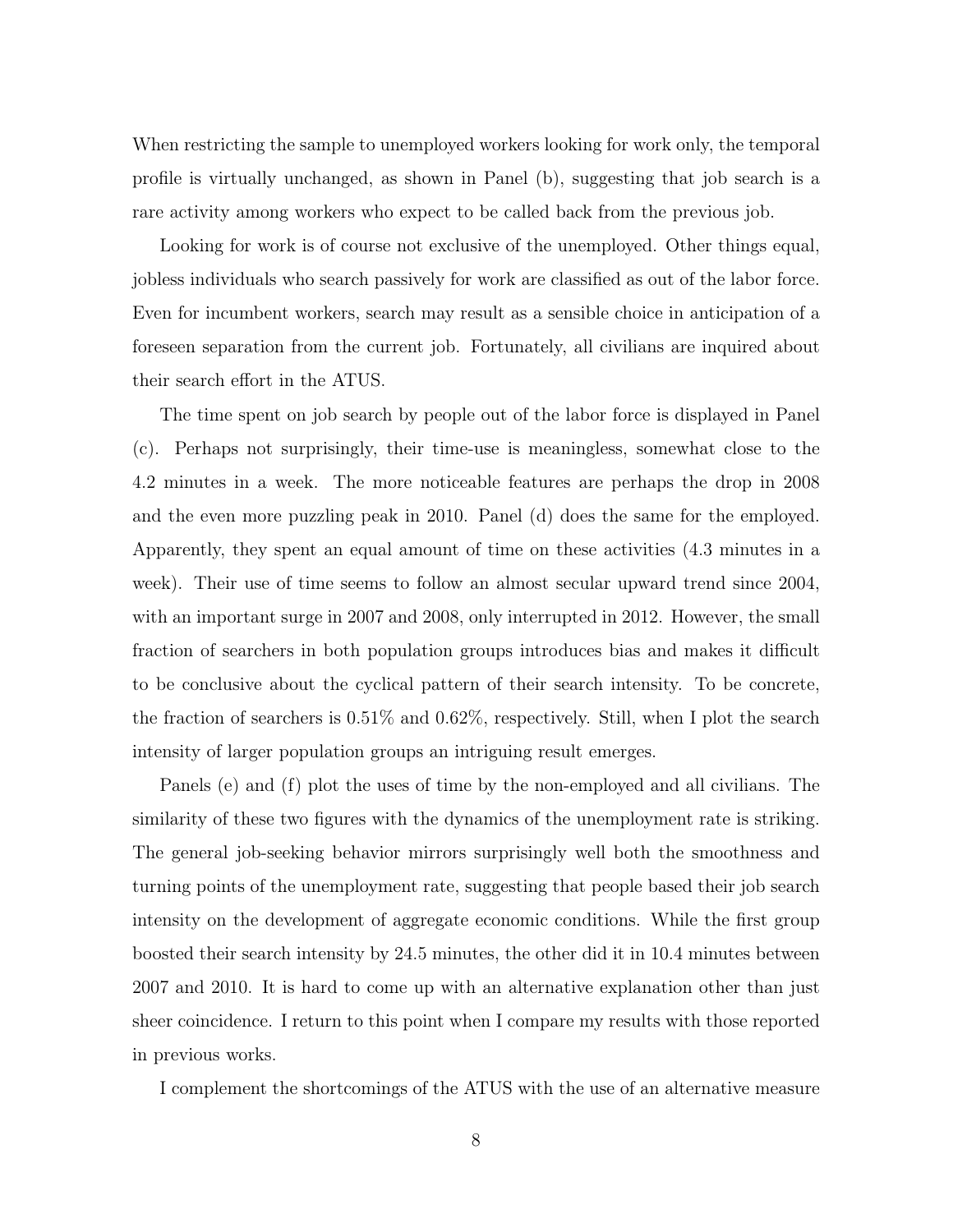of search intensity. To determine their non-employment status, CPS jobless respondents are inquired about the steps taken to find work. $6$  The alternative measure is constructed by counting the methods employed by each worker. Both the battery of questions and the layout of methods are also available in the ATUS, thus providing a unique opportunity to enrich the comparison.<sup>[7](#page-10-1)</sup> Mukoyama et al.  $(2018)$  have combined the use of time from the ATUS and the number of methods from the CPS into a single measure. Instead, I exploit the individual properties of each measure and investigate whether they tell a coherent and compelling story about the job search behavior of the unemployed who look actively for work.<sup>[8](#page-10-2)</sup>

#### 1.2 No Garden of Forking Paths

I show that different measures of search intensity agree on the shaping of the jobseeking behavior of the unemployed, as depicted by a selected set of observables. The advantage of restricting this set to the region of residence of the jobseeker, her age, education, marital status, sex, spell of unemployment, and main occupation is that these characteristics are consistently available and directly comparable across the ATUS and the CPS. In principle, the latter two characteristics are less so but they will be after exploiting the close link between the surveys, as described below. I report a selected group of descriptive statistics over these variables in the set of Tables [A.2-](#page-57-0)[A.7](#page-62-0) (shown in the online appendix, except for occupation).

The baseline sample comprises workers aged between 16 and 74, with all levels of education (high school dropouts, high school graduates, with some college, and college

<span id="page-10-0"></span><sup>6</sup> Starting in 1994 the list of search methods in the CPS makes a distinction between active and passive methods. The active search methods are contacted employer directly/interview, contacted public employment agency, contacted private employment agency, contacted friends or relatives, contacted school/university employment center, sent out resumes/filled out application, checked union/professional registers, placed or answered ads, and other active. Among the group of passive methods are looked at ads, attended job training programs/courses, and other passive. [Polivka and](#page-53-5) [Rothgeb \(1993\)](#page-53-5) discuss the 1994 redesign of the CPS questionnaire in detail.

<span id="page-10-1"></span><sup>7</sup> The number of methods as a measure of search intensity is discussed in [Shimer \(2004\)](#page-53-0). See [U.S.](#page-54-1) [Census Bureau \(2013\),](#page-54-1) pages C4-18 to C4-20, for a thorough description of each method.

<span id="page-10-2"></span><sup>8</sup> This group represents nearly 88.7% of the total unemployed population aged between 16 and 74 in the period 2003-2014.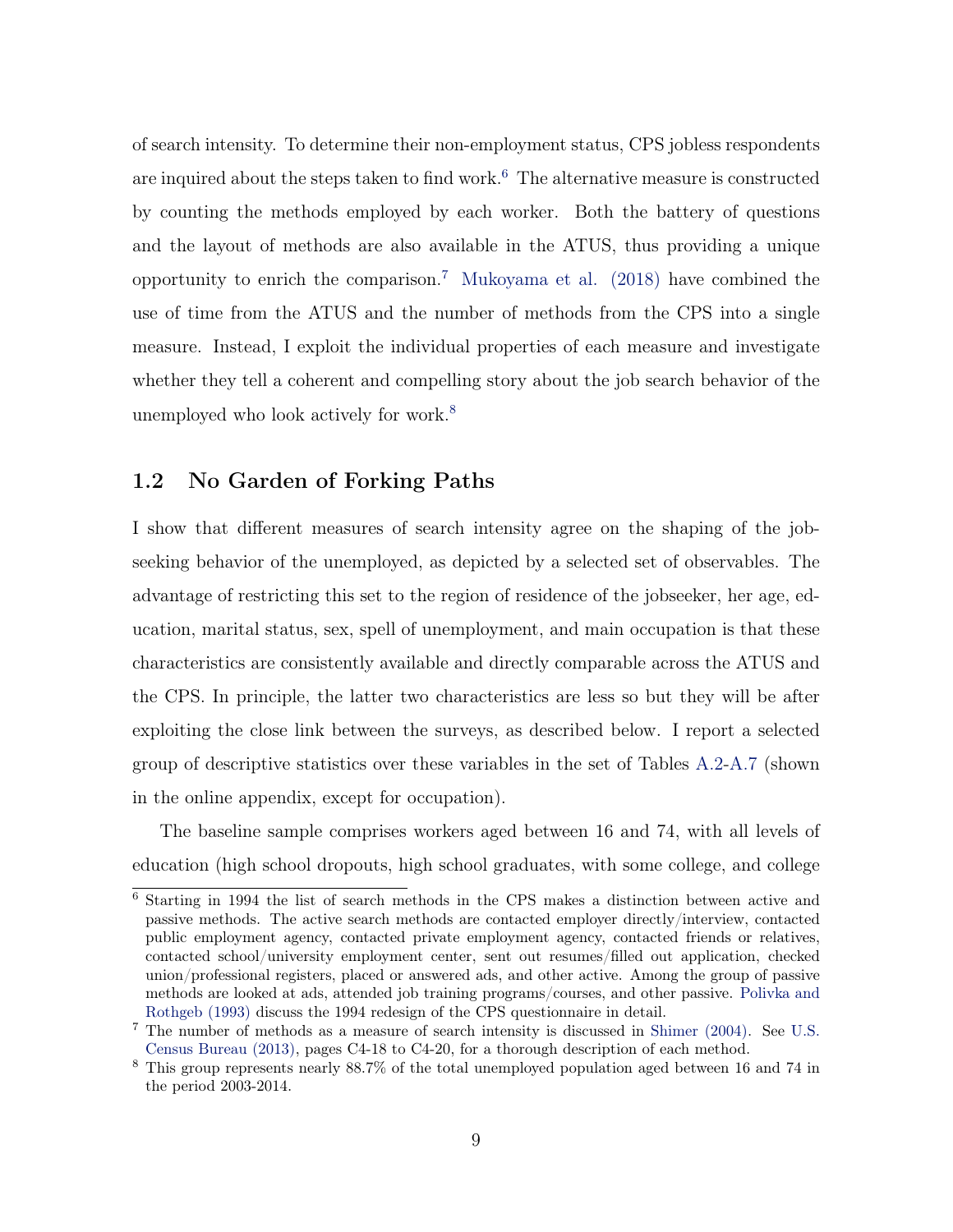graduates), marital status (married, widowed, separated, divorced, and never married), all occupations, and with residence in all U.S. states. The size of the sample is 6,835 respondents in the ATUS and 545,736 in the CPS, representing 145 and 110 million people in the period 2003-2014.[9](#page-11-0)

I highlight some of the salient features of all measures by displaying in Tables [A.2](#page-57-0)- [A.7](#page-62-0) their mean, standard deviation, standard error, skewness, and kurtosis. In addition, I report the fraction of unemployed searchers (those who participate in the activity), the number of survey respondents, and the size of the unemployed population (in millions).

I report those statistics according to the following criteria, displayed along 12 columns in each table. First, since the cyclical pattern of search intensity is the main theme of this paper, I split the sample by using the start of Great Recession as the dividing period. Second, even though it is unclear to which extent the number of methods conveys information about the time spent on the associated activities, it has been argued that since 1967 the unemployed had responded to every economic downturn by diversifying their methods of search (see [Shimer](#page-53-0), [2004\)](#page-53-0).<sup>[10](#page-11-1)</sup> I then report the statistics for the number of search methods in columns 7-12, while reserving columns 1-6 for the time-use measure. Third, the fraction of unemployed searchers might be cyclical as well. If so, the contention might be that the increase in the use of time around the recession is just compositional (changes in the participation rate). I therefore report the statistics over the full sample of unemployed workers (columns 1-3) and the unemployed searchers only (columns 4-6). Finally, as both the ATUS and the CPS share the battery of questions which serve as the basis for the counting of search methods, I display the comparison in the set of columns 7-9 and 10-12.

In the period 2003-2014 the typical unemployed in the U.S. spent roughly 3 hours

<span id="page-11-0"></span><sup>&</sup>lt;sup>9</sup> The discrepancy in the size of the unemployed population is apparently the result of the CPS allowing for proxy responses, a possibility that is precluded in the ATUS. This disagreement is pronounced for the very young (16-24), less educated (high school dropouts and graduates), and never married workers. See Tables [A.2](#page-57-0)[-A.7.](#page-62-0) The represented population will vary when analyzing the job search behavior over spell of unemployment and occupation, as explained later (for the former variable see Table [A.7](#page-62-0)).

<span id="page-11-1"></span><sup>&</sup>lt;sup>10</sup>The number of search methods has been previously used by Shimer  $(2004)$ , Mukoyama et al.  $(2018)$ , and [Gomme and Lkhagvasuren \(2015\)](#page-52-1).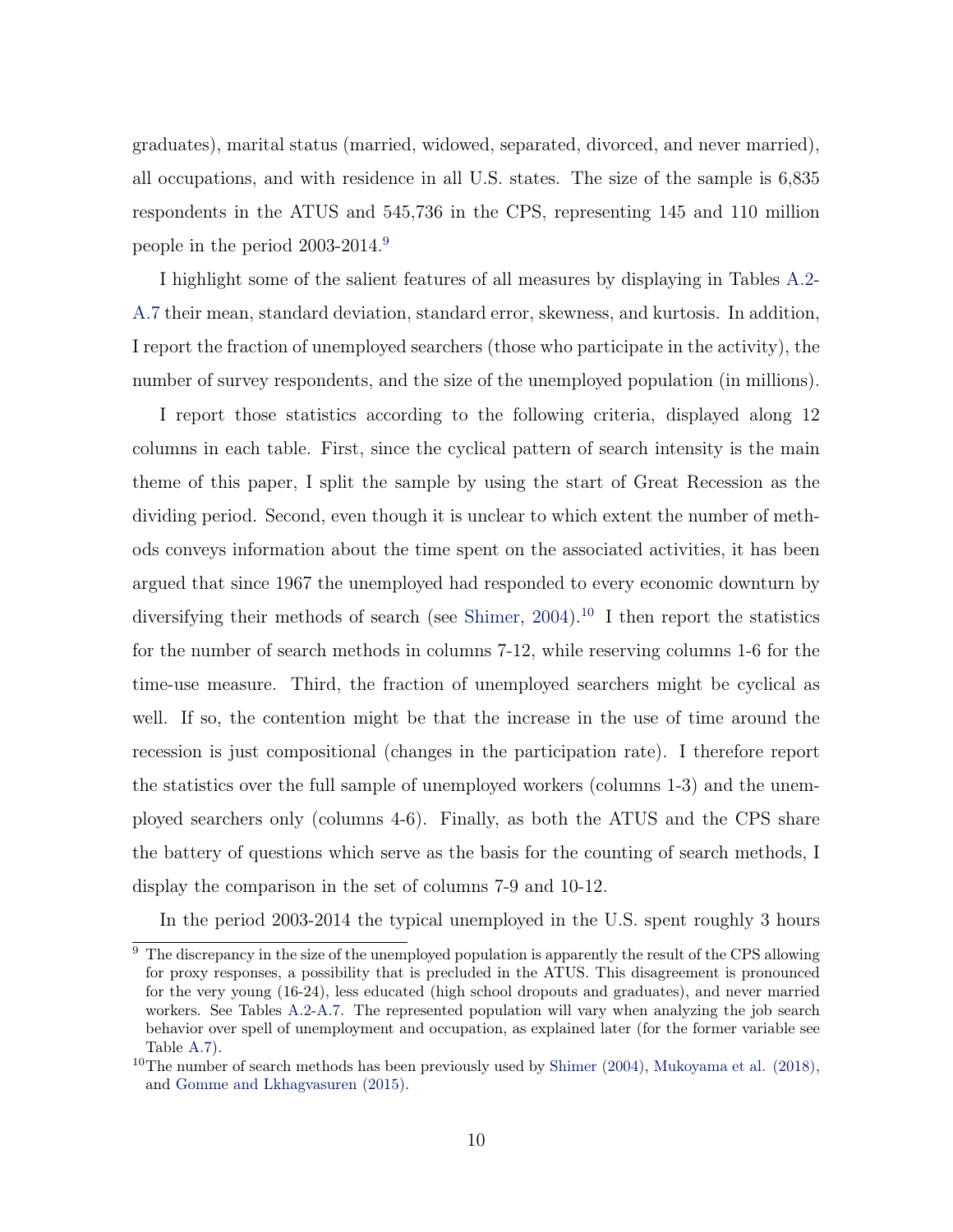per week in average, with a standard error of 7 minutes  $(0.11 \times 60)$  $(0.11 \times 60)$  $(0.11 \times 60)$ .<sup>11</sup> To gain perspective on these magnitudes, I draw on [Chodorow-Reich and Karabarbounis \(2016\).](#page-51-2) Using the same survey in the period of 2003-2013, they report that the unemployed aged 16 and over spent 24.6 hours on home production. In section 4, I will argue that the allocation of time to this activity is economically meaningful, that is, at the margin.

The time spent on job search is slightly higher during the post-recession period. According to Table [A.3](#page-58-0) (see at the bottom), the difference is 1 hour, although this additional time may be an artifact of the apparent upward trend (see again Panel (b) in Figure [1\)](#page-8-0). If I concentrate on the unemployed searchers only, search intensity is also higher during that period. The difference is now 4 hours with an average base of 16.56 hours during the entire period.

As for the alternative measure, the unemployed would have used about 2 search methods during the same period. The averages do not differ by much across surveys, though, not surprisingly, the CPS average is estimated with much more precision than its ATUS counterpart. Over time and regardless of the survey, this measure suggests that the unemployed relied on a higher number of methods during the post-recession period, echoing the findings in [Shimer \(2004\)](#page-53-0). Admittedly, the use of more search methods is harder to interpret without knowing the time spent on each method, though it hints at a higher desire for diversifying their job search outcomes during recessions. Despite the differences, all measures suggest that the unemployed in the U.S. had searched for work more intensely in the post-recession period. Later, I provide a more careful argument in support of this rough conclusion.

The distribution of search intensity looks atypical, and even more so when measured in weekly hours. The somewhat 82% of the unemployed who report no search activity already hinted at departures from a normal distribution. As displayed in Tables [A.2](#page-57-0)- [A.7](#page-62-0) the distribution of this use of time is extremely tighter and less symmetric across all variables and their respective categories. This is a provisory call to deal with such

<span id="page-12-0"></span> $\frac{11}{11}$ For further reference, Table [A.2](#page-57-0) and the rest of the tables, if space permits, present the full-sample statistics at the bottom.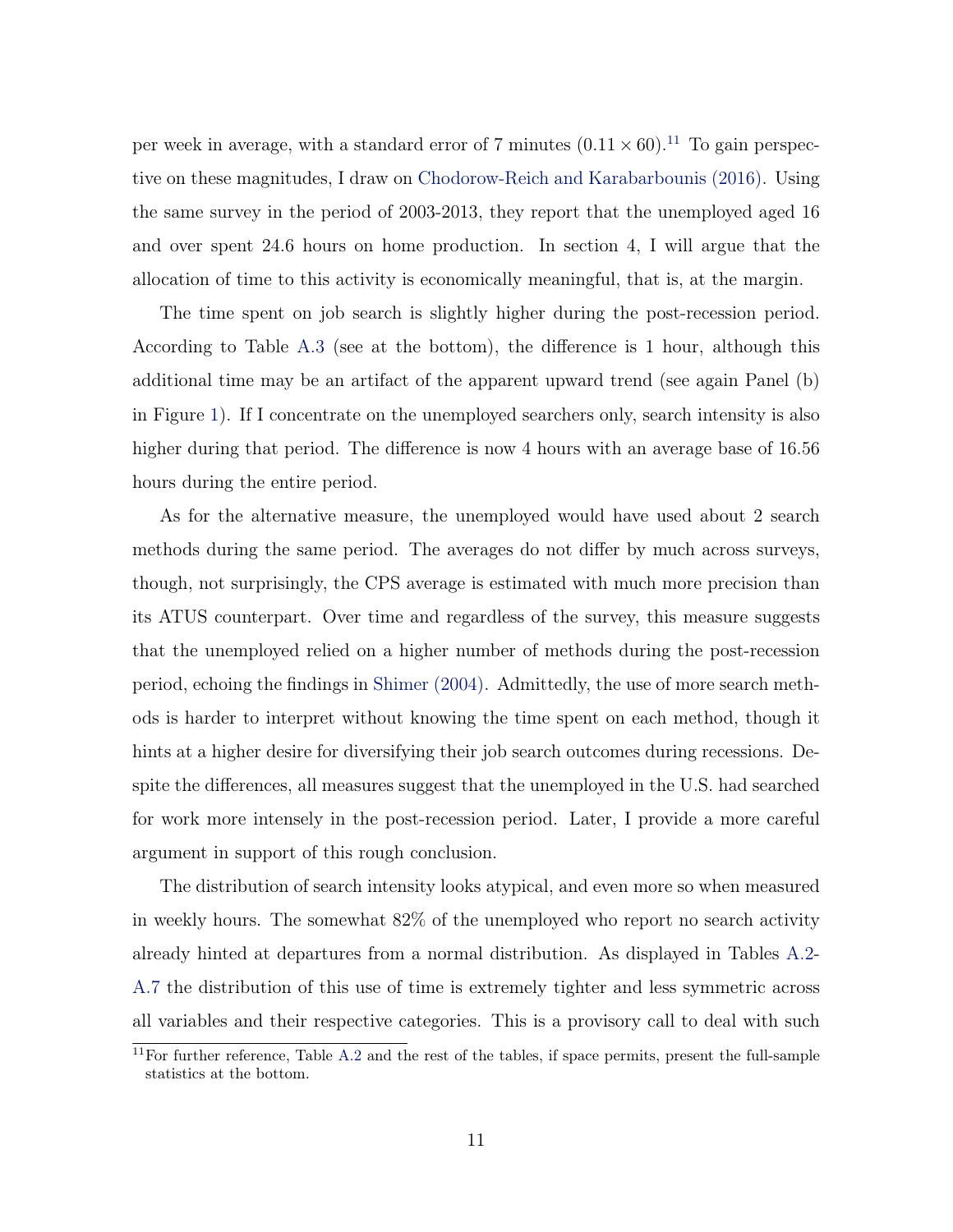departures when estimating the conditional measures of search intensity.

I proceed to document a set of job search profiles. Mean estimates reported in Tables [A.2-](#page-57-0)[A.7](#page-62-0) and plotted in Figure [2](#page-14-0) could be thought as coefficients from the following pooled regression model:

<span id="page-13-2"></span>
$$
s_i = \alpha + \sum_{k=1}^{K} \delta_k D_{ik}^{\nu} + \eta_i \quad \eta_i \sim (0, \sigma_{\eta}^2)
$$
 (1)

where  $s_i$  denotes either weekly hours or number of methods,  $D_{ik}^{\nu}$  is a dummy variable that is equal to 1 if respondent *i* belongs to category *k* of variable  $\nu =$ {age, education, marital status, sex, region, spell of unemployment, main occupation} and 0 otherwise. To generate Table [A.2](#page-57-0), for instance, one would set  $K = 6$ . The coefficient  $\alpha + \delta_1$  will then capture the unconditional mean of the time spent on job search for workers aged between 16 and 24.

I plot the OLS estimates  $\hat{\alpha} + \hat{\delta}_k$  in Figure [2](#page-14-0) (estimates for sex are not displayed).<sup>[12](#page-13-0)</sup> I dispense with referring to the units of each measure and instead present them normalized for the sake of comparison (see notes in Figure [2](#page-14-0) for details about the normalization).

Panel (a) portraits a hump-shaped life-cycle profile peaking at 45-54 across all mea-sures of search intensity.<sup>[13](#page-13-1)</sup> Moreover, this profile seems to shift up in the post-recession period, in agreement with the general response discussed before (see Table [A.2\)](#page-57-0). Education affects job search consistently across measures as well; see columns 1, 7, and 10 of Table [A.3](#page-58-0) and Panel (b) in Figure [2.](#page-14-0) There are at least two plausible explanations for the shape of this profile. Either chances to land into employment are higher or the opportunity costs of not searching hard enough are heavier for the better educated.

<span id="page-13-0"></span> $12$ Both [Shimer \(2004\)](#page-53-0) and [Mukoyama et al. \(2018\)](#page-53-1), in their online appendix, have previously reported some of these profiles for the number of methods as calculated using the CPS but not for the measures calculated using the ATUS (either number of methods or time-use).

<span id="page-13-1"></span><sup>13</sup>A similar shape has been documented by [Aguiar et al. \(2013a\)](#page-51-3) for the time-use measure only.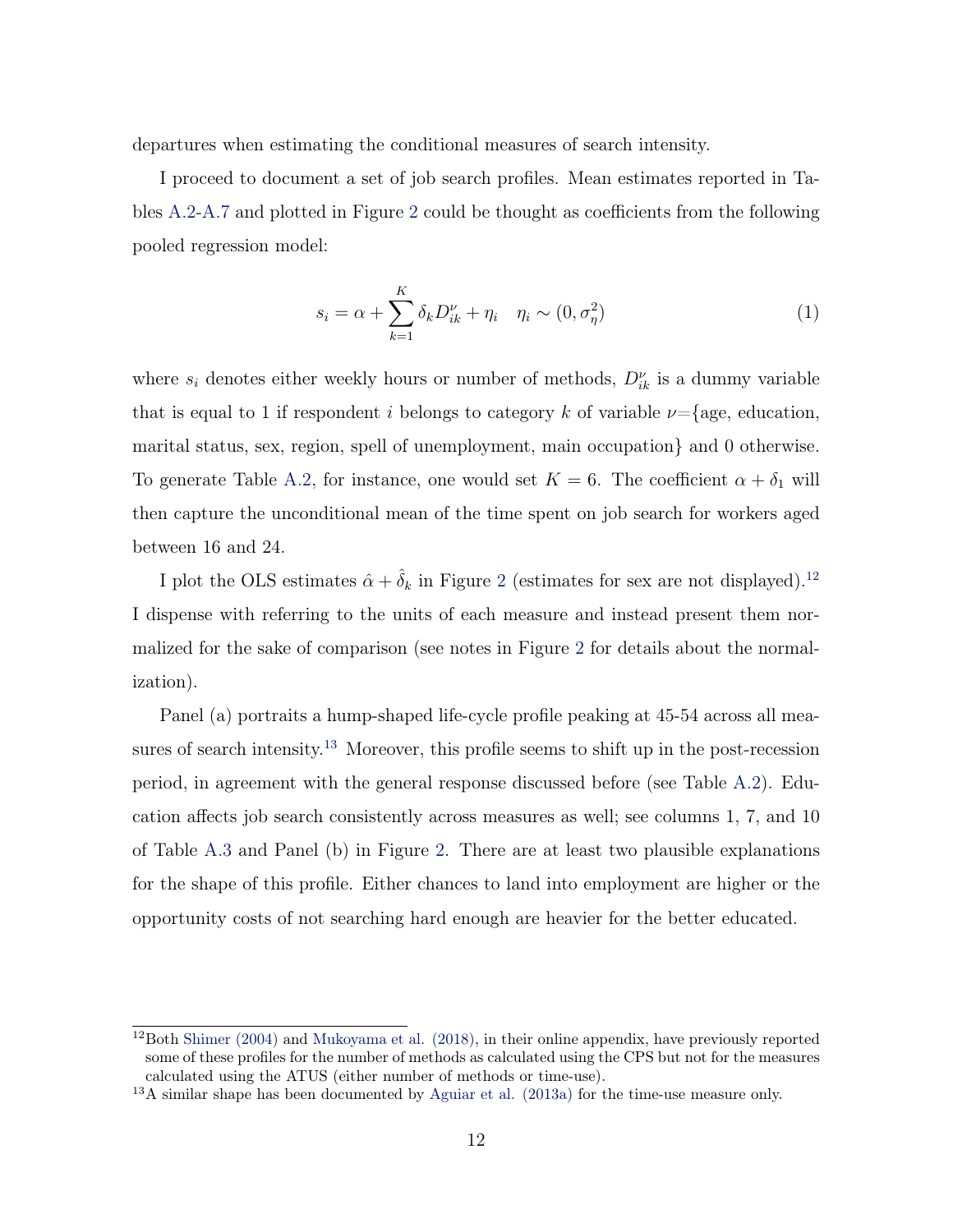<span id="page-14-0"></span>



maintained that status since her 8<sup>th</sup> and final CPS interview. According to U.S. Bureau of Labor Statistics (2016), the elapsed time between the interviews is usually two to five months, with 3 months being the most representative (almost  $70\%$  of the ATUS interviews). Thus, if the respondent reported to be unemployed in both the Notes: This figure depicts cross-sectional profiles over age, education, marital status, region, spell of unemployment, and occupation for three alternative measures of search intensity. Each panel shows estimates of cross-section fixed effects  $(\alpha + \delta_k)$  from a regression of either number of methods or weekly hours on a constant only. Regressions education groups are high school dropouts (HSD) or with less than or equal to 11<sup>th</sup> grade; high school graduates (HS) or with 12<sup>th</sup> grade no diploma and high school grad-diploma or equivalent (GED); with some college (SC) or with some college but no degree, associate degree-occupational/vocational, and associate degree-academic program; and college graduates (CG) or with bachelor's degree (e.g. BA, AB, BS) and superior, including master's, professional school degree, and doctorate degree. In Panel  $(c)$ , "sp" denotes spouse present and "sa" spouse absent. In Panel  $(e)$ , spell of unemployment in the CPS is the interrupted spell of unemployment (truncated at 12 weeks). To estimate the spell of unemployment in the ATUS, I exploit the linkage between the two surveys and assume that the unemployed respondent in the ATUS ATUS and the final CPS interview, I add 11 weeks to the spell that she reported in the CPS. If the respondent reported to be unemployed in the ATUS but employed or out of the labor force in the CPS, I assigned her a spell of 12 weeks. In Panel (f), occupations are 1: Management, business, and financial, 2: Professional and related, 3: are estimated using weighted data. For the sake of comparison, these fixed effects are normalized, that is, obtained by dividing the difference between the actual search intensity measure and its average by the corresponding standard deviation. The average and standard deviation are calculated over the respective groups. In Panel (b) Service, 4: Sales and related, 5: Office and administrative support, 6: Farming, fishing, and forestry, 7: Construction and extraction, 8: Installation, maintenance, and Notes: This figure depicts cross-sectional profiles over age, education, marital status, region, spell of unemployment, and occupation for three alternative measures of search intensity. Each panel shows estimates of cross-section fixed effects (*α* + *δk*) from a regression of either number of methods or weekly hours on a constant only. Regressions are estimated using weighted data. For the sake of comparison, these fixed effects are normalized, that is, obtained by dividing the difference between the actual search intensity measure and its average by the corresponding standard deviation. The average and standard deviation are calculated over the respective groups. In Panel (b) education groups are high school dropouts (HSD) or with less than or equal to 11th grade; high school graduates (HS) or with 12th grade no diploma and high school grad-diploma or equivalent (GED); with some college (SC) or with some college but no degree, associate degree-occupational/vocational, and associate degree-academic program; and college graduates (CG) or with bachelor's degree (e.g. BA, AB, BS) and superior, including master's, professional school degree, and doctorate degree. In Panel (c), "sp" denotes spouse present and "sa" spouse absent. In Panel (e), spell of unemployment in the CPS is the interrupted spell of unemployment (truncated at 12 weeks). To estimate the spell of unemployment in the ATUS, I exploit the linkage between the two surveys and assume that the unemployed respondent in the ATUS maintained that status since her 8th and final CPS interview. According to U.S. Bureau of Labor [Statistics](#page-54-2) (2016), the elapsed time between the interviews is usually two to five months, with 3 months being the most representative (almost 70% of the ATUS interviews). Thus, if the respondent reported to be unemployed in both the ATUS and the final CPS interview, I add 11 weeks to the spell that she reported in the CPS. If the respondent reported to be unemployed in the ATUS but employed or out of the labor force in the CPS, I assigned her a spell of 12 weeks. In Panel (f), occupations are 1: Management, business, and financial, 2: Professional and related, 3: Service, 4: Sales and related, 5: Office and administrative support, 6: Farming, fishing, and forestry, 7: Construction and extraction, 8: Installation, maintenance, and repair, 9: Production, and 10: Transportation and material moving. repair, 9: Production, and 10: Transportation and material moving.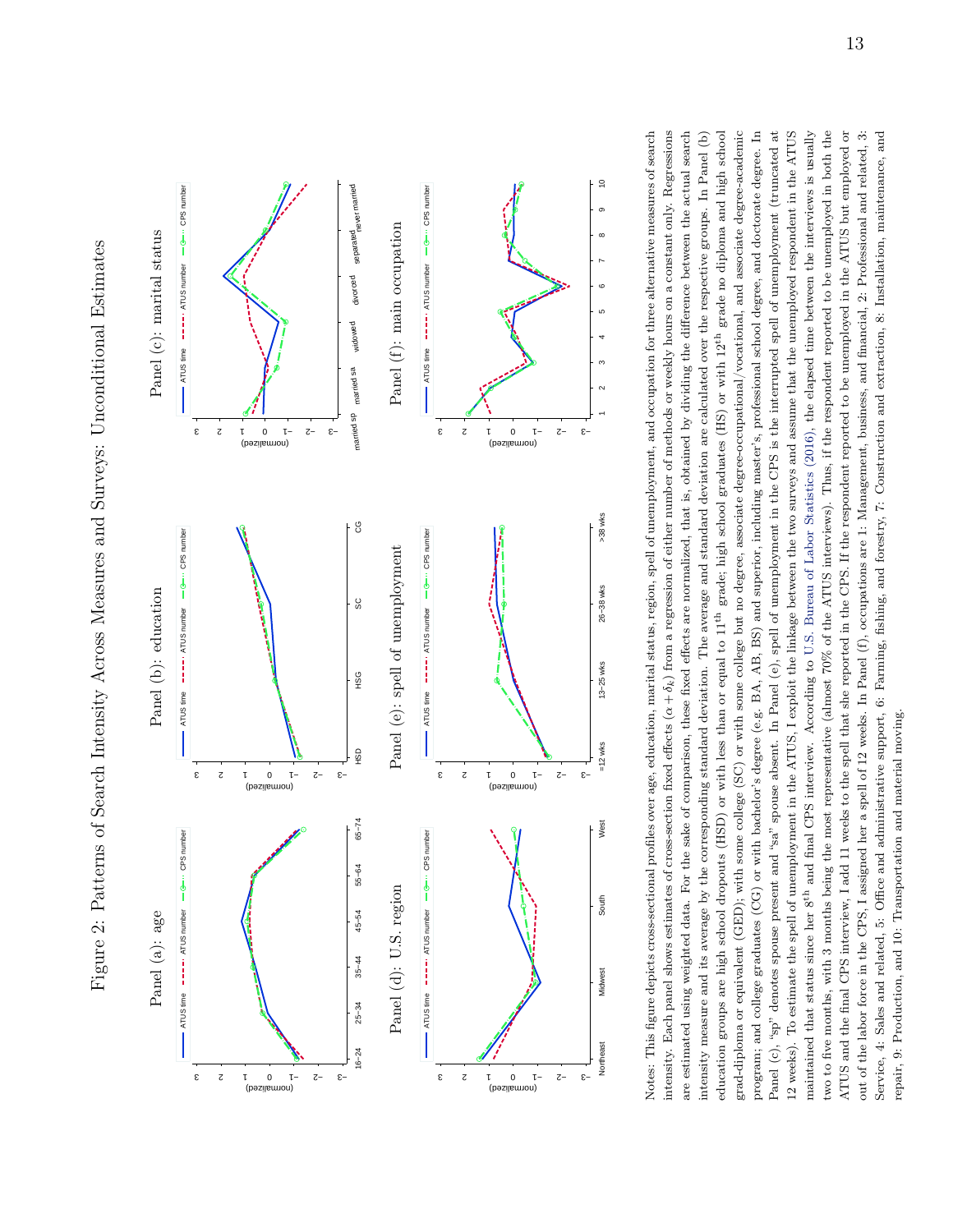For they may have to bear greater losses coming in the form of squandered human capital if they remain in prolonged joblessness.

When seen across marital status and sex, some features of interest arise. Married jobseekers search more intensely than everybody else but the divorced (Table [A.4](#page-59-0)). Across these categories, search intensity offers a coherent view, especially among the time-use measure and the CPS number of methods. As Panel (c) in Figure [2](#page-14-0) shows, the profile of the ATUS number of methods appears to be disconnected from the other two, though it is not markedly different. Furthermore, men spend more time on job search than women do as shown by Table [A.5](#page-60-0), a characteristic that is observed also across the other measures of search intensity (not plotted).

Regional variation does not seem to depict search intensity consistently across mea-sures either, reflecting perhaps the lack of representativeness of the ATUS at this level.<sup>[14](#page-15-0)</sup> The ATUS number of methods relatively underestimates the search intensity of the unemployed living in the South and overestimates that of the people residing in the West; see Table [A.6](#page-61-0) and Panel (d).

The less directly comparable characteristics across surveys are the spell of unemployment and occupation of the jobseeker. In the CPS the former is the interrupted spell of unemployment and the latter is the occupation in the main job, classified according to the 2002 Census system. In the ATUS, I construct these two variables by exploiting its close link with the CPS.

First, I look at the ATUS respondent's labor force status as recorded in her final CPS interview. If she was unemployed by then, I add three months to the spell of unemployment. Otherwise, I input those three months. This imputation ignores transitions between unemployment and employment or out of the labor force that might have occurred during the intermediate period that usually lasts 3 months (see [U.S.](#page-54-2) [Bureau of Labor Statistics](#page-54-2), [2016\)](#page-54-2).

Besides the coherent results, Panel (e) displays an intriguing result. Search intensity of the unemployed appears to increase as the spell of unemployment lengthens, casting

<span id="page-15-0"></span><sup>14</sup>Less comparable are the profiles estimated over the U.S. states.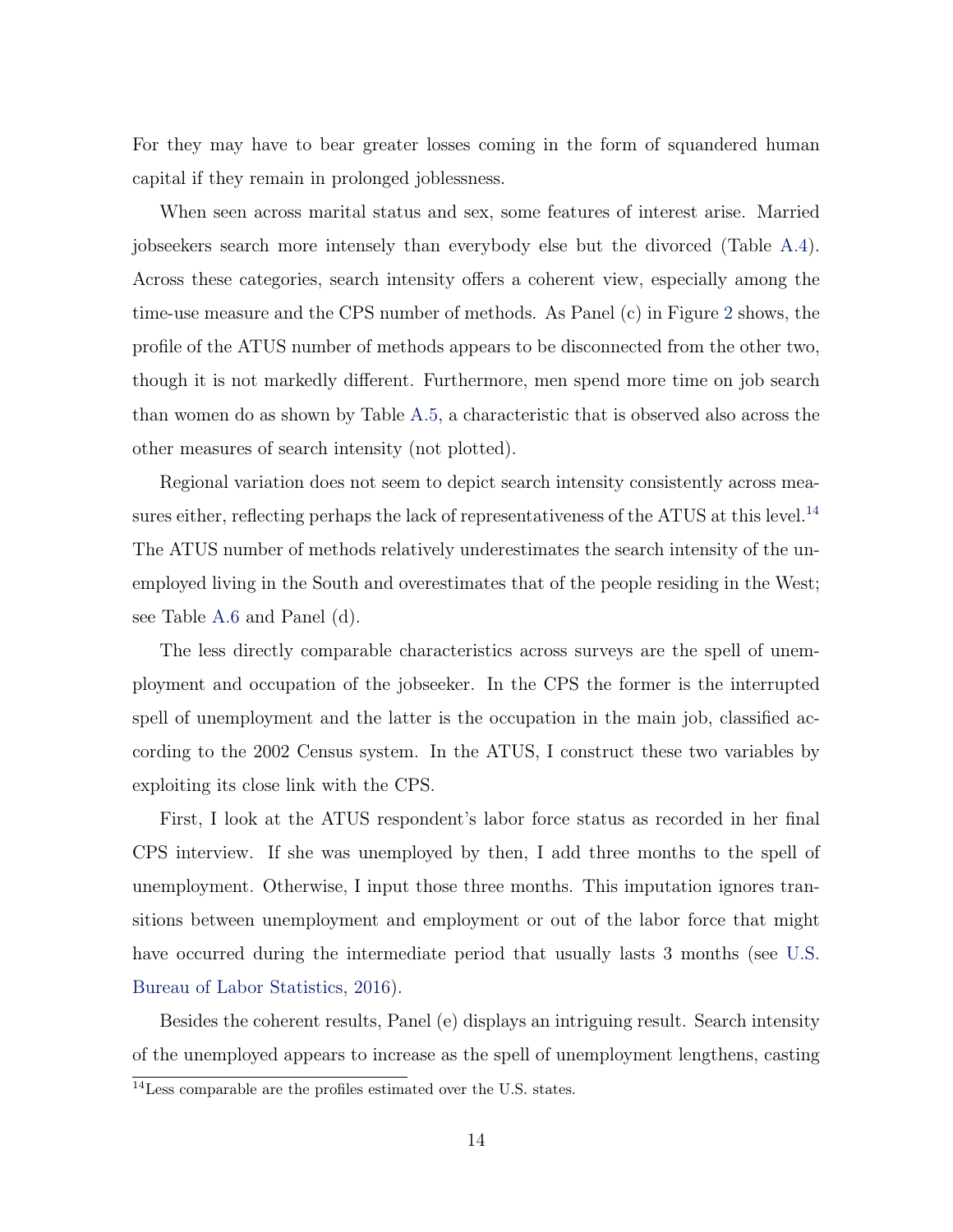doubts on the prevalence of discouragement, that is, despite the likelihood of finding a job worsening (see [Shimer](#page-53-6), [2008](#page-53-6)). Surely, that profile flattens out as the unemployed persists in that condition, but it does not bend over. Moreover, in consonance with the previous estimates, this profile seems to shift up in the post-recession period (see Table [A.7\)](#page-62-0).

Second, I look at the occupation recorded in the final CPS interview. If the final CPS interview does not help then I look at the previous months of interview by exploiting the rotation panel structure of the CPS exhausting all the possibilities, tracking people to their first interview if possible. To be sure, this procedure neglects the role of occupation mobility.[15](#page-16-0)

The coherency among the alternative profiles speaks for itself, as revealed by Panel (f). According to all measures, there is a clear distinction of search intensity depending on the occupation. Workers occupied in management, professional, and related occupations search with an intensity level that stands out among rest of the sample. With less intensity are those occupied in farming, fishing, and forestry occupations (coded 6 in the figure).

To sum up: I have so far documented suggestive patterns that shape the job search behavior of the unemployed across selected regional, demographic, and labor market experience variables. To this, I should add the apparent increase in the unemployed's search intensity in the period 2008-2014, consistent with the upward movement of the profiles calculated over those variables. No less important is the coherency of these findings produced by such different measures of search intensity. The estimates reported so far are however unconditional means. Next, I correct this shortcoming.

Model [\(1](#page-13-2)) is extended now to control for demographics (age, education, marital status, sex, and race), reason for unemployment, the (CPS) unemployment rate at the

<span id="page-16-0"></span><sup>&</sup>lt;sup>15</sup>Before 2003, occupations were classified following the 1990 Census system. I have reinterpreted to the best of my ability the occupations of ten people, out of 5104, who were interviewed before 2003 in the CPS. See [Bowler et al. \(2003\)](#page-51-4) for a thorough account of the differences between the 1990 and 2002 Census industry and occupation classification systems. [Kambourov and Manovskii \(2008\)](#page-52-3) document a rising occupation mobility in the U.S. in the period 1968-1997.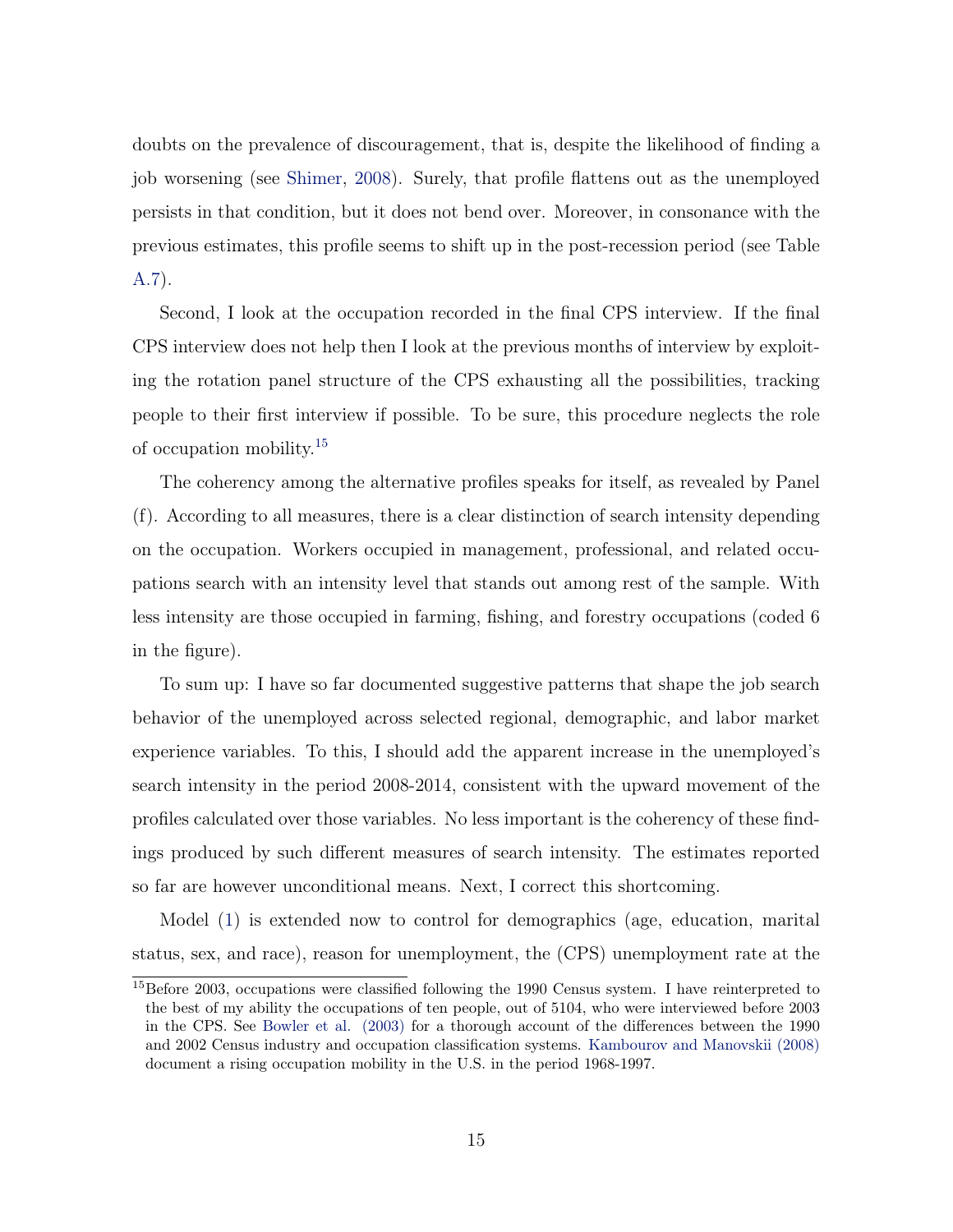state level, state and year fixed effects. State fixed effects are intended to capture differences in the eligibility and provision of unemployment benefits. The patterns corresponding to these conditional estimates are displayed in Figure [A.1](#page-63-0) (online appendix). Reassuringly, all variables still affect search intensity in the way that unconditional estimates illustrated before in Figure [2.](#page-14-0) Thus, the hump-shape of the life-cycle and the increasing profile on education seem to be robust to the inclusion of controls, so do the profiles over the region of residence, spell of unemployment, and main occupation. Marital status is the sole exception.

This agreement among the three measures of search intensity is indicative of a close connection between the number of search methods and the time spent on job search, that could potentially be extrapolated to the time dimension. Before exploring this possibility, I focus on the time series of search intensity as measured by the time-use in search activities only.

The search intensity of the unemployed is sensibly affected by a variety of covariates as the foregoing discussion reveals. This is just one dimension over which it would be desirable to carry out a sensitivity analysis. In what follows, I use the extended model as a benchmark and guidance to conduct a sensitivity analysis along several dimensions: sample composition, set of covariates, measurement issues related to *s<sup>i</sup>* , and estimation methods. To gain perspective on these robustness checks I display the resulting measures of search intensity in Figure [3](#page-19-0) together with two benchmark measures, one labeled "raw" as its estimation is not conditioned to any variable but year fixed effects, and the other labeled "baseline", which is based on the full specification. Race and the unemployment rate are not included and spell of unemployment is substituted for reason of unemployment.

Sample Composition: The search behavior of very young and very old people may differ markedly from that of the rest of the population. Some authors have trimmed the sample invoking an argument along these lines (see [Shimer](#page-53-0), [2004,](#page-53-0) [Aguiar et al.,](#page-51-1) [2013b,](#page-51-1) [Gomme and Lkhagvasuren,](#page-52-1) [2015,](#page-52-1) and [DeLoach and Kurt](#page-51-0), [2013\)](#page-51-0). Accordingly, I start by considering two alternative samples, composed of unemployed workers aged between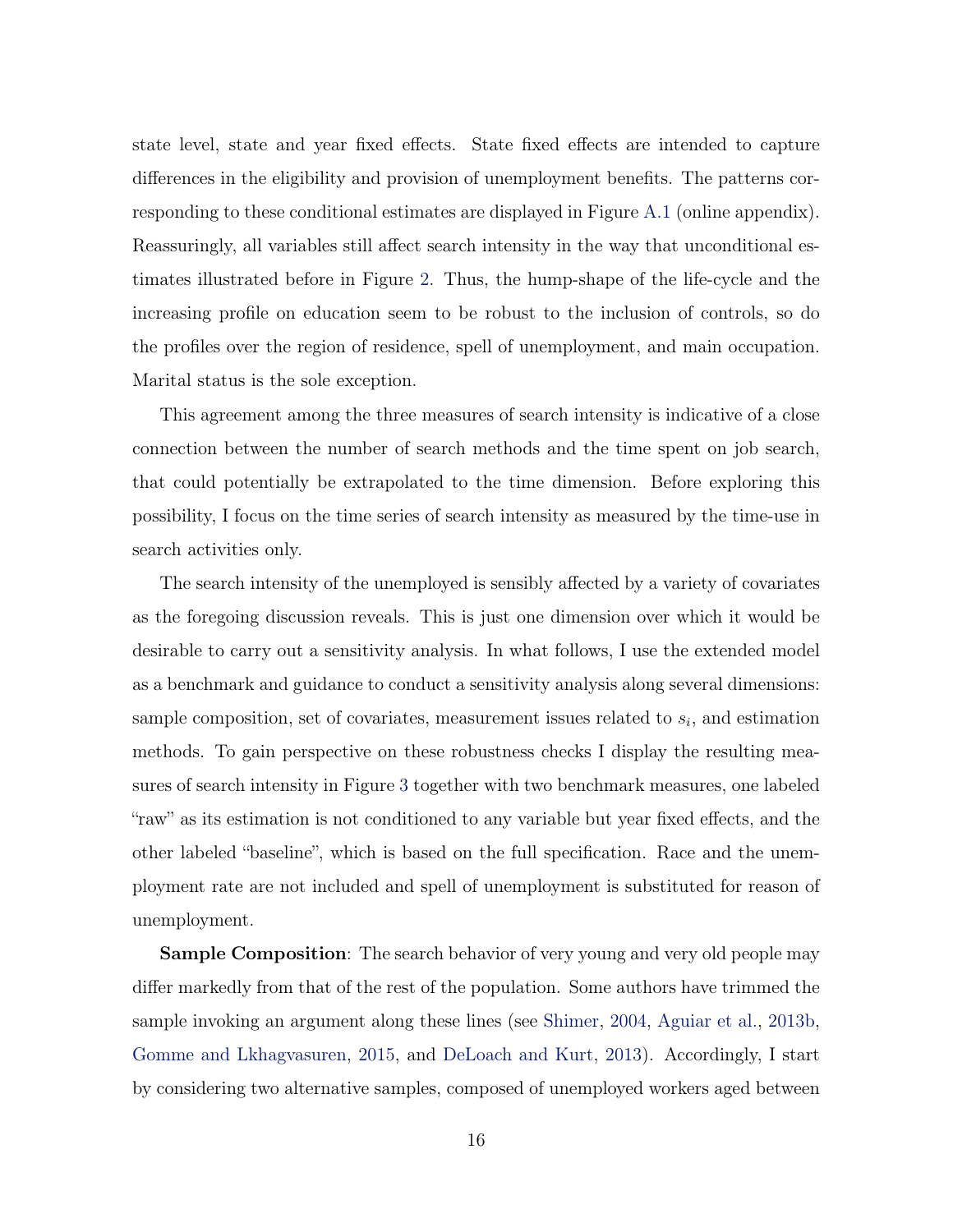25 and 70, as in [Shimer \(2004\),](#page-53-0) and between 18 and 65, following [Aguiar et al. \(2013b\).](#page-51-1) Unlike the CPS, the ATUS it is meant to be representative at the national level only. The third alternative sample thus excludes respondents residing in small states such as Maine, Rhode Island, and Washington D.C.

These three measures, together with the raw and baseline series are displayed in Panel (a). Features of interest, like the overall temporal evolution and, in particular, the spike observed in 2008, are pervasive across all the measures. The more noticeable departure is, however, depicted by the sample of workers aged between 25 and 70. The peak around the Great Recession is even more notorious and the resulting measure is more volatile. The latter property is not surprising for the dropped individuals (those aged in the ranges 16-24 and 71-74) represent 32.7% of the survey respondents and 44.2% of the unemployed population.

Set of Covariates: There is no sensible way to back one particular specification. I therefore carry out a sensitivity analysis by adding and dropping the set of variables introduced above and U.S. state dummies and combinations of them. The results, presented in Panel (b), are again reassuring: different ways of measuring search intensity lead to the same result. Only during the post-recession period, do the apparent composition bias stemming from changes in demographics, labor market experience, and regional variation seem to have played a role. Nevertheless, the discrepancy attributed to this bias is decidedly small, somewhat below 30 minutes in average.

Measurement of  $s_i$ : I first attempt to remove sources of systematic day-to-day variation in the allocation of time by including variables like the month, day of the interview, and whether the search took place in a holiday. As a second robustness check, I construct a broad measure of search intensity by considering the full list of activities in Table [A.1](#page-56-0). Neither the inclusion of variables like the day and month where job search takes place, nor the comprehensive set of search activities makes a relevant difference with respect to the baseline measure, as shown in Panel (c).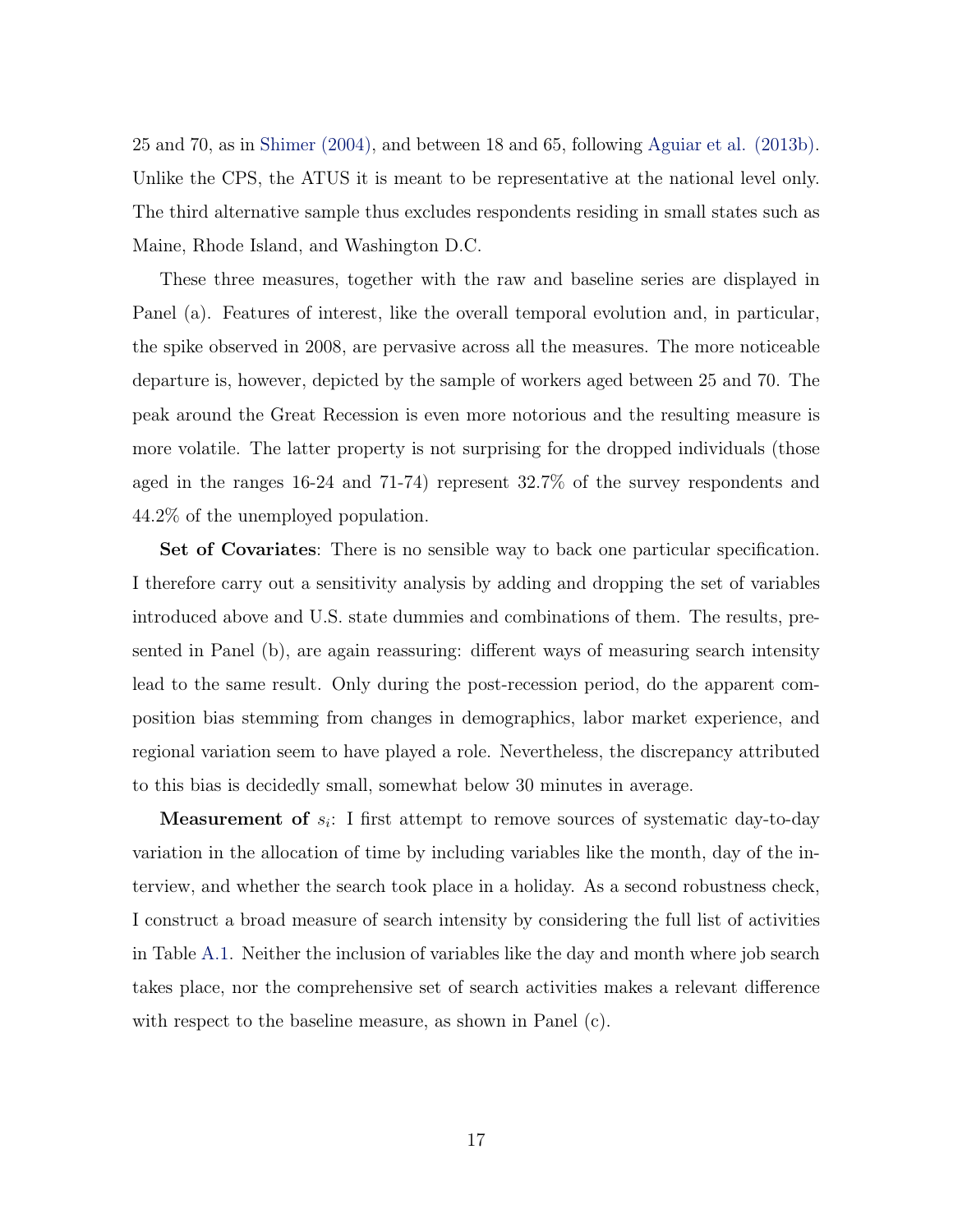<span id="page-19-0"></span>



Notes: This figure shows how changes in modeling assumptions reflect on the estimated conditional measure of search intensity in the period 2003-2014. Bach panel shows estimates of year fixed effects from a regression of weekly hours on a constant and some covariates. These estimates are plotted relative to the raw time-use figure of 2003. In Panel (a) search intensity is shown under a variety of assumptions regarding the sample composition. To plot Panel (b), different combinations of the covariates are included in the estimation. In Panel (c) alternative measures of  $s_i$  that result from controlling for day-to-day variation and the inclusion of all the activities listed in and their results presented in Panel (d). In each panel, the "raw" series is the unconditional time-use measure calculated directly from the ATUS and the "baseline" series Mixed-Effects Generalized Linear Model (MEGLM). For the application of the latter estimator, I consider education (left) and age (right) as the variables inducing the estimates of year fixed effects from a regression of weekly hours on a constant and some covariates. These estimates are plotted relative to the raw time-use figure of Table A.1 are displayed. Finally, estimators that are better equipped than OLS to deal with highly skewed data and that allow for cross-section variation are performed conforms with the full specification. In Panel (d) the methods employed are OLS, for "raw" and "baseline", the Generalized Linear Model (GLM), and the Multilevel cross-section variation in the second level of the hierarchical model. The education and age groups are those used in Figures 2 and A.1. All regressions use weighted data. MEGLM1 corresponds to the estimation of the model with weighted data at the first level only (individual level) while MEGLM2 applies to weighted data at both Notes: This figure shows how changes in modeling assumptions reflect on the estimated conditional measure of search intensity in the period 2003-2014. Each panel shows 2003. In Panel (a) search intensity is shown under a variety of assumptions regarding the sample composition. To plot Panel (b), different combinations of the covariates are included in the estimation. In Panel (c) alternative measures of *si* that result from controlling for day-to-day variation and the inclusion of all the activities listed in Table [A.1](#page-56-0) are displayed. Finally, estimators that are better equipped than OLS to deal with highly skewed data and that allow for cross-section variation are performed and their results presented in Panel (d). In each panel, the "raw" series is the unconditional time-use measure calculated directly from the ATUS and the "baseline" series conforms with the full specification. In Panel (d) the methods employed are OLS, for "raw" and "baseline", the Generalized Linear Model (GLM), and the Multilevel Mixed-Effects Generalized Linear Model (MEGLM). For the application of the latter estimator, I consider education (left) and age (right) as the variables inducing the cross-section variation in the second level of the hierarchical model. The education and age groups are those used in Figures [2](#page-14-0) and [A.1](#page-63-0). All regressions use weighted data. MEGLM1 corresponds to the estimation of the model with weighted data at the first level only (individual level) while MEGLM2 applies to weighted data at both levels. For the second level, the average of the individual weights over education or age groups is used. In Panel (c) "base" stands for "baseline". levels. For the second level, the average of the individual weights over education or age groups is used. In Panel  $(c)$  "base" stands for "baseline".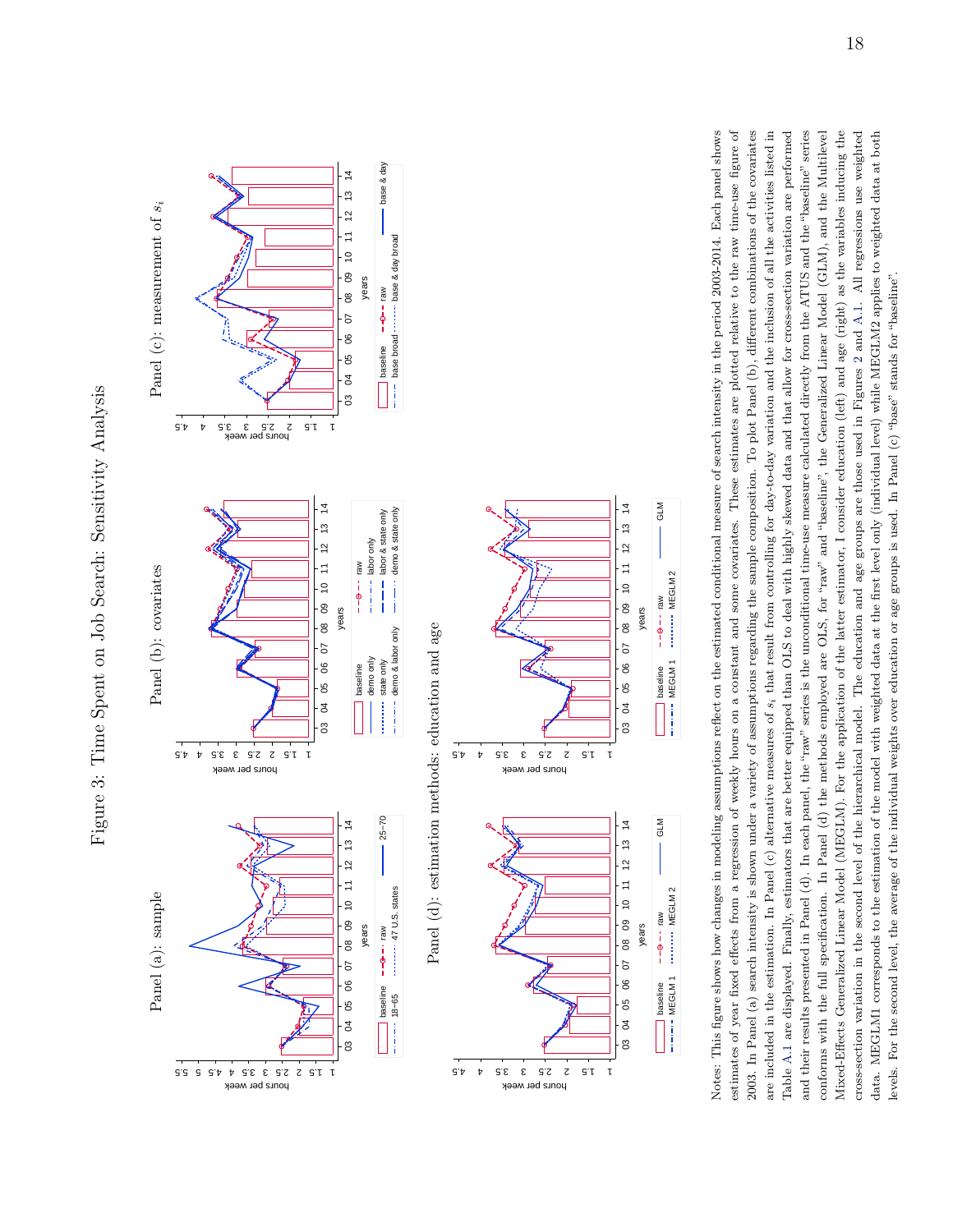The discrepancy of 30 minutes in average between this baseline and the broad measures in the period before 2009 is merely the result of the lack of consistency throughout the sample period in the recording of activities associated with security procedures and commuting.

Estimation Methods: OLS is usually the procedure of choice when estimating the effects of covariates on the use of time in activities with a quite low participation rate, such as child care and job search. Lending support to this practice, [Stewart \(2013\)](#page-54-0) argues that the OLS, unlike for instance the Tobit model, generates unbiased estimates in experiments with simulated skewed observations. I heed the advice and, in addition, explore the robustness of the measure of search intensity to the class of generalized linear models (GLM), which offers flexibility to model the conditional mean of highly skewed distributions.<sup>[16](#page-20-0)</sup>

Previously, I argued that search intensity in all of its versions varies greatly across age and education, which is something that was later confirmed by Figures [2](#page-14-0) and [A.1.](#page-63-0) The last of the estimation methods I want to discuss is one which explicitly allows for modeling this sort of variation. The GLM model is extended by permitting  $\alpha_n = \mu + u_n$ , with  $u_n \sim \mathcal{N}(0, \sigma_u^2)$ . Now the constant of model ([1](#page-13-2)) varies with groups indexed by *n*. I consider  $n = 4$  education or  $n = 6$  age groups and model the average search intensity at this level of variation. Under this specification individual search intensity is driven by two types of variation: the pooled variation represented by  $\sigma_{\eta}^2$  and the cross-section variation represented by  $\sigma_u^2$ <sup>[17](#page-20-1)</sup> Estimates of the use of time in job search using these alternative estimators are displayed in Panel (d). For the latter class of models I use either education or age as determining the second level in the hierarchy. All measures are virtually identical with no striking differences whatsoever, with the innocuous ex-

<span id="page-20-0"></span><sup>&</sup>lt;sup>16</sup>I take the logarithmic function as the so-called link function and assume that search intensity is Poisson distributed.

<span id="page-20-1"></span><sup>&</sup>lt;sup>17</sup>Technically, *n* denotes the second level in the hierarchical model, *u* captures the between-variation and  $\eta$  denotes now the within-variation. It is possible to discern the relative role of the cross-section variation by calculating the intra-class correlation  $\rho = \sigma_u^2/(\sigma_u^2 + \sigma_\eta^2)$ . This structure delivers the class of models called Multilevel Mixed Effects Generalized Linear Models, or MEGLM, reviewed by [Gelman and Hill \(2007\).](#page-52-4)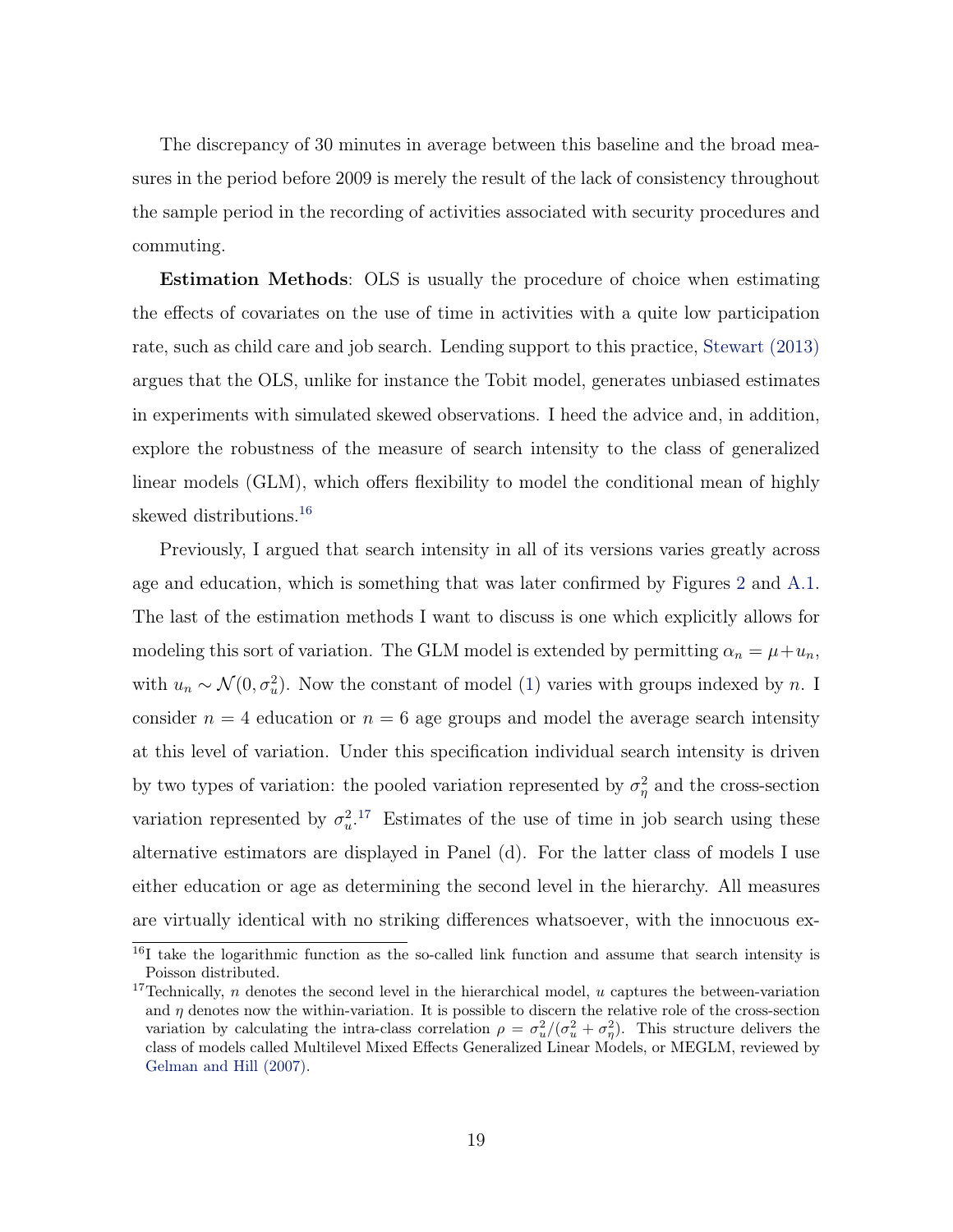ception of the measure delivered by the MEGLM that exploits the variation between age groups. The takeaway is that the cross-section variation that relies on either education or age is of no help to ascertain the cyclicality of the use of time in job search. Another way to put this is that between the pooled and cross-section variation, it is the first one that is relatively more important, which is supported by the estimated intra-class correlation  $\hat{\rho}$  being virtually zero. This conclusion renders approaches like that explored by [Aguiar et al. \(2013b\)](#page-51-1) unfruitful when applied to job search time-diary information of the unemployed.[18](#page-21-0)

The spike of 30 minutes in search intensity around the Great Recession could have been an artifice of the sample composition, the specific set of covariates included, the way  $s_i$  is measured, or the estimation method employed. Yet on reflection, as the foregoing discussion suggests, this does not seem to be the case.

Still, this conclusion is not without difficulties. To be sure, the small sample bias along with the large number of non-searchers render the previous estimates highly imprecise. The spike of 30 minutes may be spurious, like apparently those witnessed in 2006 and 2012 (see Figure [3\)](#page-19-0). I discuss a provisional remedy. Before, I showed that all civilian people (unemployed, employed, and those out of the labor force) spent time on job search as if they were aware of the stance of the economy (see Figure [1\)](#page-8-0). I now regard the extended model as representative of all the population and generate in-sample predictions for the unemployed only, with the benefit of producing less noisy estimates. The results from this exercise appear in Figure [4](#page-22-0).

Panel (a) displays three series. Two of them correspond to the unconditional and conditional measures of search intensity for all civilian people. The unconditional measure reproduces the profile plotted before in Panel (f) of Figure [1](#page-8-0). The other measure is obtained after controlling for demographic and regional variables, and the labor market experience and labor force status of the jobseeker, as well as variables intended to

<span id="page-21-0"></span><sup>&</sup>lt;sup>18</sup>The estimate  $\hat{\sigma}_u^2$  is approximately one quarter for both education and age, and regardless of the version of the MEGLM estimated. Compare this estimated value to the huge variance in the timeuse reported at the bottom of Table [A.3](#page-58-0) (S.D. in the full sample statistics section). See notes in Figure [3](#page-19-0) for details on two versions of the MEGLM.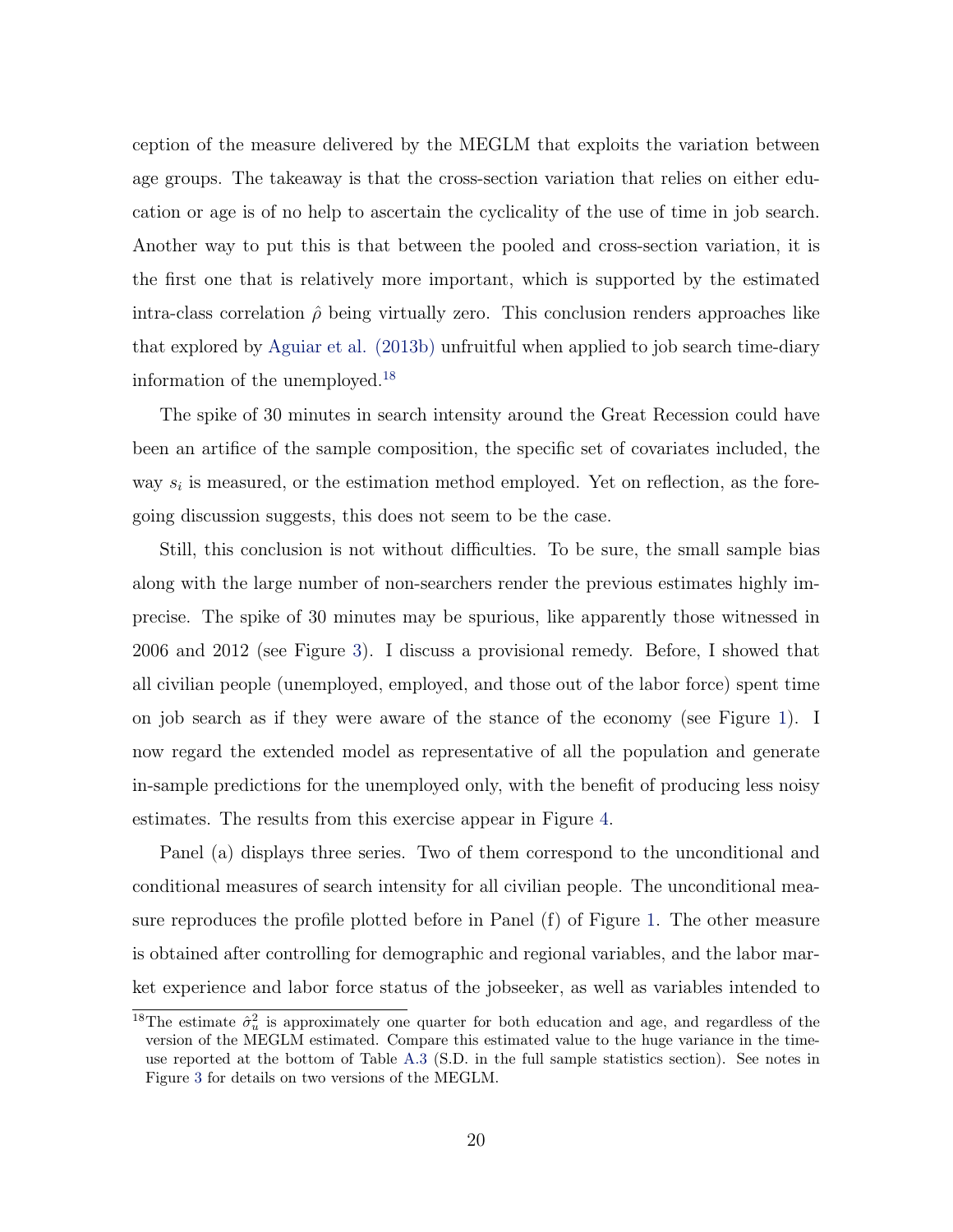<span id="page-22-0"></span>capture non-random variation in the daily use of time. I plot also the unemployment rate as the preferred measure of idleness in the labor market.



#### Figure 4: Time Spent on Job Search: Timing Matters

Panel (a): all civilian people Panel (b): conditional predictions

Notes: Panel (a) shows the temporal profile of the unconditional and conditional time spent on job search, together with the unemployment rate, for the period 2003-2014. The unconditional measure is constructed using the estimates of year fixed effects from a regression of weekly hours on a constant only while the conditional measure includes in addition regional and demographic variables as controls. The unemployment rate is calculated using the CPS data. Panel (b) shows two in-sample predictions for search intensity conditional to whether the unemployed worker is a searcher — spent time on job search during the day previous to the ATUS interview. The weighted average of the two conditional predictions, where the weight is given by the measure of searchers, gives the predicted search intensity for all the unemployed (shown in the middle). This series is very close to the prediction for non-searchers only since the measure of these workers is almost 81% of the unemployed population in average. The positive time predicted for the non-searchers is the result of using OLS to make predictions of the conditional mean of a highly skewed distribution.

The rough measure of search intensity resembles surprisingly well the dynamics of the unemployment rate, including the smooth transition towards its peak in 2010. Once the effect of the controls is removed, however, this association breaks up, more noticeably after the recession. While the unconditional and conditional measures of search intensity look virtually alike before 2008, the latter bounces back from its level in 2008 quickly until reaching its pre-recession level three years later. It thus appears that compositional changes lie at the root of this discrepancy between the conditional time-use, suggesting a quick response to the current economic conditions, as measured by the GDP for instance, and the unconditional series, moving along a lagging indicator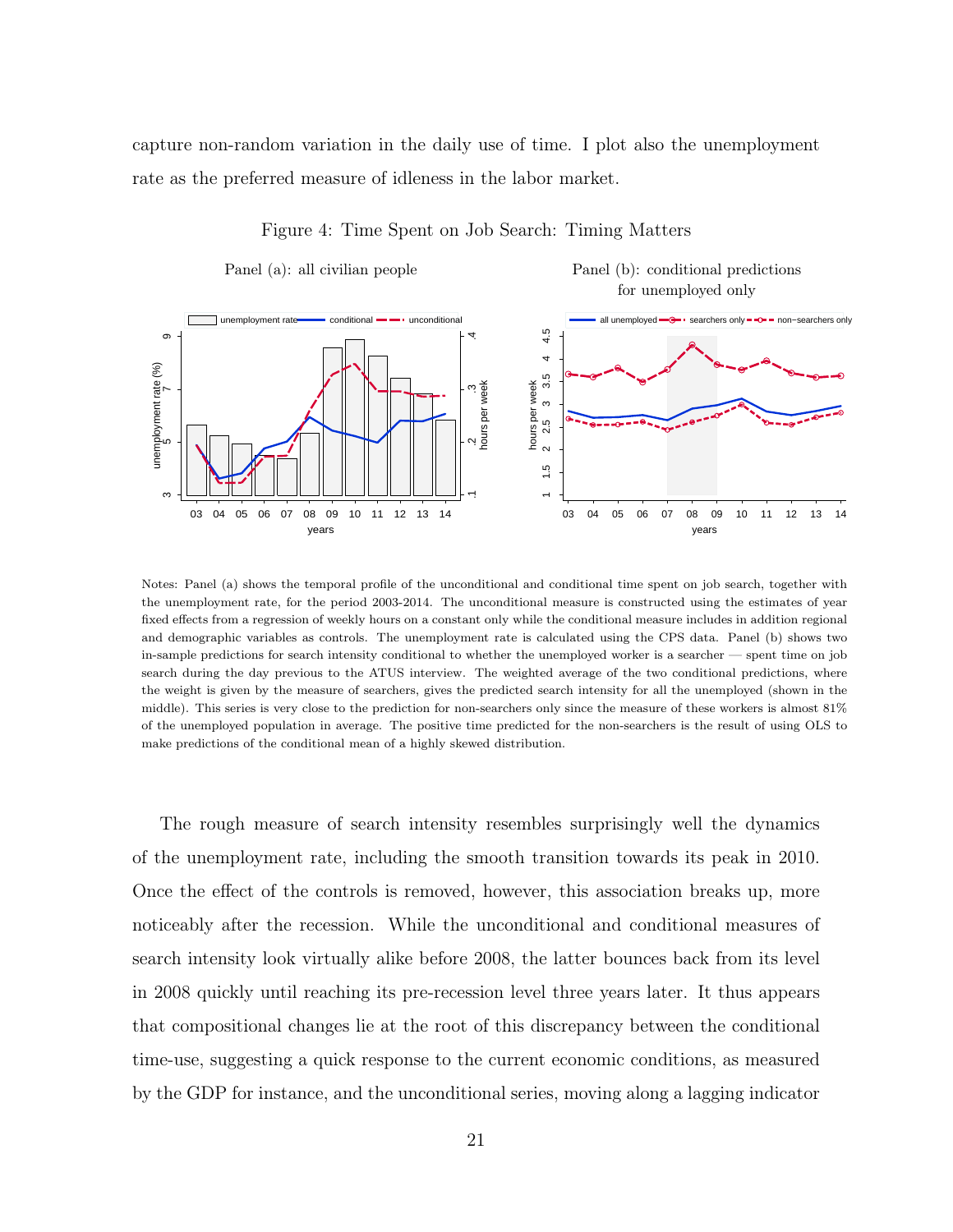of those conditions, such as the unemployment rate.

With this I come to the problem of discerning genuine changes in the individual search intensity from the aggregate measure, whose temporal evolution is affected also by a higher participation rate of searchers. The measure of searchers increasing during a recession is by no means problematic, surely. The very finding that it may be so portraits a picture different than that held by the traditional view. For if the marginal return of searching for work would plummet during recessions, why would more people among the unemployed even bother spending some time on job search? As discussed below, the distinction between these two forces will prove crucial.

To shed light on this problem, I perform a prediction of the time spent on job search conditional on being unemployed, by using the extended regression model, and display it in form of a decomposition in Panel (b) with the recession shaded. To do that, I condition the latter prediction even further by considering whether the individual unemployed worker is a searcher. The prediction conditional on having spent some time on job search is what I call a genuine individual search intensity. For reference, I also show the prediction conditional on being unemployed, which is just the weighted average of the decomposition, with the weight being the fraction of searchers.

It is both the individual search intensity and the measure of searchers that account for the dynamics of the aggregate measure of search intensity over the recession and subsequent recovery. Yet each component contributes to this measure differently along the business cycle. While the unemployed searchers appear to react almost contemporaneously, increasing their search intensity by 30 minutes at the very outset of the recession, the measure of searchers responds in a rather slowly way, mimicking the smoothness of the unemployment rate.<sup>[19](#page-23-0)</sup>

The sharp awareness of the economic conditions on the part of the unemployed may sound surprising. Perhaps, what is behind the early impetus to find work is that job opportunities will eventually become scarcer as the recession unfolds, which would make

<span id="page-23-0"></span><sup>&</sup>lt;sup>19</sup>The number of search methods resembles this immediate response. Its cyclical component is almost coincident with that of the GDP. See [Shimer \(2004\)](#page-53-0). See also Figure [5](#page-25-0) for a recent episode.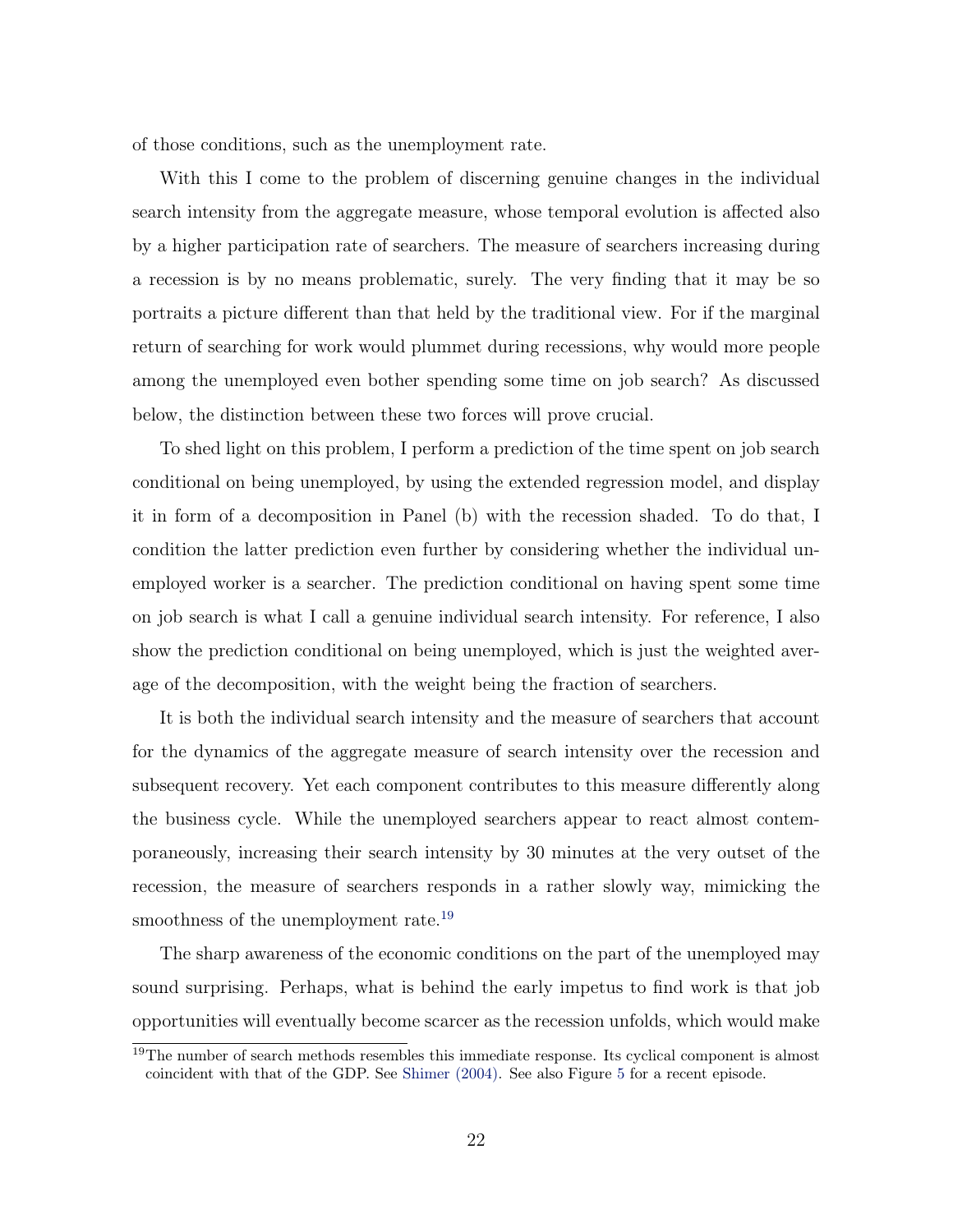the activity of searching more profitable at the very beginning of the recession. Alternatively, it may be that concerns about a gloomy future, marked by a long wait while incurring in costs of searching and facing either skills depreciation or non-accumulation of skills, is what drives this impetus early on. Both stories are consistent with the unemployed being attuned to the labor market developments though it is the latter to which I steer my interest toward in section 2.

The matter of timing just highlighted has important implications, especially for the comparison of the results presented in this section with those reported in the literature. I do this next.

#### 1.3 Sturdiness or Discouragement?

It could be both that matter for a single unemployed worker. In average, however, it seems that the unemployed looked for work even against the odds. At face value, 30 minutes in a week is admittedly a small increase in response to the Great Recession.<sup>[20](#page-24-0)</sup> Even so, it is rather surprising that the unemployed would have chosen not to cut the time spent on job search sharply and the measure of searchers would have not declined despite all the conventional arguments suggesting otherwise, and in the light of the severity of the recent recession.

[Shimer \(2004\)](#page-53-0) and [Mukoyama et al. \(2018\)](#page-53-1) argue also in favor of the countercyclicality of search intensity. [Shimer \(2004\)](#page-53-0) relies on the CPS number of search methods. [Mukoyama et al. \(2018\)](#page-53-1) go further by constructing a measure of time-use search by linking time-use observations from the ATUS and the number of methods from the CPS. Though easier to interpret, the cyclical pattern of the combined measure is fully inferred from that of the number of methods.

Conversely, [DeLoach and Kurt \(2013\)](#page-51-0) and [Gomme and Lkhagvasuren \(2015\)](#page-52-1) throw

<span id="page-24-0"></span><sup>&</sup>lt;sup>20</sup>This marginal increase must be put in context, however. Thirty minutes amounts to  $16\%$  of the average use of time in search activities. For comparison, take the market hours worked. [Aguiar](#page-51-1) [et al. \(2013b\)](#page-51-1) report that the decline in hours worked was 1 hour between 2007 and 2008 and 3 hours between 2007 and 2010. These two numbers represent  $3\%$  and  $9\%$  of the average weekly hours worked.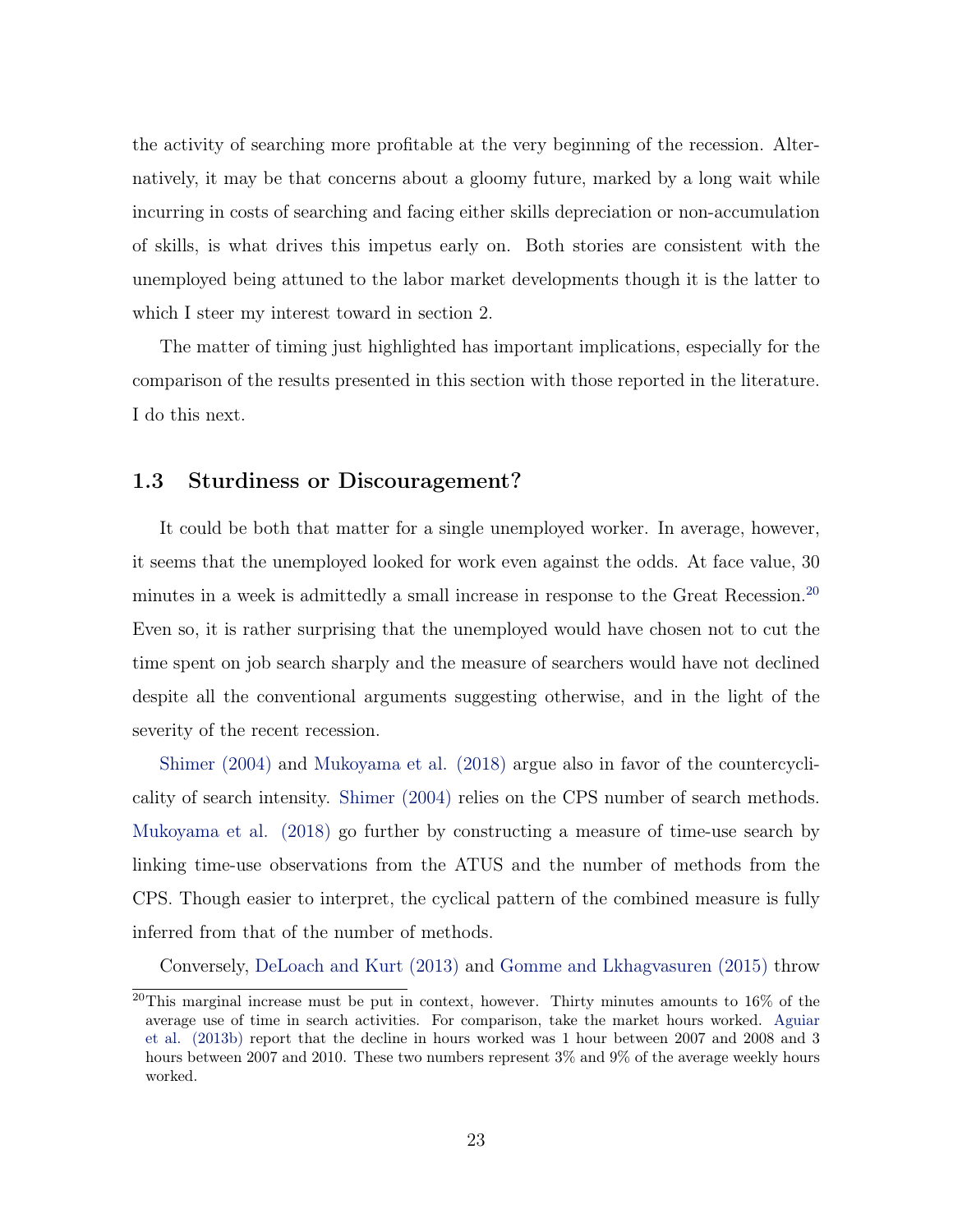doubt on that evidence. These two works are perhaps closer to the present paper since they use the ATUS almost exclusively. The way they assess the cyclical pattern of search intensity is by fitting the individual time spent on job search to the contemporaneous aggregate vacancy-unemployment ratio. Both agree on concluding that a higher unemployment rate imprints a discouragement effect on the unemployed. They indeed find that the linear fit is positive (negative) with respect to the vacancy-unemployment ratio (unemployment rate).

<span id="page-25-0"></span>Figure 5: Different Timing in Search Intensity Across Measures and Surveys



Notes: This figure shows the timing of the three measures of search intensity described in the paper along with the unemployment rate. All measures lead the unemployment rate. But the lead is more pronounced for the measures based on the ATUS. Panel (a) shows estimates of year fixed effects from a regression of either number of methods or weekly hours with no other controls. Panel (b) shows estimates of year fixed effects from a regression of either number of methods or weekly hours on a constant, age, education, marital status, sex, race, U.S. state dummies, the unemployment rate at the state level, and a measure of attachment to the labor market. In the CPS, the latter variable is the reason of unemployment and in the ATUS it is constructed using the reason of unemployment in the final CPS interview. Regressions are estimated using weighted data. For the sake of comparison, these fixed effects are normalized, that is, obtained by dividing the difference between the actual search intensity measure and its average by the corresponding standard deviation. The average and standard deviation are calculated over time.

Central to this conclusion is the assumption that the unemployed would base their decision of time allocation on the concurrent changes in the economic conditions as measured by the unemployment rate, or for that matter, the tightness of the labor market, which typically lags other measures that are used to date the business cycle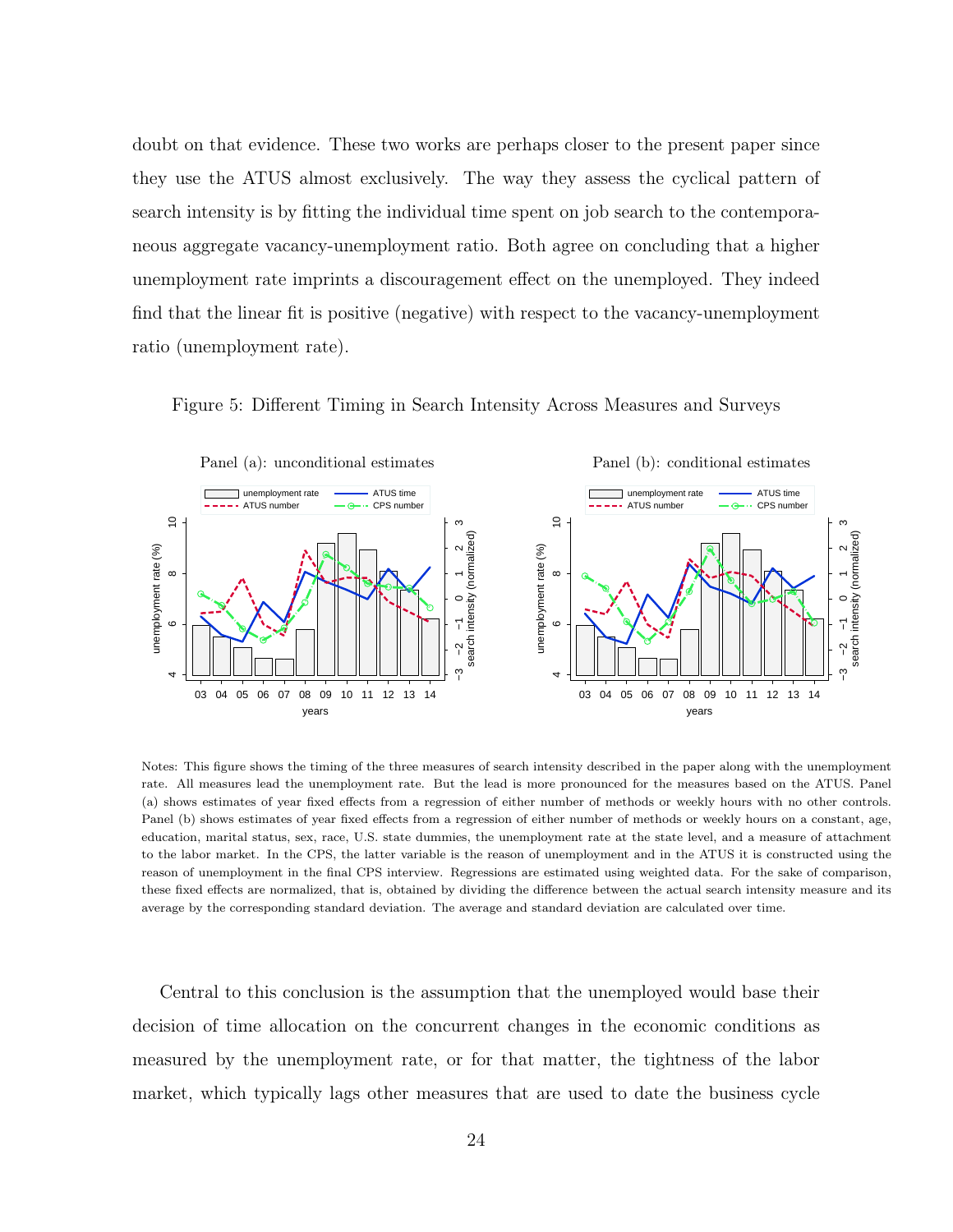such as the GDP. But if individual awareness would precede the aggregate unemployment rate, as I suggested in the previous section, the procyclicality of search intensity found by [DeLoach and Kurt \(2013\)](#page-51-0) and [Gomme and Lkhagvasuren \(2015\)](#page-52-1) would be an artifice of timing. As I will argue next, this seems to be the case.

In Figure [5](#page-25-0) I plot the temporal profile of the job search of those unemployed and looking for work as measured using both the ATUS and the CPS. For the sake of comparison, I normalize all these measures by using their respective means and standard deviations calculated over time. I display both unconditional and conditional measures.

I start with the number of search methods as calculated from the ATUS and the CPS. Even though the respondents in both surveys are subject to the same questionnaire regarding the methods of search, there are still some differences in the collection of the responses across surveys. While the CPS is conducted on a specific week of the month, the ATUS is conducted recurrently in a weekly basis. As a consequence, unlike the CPS, the time-diary information from the ATUS is best understood as measuring the allocation of time in a representative day of a given year. As it turns out, the survey frame is the first candidate to account for the discrepancy between two otherwise measures of the same phenomenon. Figure [5](#page-25-0) shows this eloquently.

A quick impression is that the ATUS number of methods is more compressed towards the recession period than its CPS counterpart. While the trough and peak of the CPS measure occur in 2006 and 2009, the respective turning points in the ATUS measure take place in 2007 and 2008. The discrepancy extends also to the recovery period. The CPS number of methods bounces back from its peak quickly, while the ATUS measure insinuates a prolonged recovery.

The culprit of this disagreement being the survey frame is further supported by the comparison between the time-use and number of methods as calculated both from the ATUS. Even though it is clear that the time-use measure is more volatile than the number of methods, presumably as a result of the large fraction of non-searchers, both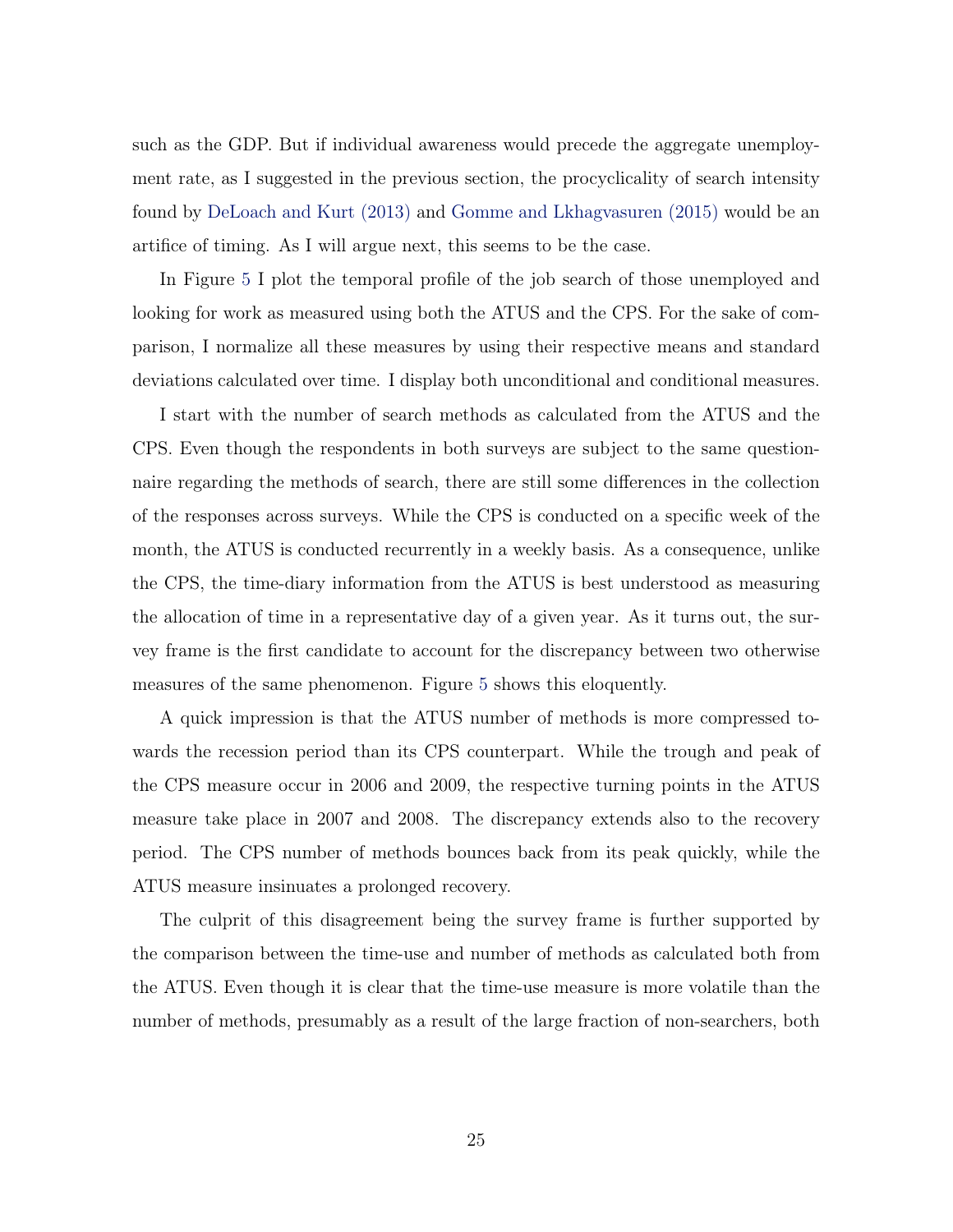measures coincide in the timing of their turning points around the recession period.<sup>[21](#page-27-0)</sup>

This difference in timing might not matter had the unemployment rate evolved in a similar fashion. In face of the much smoother dynamics of the unemployment rate, which reaches its peak in 2010, the mismatch between its turning points and those of the CPS number of methods is less of a problem, since the gap between the two is one year long only. However, it does make it a difference when comparing the unemployment rate, or for that matter the vacancy-unemployment ratio, with the ATUS measures. Both the time spent on job search and the number of methods lead the unemployment rate by two years, which is a period longer than the duration of the recent great contraction in the economic activity according to the NBER (18 months). It should not be surprising then to find that the contemporaneous association between search intensity, regardless of how it is measured, and the vacancy-unemployment ratio (unemployment rate) is — weakly — positive (negative) in [DeLoach and Kurt \(2013\)](#page-51-0) and [Gomme and](#page-52-1) [Lkhagvasuren \(2015\),](#page-52-1) leading them to assert that job search is procyclical.

With this I complete my argument: the unemployed in the U.S. appear to increase their search intensity during recessions only slightly if at all. In the next section, I lay out a model to understand the reasons behind such a decision.

### 2 Model Economy

I follow the [Mortensen and Pissarides \(1994\)](#page-53-4) canonical search model in some respects but depart from it in others. As in the canonical search model, I assume that workers and jobs meet according to a matching technology that captures the role of trading frictions in the labor market. I depart from the canonical search model in that I ignore the role of firms in the creation of job vacancies. The source of aggregate fluctuations is then exogenous shocks to the tightness of the labor market.

The reason behind this abstraction is twofold. First, by drawing exclusive attention

<span id="page-27-0"></span><sup>&</sup>lt;sup>21</sup>Notice that the standard deviation (S.D. in the set of Tables [A.2-](#page-57-0)[A.7](#page-62-0)) of the ATUS number of methods (columns 7-9) is comparable, and even lower, than the deviation in the CPS number of methods (columns 10-12).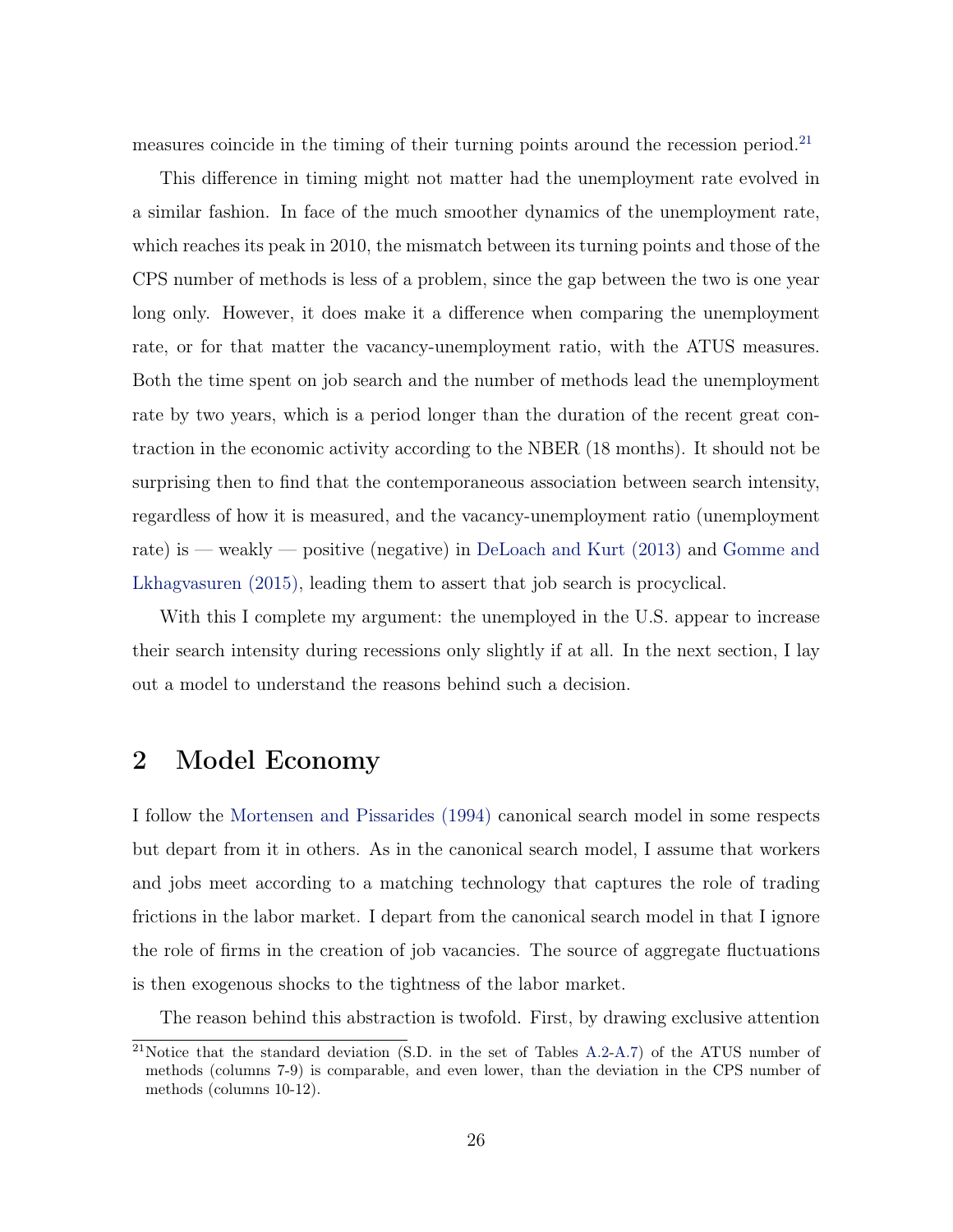to the household I can study the main mechanisms that affect the job-seeking behavior of the unemployed over the business cycle in a transparent way. The second reason is that proceeding otherwise would divert my attention to the implication for wages of bargaining situations when workers and firms value a job differently over the business cycle.[22](#page-28-0)

Following [Merz \(1995\)](#page-53-7) and [Andolfatto \(1996\),](#page-51-5) consider a stand-in household with a unit measure of workers and a fraction  $u \in (0,1)$  of unemployed workers. Time is discrete. At any given time *t*, a worker is either unemployed or employed. If unemployed, the worker is endowed the exogenous process  $y_t^u(\theta_t)$  that depends on the aggregate state of the economy. Otherwise, the worker is endowed  $y_t^n(\theta_t)$ , with  $y_t^n(\theta_t) > y_t^n(\theta_t)$ , for every realization of  $\theta_t \in \Theta$ . The wealth of the household thus results from pooling the endowments of its members:

$$
W_t(u_t, \theta_t) = u_t y_t^u(\theta_t) + (1 - u_t) y_t^n(\theta_t),
$$

where  $\theta$  is the ratio of vacancies to unemployment, i.e., the tightness of the labor market,  $v/u$ . Here  $\theta$  is permitted to follow an arbitrary exogenous process; it represents the aggregate shock in the economy which is taken as given by the household. By now, I do not take a stand on how wealth is allocated within the household. Later, I consider two alternative arrangements.

The household also takes the law of motion of unemployed workers as given. This measure evolves as follows:

<span id="page-28-1"></span>
$$
u_{t+1} = u_t + (1 - u_t)\lambda - u_t f(s_t, \bar{s}_t, \theta_t) \equiv \lambda + \alpha(s_t, \bar{s}_t, \theta_t, \lambda) u_t,
$$
\n<sup>(2)</sup>

where  $\alpha(s, \bar{s}, \theta, \lambda) = 1 - \lambda - f(s, \bar{s}, \theta), \lambda$  is the job destruction rate, and  $f(s, \bar{s}, \theta)$  is the probability of finding a job that depends on the individual search intensity *s*, the average search intensity  $\bar{s}$ , and the tightness of the labor market. Function  $f$  is strictly

<span id="page-28-0"></span> $^{22}$ Incidentally, evidence documented by [Yashiv \(2015\)](#page-54-3) suggests that firms recruit in a countercyclical fashion, contrary to what the canonical search model predicts.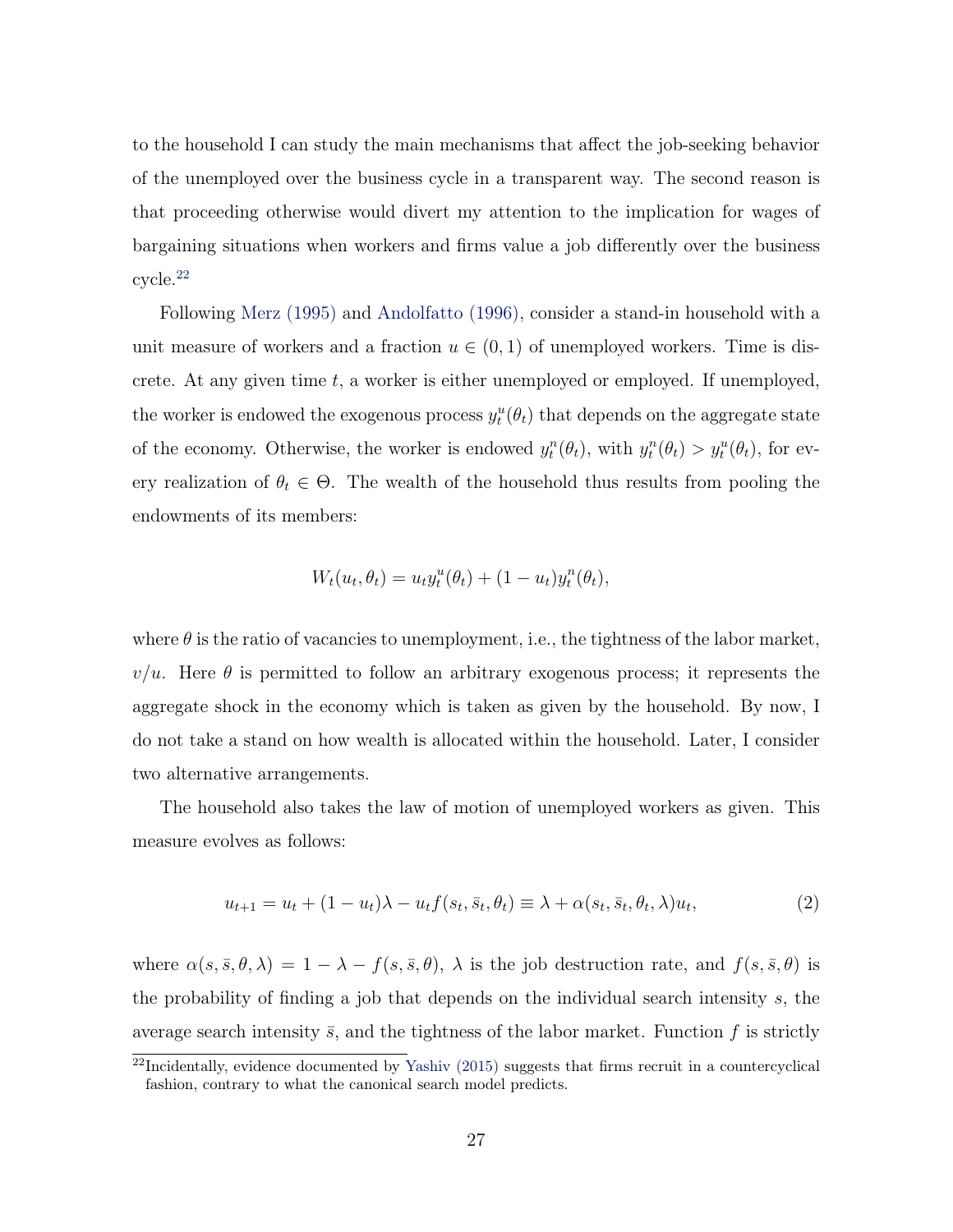increasing in both *s* and  $\theta$ , and strictly concave in *s*. I leave the complementarity between *s* and  $\theta$ , or  $f_{s\theta}$ , unrestricted.

It will be important to appreciate beforehand the role of *α*. It may be regarded as driving the persistence of the law of motion of unemployment. If both  $\lambda$  and  $f$  are small then the process of destruction and creation of jobs is weak, in which case the worker would expect to remain in the unemployment pool for a longer time.<sup>[23](#page-29-0)</sup>

Finally, the preferences of the household in any arbitrary period *t* are represented by the following utility function<sup>[24](#page-29-1)</sup>

$$
\mathcal{U}(c_t^u, c_t^n, s_t) = u_t (U(c_t^u) - V(s_t)) + (1 - u_t) (U(c_t^n) - \gamma)
$$

where *U* is the utility function over consumption, *V* is the disutility over time spent on search activities, and  $\gamma > 0$  is the disutility from working. Later, I allow  $\gamma$  to vary with *θ*. Function *U* is strictly increasing and strictly concave, and *V* is strictly increasing and weakly convex.

Although this is a partial equilibrium economy, I assume an implicit linkage between *θ* and a measure of aggregate productivity in the economy *p*, reflecting the creation of jobs that will show up naturally in a general equilibrium setup when firms face a positive productivity shock.

<span id="page-29-0"></span> $^{23}$ This is more eloquently shown in the decomposition of the unemployment rate in the steady state:

$$
u^{ss} = \frac{\lambda}{\lambda + f(s^{ss}, \theta^{ss})} = \lambda \frac{1}{1 - \alpha(s^{ss}, \theta^{ss}, \lambda)} \equiv \text{incidence of}\\ \text{un employment} \times \text{un employment}
$$

where  $\lambda$  is the incidence of new spells of unemployment and  $1/(1 - \alpha)$  is the average spell of those out of work.

<span id="page-29-1"></span><sup>&</sup>lt;sup>24</sup>Instead of laying out the problem of the individual worker (see for example, Pissarides  $(2000)$ , [Mortensen and Pissarides \(1994\)](#page-53-4), and [Shimer \(2004\)\)](#page-53-0) I adopt the big household interpretation pioneered by [Merz \(1995\)](#page-53-7) and [Andolfatto \(1996\),](#page-51-5) and subsequently used by [Chodorow-Reich and](#page-51-2) [Karabarbounis \(2016\).](#page-51-2) There are only gains by proceeding in this way. The preferred framework would allow me to discuss two alternative setups that differ in the possibility of pooling income within the household. More important, no intuition is lost.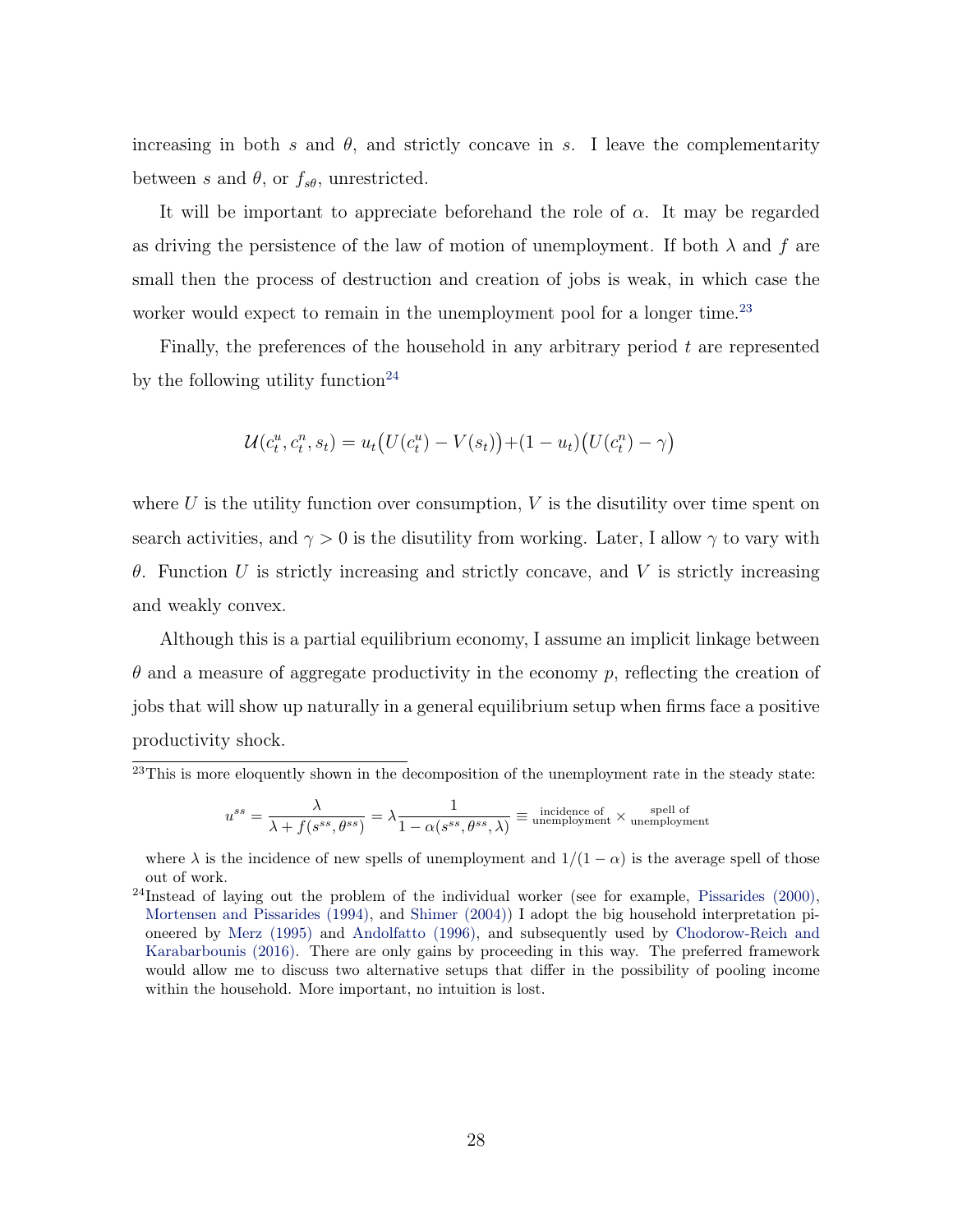The representative household seeks to solve

$$
\max_{\{c_t^u(\theta^t), c_t^n(\theta^t), s_t(\theta^t)\}_{t\geq 0}} \sum_{t=0}^{\infty} \sum_{\theta^t} \pi(\theta^t) \beta^t \bigg[ u_t(\theta^t) \big( U(c_t^u(\theta^t) - V(s_t(\theta^t)) \big) + (1 - u_t(\theta^t)) \big( U(c_t^n(\theta^t)) - \gamma \big) \bigg]
$$

subject to

$$
u_{t+1}(\theta^{t+1}) = \lambda + \alpha(s_t(\theta^t), \bar{s}_t(\theta^t), \theta_t), \lambda)u_t(\theta^t) \quad \forall t \ge 0
$$
  

$$
\theta_t \qquad \text{follows a Markov chain}
$$

and taking  $\bar{s}_t$  for any  $t$ ,  $\gamma$ ,  $\lambda$ ,  $(u_0, \theta_0)$  and processes for  $y_t^n(\theta)$  and  $y_t^n(\theta)$  as given. Additional technical constraints guarantee that  $s_t \in [0, 1]$  and  $u_{t+1} \in [0, 1]$  for all  $t \ge 0$ .

I accommodate two alternative arrangements that determine how wealth is allocated within the household, through the additional constraint, with  $j \in \{u, n\}$ :

$$
c^{j}(\theta^{t}) = \begin{cases} y^{j}(\theta^{t}) & \text{no full insurance} \\ W(u_{t}, \theta_{t}) & \text{full insurance} \end{cases}
$$

Having set out the framework, I now characterize the optimal choice of search intensity. The Lagrangian function associated with the maximization problem could be written as follows:

$$
\mathcal{L}(\lbrace s_t(\theta^t), u_{t+1}(\theta^{t+1}) \rbrace_{t\geq 0}^{\infty}) =
$$
\n
$$
\sum_{t=0}^{\infty} \sum_{\theta^t} \pi(\theta^t) \beta^t \left\{ \left[ u_t(\theta^t) \left( U(c_t^u(\theta^t) - V(s_t(\theta^t))) + (1 - u_t(\theta^t)) \left( U(c_t^n(\theta^t)) - \gamma \right) \right] + \mu_t(\theta^t) \left[ \lambda + \alpha(s_t(\theta^t), \bar{s}_t(\theta^t), \theta_t), \lambda \right) u_t(\theta^t) - u_{t+1}(\theta^{t+1}) \right] \right\}.
$$

where  $\{\mu_t\}_{t\geq 0}$  is a sequence of Lagrange multipliers. According to the necessary firstorder conditions, the solution of the problem  $\{s_t^{\star}, \mu_t^{\star}\}_{t \geq 0}$  satisfies

<span id="page-30-0"></span>
$$
V_s(s_t^{\star}(\theta^t)) = f_s(s_t^{\star}(\theta^t), \theta_t) \mu_t^{\star}(\theta^t)
$$
\n(3)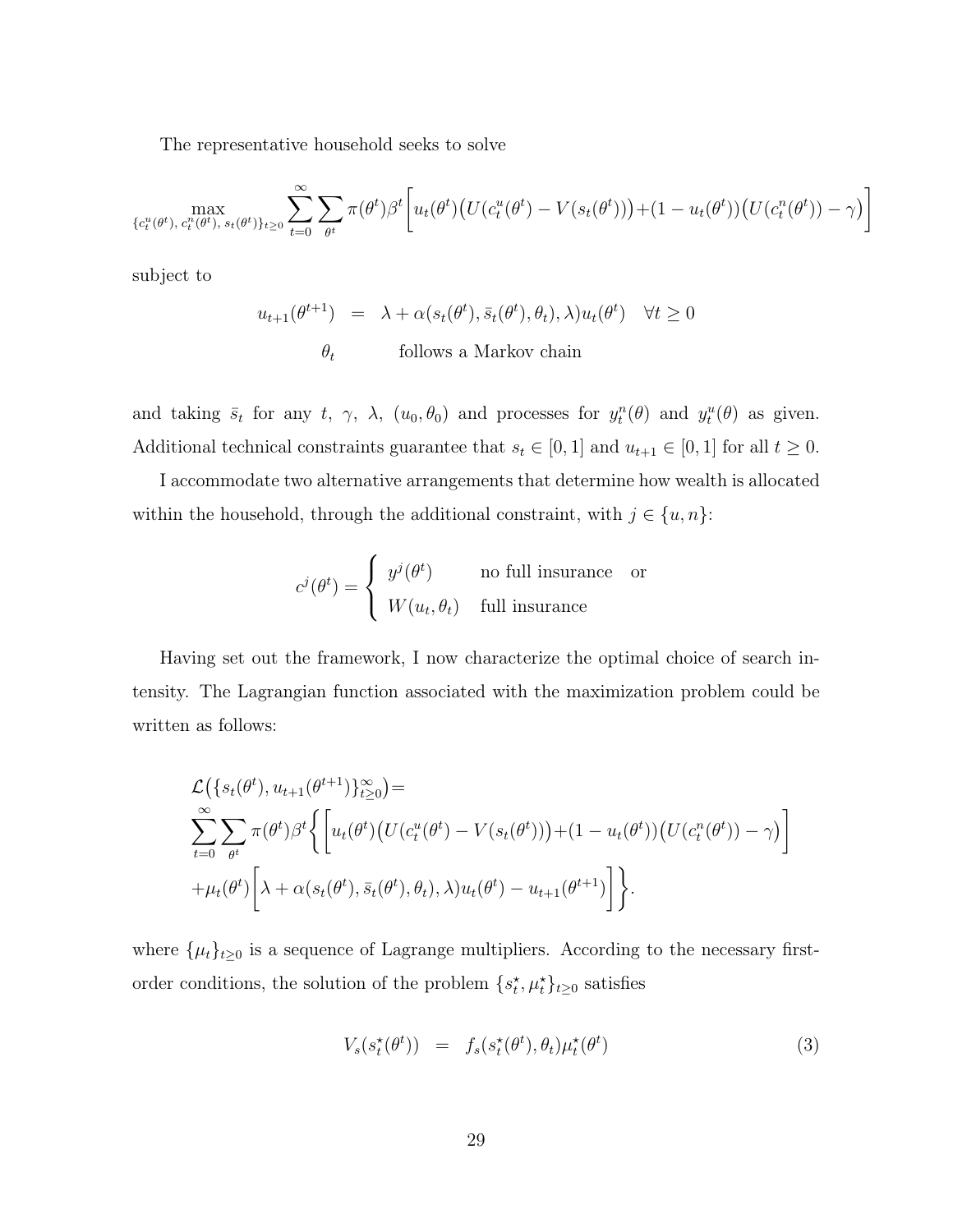and

<span id="page-31-0"></span>
$$
\mu_t^{\star}(\theta^t) \pi(\theta^t) = \sum_{\theta^{t+1}} \left[ \pi(\theta^{t+1}) \beta \Delta^n \left( s_{t+1}^{\star}(\theta^{t+1}), u_{t+1}^{\star}(\theta^{t+1}), y_{t+1}^n(\theta^{t+1}), y_{t+1}^u(\theta^{t+1}), \gamma \right) \right. \\
\left. + \pi(\theta^{t+1}) \beta \alpha \left( s_{t+1}^{\star}(\theta^{t+1}), \bar{s}_{t+1}(\theta^{t+1}), \theta_{t+1}, \lambda \right) \mu_{t+1}^{\star}(\theta^{t+1}) \right],
$$
\n(4)

for every  $t \geq 0$ , where

$$
\Delta^n(s, u, y^n, y^u, \gamma) = \begin{cases} U(y^n(\theta)) - U(y^u(\theta)) - \gamma + V(s) & \text{or} \\ (y^n(\theta) - y^u(\theta))U_c[W(u, \theta)] - \gamma + V(s) \end{cases}
$$

It is understood that  $\Delta^n$  is independent of *u* when every worker consumes their own endowment. Consumption allocations are determined according to the wealth allocation rules introduced before. Finally, notice that in symmetric equilibrium,  $s_t = \bar{s}_t$  for every period.

Equation ([3\)](#page-30-0) describes the balance of the costs and benefits that an unemployed worker would consider before allocating additional time to job search. If she does so, the immediate benefit will be the contribution of these efforts in the marginal increase in the likelihood of obtaining a job  $f_s$ . The significance of the ultimate reward of such efforts requires more explanation. In the subsequent discussion, I construct a case in favor of appreciating the role that the multiplier  $\mu$  plays in shaping the choice of search intensity. In doing so equation ([4\)](#page-31-0) will prove useful.

The Lagrange multiplier  $\mu_t^*$  represents the marginal utility of an infinitesimal decrease in the current measure of unemployed workers  $u_t$ . Precisely, equation ([2\)](#page-28-1) reads as  $u_{t+1} \geq \lambda + \alpha(s_t, \bar{s}_t, \theta_t, \lambda)u_t$ . The direction of the inequality is not arbitrary. To see this, consider the following rearrangement:

$$
\frac{u_{t+1} - \lambda}{\alpha(s_t, \bar{s}_t, \theta_t, \lambda)} \ge u_t
$$

*.*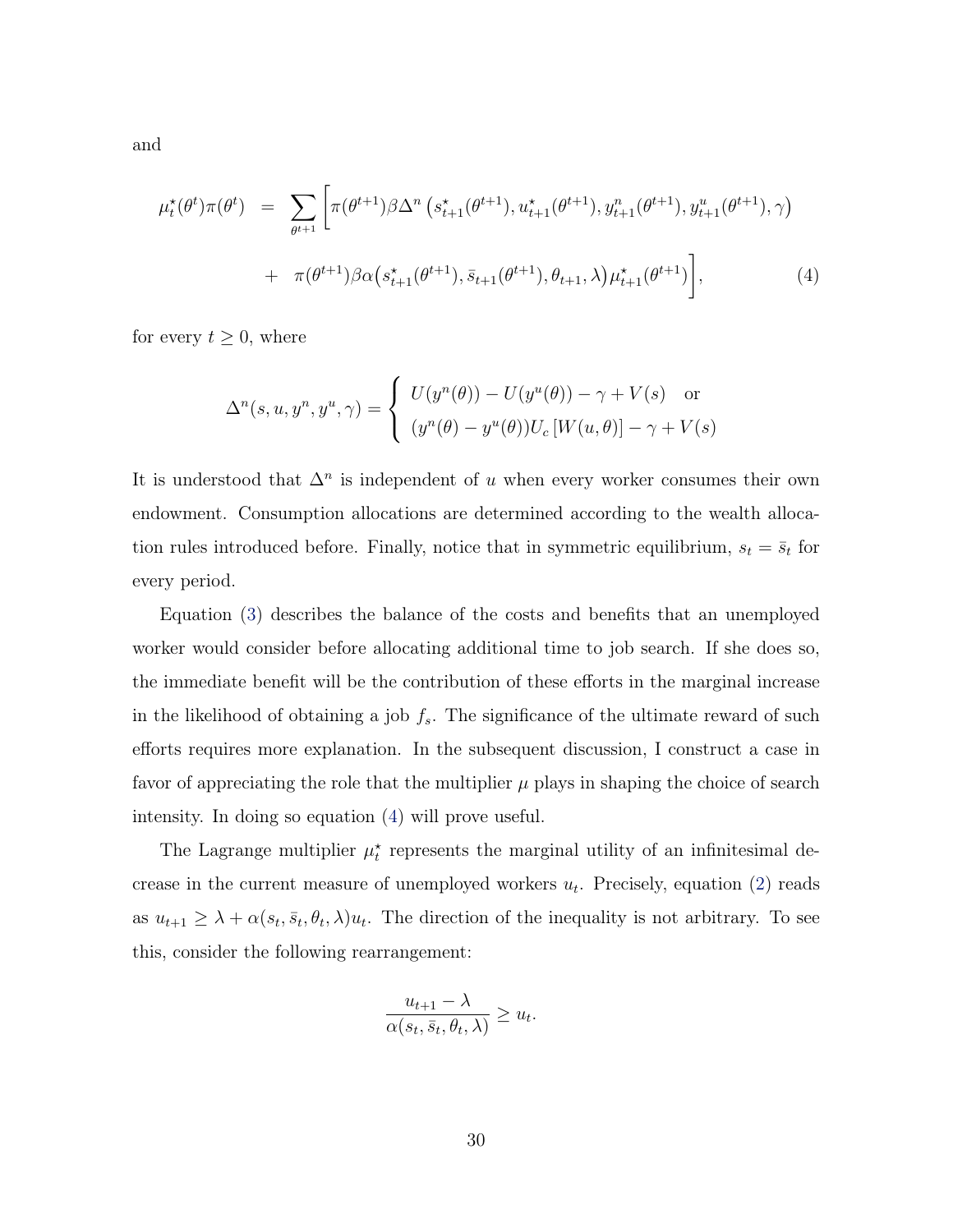The latter inequality can be viewed as a budget constraint, where the resource to be allocated is a good idiosyncratic shock, represented here by a decline in  $u_t$ . Suppose this measure shrinks by a small amount. Other things equal, this good shock will, according to equation ([2](#page-28-1)), persist in the next period. The worker thus faces the following dilemma: She could take full advantage of experiencing such a good shock today by substituting leisure time for time spent on searching for work (reducing *s<sup>t</sup>* at the expense of an increase in  $\alpha$ ), or she may keep searching with the same intensity, thereby boosting even more her chances of landing into employment in the next period (reducing  $u_{t+1}$ ) even further). Such a reduction in  $u_t$ , as can be seen, loosens the constraint.

How much is the worker willing to pay to experience such a good shock? Not surprisingly, the answer is given by the multiplier  $\mu_t$ . This price depends on a number of factors, which could be easily recognized by solving  $(4)$  $(4)$  recursively:<sup>[25](#page-32-0)</sup>

<span id="page-32-1"></span>
$$
\mu_t^{\star}(\theta^t) = \sum_{i=t+1}^{\infty} \sum_{\theta^t+1} \frac{\pi(\theta^i)}{\pi(\theta^t)} \beta^{i-t} \left( \prod_{j=t+1}^{i-1} \alpha(s_j^{\star}(\theta^j), \bar{s}_j(\theta^j), \lambda, \theta_j) \right) \Delta^n(s_i^{\star}(\theta^i), u_i^{\star}(\theta^i), y_i^n(\theta^i), y_i^n(\theta^i), \gamma) \tag{5}
$$

There may be countless reasons to be willing to pay this price in real life. Equation ([5](#page-32-1)) captures three: the discount factor  $\beta$ , the rewards to search efforts  $\Delta^n(s, u, y^n, y^u, \gamma)$ , and the persistence of the unemployment process  $\alpha(s, \bar{s}, \theta, \lambda)$ . Clearly,  $\mu$  is simply the present value of the stream of future benefits that a worker could seize if allocating additional time to job search. Workers with a particular longing for the future will place a higher value on their current efforts to escape from unemployment.

Second, the higher the reward  $\Delta^n(s, u, y^n, y^u, \gamma)$ , the higher the incentive to substitute search time for leisure time. If  $y<sup>n</sup>$  is regarded as the reemployment wage, then this

$$
\lim_{T \to \infty} \sum_{\theta^{t+1}} \pi (\theta^{s+T}) \prod_{j=t+1}^{t+T} \beta \alpha(s_j^*, \bar{s}_j, \theta_j, \lambda) \mu_{t+T}^* = 0
$$

which establishes that  $\mu$  does not grow faster than the discount gross rate given by  $\left(\prod_{j=t+1}^{\infty} \beta \alpha(s_j^*, \bar{s}_j, \theta_j, \lambda)\right)^{-1}$  as the future becomes more distant.

<span id="page-32-0"></span><sup>25</sup>I rule out "bubbles" (some may call it excessive anxiety to gain reemployment, beyond to what is dictated by time preferences and the determinants of the persistence of unemployment  $\alpha$ ) in  $\mu$ , that is, I impose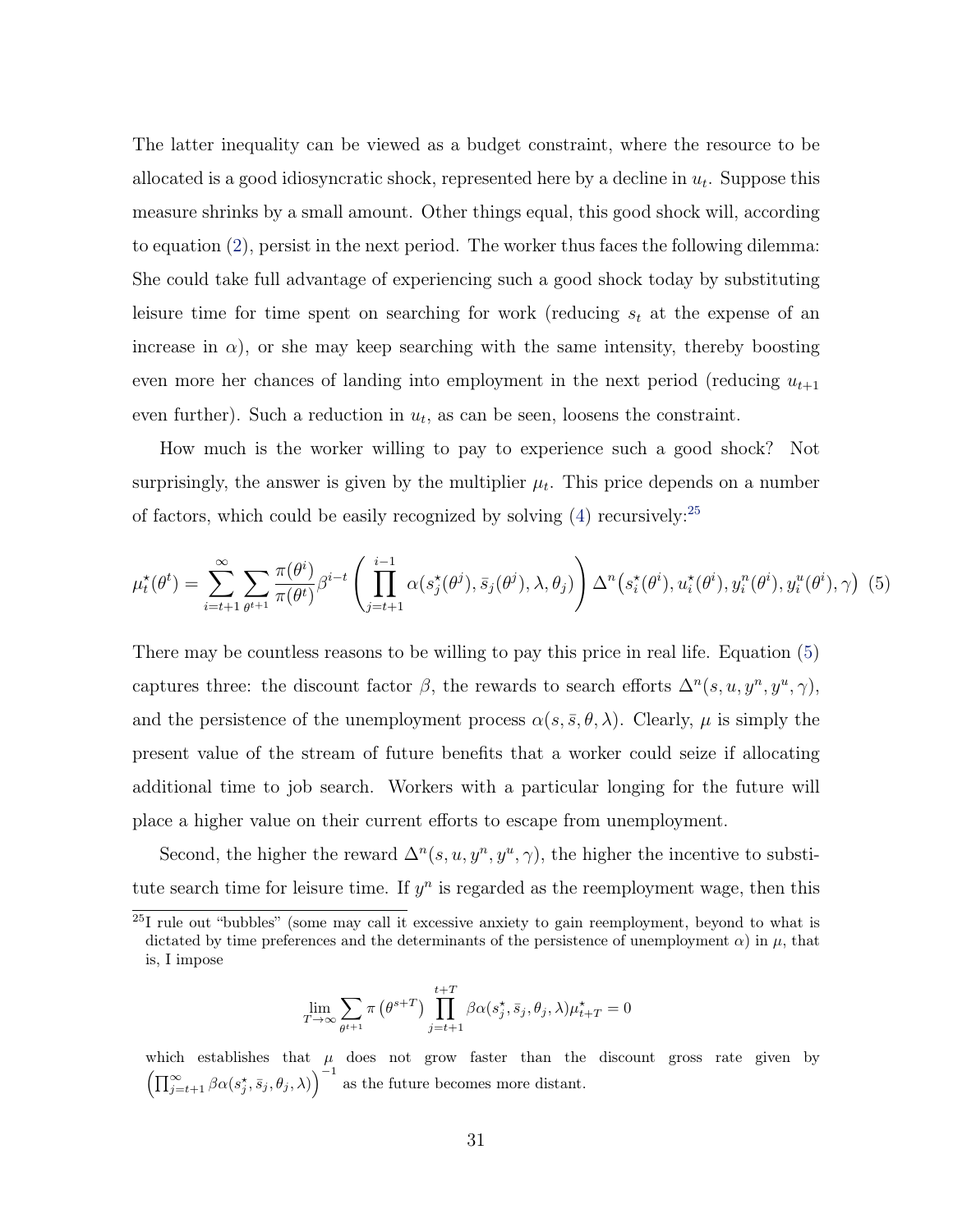component resembles the usual opportunity cost of leisure, highlighted in the real business cycle literature. The disincentive effect of nonwork-contingent insurance benefits is captured by  $y^u$ . Notice that although an increase in  $y^u$  — say, the unemployment insurance benefit — would make the unemployed exert less effort, the generosity of the benefit is counterbalanced by the associated costs of being unemployed (the future effort costs denoted by  $V(s_i)$  with *i* starting in  $t+1$  in the above formula). Think of the unemployed worker who has to provide proof of an active job search in order to remain eligible to claim the benefits. That is, even collecting benefits is costly.

Third, workers looking for work in a labor market where the creation and destruction of jobs is described by a rather weak process (with a high *α*) will in particular weigh the stakes of being unemployed for a long time. Under such circumstances, a higher value for  $\mu^*$  should reflect the willingness to leave unemployment at any rate.

Put simply,  $\mu$  is the present value of the future marginal benefits  $\Delta^n(s, u, y^n, y^u, \gamma)$ and the marginal contribution of searching today to the *reduction* of future effort costs. This price will, therefore, have a correspondence with the value the unemployed worker place on a job. A neater expression for the value a job will be obtained with the aid of posing the household problem in recursive form. First let

$$
B(u_0, \theta_0; y^n, y^u, \bar{s}, \gamma, \lambda) = E_0 \sum_{t=0}^{\infty} \beta^t \mathcal{U}(c_t^{u\star}, c_t^{n\star}, s_t^{\star})
$$
(6)

be the indirect utility of a household, upon following an optimal strategy for  $c^u$ ,  $c^n$ , and *s*, that starts with measure of unemployed workers  $u_0$  and shock  $\theta_0$ , and takes  $\bar{s}$ ,  $\gamma$ ,  $\lambda$ , and processes for  $y^n(\theta)$  and  $y^u(\theta)$  as given. The problem of the household is to solve

$$
B(u,\theta;y^n,y^u,\bar{s},\gamma) = \max_{s,u'} \left\{ \mathcal{U}(c^u,c^n,s) + \beta \int_{\Theta} B(u',\theta';y'^n,y'^u,\bar{s}',\gamma) Q(\theta,d\theta') \right\} \tag{7}
$$

subject to  $u' = \lambda + \alpha(s, \bar{s}, \theta, \lambda)u$  and the wealth allocation constraint, given  $y^n(\theta)$ ,  $y^u(\theta)$ , *s*,  $\gamma$ ,  $\lambda$ ,  $u_0$  and  $\theta_0$ , and the (monotone increasing) transition function *Q*. In (partial) equilibrium,  $s = \bar{s}$ .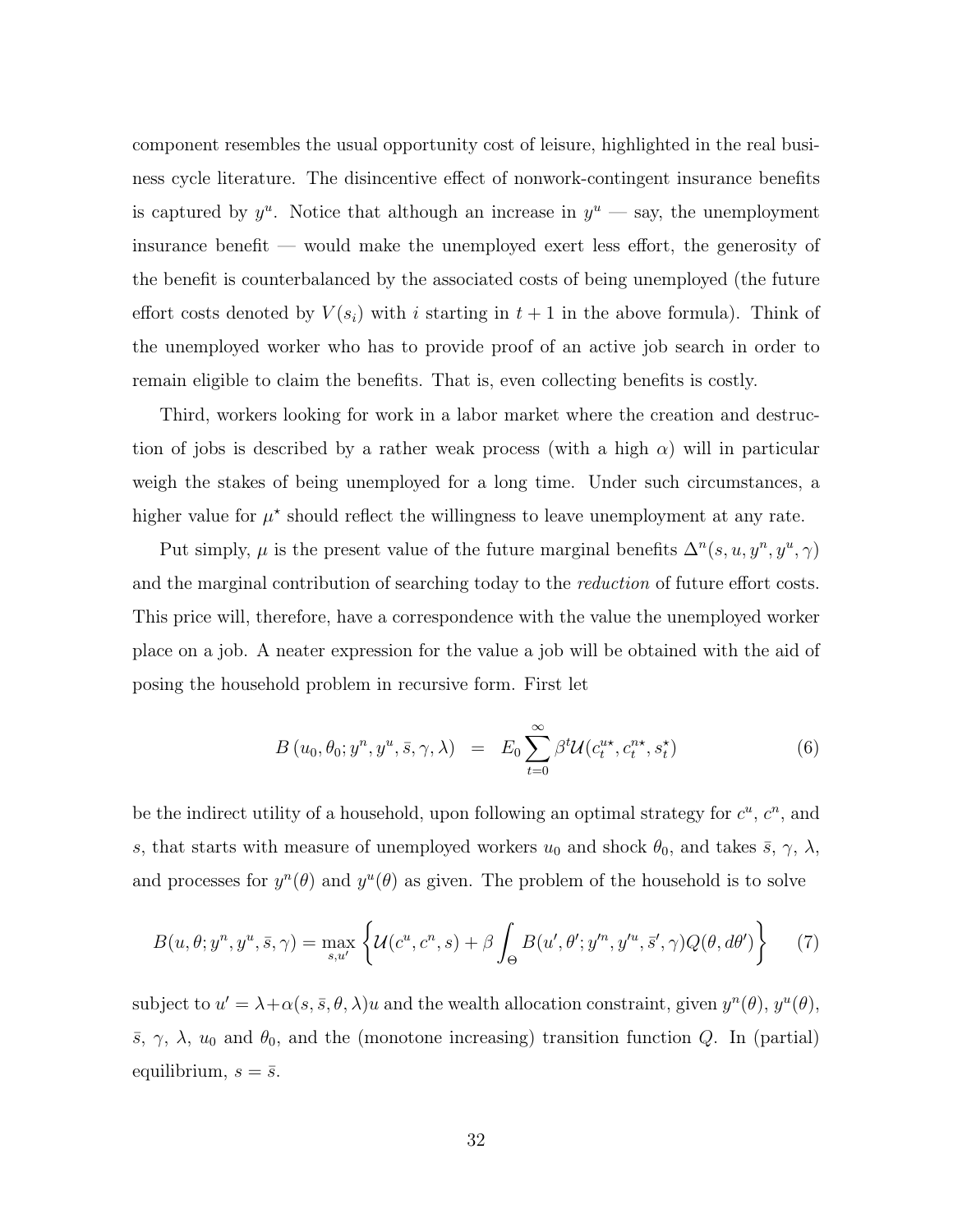The following two expressions will capture the determination of the optimal search intensity  $h(u, \theta)$ . For *s* to represent this optimal decision, it must satisfy:

$$
V_s(h(u, \theta)) = \beta f_s(h(u, \theta), \bar{s}, \theta) \int_{\Theta} -B_u(u', \theta') Q(\theta, d\theta')
$$
 (8)

where, according to the envelope condition,

$$
B_u(u,\theta) = -\Delta^n(h(u,\theta), u, y^n, y^u, \gamma) + \beta \alpha(h(u,\theta), \theta, \bar{s}, \lambda) \int_{\Theta} B_u(u', \theta') Q(\theta, d\theta') < 0
$$
 (9)

which indirectly gives the value of a job, that is,  $-D_u(u, \theta)$ , or the cost of moving from employment to unemployment. As desired, adding an unemployed member to the household hurts, regardless of whether there is full insurance within the household (see Proposition 1 in the online appendix). Whether this pain grows with *u* does depend on the rule of wealth allocation (see Proposition 2).

From the comparison between the sequential problem and the recursive form problem, it can be seen that

$$
\mu^* = \beta \int_{\Theta} -B_u(u', \theta') Q(\theta, d\theta')
$$
\n(10)

That is, as stated above,  $\mu^*$  which represents the willingness to pay (in units of leisure time) for a reduction in the measure of unemployed worker has to be equal to the expected value of a job  $\int_{\Theta} -B_u(u', \theta')Q(\theta, d\theta')$ , discounted by  $\beta$ , for  $s^*$  to be the optimal choice. At this point, it is worth noting that it is this price which is meant to be lower during recessions according to the canonical search model that ignores search costs. This is one of the reasons why staying in the pool of unemployment is so comfortable in that model.

Search intensity will respond to two types of shock: idiosyncratic *u* and aggregate *θ*. Although my interest is in how  $h(u, \theta)$  moves along changes in  $\theta$ , it would be instructive to learn how idiosyncratic shocks affect the optimal decision of search intensity. Facing a decline in the measure of unemployed workers, I argued above, the household has the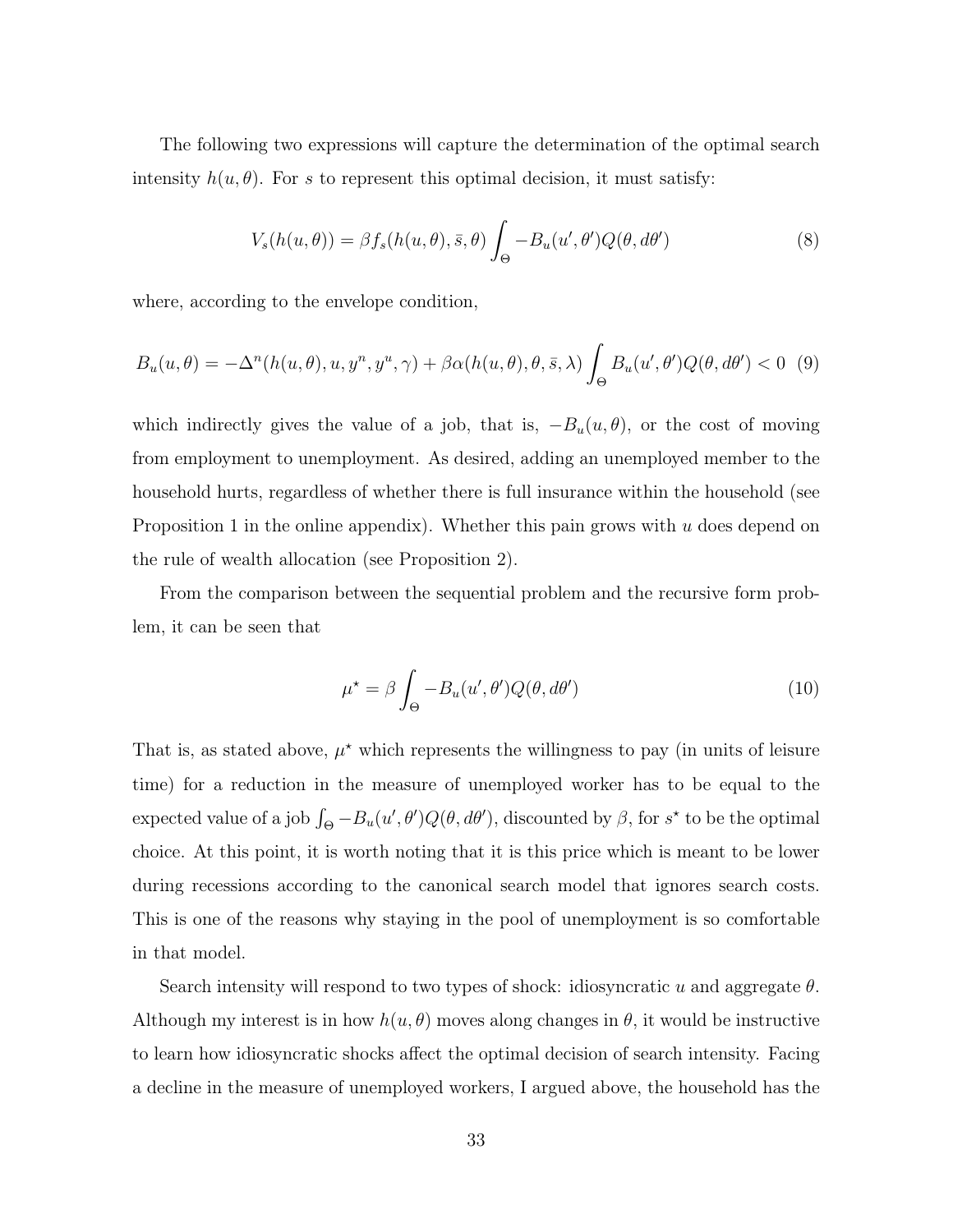choice of either reaping the benefits today, by substituting leisure time for search time, or by allowing such a decline in *u* passing through the odds of leaving unemployment in the next period. In the absence of full insurance, these forces cancel each other out. With full insurance, it is optimal to search less intensely as *u* declines (see Proposition 3).

To address the response of search intensity to changes in *θ* I will focus on two aspects that make searching for work a rewarding activity. The arguments on which I elaborate in the next section corresponds to these two aspects, which are better summarized by combining the optimal and envelope conditions

$$
V_s(s^*) = f_s(s^*, \theta) \underbrace{\beta \int_{\Theta} \left\{ \Delta^{\prime n}(s^{\prime \star}, u^{\prime \star}, y^{\prime n}, y^{\prime u}, \gamma) + \alpha(s^{\prime \star}, \theta^{\prime}, \lambda) \frac{V_s(s^{\prime \star})}{f_s(s^{\prime \star}, \theta^{\prime})} \right\} Q(\theta, d\theta^{\prime})}_{\text{expected value of a job } \equiv \mu_t^*}
$$
(11)

At the beginning of this section, I left the sign of *fsθ* unrestricted. In the next section, I make an explicit assumption on it. I will argue that even though the tailoring of this assumption has received some attention in the literature, it would not constitute a fruitful exercise. As part of my second argument, I measure the value of a job and determine its apparent direction over the business cycle. In doing so I argue that there is a smoothing motive in the allocation of efforts over time.<sup>[26](#page-35-0)</sup> This motive, in part, accounts for the desire of the unemployed for having a job when it is precisely hard to find one.

# 3 Substitutability in the Matching Function: A Critique

A standard assumption in the literature is that the search effort and the tightness of the labor market are complements in the matching function, that is  $f_{s\theta} > 0$  holds. Put

<span id="page-35-0"></span> $^{26}$ Even though [Merz \(1995\)](#page-53-7) acknowledges the presence of this smoothing motive, I offer reasons to underscore the quantitative importance of this intertemporal decision along the business cycle.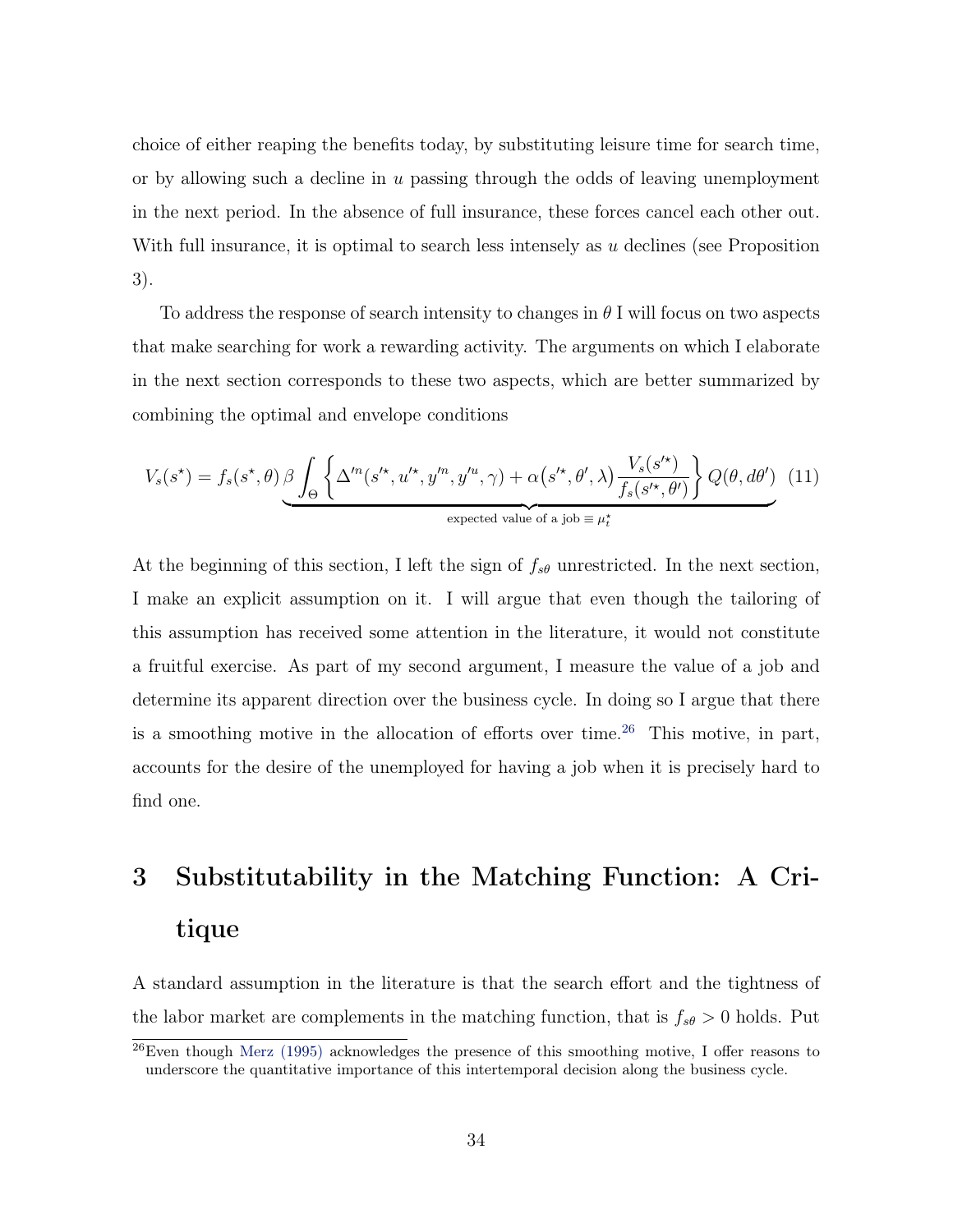<span id="page-36-3"></span>it differently, searching for work becomes more valuable in booms than in recessions. This would make the substitutability between *s* and  $\theta$ , or  $f_{s\theta} < 0$ , a natural candidate to explain why unemployed workers search for work in a countercyclical fashion.

Substitutability in the matching function may be interpreted in at least two ways. First, from the perspective of the unemployed, it could simply mean that they view searching time as a substitute for the prevalent labor market conditions in the economy. Thus, in recessions, they will search more intensely to compensate for the decline in their chances to find work. Conversely, in booms, the unemployed will minimize the hassle and enjoy additional leisure time instead.

The alternative interpretation rests upon the firm's side. Recessions will be times when firms post fewer vacancies since the fact that workers are particularly eager to take a job will make those job openings easier to fill in. In any case, one would observe the unemployed allocating more time to search activities in recessions despite the limited availability of jobs.

Although the substitutability in the matching function is a rather exogenous way to model the cyclicality of search intensity, it has received some attention in the literature ([Mukoyama et al.](#page-53-0), [2018](#page-53-0)).<sup>[27](#page-36-0)</sup> Below, I extend some previous results in the literature and offer a cautionary note on the empirical scope of this hypothesis as it is stated here.<sup>[28](#page-36-1)</sup> For consistency, I omit the underlying mechanisms that may explain how this substitutability arises.

In the remainder of this section, I argue that the procyclicality of search intensity re-lies exclusively on complementarities in the matching function.<sup>[29](#page-36-2)</sup> Two assumptions are essential. First, I assume each worker within the household consumes their own endow-

<span id="page-36-0"></span> $27$ [Shimer \(2004\)](#page-53-1) shows that a countercyclical search intensity may show up in a general equilibrium search model as a natural consequence of the discrete time setting. In his model, search intensity, which is approximated by the number of search methods, depends on the job finding probability in a nonlinear fashion. Search intensity is countercyclical for values of the job finding rate exceeding 81%, a bound that does not seem to bind in the light of the evidence on transition probabilities in the U.S. (see [Shimer,](#page-53-2) [2005](#page-53-2) and [Shimer](#page-53-3), [2012](#page-53-3)).

<span id="page-36-1"></span><sup>28</sup>That is, ruling out arguments that rest upon microfoundations of the matching function.

<span id="page-36-2"></span><sup>29</sup>I am treating the remaining assumptions as unassailable. I state these assumptions in detail in the online appendix.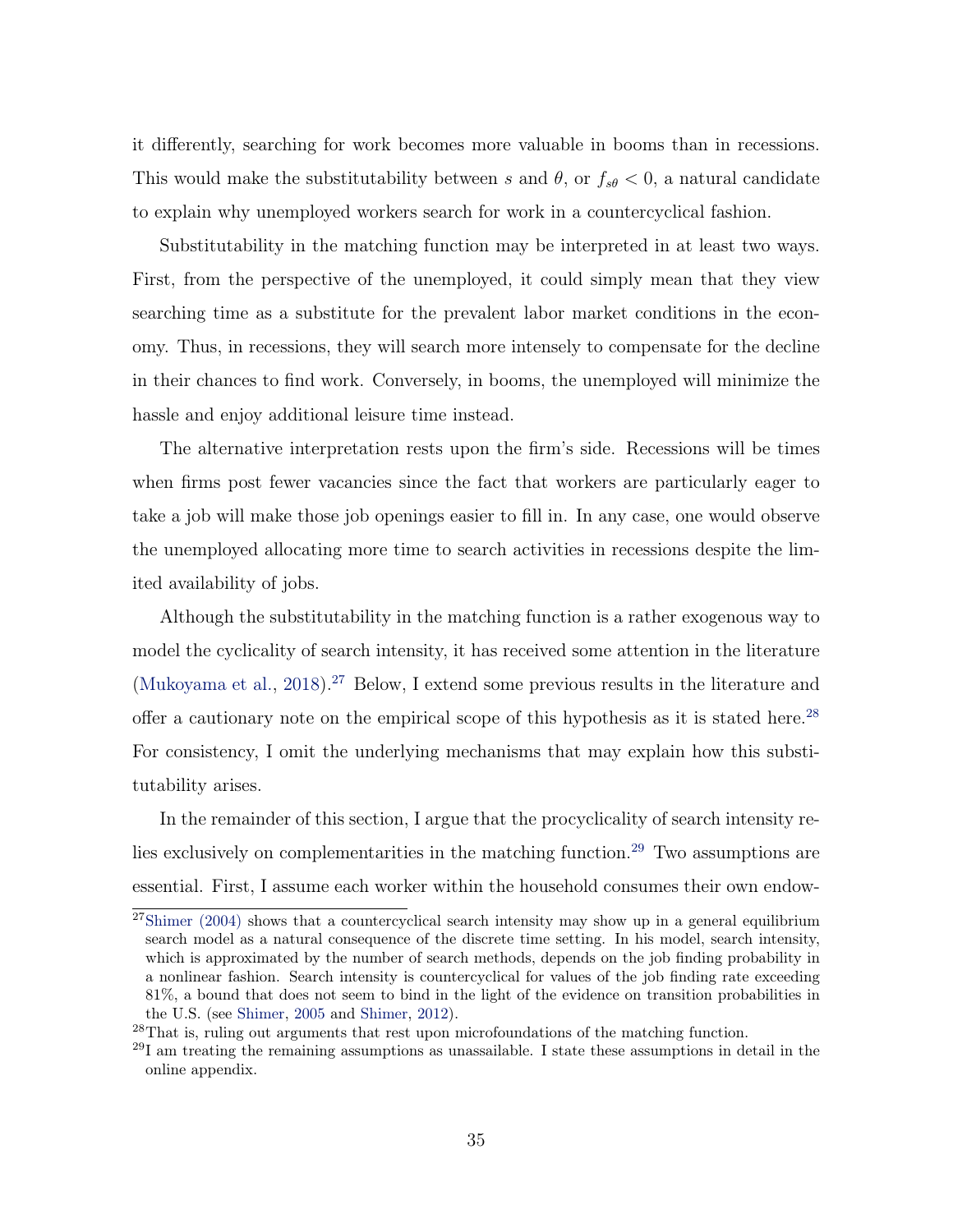<span id="page-37-0"></span>ment. Second, I assume that wages minus unemployment benefits are more procyclical than the value of non-working time (including search costs). This second assumption is key for the following claim:

PROPOSITION 4: The value of a job  $-B_u(u, \theta)$  is increasing in  $\theta$ . PROOF: See the online appendix.

That is, the value of a job is procyclical as in the canonical general equilibrium search model. To gain insight on how *s* and  $\theta$  are combined, consider  $f(s, \bar{s}, \theta) = s^{\frac{m(\bar{s}u, v)}{\bar{s}u}}$  $\frac{\overline{su},v}{\overline{su}}$  as representing the individual probability of finding a job. Using the matching function proposed by [den Haan et al. \(2000\)](#page-51-0)

$$
m(\bar{s}u,\theta) = \left( (\bar{s}u)^{\frac{\sigma-1}{\sigma}} + \theta^{\frac{\sigma-1}{\sigma}} \right)^{\frac{\sigma}{\sigma-1}}
$$

yields

$$
f(s,\bar{s},\theta) = \frac{s}{\bar{s}} \left( \bar{s}^{\frac{\sigma-1}{\sigma}} + \theta^{\frac{\sigma-1}{\sigma}} \right)^{\frac{\sigma}{\sigma-1}}.
$$

The parameter  $\sigma \in (0,1)$  is the constant elasticity of substitution between the average search intensity and the labor market tightness. If  $\sigma < 1$ , then the job finding probability is guaranteed to be less than one. For a proof of this, see the online appendix.

In symmetric equilibrium,  $s = \bar{s}$ , so the probability function reduces to

$$
f(s,\theta) = \left(s^{\frac{\sigma-1}{\sigma}} + \theta^{\frac{\sigma-1}{\sigma}}\right)^{\frac{\sigma}{\sigma-1}}
$$
\n(12)

The purpose of the next proposition is to establish the sufficiency of a complementarity condition in the matching technology to show that the unemployed will search more intensely during booms, regardless of stochastic nature of *θ*.

PROPOSITION 5: If  $f_{s\theta} > 0$  then  $h(u, \theta)$  is strictly increasing in  $\theta$  regardless of the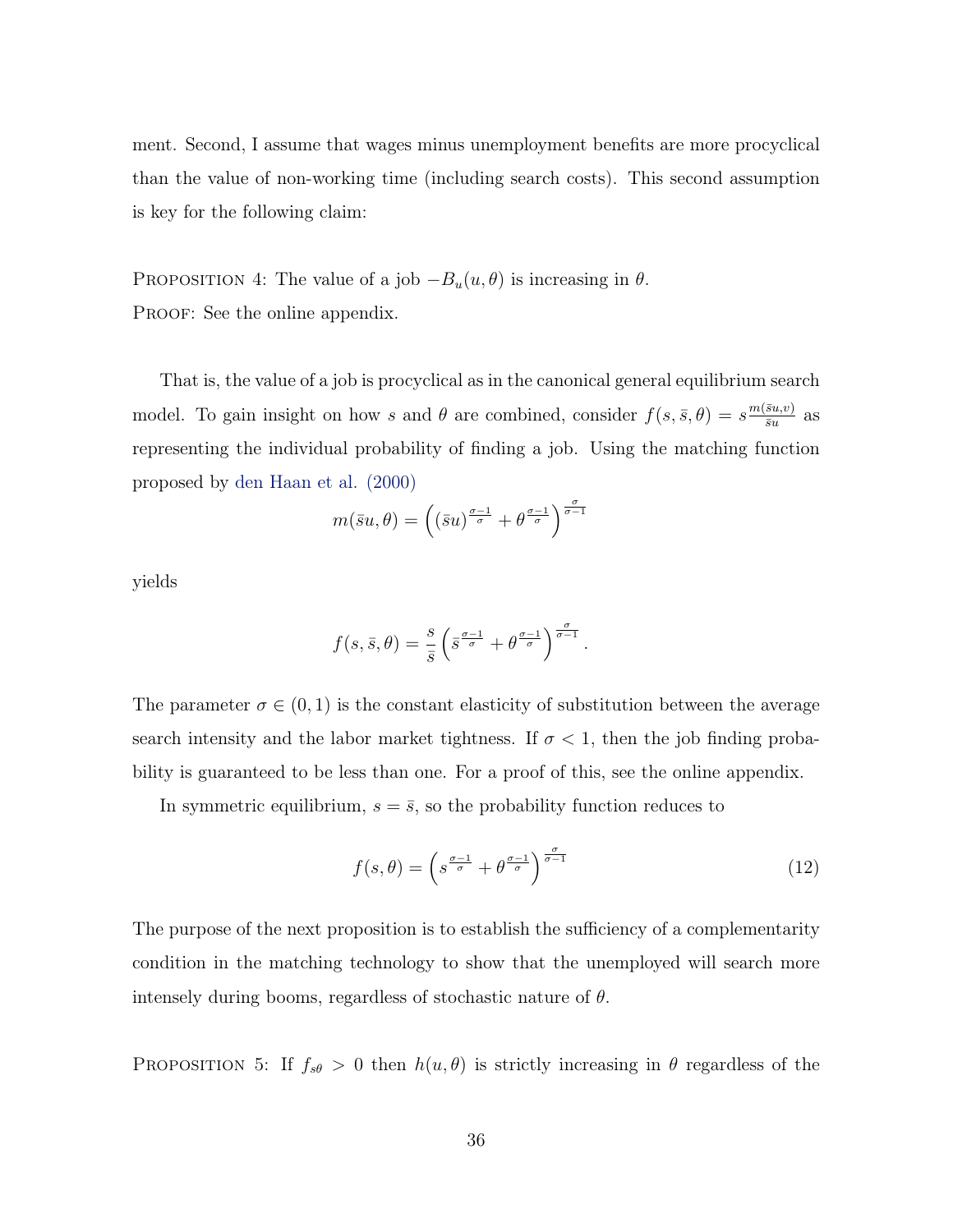<span id="page-38-2"></span>nature of *θ*.

PROOF: See the online appendix.

REMARK: When  $\theta$  is I.I.D.  $f_{s\theta} > 0$  is also a necessary condition.

The latter result resembles Proposition 1 in [Mukoyama et al. \(2013\)](#page-53-4) when *θ* is I.I.D. Proposition 5 thus extends their results by stating that the latter property remains suf-ficient for recessions of any type of persistence.<sup>[30](#page-38-0)</sup> The irrelevance of the type of the recession in the previous claim may seem surprising. When  $\theta$  is I.I.D. the cyclicality of search intensity is inherited from the complementarity between search effort and the aggregate shock. When  $\theta$  is correlated, the expected value of a job now plays a role. But since the value of a job is procyclical, by Proposition 4, and search intensity is insensitive to changes in  $u$ , by Proposition 3, all forces stemming from  $\theta$  and channeled to both  $\theta'$  and  $u'$  lead to unequivocal changes in  $h(u, \theta)$ .<sup>[31](#page-38-1)</sup>

As decisive as it seems, I argue that the sufficient condition  $f_{s\theta} > 0$  cannot be disciplined by the facts. The reason is twofold. First, as suggested by the latter proposition, the procyclicality of the optimal search intensity relies exclusively on the complementarities in the matching function, giving the theory little opportunity to fail. Second, it is hard to come up with independent information to judge whether complementarities in *s* and *θ* capture how workers and jobs meet in an actual labor market. Such a hypothesis could not be subject to criticism.

I conclude that entertaining the presence or absence of complementarities in the matching function is not a fruitful exercise in trying to account for the cyclicality of search intensity. Of course, this conclusion does not rule out arguments that could find support in microfoundations of the matching function. These efforts would raise important avenues for future research.

<span id="page-38-0"></span> $30$ In the empirical section, [Mukoyama et al. \(2013\)](#page-53-4) assume a flexible constant elasticity of substitution (CES) matching function, permitting  $f_{s\theta} < 0$ .

<span id="page-38-1"></span><sup>&</sup>lt;sup>31</sup>The result will not longer hold if there is full insurance within the household. For the smoothing of consumption motive will work against the procyclicality of search intensity (effect of *u ′* on *Bu*) as Proposition 6 in the shows.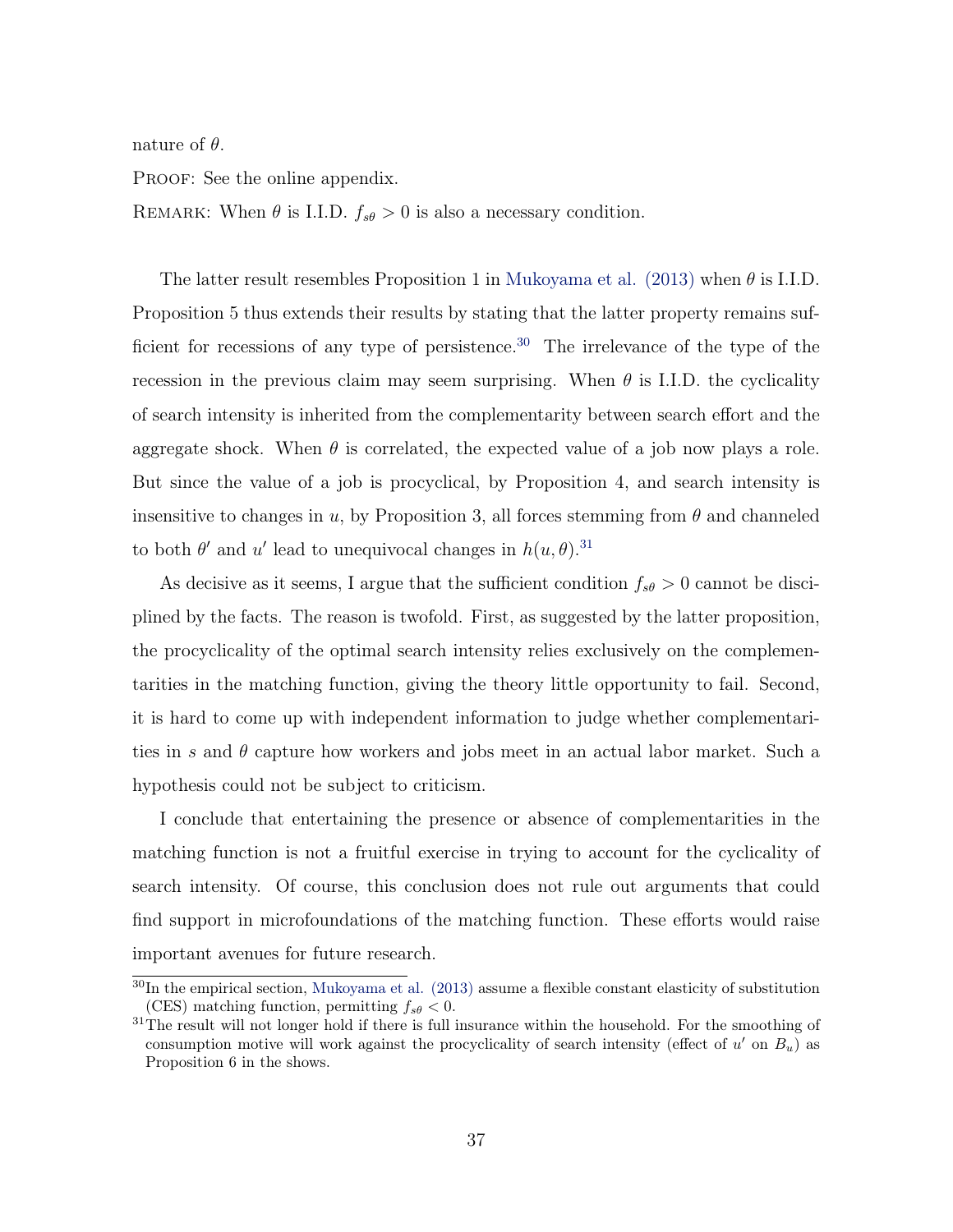<span id="page-39-0"></span>Broadly speaking, this pessimistic conclusion is not definitive if we consider alternative and perhaps more interesting explanations on why the unemployed may search harder in recessions. Intuitively, future search costs may play a role in the decision of workers who are particularly uneasy about prolonged joblessness. I elaborate on this next.

# 4 Measuring the Value of a Job along the Business Cycle

The previous argument relies on the proposition that the value of a job is procyclical, which in turn rests upon a key assumption that lies at the core of old and heated debates in macroeconomics: whether real wages are strongly or mildly procyclical.

While the strong procyclicality of wages is an assumption in a partial equilibrium setup, that cyclicality would be an outcome in a framework that incorporates firms' decisions as well. In particular, it is well-known that in the canonical search model, wages absorb most of the productivity shocks when the former are settled using the Nash bargaining rule (see [Shimer](#page-53-2), [2005\)](#page-53-2).

As stated before, the procyclicality of wages would make the unemployed search less intensely during recessions. [Shimer \(2004\)](#page-53-1), for instance, asserts that the value of a job is, almost by definition, procyclical in the canonical search model as a direct consequence of assuming the Nash bargaining rule. He also notes that in accounting for the countercyclicality of search intensity, which he documents using the number of search methods used by the unemployed in the U.S., wages would need to be strongly countercyclical to offset the procyclicality of *fs*. I show that this claim does not necessarily hold true when search intensity is an endogenous variable and the opportunity cost of delaying search efforts plays a role in shaping the value of a job.

In this section, recessions are times when postponing the decision to look for work is costly. When the recession is persistent enough, the unemployed would expect to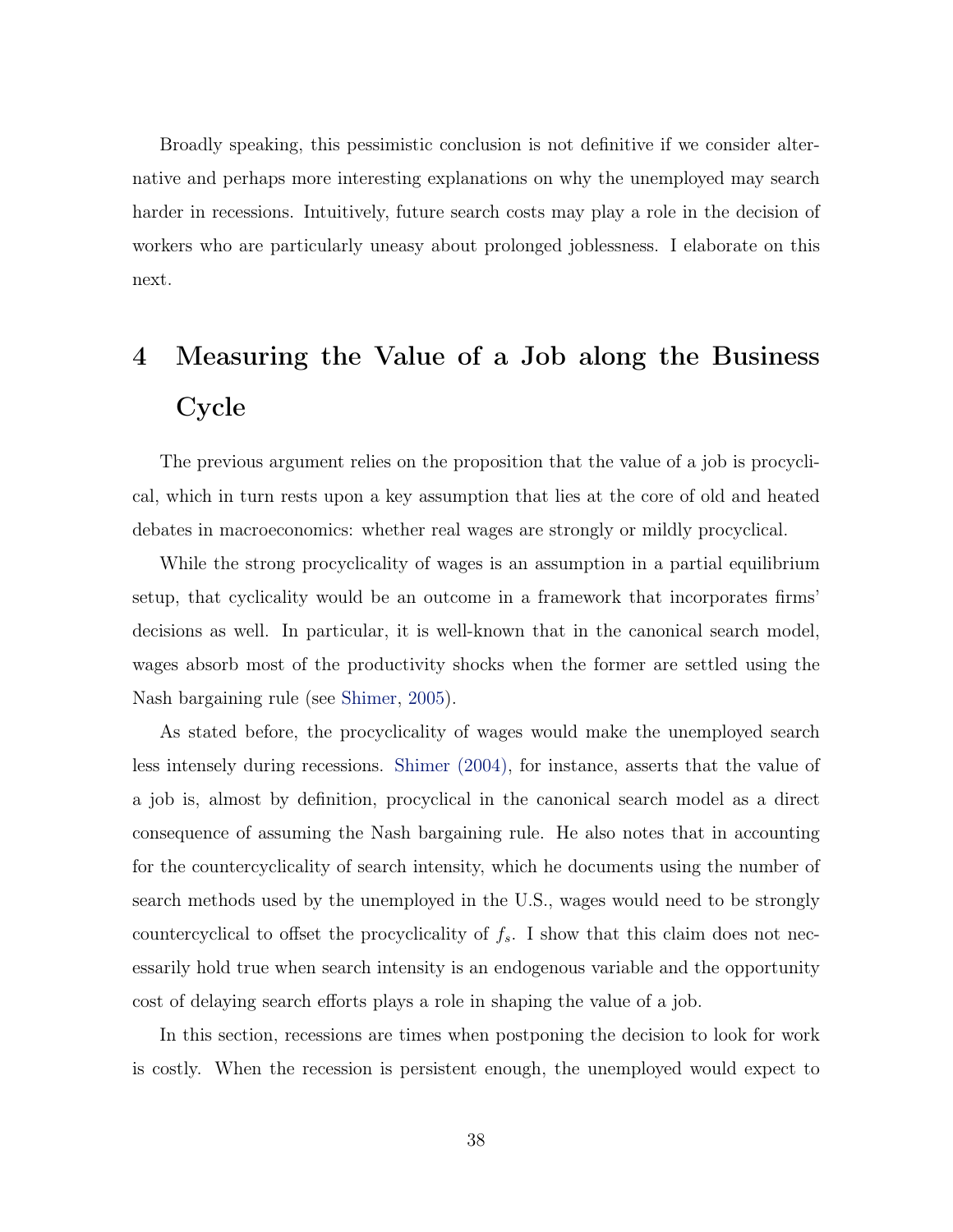<span id="page-40-0"></span>remain jobless for a long time. Since the worker will need to give up leisure in every period during the spell of unemployment, the allocation of time in search activities becomes an intertemporal decision: the marginal contribution of the current search is the reduction of future search costs. Other things equal, a strong motive to smooth search costs will make a job highly valuable in recessions.

Using U.S. time series and estimates on the value of non-working time from [Chodorow-](#page-51-1)[Reich and Karabarbounis \(2016\)](#page-51-1), I find that the opportunity cost of postponing the decision to look for work is countercyclical.

Unemployment, in the real world, is costly for a variety of reasons, ranging from the foregone wage to wider psychological implications. In this model, being unemployed is costly because of the foregone wage and the search costs. Certainly, a complete picture of the costs of unemployment will have to allow for the benefits of being out of work, such as nonwork-contingent insurance benefits and the dislike about working. Next, I formalize this picture.

I begin by invoking the envelope condition, which I rewrite for the sake of exposition

$$
B_u(u, \theta) = (y^u(\theta) - y^u(\theta))U_c(c^*) + \gamma - V(s^*) + \alpha(s^*, \theta, \lambda) \int_{\Theta} B_u(u', \theta')Q(\theta, d\theta')
$$

Using the optimal condition for search intensity gives

$$
B_u(u, \theta) = (y^u(\theta) - y^u(\theta))U_c(c^*) + \gamma - V(s^*) - \alpha(s^*, \theta, \lambda) \frac{V_s(s^*)}{f_s(s^*, \theta)}
$$

From now on I will assume that there is full insurance within the household. As in [Chodorow-Reich and Karabarbounis \(2016\),](#page-51-1) I express this value in consumption units:

$$
J(u, \theta) = y^{n}(\theta) - y^{u}(\theta) - \frac{\gamma}{U_c(c^*)} + \frac{V(s^*)}{U_c(c^*)} + \alpha(s^*, \theta, \lambda) \frac{V_s(s^*)}{U_c(c^*)} \frac{1}{f_s(s^*, \theta)}
$$

This is the equation that formally portrays the accounting of (marginal) unemployment costs. The first term is the foregone wage minus nonwork-contingent insurance benefits. This is perhaps the component that has received particular attention in the literature.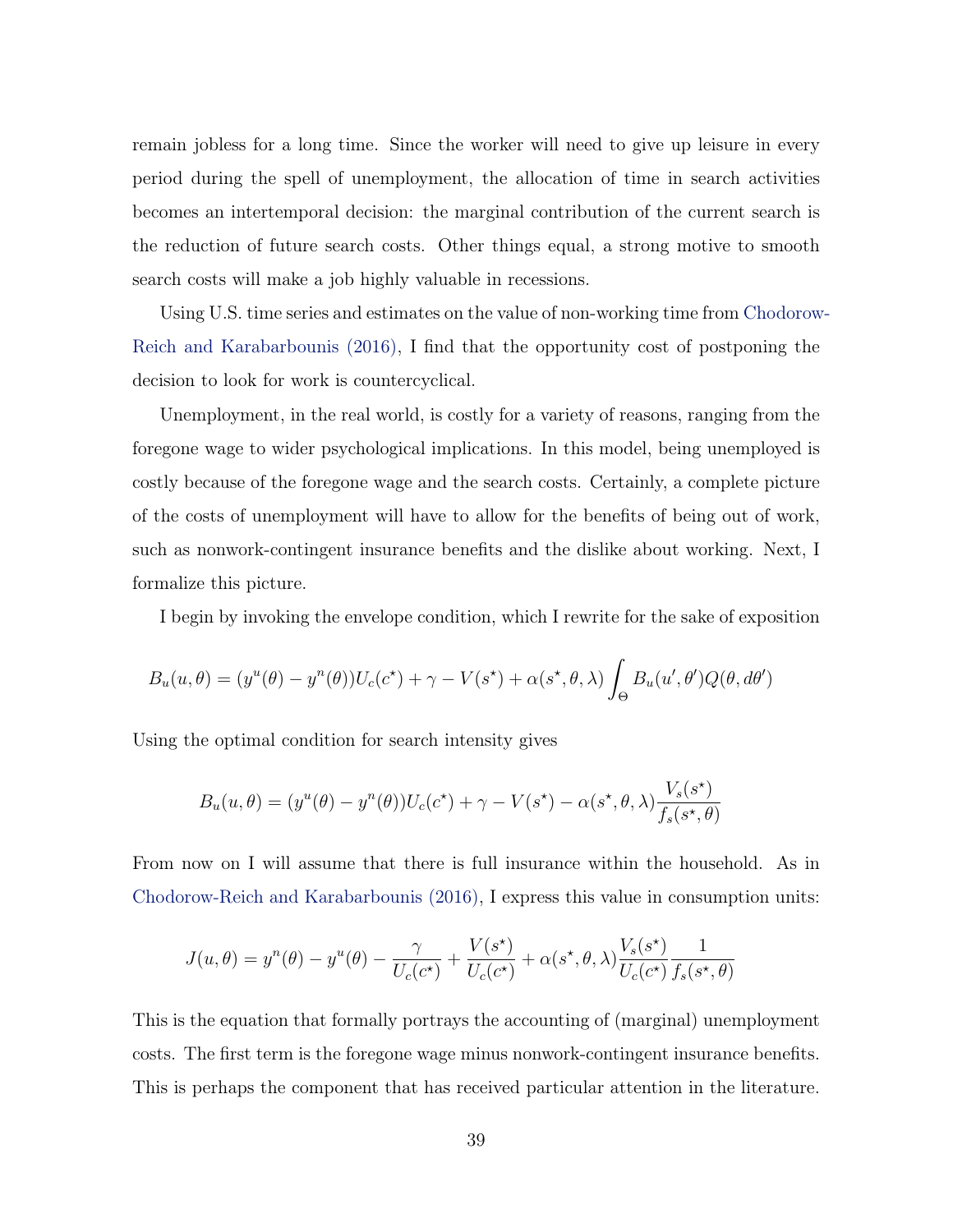<span id="page-41-1"></span>The status of unemployment is less costly if the alternative involves some costs as well. The cost of being employed in units of consumption is denoted by  $\gamma/U_c$ . [Chodorow-Reich and Karabarbounis \(2016\)](#page-51-1) study how this cost varies over the business cycle in the U.S.

The last two terms in the equation denote broadly the costs of searching. I make a distinction between total and marginal search costs. Although both reflect the leisure foregone, they differ in one important respect. Marginal costs are conditioned to the persistence of the unemployment process. If unemployment becomes highly persistent, that adds value to the only decision that could redound to reemployment: allocating time to the job at the margin.

I work out an interval estimate of  $J(u, \theta)$  by adopting an eclectic approach. Recently, [Chodorow-Reich and Karabarbounis \(2016\)](#page-51-1) provide estimates of the size of *y u* and  $\gamma/U_c$ , relative to the size of a unit of (after-tax) marginal productivity. I borrow these estimates. In addition, I make a sensible assumption on the size of  $y^n$ . Finally, I make an inference on the magnitude of total and marginal search costs, based on the assumption that search costs cannot exceed employment costs.

I proceed to describe this approach in detail. In a recently influential paper, [Chodorow-Reich and Karabarbounis \(2016\)](#page-51-1) argue that the opportunity cost of employment, most prominently the non-working time, is strongly procyclical in the U.S. They show that it is as cyclical as a measure of labor productivity. Being employed is then less costly during recessions since workers have plenty of non-working time.<sup>[32](#page-41-0)</sup> As a by-product of their methodology, they provide estimates on the size of the value of the cost of employment and the value of nonwork-contingent insurance benefits. I reproduce these estimates here:

$$
\frac{\gamma}{pU_c} \in (0.41, 0.9)
$$
 and  $\frac{y^u}{p} = 0.06$ 

<span id="page-41-0"></span> $32$ They also show that the role of nonwork-contingent insurance benefits is rather minor.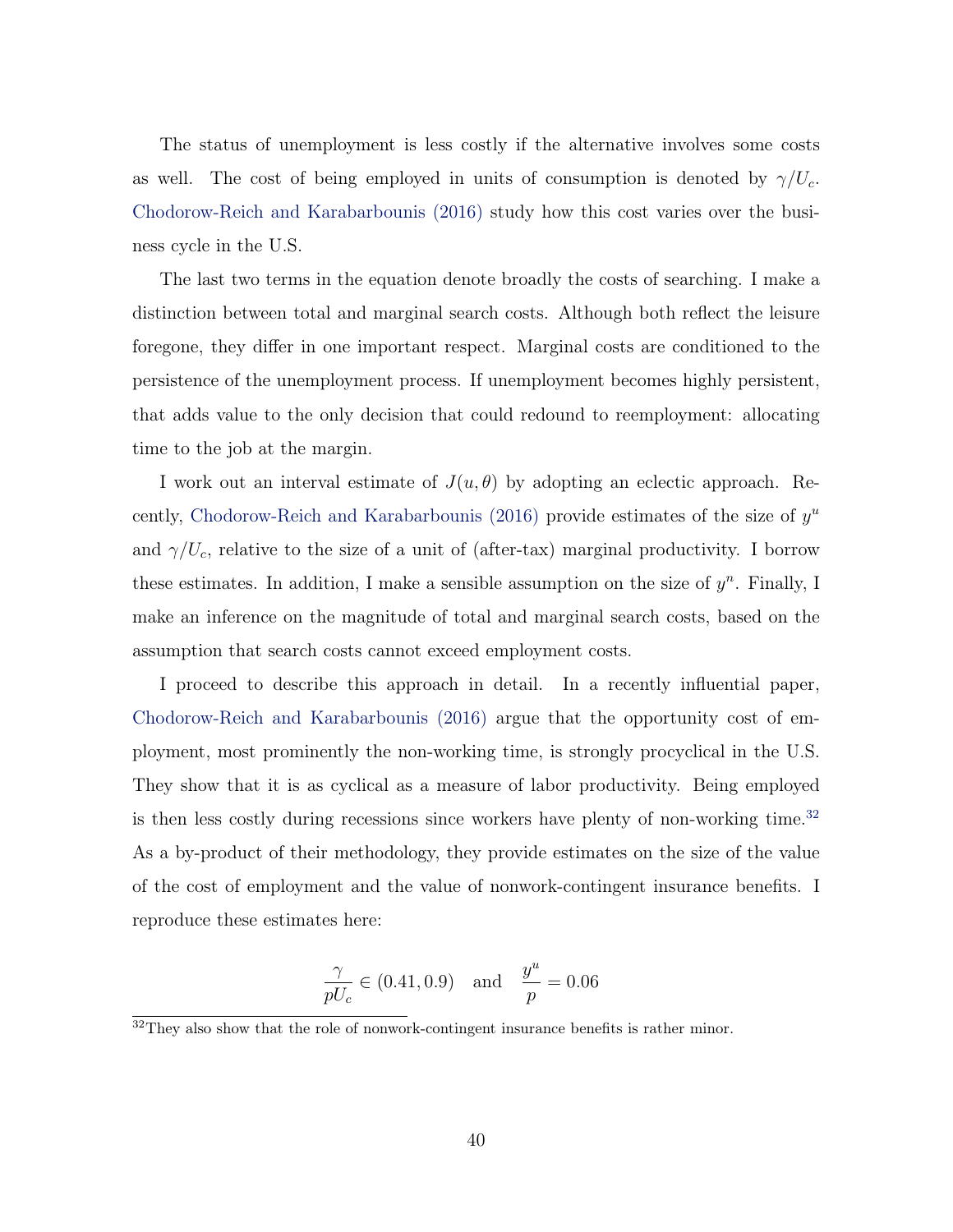<span id="page-42-3"></span>where these numbers are expressed in units of marginal productivity, which I should call *p*.

Among these, the size of  $\gamma$  is the less precise under a range of different assumptions. High values will work in my benefit, making the value of a job more countercyclical.

The second piece of information is the size of  $y<sup>n</sup>$ . I simply assume that the wage is as large as *p*. There could be more than one reason to speculate that this assumption is not called for. For instance, wages would not entirely reflect gains in labor productivity in the presence of hiring costs.<sup>[33](#page-42-0)</sup> In any case and in the light of the size of  $\gamma/(pU_c)$ ,  $y^n/p = 1$  does not seem to be an unsound assumption.

Now, I turn to search costs

<span id="page-42-2"></span>
$$
\frac{V}{U_c} + \alpha \frac{V_s}{U_c} \frac{1}{f_s} \tag{13}
$$

where I save notation for the sake of clarity. I start by noting that the expression for the marginal search costs could be expressed as a function of total search costs, thus

<span id="page-42-1"></span>
$$
\alpha \frac{V_s}{f_s} \frac{1}{U_c} = \alpha \varepsilon_{V,s} \frac{s V}{f s} \frac{1}{U_c}, \quad \text{where} \quad \varepsilon_{V,s} = \frac{dV}{ds} \frac{s}{V} \quad \text{and} \quad f_s = \frac{f}{s} \tag{14}
$$

Intuitively,  $\varepsilon_{V,s}$ , which is the ratio of marginal to average search costs, stands for how fast search costs increase when adding an additional time unit to job search. I now invoke an assumption which is key for what follows. I assume that  $V/U_c < \gamma/U_c$ , that is, searching costs cannot exceed employment costs, both represented by the foregone leisure time and expressed in units of consumption. This assumption together with equation [\(14](#page-42-1)) imply the following inequality

$$
\alpha \varepsilon_{V,s} f^{-1} \frac{V}{U_c} < \alpha \varepsilon_{V,s} f^{-1} \frac{\gamma}{U_c}
$$

<span id="page-42-0"></span><sup>33</sup>See for example [Pissarides \(2000\)](#page-53-5).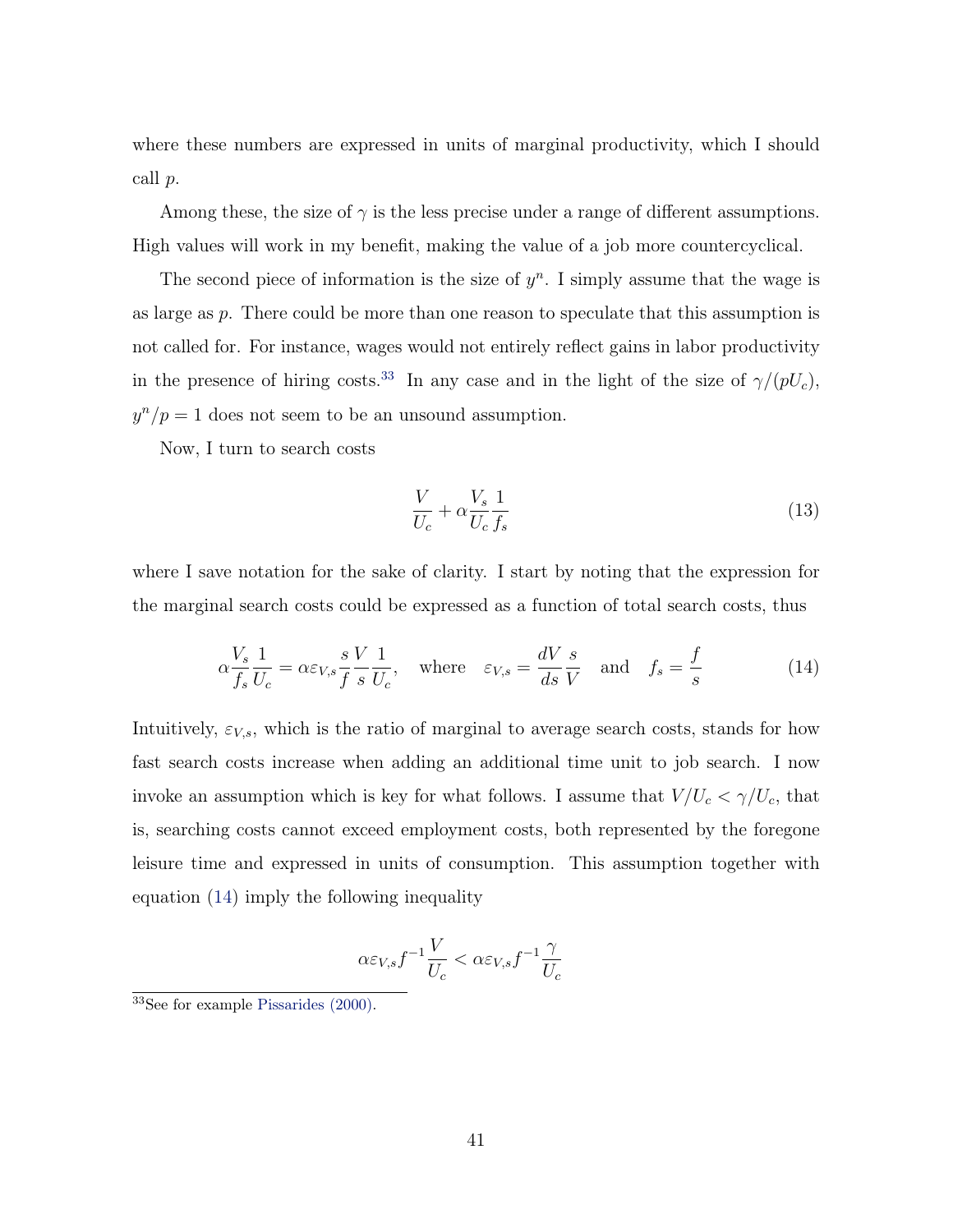<span id="page-43-2"></span>I can now add the remaining component *V/U<sup>c</sup>* to the previous expression to obtain an upper bound for ([13\)](#page-42-2)

$$
\frac{V}{U_c} + \alpha \varepsilon_{V,s} f^{-1} \frac{V}{U_c} < \frac{\gamma}{U_c} + \alpha \varepsilon_{V,s} f^{-1} \frac{\gamma}{U_c} \equiv \left(1 + \alpha \varepsilon_{V,s} f^{-1}\right) \frac{\gamma}{U_c}
$$

With the aid of this inequality, I am ready to restrict sensible values for the size of search costs (in terms of *p*) from above. I conservatively assume  $V(s) = \chi s$ , with  $\chi > 0$ , agreeing with the weakly convexity assumption made on *V*. With this specification,  $\varepsilon_{V,s} = 1$ . To estimate  $\alpha$ , the persistence of unemployment, I rely on the flow market transition probabilities calculated using Shimer  $(2012)$ 's methodology.<sup>[34](#page-43-0)</sup> The probability of transiting from employment to unemployment and the job finding probability are  $\lambda = 0.02$  and  $f = 0.31^{35}$  $f = 0.31^{35}$  $f = 0.31^{35}$  Thus  $\alpha = 0.67$  and  $f^{-1} = 0.31^{-1} = 3.23$ . To conclude, I find that the following inequality holds

$$
\frac{V}{pU_c} + \alpha \frac{V_s}{pU_c} \frac{1}{f_s} < 1.30 \tag{15}
$$

where I have used the more conservative value  $\gamma/(pU_c) = 0.41$  estimated by [Chodorow-](#page-51-1)[Reich and Karabarbounis \(2016\)](#page-51-1).

I can now proceed to calculate how cyclical the value of a job is. I use the previous estimates to calculate bounds for the elasticity of  $J(u, \theta)$  with respect to  $\theta$ . For the sake of clarity, I adopt the following notation:

TSC = 
$$
\frac{V(s^*)}{U_c(c^*)}
$$
  
MSC =  $\alpha(s^*, \theta, \lambda) \frac{V_s(s^*)}{U_c(c^*)} \frac{1}{f_s(s^*, \theta)}$ 

where TSC and MSC stand for total search costs and marginal search costs. I calculate the elasticity of the value of a job with respect to changes in the tightness of the labor

<span id="page-43-0"></span><sup>34</sup>I have used his Stata files available in his personal website.

<span id="page-43-1"></span><sup>35</sup>These values imply a steady-state unemployment rate of 6.1% in the period 1967.II-2012.IV.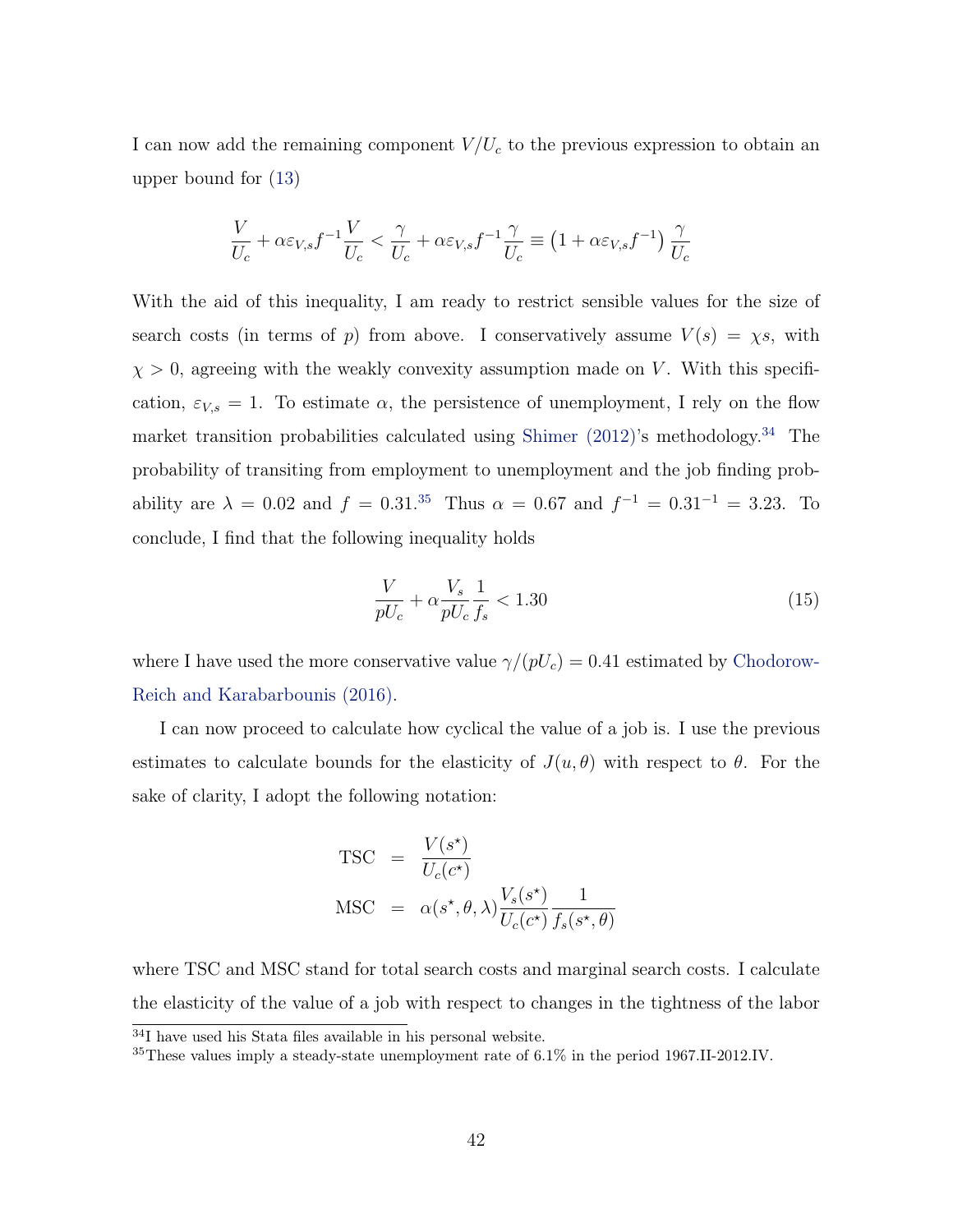<span id="page-44-1"></span>market as follows

$$
\varepsilon_{J,\theta} = \varepsilon_{y^n,\theta} \frac{y^n}{J} - \varepsilon_{z,\theta} \frac{z}{J} + \varepsilon_{\text{TSC},\theta} \frac{\text{TSC}}{J} + \varepsilon_{\text{MSC},\theta} \frac{\text{MSC}}{J}
$$

where  $z = y^u + \gamma/U_c$ . Dividing both sides of the equation by  $\varepsilon_{J,\theta}$  gives

$$
1 = \varepsilon_{y^n,J} \frac{y^n}{J} - \varepsilon_{z,J} \frac{z}{J} + \varepsilon_{\text{TSC},J} \frac{\text{TSC}}{J} + \varepsilon_{\text{MSC},J} \frac{\text{MSC}}{J}
$$

For the sake of consistency with estimates available in the literature, I express the elasticities with respect to *p*. Thus

<span id="page-44-0"></span>
$$
\varepsilon_{J,p} = \varepsilon_{y^n,p} \frac{y^n}{J} - \varepsilon_{z,p} \frac{z}{J} + \varepsilon_{\text{TSC},p} \frac{\text{TSC}}{J} + \varepsilon_{\text{MSC},p} \frac{\text{MSC}}{J} \tag{16}
$$

I provide lower and upper bounds for the cyclicality of *J*, captured here by the elasticity  $\varepsilon_{J,p}$ . As before, I will consider the assumption that the foregone leisure time, in units of consumption, is larger for the employed than for the unemployed to generate a lower bound for  $\varepsilon_{J,p}$ . An upper bound will naturally arise by assuming that search is needless to find work.

Results presented in the previous subsection imply that the accounting of unemployment costs looks like

$$
\frac{J(u, \theta)}{p} = \underbrace{\frac{y^n}{p}}_{1} - \underbrace{\frac{z}{p}}_{0.47} + \underbrace{\frac{\text{TSC}}{p}}_{0.41} + \underbrace{\frac{\text{MSC}}{p}}_{0.89} = 1.83
$$

which means that a job is valued as twice as the marginal productivity of labor. If finding a job were a trivial matter and working were a nirvana, an average job in the economy will worth *p*. The excess in value that workers place in a job is the result of the benefits in the avoidance of both current and future search costs brought as a result of having a job.

[Hagedorn and Manovskii \(2008\)](#page-52-0) and [Chodorow-Reich and Karabarbounis \(2016\)](#page-51-1)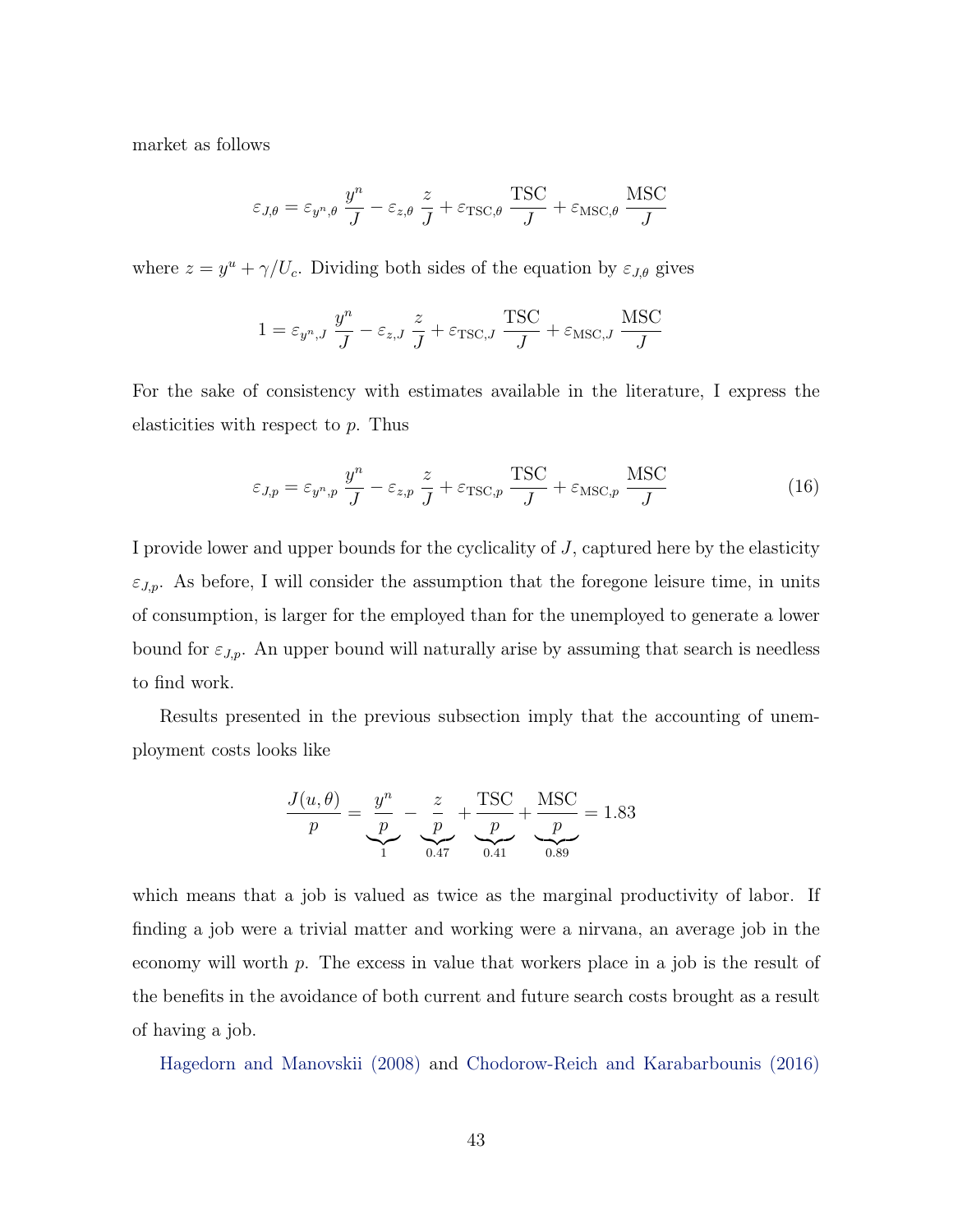<span id="page-45-0"></span>provide estimates on the elasticity of wages and *z* with respect to a measure of marginal productivity, respectively. They find that  $\varepsilon_{y^n,p} = 0.449$  and  $\varepsilon_{z,p} = 1$ . What remains to be determined are the search cost elasticities. I start by simplifying the expression for the total search costs, which yields

$$
\varepsilon_{\text{TSC},\theta} = \underbrace{\left\{ \frac{V_s}{U_c} h_{\theta} + \frac{V}{U_c} \frac{\sigma_c \varepsilon_{c,\theta}}{\theta} \right\}}_{\partial \text{TSC}/\partial \theta} \frac{\theta}{\text{TSC}}
$$

The marginal costs could be written as

$$
\varepsilon_{\text{MSC},\theta} = \left\{ \frac{1}{U_c} \underbrace{\left[ \frac{\alpha h_{\theta}}{f_s} \left( V_{ss} - \frac{V_s f_{ss}}{f_s} \right) - \alpha V_s \frac{f_{s\theta}}{f_s^2} - V_s \left( h_{\theta} + \frac{f_{\theta}}{f_s} \right) \right]}_{\partial \text{MSC}/\partial \theta} + \frac{\alpha V_s}{f_s U_c} \frac{\sigma_c \varepsilon_{c,\theta}}{\theta} \right\} \frac{\theta}{\text{MSC}}
$$

where  $h_{\theta}(u, \theta)$  denotes the optimal response of search intensity to changes in the aggregate labor market conditions. In section 1, I argued that the unemployed increased their search intensity only slightly if at all during the recent recession, suggesting that  $h_{\theta}$  is negligible, or  $h_{\theta} = 0$ . I use the index on the number of vacancies constructed by [Barnichon \(2010\)](#page-51-2) and divide it by the unemployment rate to obtain a measure of *θ*. Information used so far implies that

$$
\varepsilon_{\text{TSC},\theta} = \sigma_c \varepsilon_{c,\theta}
$$
  
=  $\sigma_c \rho_{\tilde{c},\tilde{\theta}} \frac{\text{sd}(\tilde{c})}{\text{sd}(\tilde{\theta})}$   
=  $2 \left( 0.797 \frac{0.870}{24.432} \right) = 0.06$ 

and

$$
\varepsilon_{\text{MSC},\theta} = -\left(\frac{\alpha + f}{\alpha}\right) \varepsilon_{f,\theta} + \sigma_c \varepsilon_{c,\theta}
$$
  
= -\left(\frac{0.67 + 0.31}{0.67}\right) \left(0.894 \frac{8.746}{24.432}\right) + 0.06 = -0.41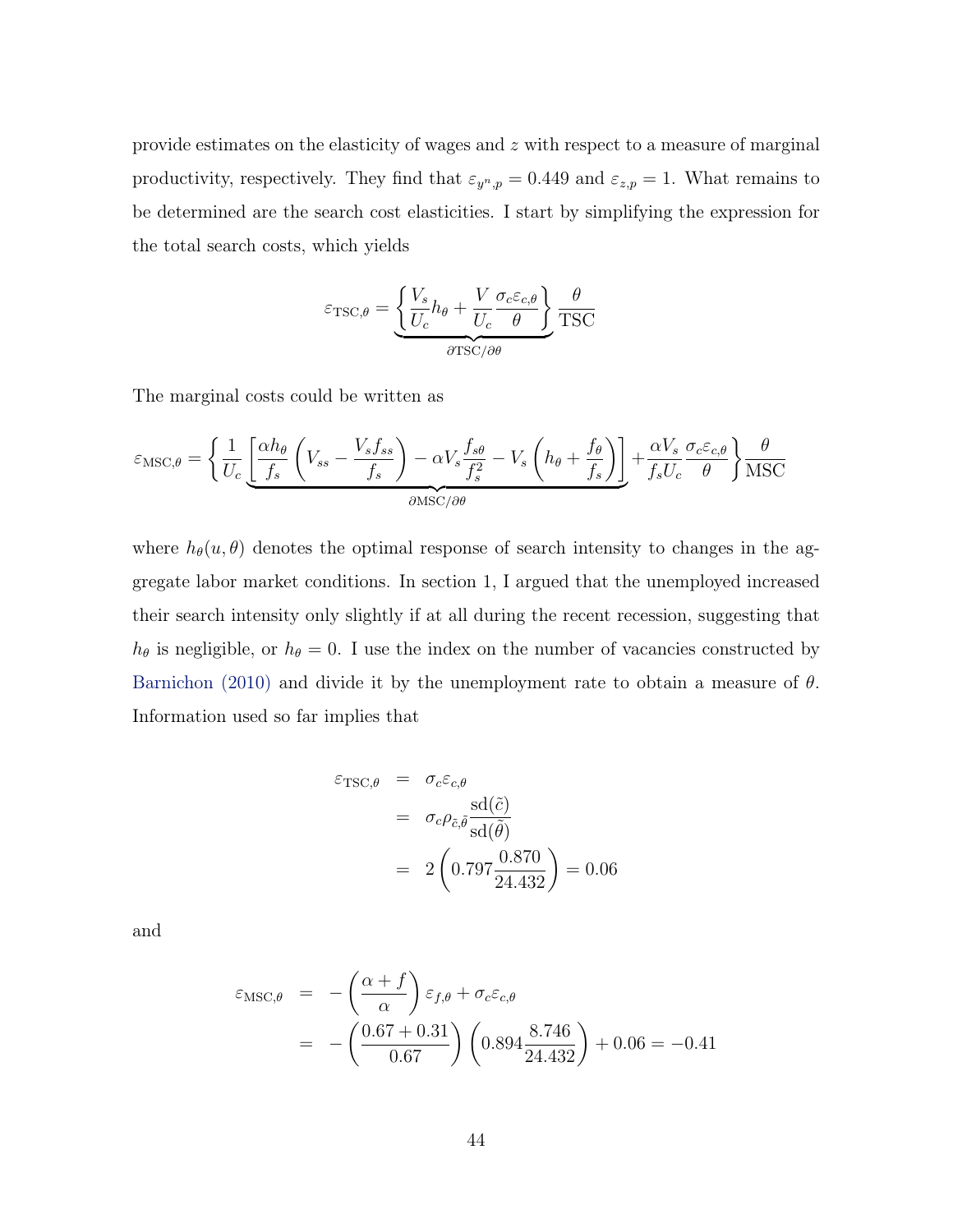<span id="page-46-1"></span>where I consider a CRRA utility function and use  $\sigma_c = 2$  as in most business cycle studies. Multiplying these elasticities by the elasticity of  $\theta$  to  $p$  gives

$$
\varepsilon_{\text{TSC},p} = 0.224
$$
 and  $\varepsilon_{\text{MSC},p} = -1.533$ 

It should not be surprising to learn that the sensitivity of TSC to productivity changes is negligible. In fact, it is reflecting the relatively smooth cyclical pattern of consumption only, thus its positive sign. The low elasticity is a direct consequence of my conservative assumption about the optimal cyclical movements of search intensity. Perhaps less obvious is to see why, even under this assumption, MSC is strongly countercyclical. Note that per every 1% decrease in labor productivity, the MSC increases in 1.5%.

The unemployed, by definition, spend some time on job search. As tiny as it may be, this allocation of time to job search may make a meaningful difference in the prospects of finding work. The crucial point is this: even if the worker does not change her search intensity over the business cycle, as my conservative assumption states, her chances of leaving the pool of unemployment and the costs of remaining in that pool do. In short, function matters, not size.<sup>[36](#page-46-0)</sup>

Plugging the latter elasticities into ([16](#page-44-0)) gives  $\varepsilon_{J,p} = -0.67$ . In the absence of search costs on the part of the unemployed, the accounting of unemployment costs is simply

$$
\frac{J(u, \theta)}{p} = \underbrace{\frac{y^n}{p}}_{1} - \underbrace{\frac{z}{p}}_{0.47} = 0.53
$$

I recalculate the elasticity of the value of a job, obtaining  $\varepsilon_{J,p} = -0.04$ . Thus, [Chodorow-Reich and Karabarbounis \(2016\)](#page-51-1) estimates would imply that, in a search model which however ignores search costs, the value of a job is nearly acyclical or slightly countercyclical in the U.S.

<span id="page-46-0"></span><sup>&</sup>lt;sup>36</sup>This is just another way to argue in favor of the size of the job search activity. It is numerically small but it turns out that it is economically significant.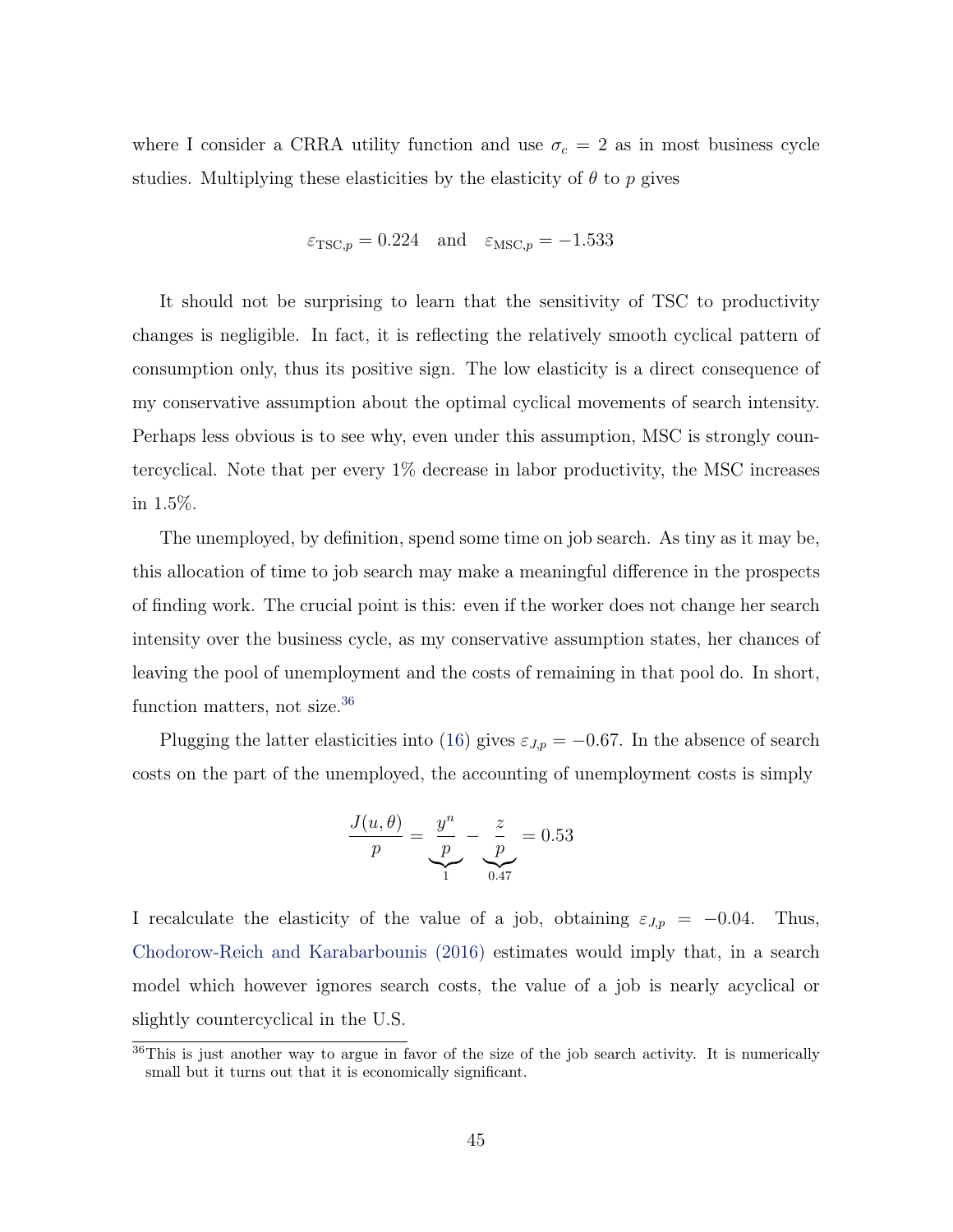<span id="page-47-1"></span>The bounds calculated for the cyclicality of  $J(u, \theta)$  should be taken in perspective.<sup>[37](#page-47-0)</sup> If finding a job were a frictionless activity, the value of a job would move slightly along the business cycle. In the other extreme, if searching for work were as costly as working, in terms of the foregone leisure time, the value of a job would be highly countercyclical. Per every 1% in increase in the labor productivity, the value of a job would decrease by almost two-thirds.

A reasonable guess would be placing the relative importance of search costs something in between, and therefore, conclude that the value of a job in the U.S. is somewhat countercyclical. It should be recalled, however, that the procedure followed to arrive at these bounds was, in every stage, conservative or modest. In order to calculate the relative size of search costs, I assumed particular preferences that allow search costs to increase at a constant rate as more time is allocated to job search while it is reasonable to think that costs increase at a faster rate.

In this paper, the persistence of unemployment has been given a primary role in accounting for the countercyclicality of job search intensity. One may naturally wonder whether a more persistent recession (productivity shock) would do in a general equilibrium framework. It would not if the setting of wages are dictated by the Nash bargaining rule, since wages will turn out to be highly flexible. Under alternative settings, wages will at best be rigid and the search decision will still be responsive to the procyclical job finding probability.

This is not a paper that sought to tailor the wage mechanism to make the search model conform with the evidence reported at the beginning. One should view this paper as shedding light on a novel argument based on the costs of not searching rather than on the benefits of doing so. Another argument that goes along the lines of this paper would be the depreciation of skills that would be prohibitively costly to warrant a passive attitude towards searching for work at the outset of a recession. [Davis and](#page-51-3) [von Wachter \(2011\)](#page-51-3) incorporates this motive in a variety of general equilibrium search

<span id="page-47-0"></span><sup>&</sup>lt;sup>37</sup>Notice that what matters for the decision of search intensity is the expected value of a job and not its contemporaneous value. The argument stills holds, however, given the monotonicity assumption made on the transition probability *Q*.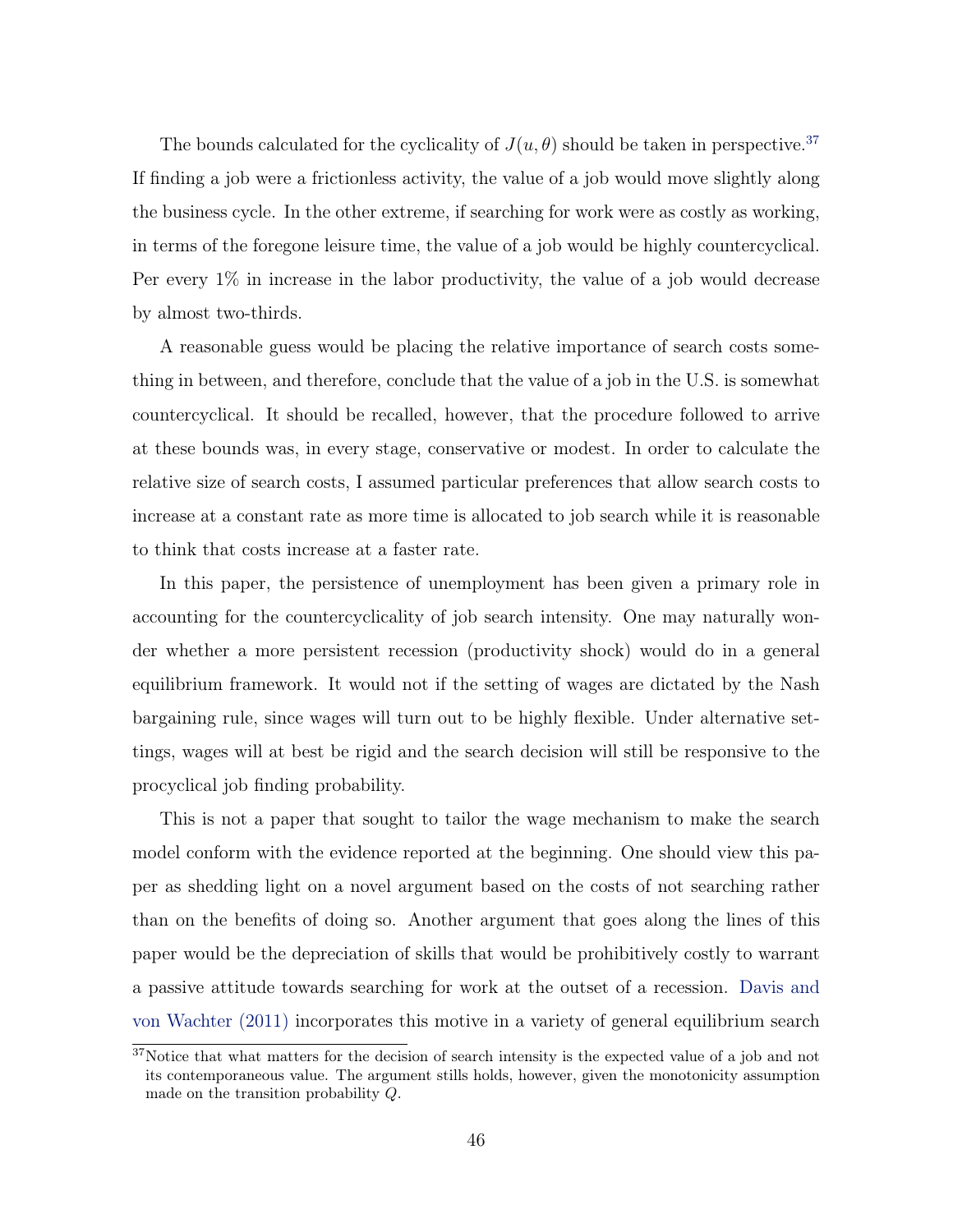<span id="page-48-0"></span>models and conclude that unemployment seems to be a rather inconsequential event for the unemployed. I have argued that the cyclicality of the value of a job may be key to understand this pessimistic result. Doing this in a general equilibrium model, with the corresponding implications for the setting of wages when workers and firms value a job differently during recession and recovery of the labor market, is beyond the scope of this paper and is thus left for future research.

## 5 Concluding Remarks

I began this paper by documenting that the unemployed in the U.S. appear to allocate time to job search regardless of the business cycle. Roughly, 30 minutes in a week is the additional time attributed to the unemployed in response to the Great Recession of 2008-2009. This finding poses a puzzle in the light of some of the U.S. labor market facts as we know them. I then turned to the exposition of two arguments aimed at understanding this puzzle. I conclude that the countercyclicality of the value of a job shows relatively more promise to assess the evidence. In particular, I estimate the elasticity of the value of a job to changes in labor productivity to be at least -0.67 and at most -0.04.

In closing, I share some thoughts on the implications of the results presented in this paper for business cycles and the design of unemployment insurance policy. I start with the implications for our understanding of business cycles in the U.S.

The first implication is that my preferred argument throws light on an additional motivation behind the allocation of time, in particular, to job search. As argued throughout the paper, the more persistent the recession, the stronger the incentives to invest time in searching for work. One broad interpretation is that fears of placing themselves in a trap from which is difficult to scape provide the unemployed the impetus to look for work. Consistent with this view, [Davis and von Wachter \(2011\)](#page-51-3) show that workers' anxieties and perceptions about labor market conditions track closely with actual economic conditions, and that prime-age workers' anxieties are highly correlated to the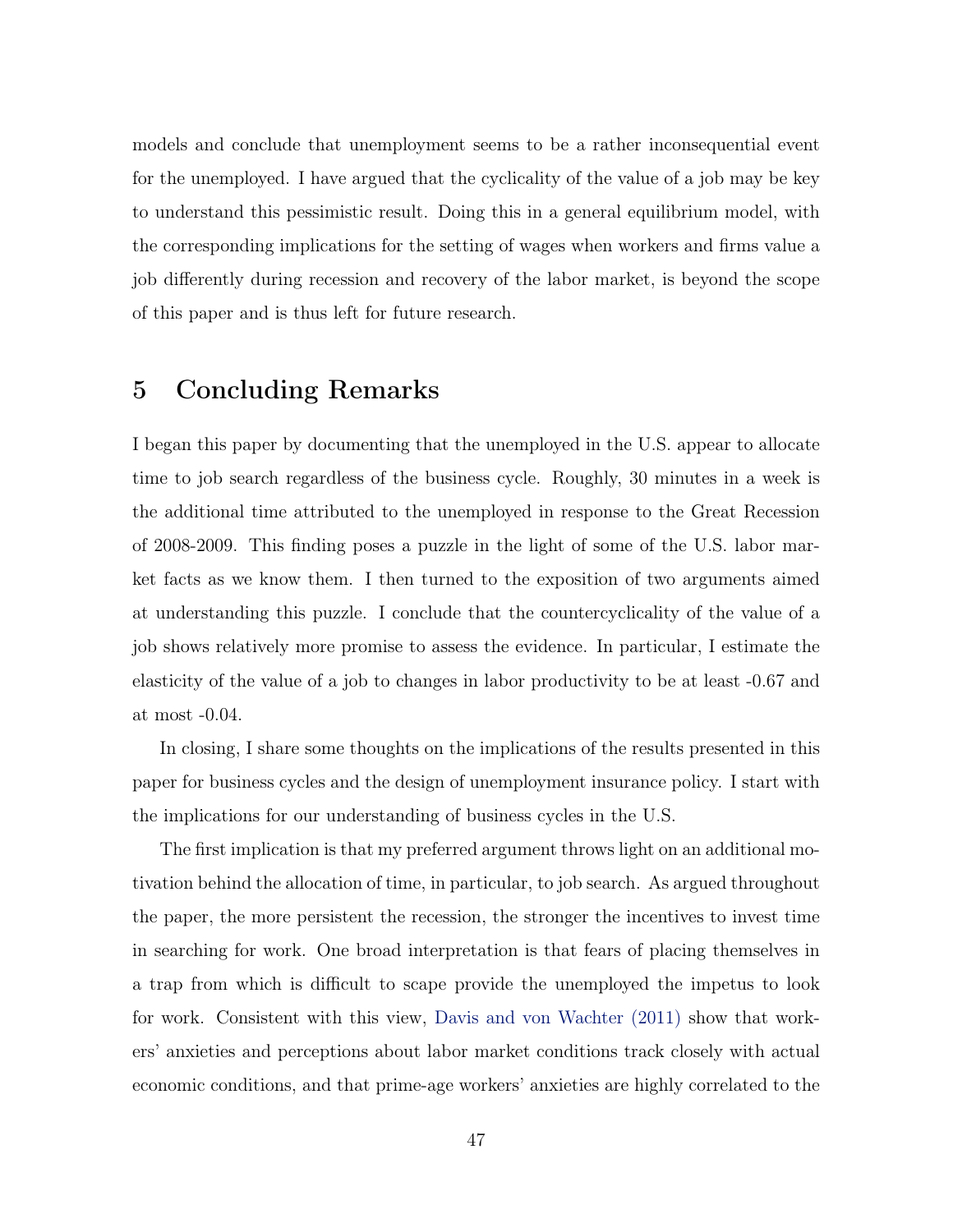<span id="page-49-0"></span>unemployment rate in the U.S. in the period of 1977-2010. This evidence would support the idea that the price willing to be paid in order to be reemployed,  $\mu$  in the text, is countercyclical.

A more related interpretation is the following. Given that in a recession the cumulative future search costs, expressed in units of consumption, expected to be relatively high, and in response, the unemployed will choose to give up leisure time to look for work, one may conclude that income effects dominate substitution effects. Again, this implication clashes with the primary role assigned to a strong intertemporal substitution of leisure and procyclical real wages in generating procyclical responses in the labor supply in the real business cycle literature. That view of the world echoes the pessimism of [Mankiw \(1989\)](#page-52-1), who provides a critical assessment of this mechanism in the real business cycle model.

At the same time, my estimated value of a job downsizes the prominent role attributed to relative prices since the inception of the real business cycle literature. Wages and unemployment benefits appear to play a role as important as that played by persistent effects, emphasized quite time long ago by [Clark and Summers \(1982\).](#page-51-4)

One more implication, pointed out also by [Chodorow-Reich and Karabarbounis](#page-51-1) [\(2016\),](#page-51-1) is that if the value of a job is countercyclical, then productivity shocks in the canonical search model will generate still milder fluctuations in the unemployment rate and number of vacancies in a general equilibrium setup. Some may contend that this implication is pessimistic, leading to a dead end. If the unemployed spend more time on job search in recessions, this result adds fire to the Shimer's puzzle. But even fruitfulness could grow in the land of pessimism. For my results would suggest that we still need to learn much about the labor market in the U.S.

Implications are no less important for the design of the optimal unemployment insurance policy over the business cycle. Certainly, the interplay between search effort and unemployment insurance has been part of an old debate. This paper seeks to contribute to this still lively debate. Questions that remained to be asked are the following: How should we react if the unemployed are searching hard enough even when the odds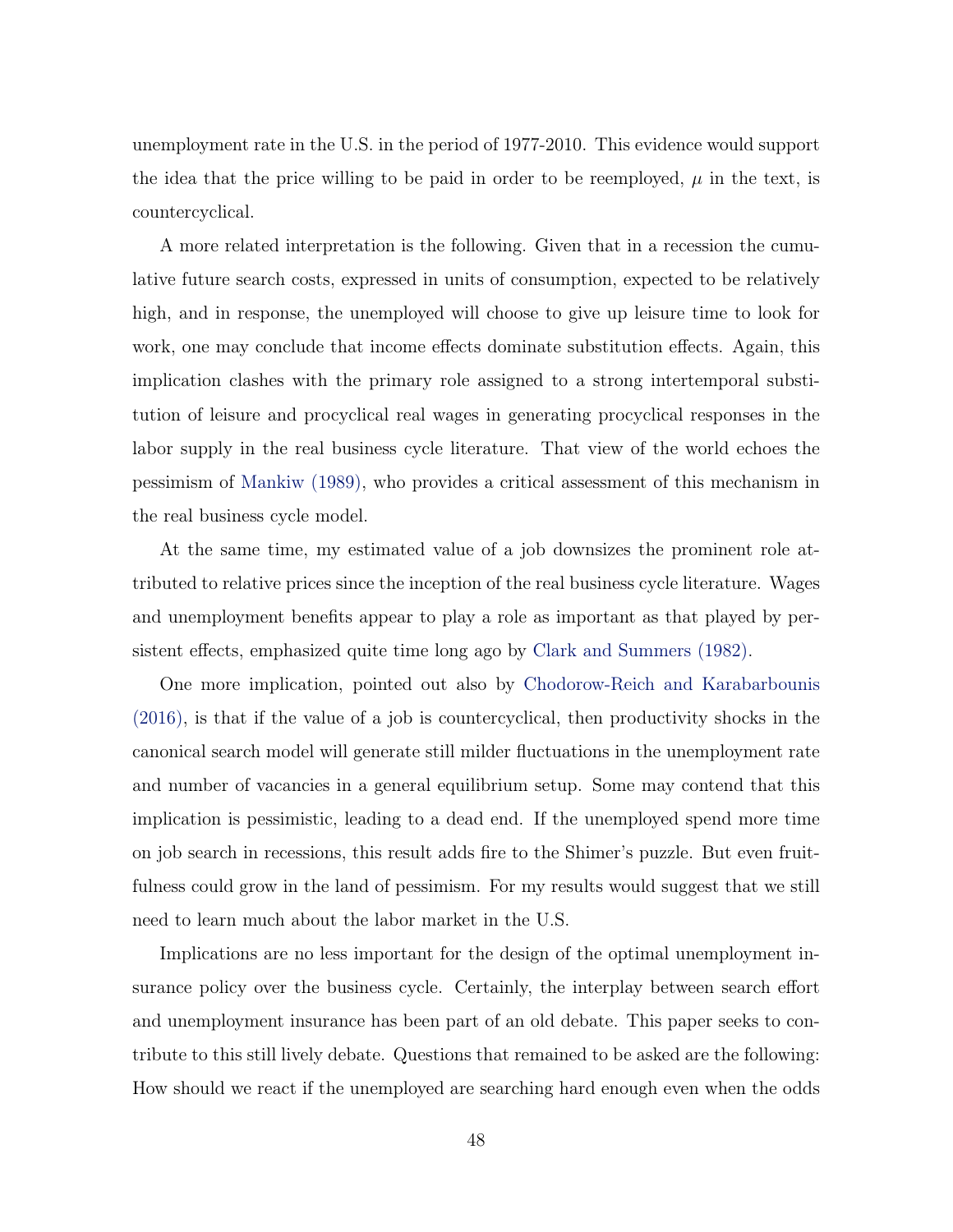<span id="page-50-0"></span>are patently against them? More specifically, should the unemployment insurance policy be procyclical as [Mitman and Rabinovich \(2015\)](#page-53-6) suggest? or should it vary along the unemployment rate as the discussion in [Kroft and Notowidigdo \(2016\)](#page-52-2) implies? I leave these questions for future research.

Finally, [Davis and von Wachter \(2011\)](#page-51-3) recently conclude that in the canonical search model, job loss is a rather inconsequential event for the unemployed. In the light of the findings of this paper, the culprit behind such implication of the search model might be the procyclicality of the value of a job. Put it differently, in the canonical search model unemployment is relatively less costly in recessions, which is something that may sound odd for anyone acquainted with the stakes of being unemployed for a long time. I venture to say that to make the search model conform to the main findings of this paper, it will require changes that go beyond mere twists on its key underlying mechanisms.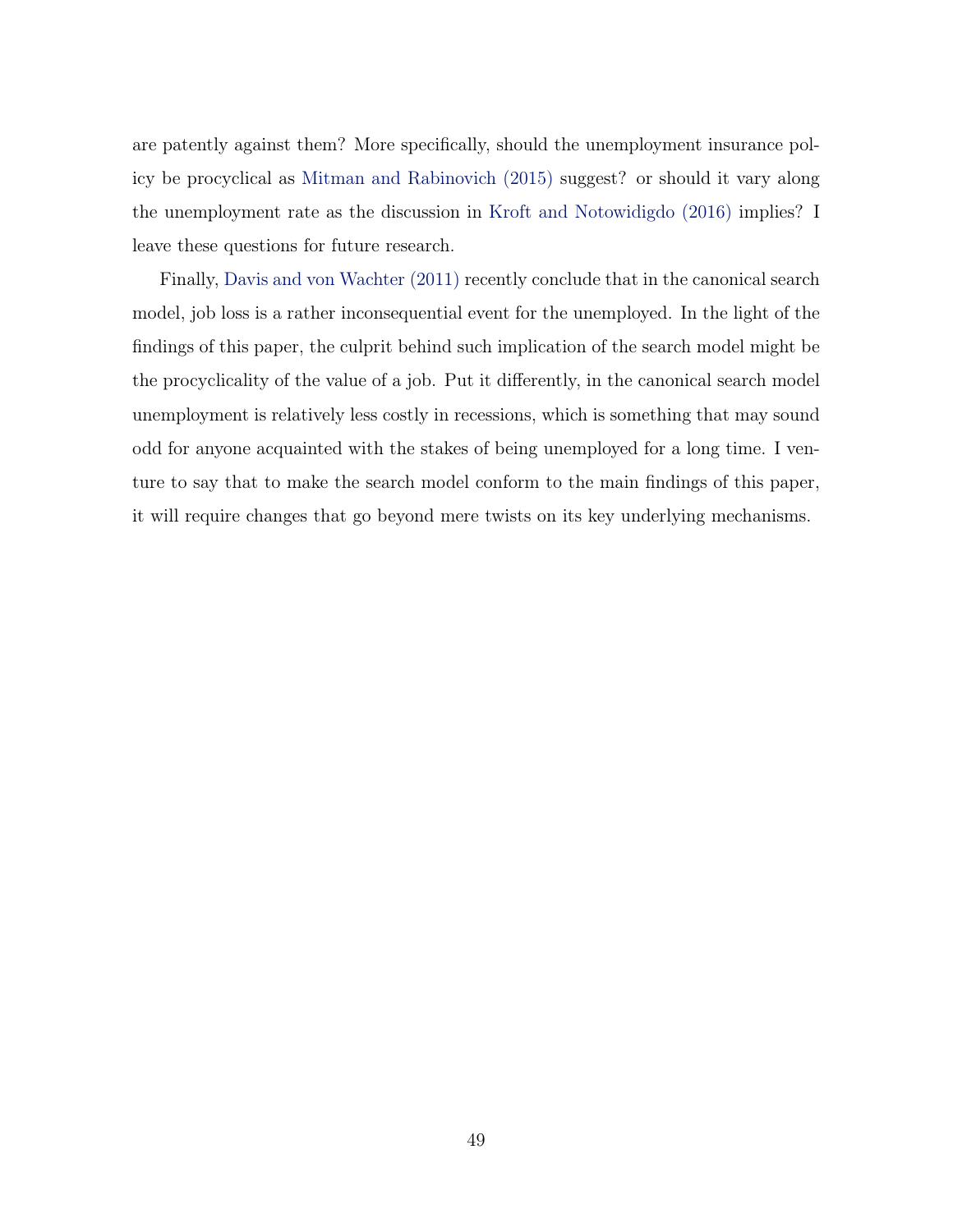### References

- AGUIAR, M., E. HURST, AND L. KARABARBOUNIS (2013a): "The Life-Cycle Profile of Time Spent on Job Search," *American Economic Review*, 103(3), 111–16. [12](#page-13-0)
- ——— (2013b): "Time Use during the Great Recession," *American Economic Review*, 103(5), 1664–96. 1, [2,](#page-3-0) [6,](#page-7-0) [16,](#page-17-0) [17,](#page-18-0) [20](#page-21-0), [23](#page-24-0)
- Andolfatto, D. (1996): "Business Cycles and Labor-Market Search," *American Economic Review*, 86(1), 112–32. [27,](#page-28-0) [28](#page-29-0)
- <span id="page-51-2"></span>BARNICHON, R. (2010): "Building a composite Help-Wanted Index," *Economics Letters*, 109(3), 175–178. [44](#page-45-0)
- Bowler, M., R. Ilg, S. Miller, E. Robison, and A. Polivka (2003): "Revisions to the Current Population Survey Effective in January 2003," CPS Technical Documentation, Bureau of Labor Statistics, available in [https:](https://www.bls.gov/cps/rvcps03.pdf) [//www.bls.gov/cps/rvcps03.pdf](https://www.bls.gov/cps/rvcps03.pdf). [15](#page-16-0)
- <span id="page-51-1"></span>Chodorow-Reich, G. and L. Karabarbounis (2016): "The Cyclicality of the Opportunity Cost of Employment," *Journal of Political Economy*, 124(6), 1563–1618. [4](#page-5-0), [11](#page-12-0), [28](#page-29-0), [39,](#page-40-0) [40,](#page-41-1) [42,](#page-43-2) [43](#page-44-1), [45](#page-46-1), [48](#page-49-0)
- <span id="page-51-4"></span>Clark, K. B. and L. H. Summers (1982): "Labour Force Participation: Timing and Persistence," *Review of Economic Studies*, 49(5), 825–44. [48](#page-49-0)
- <span id="page-51-3"></span>DAVIS, S. J. AND T. VON WACHTER (2011): "Recessions and the Costs of Job Loss," *Brookings Papers on Economic Activity*, 43, 1–72. [46,](#page-47-1) [47,](#page-48-0) [49](#page-50-0)
- DELOACH, S. AND M. KURT (2013): "Discouraging Workers: Estimating the Impacts of Macroeconomic Shocks on the Search Intensity of the Unemployed," *Journal of Labor Research*, 34(4), 433–454. 1, [16](#page-17-0), [23](#page-24-0), [25](#page-26-0), [26](#page-27-0)
- <span id="page-51-0"></span>DEN HAAN, W. J., G. RAMEY, AND J. WATSON (2000): "Job Destruction and Propagation of Shocks," *American Economic Review*, 90(3), 482–498. [36,](#page-37-0) [71](#page-72-0)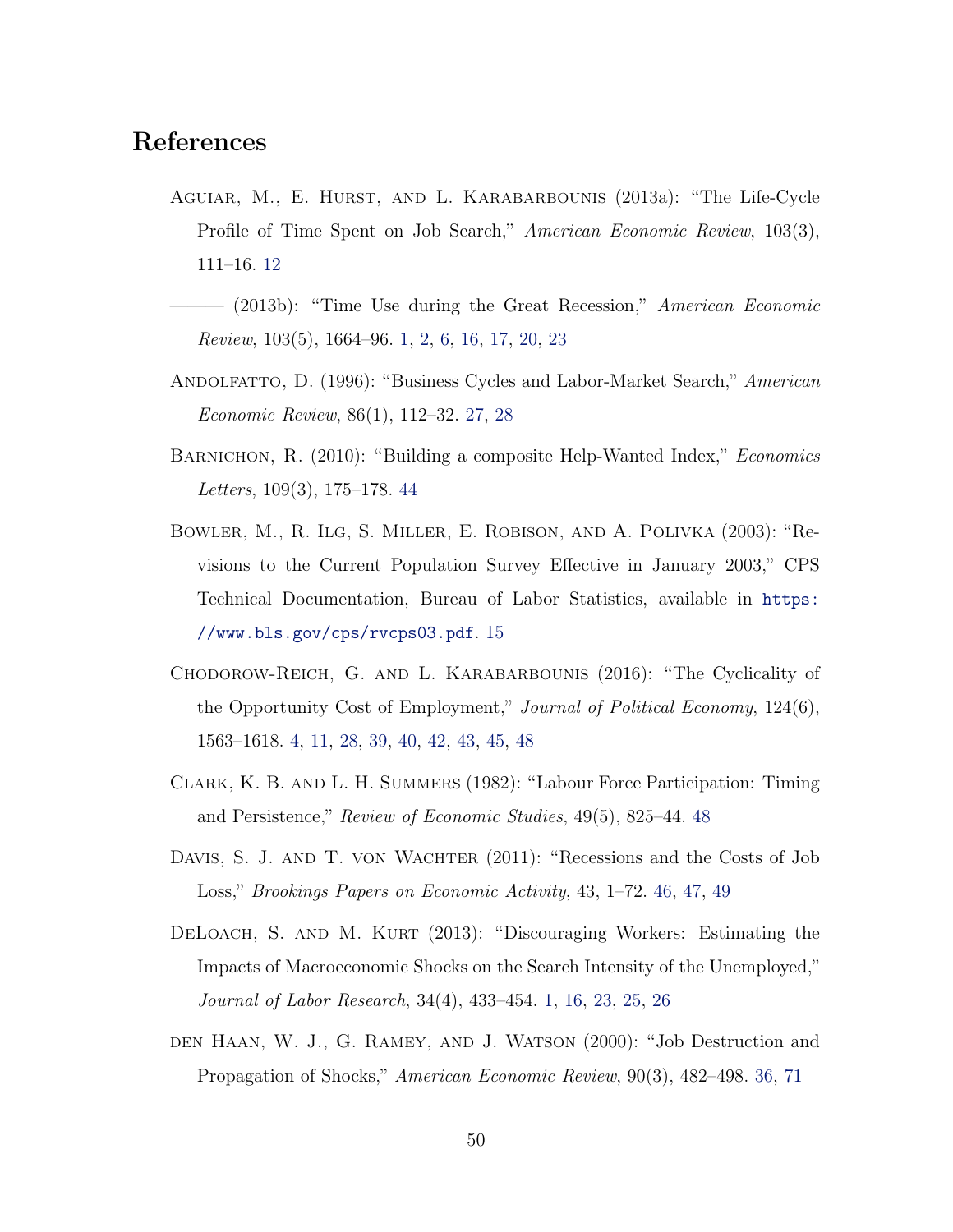- FRAZIS, H. AND J. STEWART (2012): "How to Think about Time-Use Data: What Inferences Can We Make about Long- and Short-Run Time Use from Time Diaries?" *Annals of Economics and Statistics*, 231–245. [6](#page-7-0)
- Gelman, A. and J. Hill (2007): *Data Analysis Using Regressions and Multilevel/Hierarchical Models*, Cambridge University Press. [19](#page-20-0)
- Gomme, P. and D. Lkhagvasuren (2015): "Worker search effort as an amplification mechanism," *Journal of Monetary Economics*, 75, 106–122. 1, [10](#page-11-0), [16,](#page-17-0) [23](#page-24-0), [25](#page-26-0), [26](#page-27-0)
- <span id="page-52-0"></span>HAGEDORN, M. AND I. MANOVSKII (2008): "The Cyclical Behavior of Equilibrium Unemployment and Vacancies Revisited," *American Economic Review*, 98(4), 1692–1706. [43](#page-44-1)
- HALL, R. E. (1997): "Macroeconomic Fluctuations and the Allocation of Time," *Journal of Labor Economics*, 15(1), S223–50. 1
- <span id="page-52-4"></span>HOPENHAYN, H. A. AND E. C. PRESCOTT (1992): "Stochastic Monotonicity and Stationary Distributions for Dynamic Economies," *Econometrica*, 60(6), 1387–406. [68](#page-69-0)
- Kambourov, G. and I. Manovskii (2008): "Rising Occupational And Industry Mobility In The United States: 1968-97," *International Economic Review*, 49(1), 41–79. [15](#page-16-0)
- <span id="page-52-2"></span>KROFT, K. AND M. J. NOTOWIDIGDO (2016): "Should Unemployment Insurance Vary With the Unemployment Rate? Theory and Evidence," *Review of Economic Studies*, 83(3), 1092–1124. [49](#page-50-0)
- <span id="page-52-3"></span>LUCAS, R., N. STOKEY, AND E. C. PRESCOTT (1989): *Recursive Methods in Economic Dynamics*, Harvad University Press. [64](#page-65-0), [65](#page-66-0)
- <span id="page-52-1"></span>Mankiw, N. G. (1989): "Real Business Cycles: A New Keynesian Perspective," *Journal of Economic Perspectives*, 3(3), 79–90. [48](#page-49-0)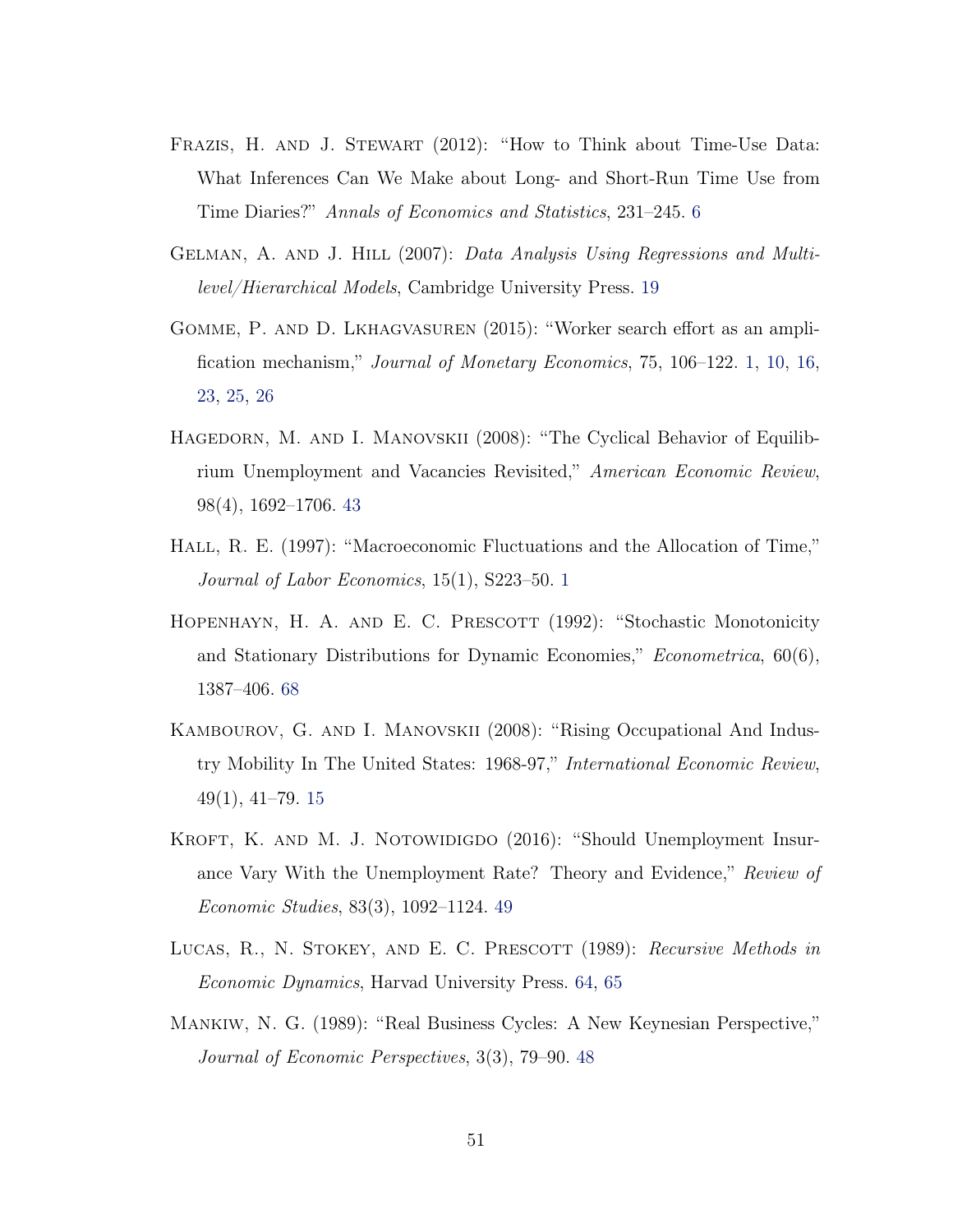- Merz, M. (1995): "Search in the labor market and the real business cycle," *Journal of Monetary Economics*, 36(2), 269–300. [27,](#page-28-0) [28,](#page-29-0) [34](#page-35-0)
- <span id="page-53-6"></span>Mitman, K. and S. Rabinovich (2015): "Optimal unemployment insurance in an equilibrium business-cycle model," *Journal of Monetary Economics*, 71, 99–118. [49](#page-50-0)
- Mortensen, D. T. and C. A. Pissarides (1994): "Job Creation and Job Destruction in the Theory of Unemployment," *Review of Economic Studies*, 61(3), 397–415. [3,](#page-4-0) [26](#page-27-0), [28](#page-29-0)
- <span id="page-53-4"></span>Mukoyama, T., C. Patterson, and A. Şahin (2013): "Job Search Behavior over the Business Cycle," Working paper, Presented in the Symposium on Labor Markets Frictions and the Business Cycle, at HEC Montréal, Institute of Applied Economics, available in [http://www.hec.ca/en/iea/chairs\\_centres\\_](http://www.hec.ca/en/iea/chairs_centres_groups/macromontreal/mukoyama.pdf) [groups/macromontreal/mukoyama.pdf](http://www.hec.ca/en/iea/chairs_centres_groups/macromontreal/mukoyama.pdf). [37](#page-38-2), [69](#page-70-0)
	- ——— (2018): "Job Search Behavior over the Business Cycle," *American Economic Journal: Macroeconomics*, 10(1), 190–215. 1, [3](#page-4-0), [9](#page-10-0), [10](#page-11-0), [12](#page-13-0), [23,](#page-24-0) [35](#page-36-3)
- <span id="page-53-5"></span><span id="page-53-0"></span>Pissarides, C. A. (2000): *Equilibrium Unemployment Theory, 2nd Edition*, MIT Press Books, The MIT Press. [28,](#page-29-0) [41](#page-42-3)
- POLIVKA, A. AND J. ROTHGEB (1993): "Redesigning the CPS questionnaire," *Monthly Labor Review*, September, 10–28. [9](#page-10-0)
- <span id="page-53-1"></span>SHIMER, R. (2004): "Search Intensity," Working paper, University of Chicago. 1, [3,](#page-4-0) [9,](#page-10-0) [10](#page-11-0), [11](#page-12-0), [12](#page-13-0), [16,](#page-17-0) [17,](#page-18-0) [22,](#page-23-0) [23](#page-24-0), [28](#page-29-0), [35](#page-36-3), [38](#page-39-0)
- <span id="page-53-2"></span>——— (2005): "The Cyclical Behavior of Equilibrium Unemployment and Vacancies," *American Economic Review*, 95(1), 25–49. [2,](#page-3-0) [3,](#page-4-0) [35,](#page-36-3) [38](#page-39-0)
- ——— (2008): "The Probability of Finding a Job," *American Economic Review*, 98(2), 268–273. [15](#page-16-0)
- <span id="page-53-3"></span> $-$  (2012): "Reassessing the Ins and Outs of Unemployment," *Review of Economic Dynamics*, 15(2), 127–148. [2](#page-3-0), [35](#page-36-3), [42](#page-43-2)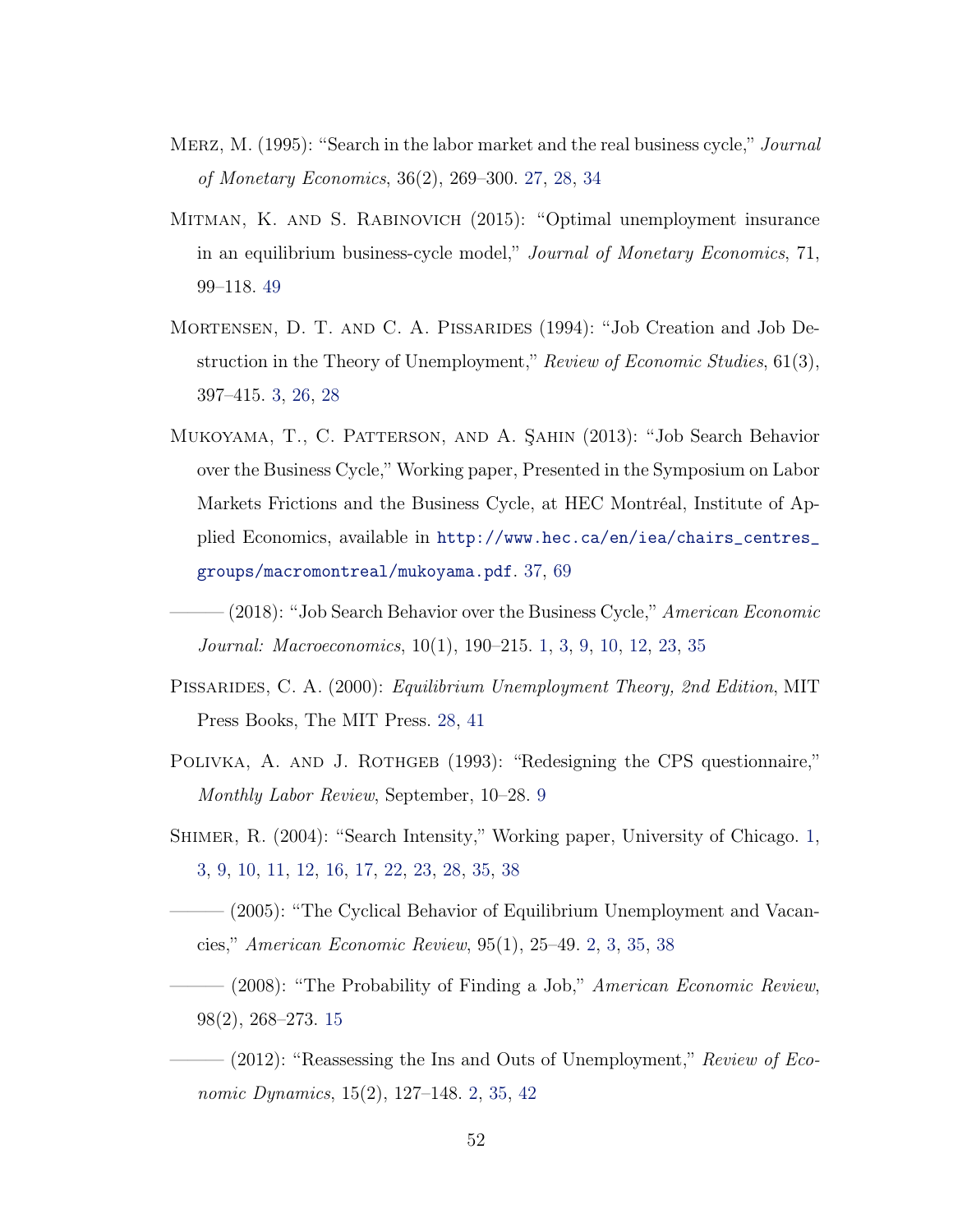- STEWART, J. (2013): "Tobit or not Tobit?" *Journal of Economic and Social Measurement*, 263–290. [6](#page-7-0), [19](#page-20-0)
- <span id="page-54-1"></span>Topkis, D. M. (1998): *Supermodularity and Complementarity*, Princeton University Press. [67](#page-68-0)
- <span id="page-54-0"></span>U.S. BUREAU OF LABOR STATISTICS (2016): "American Time Use Survey User's Guide," User's Guide, BLS, available in [http://www.bls.gov/tus/](http://www.bls.gov/tus/atususersguide.pdf) [atususersguide.pdf](http://www.bls.gov/tus/atususersguide.pdf). [13](#page-14-0), [14](#page-15-0), [62](#page-63-0)
- U.S. Census Bureau (2013): "Current Population Survey Interviewing Manual," CPS Technical Documentation, U.S. Census Bureau, available in [http://www.](http://www.census.gov/prod/techdoc/cps/CPS_Manual_June2013.pdf) [census.gov/prod/techdoc/cps/CPS\\_Manual\\_June2013.pdf](http://www.census.gov/prod/techdoc/cps/CPS_Manual_June2013.pdf). [9](#page-10-0)
- YASHIV, E. (2015): "Countercyclical Recruiting Rates and the Value of Jobs," IZA Discussion Papers 9364, Institute for the Study of Labor (IZA). [27](#page-28-0)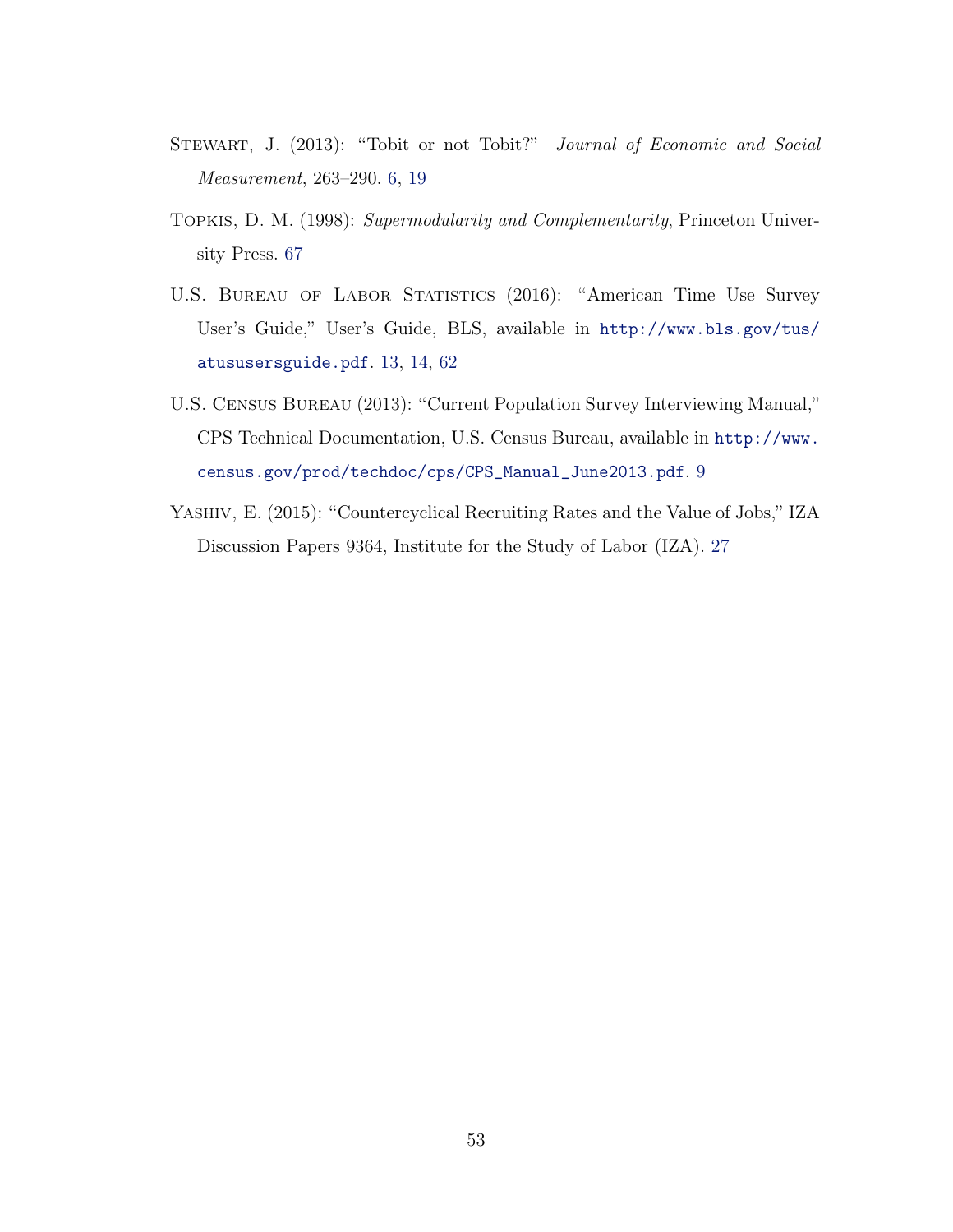# ONLINE APPENDIX FOR Against All Odds: Job Search during the Great Recession

Gustavo Leyva Banco de México

August 16, 2018

*<sup>∗</sup>*Banco de México, Research Department. Avenida 5 de Mayo No. 18, Colonia Centro, Postal Code 06059, Mexico City, Mexico (email: gleyvaj@banxico.org.mx). I am indebted to José-Víctor Ríos-Rull for all his support, guidance, and insightful feedback. I want to thank Naoki Aizawa, Kyle Herkenhoff, and especially Loukas Karabarbounis for their time, encouragement, and invaluable and relentless advice. I thank the generous suggestions from Anmol Bhandari, Jonathan Heathcote, Larry Jones, Ellen McGrattan, Chris Phelan, and David Rahman and the members of the Labor Workshop at the University of Minnesota. I have also benefited from stimulating conversations, at different stages of this project, with Job Boerma, Richard Condor, Juan Diaz, Son Dinh, Nicolas Grau, Zhen Huo, Yu Jiang, Bitmaro Kim, Shihui Ma, Zach Mahone, Iacopo Morchio, Sergio Ocampo, Cloe Ortiz de Mendivil, Alejandro Sevilla, David Strauss, Naoki Takayama, Clay Wagar, Zoe Xie, and Baxter Zaiger. I also want to thank the participants of the Tobin Project's Prospectus Development Workshop, especially Beth Truesdale for her remarkably helpful comments, the attendants of the Minnesota Population Center's Inequality and Methods and Work Family Time workshops, and finally, the attendants to seminars at Banco de México, CIDE, Pontificia Universidad Javeriana, Universidad del Rosario, and meetings at the International Association for Time Use Research, Time Use across the Life Course Workshop at the University of Maryland, Work and Family Researchers Network, Population Association of America, Labor and Employment Relations Association, Canadian Economics Association, European Meeting of the Econometric Society, and the American Economic Association.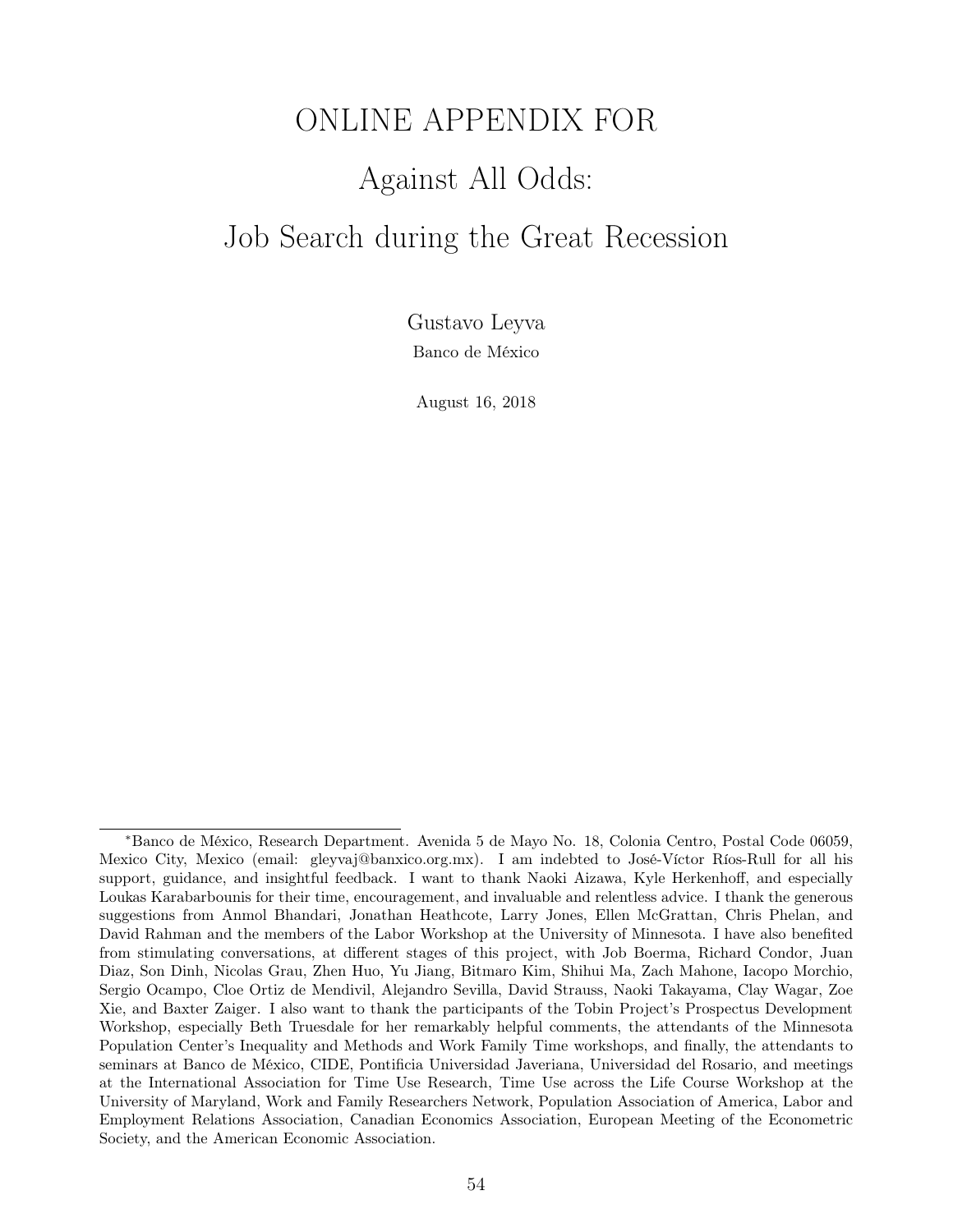# A Tables and Figures

| Table A.1: List of Job Search Activities in the ATUS 2014 |  |
|-----------------------------------------------------------|--|
|-----------------------------------------------------------|--|

| Job search activities (050401)<br>Formerly called "Active job search (050401)" before 2005 |
|--------------------------------------------------------------------------------------------|
|                                                                                            |
| Contacting employer<br>Sending out resumes                                                 |
| Sending resumes to employers                                                               |
| Placing/answering ads                                                                      |
| Researching details about a job                                                            |
| Asking about job openings                                                                  |
| Researching an employer                                                                    |
| Making phone calls to prospective employer                                                 |
| Asking former employers to provide references                                              |
| Auditioning for acting role (non-volunteer)                                                |
| Auditioning for band/symphony (non-volunteer)                                              |
| Filling out job application                                                                |
| Meeting with headhunter/temp agency                                                        |
| Formerly called "Other job search activities (050402)" before 2005                         |
| Reading ads in paper/on Internet                                                           |
| Checking vacancies                                                                         |
| Writing/updating resume                                                                    |
| Picking up job application                                                                 |
| Submitting applications                                                                    |
| Job interviewing (050403)                                                                  |
| Interviewing by phone or in person                                                         |
| Scheduling/canceling interview (for self)                                                  |
| Preparing for interview                                                                    |
| Waiting associated with job search or interview (050404)                                   |
| Waiting to go in for an interview                                                          |
| Security procedures related to job search/interviewing (050405)                            |
| Opening bags for security search (job search)                                              |
| Being searched at security checkpoint (job search)                                         |
| Passing through metal detector (job search)                                                |
| Job search and interviewing, not elsewhere classified (050499)                             |
| Travel related to job search $\&$ interviewing (180504)                                    |

Notes: As an example, this table displays the list of search activities and their classification according to the ATUS in 2014. In the period 2003-2014 there have been minor changes in the listing and classification of activities. In 2004 the wording of a couple of activities was slightly modified. Starting in 2005, categories 050401 and 050402 were combined into 050401. Notice that all activities in the category 050402 seem to refer exclusively to passive search, the exception perhaps being "Submitting applications". Although I could have left this category out, it would have been possible only before 2005 as explained above. Besides, there is nothing wrong with using passive methods whenever these are complemented with at least one active method. Unfortunately, such cases are not possible to be identified in the ATUS.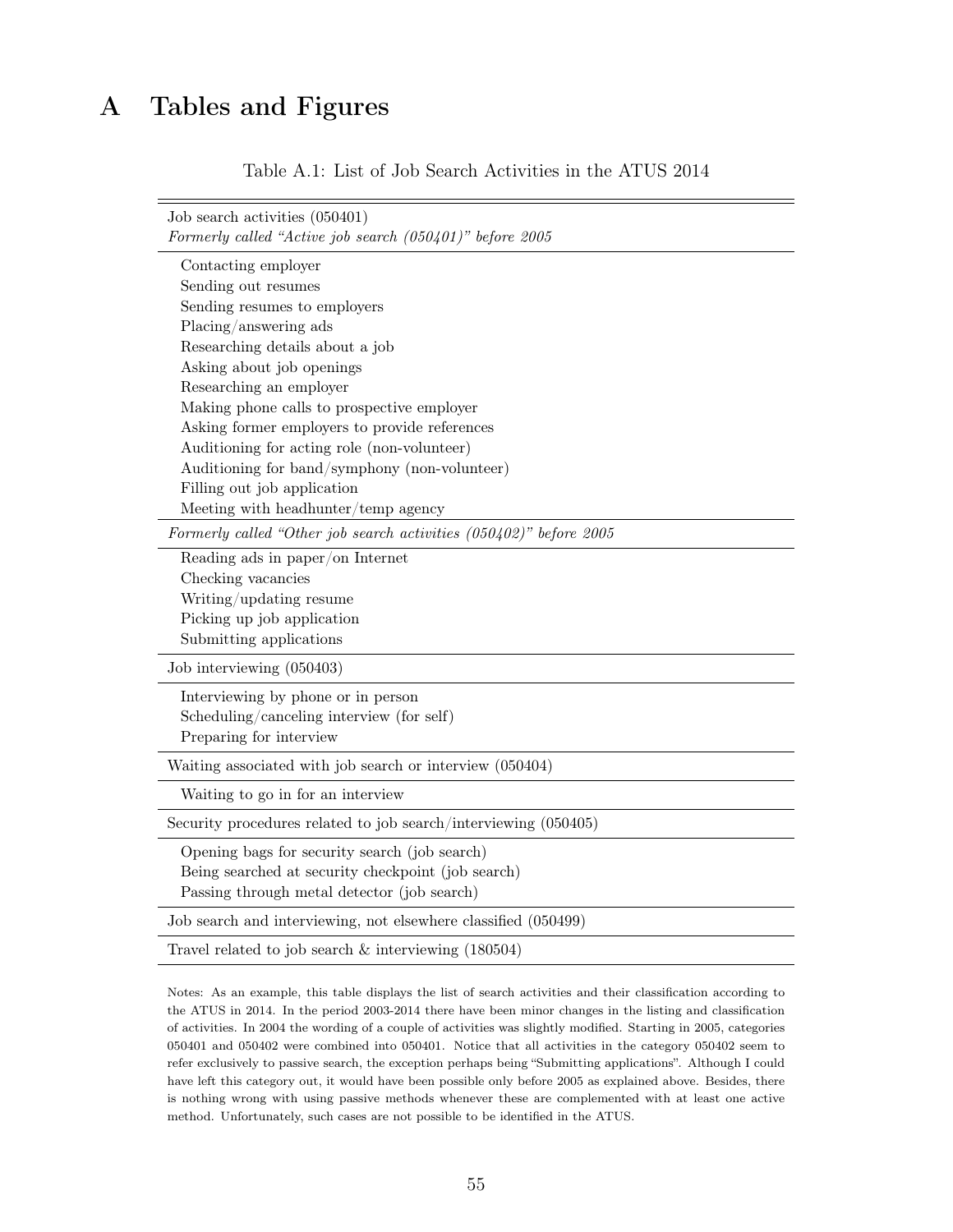|  | Table A.2: Descriptive Stats for Age |  |  |  |
|--|--------------------------------------|--|--|--|
|--|--------------------------------------|--|--|--|

| criteria       | <b>ATUS</b><br>time-use<br>(full)<br>(1) | <b>ATUS</b><br>time-use<br>$(03-07)$<br>(2) | <b>ATUS</b><br>time-use<br>$(08-14)$<br>(3) | <b>ATUS</b><br>time-use<br>(full)<br>(4) | <b>ATUS</b><br>time-use<br>$(03-07)$<br>(5) | ATUS<br>time-use<br>$(08-14)$<br>(6) | <b>ATUS</b><br>number<br>(full)<br>(7) | ATUS<br>number<br>$(03-07)$<br>(8) | <b>ATUS</b><br>number<br>$(08-14)$<br>(9) | <b>CPS</b><br>number<br>(full)<br>(10) | <b>CPS</b><br>number<br>$(03-07)$<br>(11) | CPS<br>number<br>$(08-14)$<br>(12) |
|----------------|------------------------------------------|---------------------------------------------|---------------------------------------------|------------------------------------------|---------------------------------------------|--------------------------------------|----------------------------------------|------------------------------------|-------------------------------------------|----------------------------------------|-------------------------------------------|------------------------------------|
|                |                                          |                                             |                                             |                                          |                                             |                                      |                                        |                                    |                                           |                                        |                                           |                                    |
| mean<br>S.D    | 1.34<br>5.93                             | 1.20<br>5.13                                | 1.42<br>6.33                                | 12.56<br>13.75                           | 9.80<br>11.50                               | 14.42<br>14.84                       | 1.78<br>0.93                           | 1.73<br>0.91                       | 1.81<br>0.95                              | 2.06<br>1.13                           | 1.99<br>1.07                              | 2.10<br>1.17                       |
| S.E            | 0.13                                     | 0.17                                        | $0.18\,$                                    | 1.04                                     | 1.26                                        | 1.55                                 | $0.02\,$                               | 0.03                               | 0.03                                      | 0.00                                   | 0.00                                      | 0.00                               |
| skew.          | 6.69                                     | 6.34                                        | 6.66                                        | 2.07                                     | 2.00                                        | 1.99                                 | 1.34                                   | 1.45                               | 1.28                                      | 1.16                                   | 1.19                                      | 1.14                               |
| kurt.          | 59.60                                    | 49.90                                       | 59.26                                       | 8.28                                     | 6.74                                        | 7.96                                 | 4.98                                   | 5.43                               | 4.77                                      | 4.17                                   | 4.38                                      | 4.04                               |
| max.           | 98.00                                    | 60.55                                       | 98.00                                       | 98.00                                    | 60.55                                       | 98.00                                | 6.00                                   | 6.00                               | 6.00                                      | 7.00                                   | 6.00                                      | 7.00                               |
| min.           | 0.00                                     | 0.00                                        | 0.00                                        | 0.12                                     | 0.23                                        | 0.12                                 | 1.00                                   | 1.00                               | 1.00                                      | 1.00                                   | 1.00                                      | 1.00                               |
| part.          | 0.11                                     | 0.12                                        | 0.10                                        | 1.00                                     | $1.00\,$                                    | 1.00                                 |                                        |                                    |                                           |                                        |                                           |                                    |
| resp.          | 2,182.00                                 | 946.00                                      | 1,236.00                                    | 176.00                                   | 84.00                                       | 92.00                                | 2,182.00                               | 946.00                             | 1,236.00                                  | 164,811.00                             | 61,302.00                                 | 103,509.00                         |
| pop.           | 63.14                                    | 22.28                                       | 40.86                                       | 6.75                                     | 2.72                                        | 4.03                                 | 63.14                                  | 22.28                              | 40.86                                     | 34.04                                  | 11.73                                     | 22.31                              |
| mean           | 3.67                                     | $3.05\,$                                    | $3.91\,$                                    | 17.17                                    | 15.63                                       | 17.69                                | 2.26                                   | 2.18                               | 2.29                                      | $2.36\,$                               | 2.30                                      | 2.39                               |
| S.D.           | 9.53                                     | 8.43                                        | 9.92                                        | 13.93                                    | 13.00                                       | 14.23                                | 1.18                                   | 1.05                               | 1.23                                      | 1.27                                   | 1.22                                      | 1.29                               |
| S.E.           | 0.26                                     | 0.40                                        | $\rm 0.33$                                  | 0.92                                     | 1.60                                        | 1.11                                 | 0.03                                   | 0.05                               | 0.04                                      | 0.00                                   | 0.01                                      | 0.00                               |
| skew.          | 3.79                                     | 3.44                                        | $3.83\,$                                    | 1.95                                     | 1.10                                        | 2.16                                 | 1.10                                   | 0.76                               | $1.15\,$                                  | 0.93                                   | 0.96                                      | $\rm 0.91$                         |
| kurt.          | 23.67                                    | 16.20                                       | 24.58                                       | 10.31                                    | 4.15                                        | 11.55                                | 4.14                                   | 3.00                               | 4.24                                      | 3.38                                   | 3.57                                      | 3.30                               |
| max.           | 114.68                                   | 78.17                                       | 114.68                                      | 114.68                                   | 78.17                                       | 114.68                               | 6.00                                   | 6.00                               | $6.00\,$                                  | $7.00\,$                               | 6.00                                      | $7.00\,$                           |
| min.           | 0.00                                     | 0.00                                        | $0.00\,$                                    | 0.23                                     | 0.23                                        | $\,0.35\,$                           | 1.00                                   | 1.00                               | 1.00                                      | 1.00                                   | 1.00                                      | 1.00                               |
| part.          | 0.21<br>1,318.00                         | 0.20                                        | $0.22\,$                                    | 1.00                                     | 1.00                                        | 1.00                                 |                                        |                                    |                                           |                                        |                                           |                                    |
| resp.<br>pop.  | 25.80                                    | 441.00<br>7.20                              | 877.00<br>18.60                             | 230.00<br>$5.51\,$                       | 66.00<br>1.41                               | 164.00<br>4.11                       | 1,318.00<br>25.80                      | 441.00<br>7.20                     | 877.00<br>18.60                           | 116,545.00<br>24.69                    | 36,577.00<br>7.33                         | 79,968.00<br>17.36                 |
| mean           | 4.58                                     | 3.38                                        | 5.22                                        | 16.65                                    | 15.27                                       | 17.18                                | 2.36                                   | 2.31                               | 2.39                                      | 2.43                                   | 2.39                                      | 2.46                               |
| S.D.           | 11.01                                    | $8.99\,$                                    | 11.90                                       | 15.49                                    | 13.60                                       | 16.15                                | 1.24                                   | 1.30                               | 1.21                                      | 1.31                                   | 1.26                                      | 1.34                               |
| S.E.           | 0.31                                     | 0.40                                        | 0.42                                        | 0.90                                     | $1.29\,$                                    | 1.19                                 | 0.03                                   | 0.06                               | 0.04                                      | 0.00                                   | 0.01                                      | 0.01                               |
| skew.          | $3.35\,$                                 | 3.49                                        | $3.20\,$                                    | 1.65                                     | $1.35\,$                                    | 1.68                                 | 0.91                                   | 1.04                               | 0.84                                      | 0.89                                   | 0.91                                      | 0.87                               |
| kurt.          | 15.95                                    | 16.39                                       | 14.69                                       | 5.70                                     | 4.38                                        | 5.72                                 | 3.38                                   | $3.49\,$                           | $3.31\,$                                  | $3.23\,$                               | 3.37                                      | 3.16                               |
| max.           | 79.10                                    | 64.17                                       | 79.10                                       | 79.10                                    | 64.17                                       | 79.10                                | 6.00                                   | $6.00\,$                           | $6.00\,$                                  | $7.00\,$                               | 6.00                                      | 7.00                               |
| min.           | 0.00                                     | 0.00                                        | $0.00\,$                                    | 0.12                                     | $\rm 0.23$                                  | 0.12                                 | 1.00                                   | 1.00                               | 1.00                                      | 1.00                                   | 1.00                                      | 1.00                               |
| part.          | 0.28                                     | 0.22                                        | $0.30\,$                                    | 1.00                                     | 1.00                                        | 1.00                                 |                                        |                                    |                                           |                                        |                                           |                                    |
| resp.<br>pop.  | 1,295.00<br>21.65                        | 510.00<br>7.51                              | 785.00<br>14.14                             | 296.00<br>5.96                           | 111.00<br>1.66                              | 185.00<br>4.30                       | 1,295.00<br>21.65                      | 510.00<br>7.51                     | 785.00<br>14.14                           | 97,927.00<br>19.33                     | 33,221.00<br>6.16                         | 64,706.00<br>13.17                 |
|                |                                          |                                             |                                             |                                          |                                             |                                      |                                        |                                    |                                           |                                        |                                           |                                    |
| mean           | 5.63                                     | 4.40                                        | $6.11\,$                                    | 19.94                                    | 17.60                                       | 20.72                                | 2.40                                   | 2.36                               | 2.42                                      | 2.48                                   | 2.41                                      | 2.50                               |
| S.D.           | 12.54                                    | 10.77                                       | 13.16                                       | 16.52                                    | 15.30                                       | 16.87                                | 1.24                                   | 1.32                               | 1.21                                      | 1.33                                   | 1.28                                      | 1.35                               |
| S.E.           | 0.38                                     | 0.57                                        | $0.49\,$                                    | 1.03                                     | 1.83                                        | 1.24                                 | 0.04                                   | 0.07                               | 0.05                                      | 0.00                                   | 0.01                                      | $0.01\,$                           |
| skew.          | 2.79<br>11.44                            | 2.92<br>11.86                               | 2.71<br>10.93                               | 1.20<br>4.28                             | $\rm 0.96$<br>3.48                          | 1.24<br>4.35                         | 0.99<br>3.77                           | 1.18<br>4.09                       | 0.90<br>3.60                              | 0.86<br>3.15                           | 0.89<br>3.30                              | 0.84<br>3.08                       |
| kurt.<br>max.  | 95.67                                    | 71.52                                       | 95.67                                       | 95.67                                    | 71.52                                       | 95.67                                | 6.00                                   | 6.00                               | 6.00                                      | 7.00                                   | 6.00                                      | 7.00                               |
| min.           | 0.00                                     | 0.00                                        | 0.00                                        | 0.35                                     | 1.17                                        | 0.35                                 | 1.00                                   | 1.00                               | 1.00                                      | 1.00                                   | 1.00                                      | 1.00                               |
| part.          | $0.28\,$                                 | $0.25\,$                                    | $\rm 0.29$                                  | $1.00\,$                                 | 1.00                                        | $1.00\,$                             |                                        |                                    |                                           |                                        |                                           |                                    |
| resp.          | 1,076.00                                 | 354.00                                      | 722.00                                      | 256.00                                   | 70.00                                       | 186.00                               | 1,076.00                               | 354.00                             | 722.00                                    | 94,477.00                              | 28,554.00                                 | 65,923.00                          |
| pop.           | 18.99                                    | $5.38\,$                                    | 13.61                                       | $5.36\,$                                 | 1.34                                        | 4.01                                 | 18.99                                  | $5.38\,$                           | 13.61                                     | 18.19                                  | 5.10                                      | 13.09                              |
| mean           | 4.65                                     | 3.41                                        | $5.07\,$                                    | 18.62                                    | 15.23                                       | 19.62                                | 2.38                                   | 2.27                               | 2.41                                      | 2.43                                   | 2.34                                      | 2.46                               |
| S.D.           | 11.49                                    | 8.46                                        | 12.33                                       | 16.43                                    | 11.94                                       | 17.45                                | 1.26                                   | 1.32                               | 1.24                                      | 1.32                                   | 1.26                                      | 1.34                               |
| S.E.           | 0.43                                     | $\,0.59\,$                                  | $\rm 0.55$                                  | 1.35                                     | $2.05\,$                                    | 1.63                                 | 0.05                                   | $0.09\,$                           | $0.06\,$                                  | $0.01\,$                               | $0.01\,$                                  | 0.01                               |
| skew.          | $3.34\,$                                 | $3.24\,$                                    | $3.21\,$                                    | 1.50                                     | 1.40                                        | 1.41                                 | 0.89                                   | 1.20                               | $0.77\,$                                  | 0.90                                   | $0.97\,$                                  | 0.88                               |
| kurt.          | 15.57                                    | 14.32                                       | 14.36                                       | 5.06                                     | 4.26                                        | 4.63                                 | 3.31                                   | 3.95                               | 3.09                                      | $3.25\,$                               | 3.51                                      | 3.17                               |
| max.           | 87.50                                    | 49.58                                       | $87.50\,$                                   | 87.50                                    | 49.58                                       | $87.50\,$                            | 6.00                                   | $6.00\,$                           | 6.00                                      | 7.00                                   | 6.00                                      | $7.00\,$                           |
| min.           | 0.00                                     | 0.00                                        | 0.00                                        | 1.75                                     | 2.33                                        | 1.75                                 | 1.00                                   | 1.00                               | 1.00                                      | 1.00                                   | 1.00                                      | 1.00                               |
| part.          | 0.25                                     | 0.22                                        | 0.26                                        | 1.00                                     | 1.00                                        | 1.00                                 |                                        |                                    |                                           |                                        |                                           |                                    |
| resp.          | 713.00                                   | 209.00                                      | 504.00                                      | 148.00                                   | 34.00                                       | 114.00                               | 713.00                                 | 209.00                             | 504.00                                    | 57,961.00                              | 15,094.00                                 | 42,867.00                          |
| pop.           | 11.48                                    | 2.91                                        | 8.57                                        | 2.87                                     | 0.65                                        | $2.22\,$                             | 11.48                                  | 2.91                               | 8.57                                      | 10.87                                  | 2.65                                      | 8.22                               |
| mean           | 1.32                                     | $\rm 0.58$                                  | 1.56                                        | 13.55                                    | 5.70                                        | 16.17                                | 1.85                                   | 1.95                               | 1.82                                      | $2.06\,$                               | $1.95\,$                                  | 2.10                               |
| S.D.           | 6.11                                     | $2.35\,$                                    | 6.88                                        | 14.97                                    | $5.32\,$                                    | 16.34                                | 0.93                                   | $0.97\,$                           | $\rm 0.92$                                | 1.17                                   | $1.12\,$                                  | 1.18                               |
| S.E.           | 0.39                                     | $0.28\,$                                    | $\rm 0.52$                                  | 2.99                                     | 1.88                                        | 3.96                                 | 0.06                                   | 0.11                               | 0.07                                      | 0.01                                   | 0.02                                      | $0.01\,$                           |
| skew.          | 6.59                                     | 5.48                                        | $5.94\,$                                    | 1.78                                     | 1.44                                        | 1.45                                 | 1.32                                   | 0.79                               | 1.51                                      | 1.24                                   | 1.46                                      | 1.19                               |
| kurt.          | 51.16                                    | 36.21                                       | 41.15                                       | $5.07\,$                                 | $3.97\,$                                    | 3.78                                 | 5.13                                   | $3.12\,$                           | $6.01\,$                                  | 4.33                                   | $5.11\,$                                  | 4.17                               |
| max.           | 53.08                                    | 18.08                                       | $53.08\,$                                   | 53.08                                    | 18.08                                       | 53.08                                | 6.00                                   | $5.00\,$                           | 6.00                                      | $6.00\,$                               | 6.00<br>1.00                              | 6.00                               |
| min.           | 0.00<br>0.10                             | 0.00<br>0.10                                | $0.00\,$<br>0.10                            | 1.75<br>1.00                             | 1.75<br>1.00                                | $2.33\,$<br>$1.00\,$                 | 1.00                                   | 1.00                               | 1.00                                      | 1.00                                   |                                           | 1.00                               |
| part.<br>resp. | 251.00                                   | 73.00                                       | 178.00                                      | 25.00                                    | 8.00                                        | 17.00                                | 251.00                                 | 73.00                              | 178.00                                    | 14,015.00                              | 3,230.00                                  | 10,785.00                          |
| pop.           | 3.60                                     | 0.87                                        | 2.73                                        | 0.35                                     | 0.09                                        | 0.26                                 | 3.60                                   | 0.87                               | 2.73                                      | 2.60                                   | 0.55                                      | 2.05                               |

Notes: Age groups are, in order, 16-24, 25-34, 35-44, 45-54, 55-64, and 65-74. Time-use is expressed in hours per week, part. is the fraction of unemployed people who spent some time looking for work in the day previous to the interview, resp. is the number of survey respondents, and pop. denotes population (in millions). All numbers, except resp., were obtained using appropriate weights. S.D. and S.E. denote standard deviation and standard error.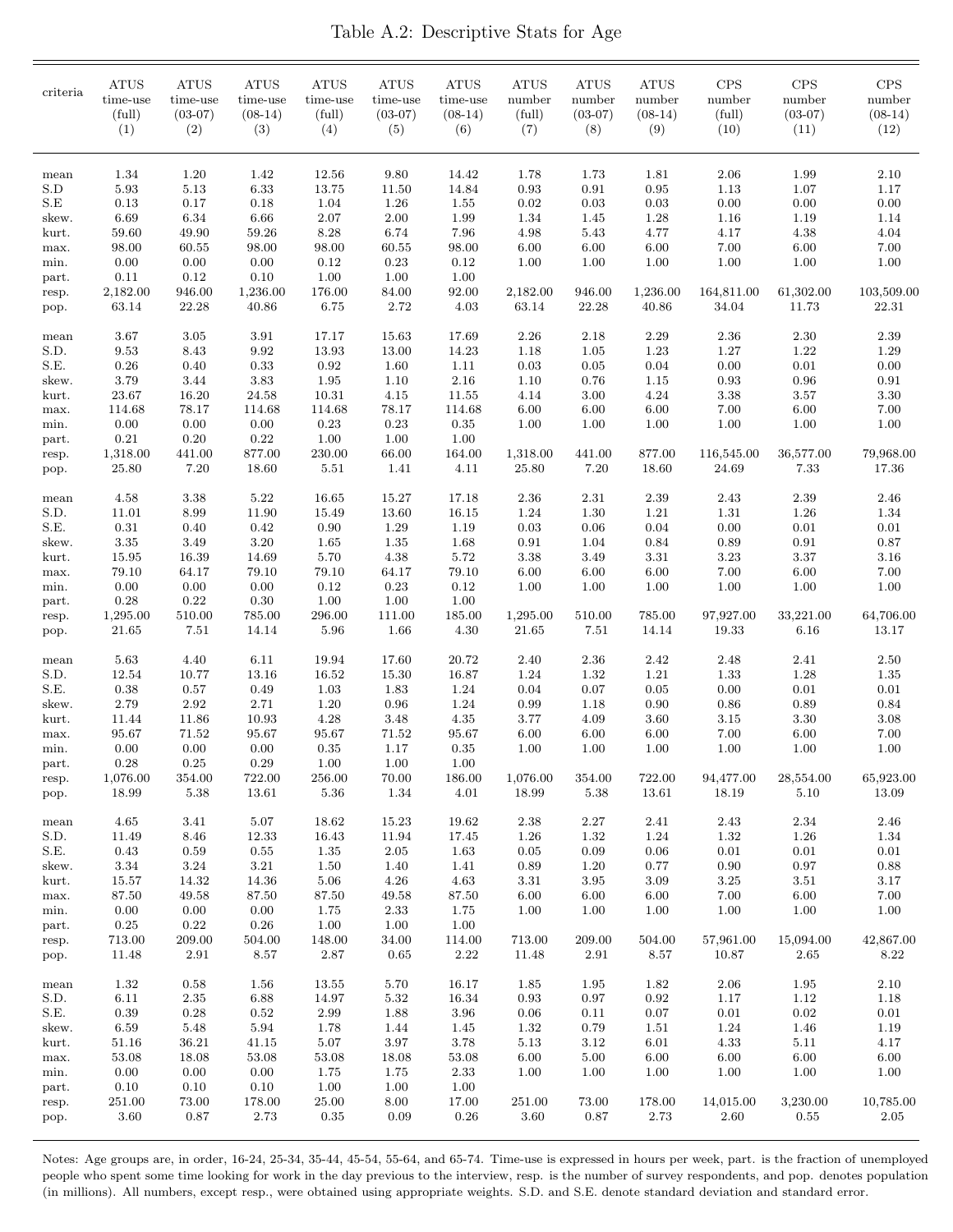Table A.3: Descriptive Stats for Education

| criteria       | <b>ATUS</b><br>time-use<br>(full)<br>(1) | <b>ATUS</b><br>time-use<br>$(03-07)$<br>(2) | <b>ATUS</b><br>time-use<br>$(08-14)$<br>(3) | ATUS<br>time-use<br>(full)<br>(4) | <b>ATUS</b><br>time-use<br>$(03-07)$<br>(5) | <b>ATUS</b><br>time-use<br>$(08-14)$<br>(6) | <b>ATUS</b><br>number<br>(full)<br>(7) | <b>ATUS</b><br>number<br>$(03-07)$<br>(8) | <b>ATUS</b><br>number<br>$(08-14)$<br>(9) | <b>CPS</b><br>number<br>(full)<br>(10) | $\mathrm{CPS}$<br>number<br>$(03-07)$<br>(11) | <b>CPS</b><br>number<br>$(08-14)$<br>(12) |
|----------------|------------------------------------------|---------------------------------------------|---------------------------------------------|-----------------------------------|---------------------------------------------|---------------------------------------------|----------------------------------------|-------------------------------------------|-------------------------------------------|----------------------------------------|-----------------------------------------------|-------------------------------------------|
| mean           | 1.07                                     | 0.82                                        | 1.22                                        | 12.25                             | 9.04                                        | 14.23                                       | 1.71                                   | 1.65                                      | 1.74                                      | 1.95                                   | 1.88                                          | 2.00                                      |
| S.D.           | 5.17                                     | 4.10                                        | 5.69                                        | 13.03                             | 10.67                                       | 13.99                                       | 0.93                                   | 0.92                                      | 0.93                                      | 1.07                                   | 0.99                                          | 1.11                                      |
| S.E.           | 0.12                                     | 0.14                                        | 0.17                                        | 1.13                              | 1.45                                        | 1.57                                        | $0.02\,$                               | 0.03                                      | 0.03                                      | 0.00                                   | $0.00\,$                                      | 0.00                                      |
| skew.          | 7.10                                     | 6.82                                        | 6.88                                        | 1.90                              | 1.61                                        | 1.89                                        | 1.60                                   | 1.77                                      | 1.51                                      | 1.23                                   | 1.22                                          | 1.21                                      |
| kurt.          | 71.41                                    | 54.60                                       | 67.72                                       | 8.94                              | 4.68                                        | 9.10                                        | 6.05                                   | 6.56                                      | 5.81                                      | 4.45                                   | 4.51                                          | 4.32                                      |
| max.           | 98.00                                    | 40.83                                       | 98.00                                       | 98.00                             | 40.83                                       | 98.00                                       | 6.00                                   | 6.00                                      | 6.00                                      | 7.00                                   | 6.00                                          | 7.00                                      |
| min.           | 0.00                                     | 0.00                                        | 0.00                                        | 0.12                              | $\rm 0.23$                                  | 0.12                                        | 1.00                                   | 1.00                                      | 1.00                                      | 1.00                                   | 1.00                                          | 1.00                                      |
| part.          | 0.09                                     | 0.09                                        | 0.09                                        | 1.00                              | 1.00                                        | 1.00                                        |                                        |                                           |                                           |                                        | 42,637.00                                     | 66,336.00                                 |
| resp.          | 1,908.00<br>44.53                        | 828.00<br>16.41                             | 1,080.00<br>28.13                           | 133.00<br>3.89                    | 54.00<br>1.48                               | 79.00<br>2.41                               | 1,908.00<br>44.53                      | 828.00<br>16.41                           | 1,080.00<br>28.13                         | 108,973.00<br>22.00                    | 8.06                                          | 13.94                                     |
| pop.           |                                          |                                             |                                             |                                   |                                             |                                             |                                        |                                           |                                           |                                        |                                               |                                           |
| mean           | 3.01                                     | 2.13                                        | 3.41                                        | 15.34                             | 11.61                                       | 16.87                                       | 2.08                                   | $2.02\,$                                  | 2.11                                      | 2.26                                   | 2.19                                          | 2.29                                      |
| S.D.           | 9.21                                     | 6.62                                        | 10.14                                       | 15.61                             | 11.38                                       | 16.82                                       | 1.07                                   | 1.06                                      | 1.07                                      | 1.22                                   | $1.16\,$                                      | 1.25                                      |
| S.E.           | 0.21                                     | 0.25                                        | 0.29                                        | 0.88                              | 1.10                                        | 1.17                                        | 0.02                                   | 0.04                                      | 0.03                                      | 0.00                                   | 0.00                                          | 0.00                                      |
| skew.          | 4.41                                     | 4.50                                        | 4.17                                        | 1.80                              | 1.81                                        | 1.66                                        | 1.06                                   | 1.10                                      | 1.04                                      | 0.99                                   | 1.02                                          | 0.97                                      |
| kurt.          | 25.57                                    | 27.04                                       | 22.58                                       | 6.03                              | 6.36                                        | 5.27                                        | 4.08                                   | 4.01                                      | 4.11                                      | 3.62                                   | 3.81                                          | 3.53                                      |
| max.           | 77.00                                    | 60.55                                       | 77.00                                       | 77.00                             | 60.55                                       | 77.00                                       | 6.00                                   | 6.00                                      | 6.00                                      | 7.00                                   | 6.00                                          | 7.00                                      |
| min.           | 0.00<br>$0.20\,$                         | 0.00<br>0.18                                | 0.00<br>0.20                                | 0.23<br>1.00                      | 0.23<br>1.00                                | 0.35<br>1.00                                | 1.00                                   | 1.00                                      | 1.00                                      | 1.00                                   | 1.00                                          | 1.00                                      |
| part.<br>resp. | 1,963.00                                 | 707.00                                      | 1,256.00                                    | 315.00                            | 107.00                                      | 208.00                                      | 1,963.00                               | 707.00                                    | 1,256.00                                  | 199,517.00                             | 63,816.00                                     | 135,701.00                                |
| pop.           | 46.27                                    | 14.33                                       | 31.94                                       | 9.08                              | 2.63                                        | 6.45                                        | 46.27                                  | 14.33                                     | 31.94                                     | 40.11                                  | 12.02                                         | 28.09                                     |
| mean           | 3.59                                     | 3.68                                        | 3.56                                        | 16.20                             | 15.82                                       | 16.36                                       | 2.32                                   | 2.28                                      | 2.34                                      | 2.41                                   | 2.36                                          | 2.43                                      |
| S.D.           | 9.31                                     | 9.65                                        | 9.17                                        | 13.68                             | 14.45                                       | 13.35                                       | 1.21                                   | 1.21                                      | 1.22                                      | 1.30                                   | 1.24                                          | 1.31                                      |
| S.E.           | 0.22                                     | 0.39                                        | 0.26                                        | 0.70                              | $1.29\,$                                    | 0.83                                        | 0.03                                   | $\rm 0.05$                                | 0.03                                      | 0.00                                   | $0.01\,$                                      | 0.00                                      |
| skew.          | 3.46                                     | $3.27\,$                                    | 3.55                                        | 1.45                              | 1.15                                        | 1.62                                        | 1.00                                   | 1.27                                      | 0.90                                      | 0.90                                   | $\rm 0.91$                                    | 0.88                                      |
| kurt.          | 17.02                                    | 14.15                                       | 18.39                                       | 5.34                              | 3.58                                        | 6.34                                        | 3.78                                   | 4.65                                      | 3.45                                      | 3.28                                   | 3.41                                          | 3.22                                      |
| max.           | 87.50                                    | 64.17                                       | 87.50                                       | 87.50                             | 64.17                                       | 87.50                                       | 6.00                                   | 6.00                                      | 6.00                                      | 7.00                                   | 6.00                                          | 7.00                                      |
| min.           | 0.00                                     | 0.00                                        | 0.00                                        | 0.12                              | $\rm 0.23$                                  | 0.12                                        | 1.00                                   | 1.00                                      | 1.00                                      | 1.00                                   | 1.00                                          | 1.00                                      |
| part.          | 0.22                                     | 0.23                                        | 0.22                                        | 1.00                              | 1.00                                        | 1.00                                        |                                        |                                           |                                           |                                        |                                               |                                           |
| resp.<br>pop.  | 1,831.00<br>35.13                        | 609.00<br>10.17                             | 1,222.00<br>24.96                           | 383.00<br>7.79                    | 125.00<br>2.37                              | 258.00<br>5.43                              | 1,831.00<br>35.13                      | 609.00<br>10.17                           | 1,222.00<br>24.96                         | 147,203.00<br>29.70                    | 44,614.00<br>8.43                             | 102,589.00<br>21.27                       |
|                |                                          |                                             |                                             |                                   |                                             |                                             |                                        |                                           |                                           |                                        |                                               |                                           |
| mean           | 6.97                                     | 5.09                                        | 7.70                                        | 21.62                             | 19.23                                       | 22.33                                       | 2.54                                   | 2.54                                      | 2.53                                      | 2.62                                   | 2.60                                          | 2.63                                      |
| S.D.<br>S.E.   | 13.87<br>0.41                            | 11.24<br>0.57                               | 14.71<br>0.54                               | 16.76<br>0.97                     | 14.38<br>1.54                               | 17.37<br>1.19                               | 1.30<br>0.04                           | 1.29<br>0.07                              | 1.30<br>0.05                              | 1.41<br>0.00                           | 1.38<br>$0.01\,$                              | 1.42<br>0.01                              |
| skew.          | 2.61                                     | 2.65                                        | 2.52                                        | 1.47                              | 1.04                                        | 1.50                                        | 0.88                                   | 0.81                                      | 0.91                                      | 0.76                                   | 0.78                                          | 0.75                                      |
| kurt.          | 11.28                                    | 10.44                                       | 10.72                                       | 6.12                              | 4.01                                        | 6.16                                        | 3.35                                   | 3.15                                      | 3.42                                      | 2.83                                   | $2.93\,$                                      | 2.79                                      |
| max.           | 114.68                                   | 78.17                                       | 114.68                                      | 114.68                            | 78.17                                       | 114.68                                      | 6.00                                   | 6.00                                      | 6.00                                      | 7.00                                   | 6.00                                          | 7.00                                      |
| min.           | 0.00                                     | 0.00                                        | 0.00                                        | 0.35                              | 0.35                                        | 0.93                                        | 1.00                                   | 1.00                                      | 1.00                                      | 1.00                                   | 1.00                                          | 1.00                                      |
| part.          | 0.32                                     | $0.26\,$                                    | 0.34                                        | 1.00                              | $1.00\,$                                    | 1.00                                        |                                        |                                           |                                           |                                        |                                               |                                           |
| resp.          | 1,133.00                                 | 389.00                                      | 744.00                                      | 300.00                            | 87.00                                       | 213.00                                      | 1,133.00                               | 389.00                                    | 744.00                                    | 90,043.00                              | 26,911.00                                     | 63,132.00                                 |
| pop.           | 18.72                                    | 5.24                                        | 13.49                                       | 6.04                              | 1.39                                        | 4.65                                        | 18.72                                  | $5.24\,$                                  | 13.49                                     | 17.91                                  | 5.02                                          | 12.89                                     |
| Full Sample    |                                          |                                             |                                             |                                   |                                             |                                             |                                        |                                           |                                           |                                        |                                               |                                           |
| mean           | $3.07\,$                                 | 2.34                                        | 3.41                                        | 16.56                             | 13.73                                       | 17.73                                       | 2.08                                   | 2.00                                      | 2.12                                      | 2.30                                   | $2.22\,$                                      | $2.34\,$                                  |
| S.D.           | 9.20                                     | 7.51                                        | 9.87                                        | 15.27                             | 13.23                                       | 15.91                                       | 1.13                                   | 1.12                                      | 1.14                                      | 1.26                                   | 1.20                                          | 1.29                                      |
| S.E.           | 0.11                                     | $0.15\,$                                    | $0.15\,$                                    | $0.45\,$                          | $\,0.69\,$                                  | 0.58                                        | $0.01\,$                               | $0.02\,$                                  | 0.02                                      | 0.00                                   | $0.00\,$                                      | $0.00\,$                                  |
| skew.          | 4.19                                     | 4.27                                        | 4.06                                        | 1.64                              | 1.40                                        | 1.66                                        | 1.19                                   | 1.32                                      | 1.13                                      | 0.99                                   | 1.04                                          | 0.97                                      |
| kurt.          | 24.47                                    | 23.56                                       | 23.08                                       | 6.28                              | 4.60                                        | 6.31                                        | 4.33                                   | 4.71                                      | 4.18                                      | 3.53                                   | 3.76                                          | 3.43                                      |
| max.           | 114.68                                   | 78.17                                       | 114.68                                      | 114.68                            | 78.17                                       | 114.68                                      | 6.00                                   | 6.00                                      | 6.00                                      | 7.00                                   | 6.00                                          | $7.00\,$                                  |
| min.           | 0.00                                     | 0.00                                        | 0.00                                        | 0.12                              | 0.23                                        | 0.12                                        | 1.00                                   | 1.00                                      | 1.00                                      | 1.00                                   | 1.00                                          | 1.00                                      |
| part.          | 0.19                                     | 0.17                                        | 0.19                                        | 1.00                              | 1.00                                        | 1.00                                        |                                        |                                           |                                           | 545,736.00                             |                                               |                                           |
| resp.<br>pop.  | 6,835.00<br>144.66                       | 2,533.00<br>46.15                           | 4,302.00<br>98.51                           | 1,131.00<br>26.80                 | 373.00<br>7.87                              | 758.00<br>18.93                             | 6,835.00<br>144.66                     | 2,533.00<br>46.15                         | 4,302.00<br>98.51                         | 109.72                                 | 177,978.00<br>33.52                           | 367,758.00<br>76.20                       |

Notes: Education groups are, in order, high school dropouts, high school graduates, with some college, and college graduates. Time-use is expressed in hours per week, part. is the fraction of unemployed people who spent some time looking for work in the day previous to the interview, resp. is the number of survey respondents, and pop. denotes population (in millions). All numbers, except resp., were obtained using appropriate weights. S.D. and S.E. denote standard deviation and standard error.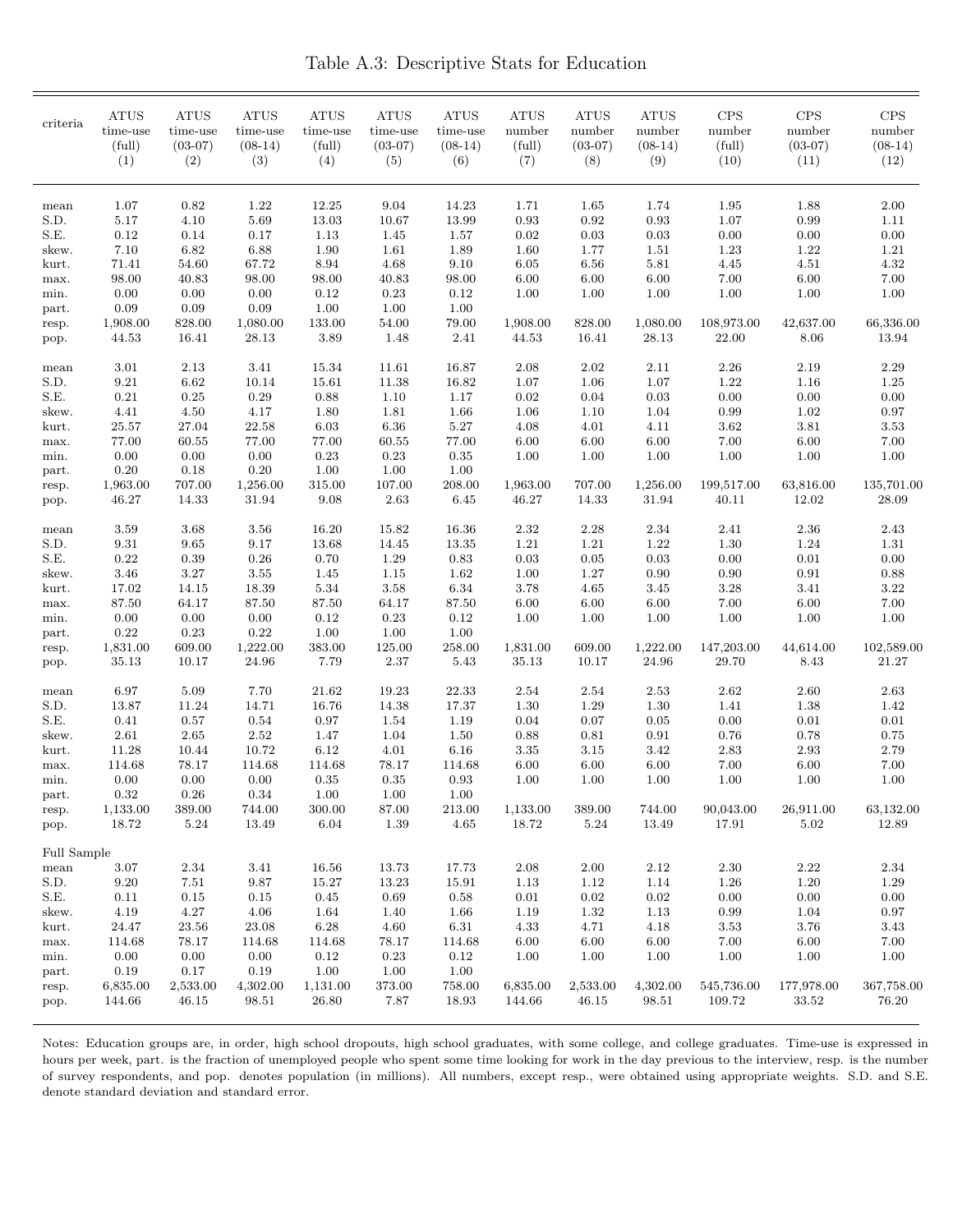| criteria       | <b>ATUS</b><br>time-use<br>(full)<br>(1) | <b>ATUS</b><br>time-use<br>$(03-07)$<br>(2) | <b>ATUS</b><br>time-use<br>$(08-14)$<br>(3) | <b>ATUS</b><br>time-use<br>(full)<br>(4) | <b>ATUS</b><br>time-use<br>$(03-07)$<br>(5) | <b>ATUS</b><br>time-use<br>$(08-14)$<br>(6) | <b>ATUS</b><br>number<br>(full)<br>(7) | <b>ATUS</b><br>number<br>$(03-07)$<br>(8) | <b>ATUS</b><br>number<br>$(08-14)$<br>(9) | <b>CPS</b><br>number<br>(full)<br>(10) | $\mathrm{CPS}$<br>number<br>$(03-07)$<br>(11) | <b>CPS</b><br>number<br>$(08-14)$<br>(12) |
|----------------|------------------------------------------|---------------------------------------------|---------------------------------------------|------------------------------------------|---------------------------------------------|---------------------------------------------|----------------------------------------|-------------------------------------------|-------------------------------------------|----------------------------------------|-----------------------------------------------|-------------------------------------------|
| mean           | 3.84                                     | 3.72                                        | 3.90                                        | 17.21                                    | 17.69                                       | 17.00                                       | 2.29                                   | 2.21                                      | 2.33                                      | 2.41                                   | 2.34                                          | 2.44                                      |
| S.D.           | 9.62                                     | 9.72                                        | 9.57                                        | 13.58                                    | 14.25                                       | 13.29                                       | 1.20                                   | 1.25                                      | 1.17                                      | 1.31                                   | 1.26                                          | 1.33                                      |
| S.E.           | 0.21                                     | $\rm 0.35$                                  | 0.26                                        | 0.68                                     | 1.24                                        | 0.82                                        | 0.03                                   | 0.04                                      | 0.03                                      | 0.00                                   | 0.01                                          | 0.00                                      |
| skew.          | 3.11                                     | 3.07                                        | 3.14                                        | 1.13                                     | 0.83                                        | 1.29                                        | 1.00                                   | 1.18                                      | 0.92                                      | 0.92                                   | 0.96                                          | 0.90                                      |
| kurt.          | 13.36                                    | 12.17                                       | 13.97                                       | 3.85                                     | 2.64                                        | 4.54                                        | 3.79                                   | 4.09                                      | 3.66                                      | 3.30                                   | 3.49                                          | 3.22                                      |
| max.<br>min.   | 66.50<br>0.00                            | 56.00<br>0.00                               | 66.50<br>0.00                               | 66.50<br>0.58                            | 56.00<br>1.17                               | 66.50<br>0.58                               | 6.00<br>1.00                           | 6.00<br>1.00                              | 6.00<br>1.00                              | 7.00<br>1.00                           | 6.00<br>1.00                                  | 7.00<br>1.00                              |
| part.          | 0.22                                     | 0.21                                        | 0.23                                        | 1.00                                     | 1.00                                        | 1.00                                        |                                        |                                           |                                           |                                        |                                               |                                           |
| resp.          | 2,086.00                                 | 779.00                                      | 1,307.00                                    | 393.00                                   | 133.00                                      | 260.00                                      | 2,086.00                               | 779.00                                    | 1,307.00                                  | 175,919.00                             | 55,372.00                                     | 120,547.00                                |
| pop.           | 40.25                                    | 13.12                                       | 27.12                                       | 8.98                                     | 2.76                                        | 6.22                                        | 40.25                                  | 13.12                                     | 27.12                                     | 34.81                                  | 10.28                                         | 24.53                                     |
| mean           | 3.75                                     | 3.52                                        | $3.85\,$                                    | 15.79                                    | 14.02                                       | 16.62                                       | 2.19                                   | 1.85                                      | 2.33                                      | 2.28                                   | 2.21                                          | 2.30                                      |
| S.D.           | 8.95                                     | 8.73                                        | 9.10                                        | 12.27                                    | 13.26                                       | 12.22                                       | 1.07                                   | 0.89                                      | 1.12                                      | 1.24                                   | 1.17                                          | 1.27                                      |
| S.E.           | 0.89                                     | 1.59                                        | 1.09                                        | 2.56                                     | 5.41                                        | 2.96                                        | 0.11                                   | 0.16                                      | 0.13                                      | 0.01                                   | 0.02                                          | 0.02                                      |
| skew.          | 2.97<br>13.03                            | 2.54<br>8.27                                | 3.12<br>14.64                               | 1.19<br>4.79                             | 0.43<br>1.74                                | 1.60<br>6.08                                | 0.93<br>4.06                           | 1.04<br>3.59                              | 0.82<br>3.97                              | 1.01<br>3.65                           | 1.01<br>3.75                                  | 1.01<br>3.58                              |
| kurt.<br>max.  | 57.05                                    | 32.08                                       | 57.05                                       | 57.05                                    | 32.08                                       | 57.05                                       | 6.00                                   | 4.00                                      | 6.00                                      | 7.00                                   | 6.00                                          | 7.00                                      |
| min.           | 0.00                                     | 0.00                                        | 0.00                                        | 0.23                                     | 0.23                                        | 1.17                                        | 1.00                                   | 1.00                                      | 1.00                                      | 1.00                                   | 1.00                                          | 1.00                                      |
| part.          | 0.24                                     | 0.25                                        | 0.23                                        | 1.00                                     | 1.00                                        | 1.00                                        |                                        |                                           |                                           |                                        |                                               |                                           |
| resp.          | 100.00                                   | 30.00                                       | 70.00                                       | 23.00                                    | 6.00                                        | 17.00                                       | 100.00                                 | 30.00                                     | 70.00                                     | 8,475.00                               | 2,561.00                                      | 5,914.00                                  |
| pop.           | 1.57                                     | 0.47                                        | 1.10                                        | 0.37                                     | 0.12                                        | 0.25                                        | 1.57                                   | 0.47                                      | 1.10                                      | 1.75                                   | 0.51                                          | 1.24                                      |
| mean           | 2.94                                     | 1.96                                        | $3.27\,$                                    | 16.87                                    | 10.46                                       | 19.27                                       | 2.31                                   | 2.44                                      | 2.26                                      | 2.25                                   | 2.13                                          | 2.29                                      |
| S.D.           | 8.73                                     | 4.75                                        | 9.72                                        | 14.51                                    | 6.01                                        | 16.12                                       | 1.43                                   | 1.31                                      | 1.47                                      | 1.24                                   | 1.13                                          | 1.28                                      |
| S.E.           | 0.70                                     | 0.72                                        | 0.91                                        | 3.17                                     | 2.69                                        | 4.03                                        | 0.11                                   | $0.20\,$                                  | 0.14                                      | 0.01                                   | 0.02                                          | $0.02\,$                                  |
| skew.          | 3.82<br>18.26                            | 2.54<br>8.47                                | 3.55<br>15.42                               | 1.24<br>3.36                             | 0.55<br>1.52                                | 0.88<br>2.39                                | 1.43<br>4.29                           | 1.51<br>4.68                              | 1.43<br>4.21                              | 1.06<br>3.73                           | 1.10<br>4.09                                  | 1.03<br>3.57                              |
| kurt.<br>max.  | 54.25                                    | 18.08                                       | 54.25                                       | 54.25                                    | 18.08                                       | 54.25                                       | 6.00                                   | 6.00                                      | 6.00                                      | 6.00                                   | 6.00                                          | 6.00                                      |
| min.           | 0.00                                     | 0.00                                        | $0.00\,$                                    | $2.33\,$                                 | 4.67                                        | 2.33                                        | 1.00                                   | 1.00                                      | 1.00                                      | 1.00                                   | 1.00                                          | 1.00                                      |
| part.          | 0.17                                     | 0.19                                        | 0.17                                        | 1.00                                     | 1.00                                        | 1.00                                        |                                        |                                           |                                           |                                        |                                               |                                           |
| resp.          | 157.00                                   | 44.00                                       | 113.00                                      | 21.00                                    | 5.00                                        | 16.00                                       | 157.00                                 | 44.00                                     | 113.00                                    | 9,103.00                               | 2,714.00                                      | 6,389.00                                  |
| pop.           | 2.07                                     | 0.52                                        | 1.54                                        | 0.36                                     | 0.10                                        | 0.26                                        | 2.07                                   | 0.52                                      | 1.54                                      | 1.70                                   | 0.46                                          | 1.23                                      |
| mean           | 6.21                                     | 3.13                                        | 7.53                                        | 21.27                                    | 14.95                                       | 23.01                                       | 2.35                                   | 2.31                                      | 2.37                                      | 2.48                                   | 2.41                                          | 2.51                                      |
| S.D.           | 14.03                                    | $8.93\,$                                    | 15.55                                       | 18.86                                    | 14.37                                       | 19.59                                       | 1.25                                   | 1.24                                      | 1.25                                      | 1.32                                   | 1.28                                          | 1.34                                      |
| S.E.           | 0.47                                     | 0.51                                        | 0.65                                        | 1.32                                     | 1.81                                        | 1.65                                        | 0.04                                   | 0.07                                      | 0.05                                      | 0.01                                   | 0.01                                          | $0.01\,$                                  |
| skew.          | 2.74                                     | 3.95                                        | 2.40                                        | 1.07                                     | 1.60                                        | 0.93                                        | 0.86                                   | 1.12                                      | 0.75                                      | 0.84                                   | 0.89                                          | 0.82                                      |
| kurt.<br>max.  | 10.25<br>78.17                           | 21.51<br>78.17                              | 8.10<br>72.33                               | 3.15<br>78.17                            | $5.80\,$<br>78.17                           | 2.75<br>72.33                               | 3.23<br>6.00                           | 4.00<br>6.00                              | 2.93<br>6.00                              | 3.13<br>7.00                           | 3.31<br>6.00                                  | 3.06<br>7.00                              |
| min.           | 0.00                                     | 0.00                                        | 0.00                                        | 0.12                                     | 0.35                                        | 0.12                                        | 1.00                                   | 1.00                                      | 1.00                                      | 1.00                                   | 1.00                                          | 1.00                                      |
| part.          | $0.29\,$                                 | $\rm 0.21$                                  | 0.33                                        | $1.00\,$                                 | 1.00                                        | 1.00                                        |                                        |                                           |                                           |                                        |                                               |                                           |
| resp.          | 875.00                                   | 307.00                                      | 568.00                                      | 204.00                                   | 63.00                                       | 141.00                                      | 875.00                                 | 307.00                                    | 568.00                                    | 65,588.00                              | 21,006.00                                     | 44,582.00                                 |
| pop.           | 11.88                                    | 3.57                                        | $8.31\,$                                    | 3.47                                     | 0.75                                        | $2.72\,$                                    | 11.88                                  | $3.57\,$                                  | 8.31                                      | 12.35                                  | $3.70\,$                                      | 8.66                                      |
| mean           | 3.47                                     | 2.24                                        | 3.93                                        | 18.05                                    | 12.65                                       | 19.89                                       | 2.19                                   | $2.15\,$                                  | $2.20\,$                                  | $2.32\,$                               | 2.24                                          | $2.35\,$                                  |
| S.D.           | 10.66                                    | 6.48                                        | 11.85                                       | 18.24                                    | 10.44                                       | 20.05                                       | 1.25                                   | 1.29                                      | 1.24                                      | 1.25                                   | 1.17                                          | 1.28                                      |
| S.E.           | 0.67                                     | 0.68                                        | 0.93                                        | 2.72                                     | 2.53                                        | 3.79                                        | $0.08\,$                               | $0.13\,$                                  | $0.10\,$                                  | $0.01\,$                               | 0.01                                          | $0.01\,$                                  |
| skew.<br>kurt. | 4.84<br>34.13                            | $3.64\,$<br>$17.05\,$                       | 4.57<br>29.76                               | $2.24\,$<br>9.87                         | 1.17<br>3.51                                | 2.06<br>8.42                                | 1.14<br>3.88                           | 1.14<br>3.85                              | $1.15\,$<br>3.89                          | $\rm 0.96$<br>3.51                     | 0.99<br>3.70                                  | $\rm 0.94$<br>3.40                        |
| max.           | 98.00                                    | $40.02\,$                                   | 98.00                                       | 98.00                                    | 40.02                                       | 98.00                                       | 6.00                                   | 6.00                                      | 6.00                                      | $7.00\,$                               | 6.00                                          | $7.00\,$                                  |
| min.           | 0.00                                     | 0.00                                        | 0.00                                        | 0.23                                     | 0.23                                        | 0.35                                        | 1.00                                   | 1.00                                      | 1.00                                      | 1.00                                   | 1.00                                          | 1.00                                      |
| part.          | 0.19                                     | 0.18                                        | 0.20                                        | 1.00                                     | 1.00                                        | 1.00                                        |                                        |                                           |                                           |                                        |                                               |                                           |
| resp.          | 253.00                                   | 92.00                                       | 161.00                                      | 45.00                                    | 17.00                                       | 28.00                                       | 253.00                                 | 92.00                                     | 161.00                                    | 18,602.00                              | 6,120.00                                      | 12,482.00                                 |
| pop.           | 3.85                                     | 1.06                                        | 2.79                                        | 0.74                                     | 0.19                                        | 0.55                                        | 3.85                                   | 1.06                                      | 2.79                                      | 3.85                                   | 1.19                                          | 2.66                                      |
| mean           | 2.23                                     | 1.57                                        | 2.55                                        | 14.75                                    | 10.87                                       | 16.48                                       | 1.93                                   | 1.85                                      | 1.97                                      | 2.19                                   | $2.11\,$                                      | 2.23                                      |
| S.D.<br>S.E.   | 7.86<br>0.14                             | $5.89\,$<br>$0.16\,$                        | $8.63\,$<br>0.19                            | 14.96<br>$0.71\,$                        | 11.82<br>$0.97\,$                           | 15.88<br>0.92                               | 1.05<br>$0.02\,$                       | 1.00<br>0.03                              | 1.07<br>$0.02\,$                          | $1.21\,$<br>0.00                       | 1.14<br>$0.00\,$                              | 1.24<br>$0.00\,$                          |
| skew.          | 5.35                                     | 5.55                                        | 5.07                                        | 2.05                                     | 1.95                                        | 1.99                                        | 1.31                                   | 1.32                                      | 1.30                                      | 1.07                                   | 1.12                                          | 1.04                                      |
| kurt.          | 40.08                                    | 40.88                                       | 36.08                                       | 8.66                                     | $7.35\,$                                    | $8.21\,$                                    | 4.86                                   | 4.77                                      | 4.85                                      | $3.79\,$                               | 4.04                                          | $3.67\,$                                  |
| max.           | 114.68                                   | 71.52                                       | 114.68                                      | 114.68                                   | 71.52                                       | 114.68                                      | 6.00                                   | $6.00\,$                                  | $6.00\,$                                  | $7.00\,$                               | $6.00\,$                                      | $7.00\,$                                  |
| min.           | $0.00\,$                                 | $0.00\,$                                    | 0.00                                        | $0.12\,$                                 | $0.23\,$                                    | $\rm 0.12$                                  | 1.00                                   | 1.00                                      | 1.00                                      | 1.00                                   | 1.00                                          | 1.00                                      |
| part.          | $0.15\,$                                 | 0.14                                        | 0.15                                        | 1.00                                     | 1.00                                        | 1.00                                        |                                        |                                           |                                           |                                        |                                               |                                           |
| resp.          | 3,364.00                                 | 1,281.00                                    | 2,083.00                                    | 445.00                                   | 149.00                                      | 296.00                                      | 3,364.00                               | 1,281.00                                  | 2,083.00                                  | 268,049.00                             | 90,205.00                                     | 177,844.00                                |
| pop.           | 85.05                                    | 27.40                                       | 57.65                                       | 12.88                                    | 3.96                                        | 8.92                                        | 85.05                                  | 27.40                                     | 57.65                                     | 55.25                                  | 17.38                                         | 37.87                                     |

Notes: Marital status groups are, in order, married, widowed, separated, divorced, and never married. Time-use is expressed in hours per week, part. is the fraction of unemployed people who spent some time looking for work in the day previous to the interview, resp. is the number of survey respondents, and pop. denotes population (in millions). All numbers, except resp., were obtained using appropriate weights. S.D. and S.E. denote standard deviation and standard error.

Table A.4: Descriptive Stats for Marital Status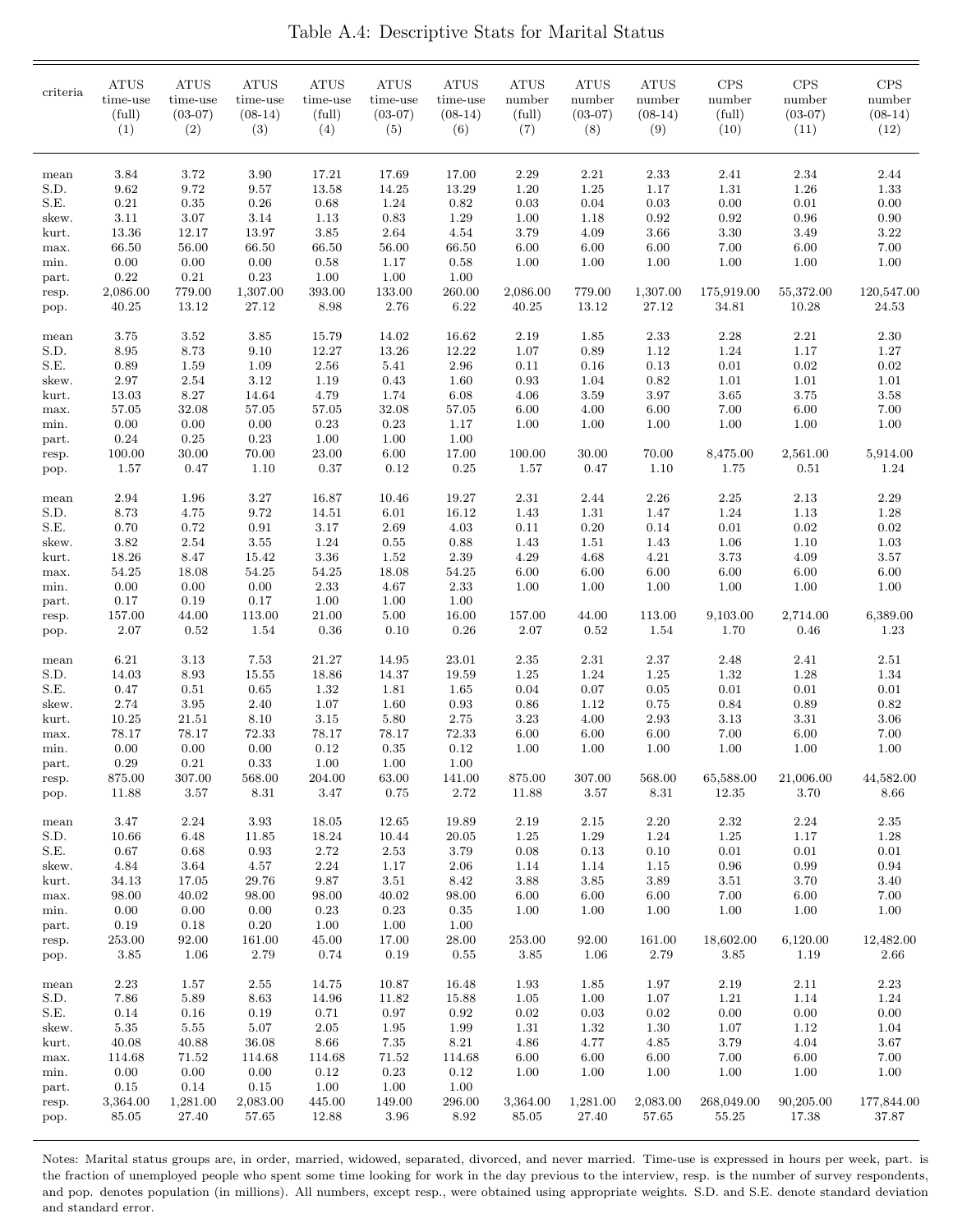| criteria    | <b>ATUS</b><br>$time$ -use<br>(full)<br>(1) | <b>ATUS</b><br>time-use<br>$(03-07)$<br>(2) | <b>ATUS</b><br>time-use<br>$(08-14)$<br>(3) | <b>ATUS</b><br>time-use<br>(full)<br>(4) | <b>ATUS</b><br>time-use<br>$(03-07)$<br>(5) | <b>ATUS</b><br>time-use<br>$(08-14)$<br>(6) | <b>ATUS</b><br>number<br>(full)<br>(7) | <b>ATUS</b><br>number<br>$(03-07)$<br>(8) | <b>ATUS</b><br>number<br>$(08-14)$<br>(9) | CPS<br>number<br>(full)<br>(10) | CPS<br>number<br>$(03-07)$<br>(11) | CPS<br>number<br>$(08-14)$<br>(12) |
|-------------|---------------------------------------------|---------------------------------------------|---------------------------------------------|------------------------------------------|---------------------------------------------|---------------------------------------------|----------------------------------------|-------------------------------------------|-------------------------------------------|---------------------------------|------------------------------------|------------------------------------|
| mean        | 3.65                                        | 2.91                                        | 3.98                                        | 17.07                                    | 14.27                                       | 18.26                                       | 2.10                                   | 2.03                                      | 2.13                                      | 2.31                            | 2.23                               | $2.35\,$                           |
| S.D.        | 10.12                                       | 8.31                                        | 10.83                                       | 15.83                                    | 13.31                                       | 16.66                                       | 1.15                                   | 1.15                                      | 1.15                                      | 1.27                            | $1.21\,$                           | 1.30                               |
| S.E.        | 0.18                                        | 0.25                                        | 0.24                                        | 0.64                                     | 0.96                                        | 0.82                                        | 0.02                                   | 0.03                                      | 0.03                                      | 0.00                            | 0.00                               | 0.00                               |
| skew.       | 3.90                                        | 3.62                                        | 3.86                                        | 1.68                                     | 1.20                                        | 1.72                                        | 1.20                                   | 1.34                                      | 1.14                                      | 0.98                            | 1.04                               | 0.95                               |
| kurt.       | 21.82                                       | 17.16                                       | 21.23                                       | 6.58                                     | $3.86\,$                                    | 6.60                                        | 4.32                                   | 4.69                                      | 4.18                                      | 3.49                            | 3.74                               | 3.38                               |
| max.        | 114.68                                      | 71.52                                       | 114.68                                      | 114.68                                   | 71.52                                       | 114.68                                      | 6.00                                   | $6.00\,$                                  | 6.00                                      | 7.00                            | $6.00\,$                           | 7.00                               |
| min.        | 0.00                                        | 0.00                                        | 0.00                                        | 0.12                                     | 0.23                                        | 0.12                                        | 1.00                                   | 1.00                                      | 1.00                                      | 1.00                            | 1.00                               | 1.00                               |
| part.       | 0.21                                        | 0.20                                        | 0.22                                        | 1.00                                     | 1.00                                        | 1.00                                        |                                        |                                           |                                           |                                 |                                    |                                    |
| resp.       | 3,054.00                                    | 1,084.00                                    | 1,970.00                                    | 607.00                                   | 194.00                                      | 413.00                                      | 3,054.00                               | 1,084.00                                  | 1,970.00                                  | 291,063.00                      | 92,430.00                          | 198,633.00                         |
| pop.        | 73.48                                       | 22.90                                       | 50.58                                       | 15.70                                    | 4.67                                        | 11.04                                       | 73.48                                  | 22.90                                     | 50.58                                     | 59.86                           | 17.82                              | 42.04                              |
| mean        | 2.47                                        | 1.78                                        | 2.80                                        | 15.82                                    | 12.95                                       | 16.98                                       | 2.07                                   | 1.98                                      | 2.11                                      | 2.29                            | 2.22                               | 2.32                               |
| S.D.        | 8.08                                        | 6.60                                        | 8.69                                        | 14.43                                    | 13.12                                       | 14.78                                       | 1.12                                   | 1.09                                      | 1.13                                      | 1.25                            | 1.19                               | 1.28                               |
| S.E.        | 0.13                                        | 0.17                                        | 0.18                                        | 0.63                                     | 0.98                                        | 0.80                                        | 0.02                                   | $\rm 0.03$                                | 0.02                                      | 0.00                            | $0.00\,$                           | 0.00                               |
| skew.       | 4.50                                        | 5.25                                        | 4.21                                        | 1.54                                     | 1.71                                        | 1.49                                        | 1.17                                   | 1.28                                      | 1.12                                      | 1.00                            | 1.04                               | 0.98                               |
| kurt.       | 26.84                                       | 35.49                                       | 23.76                                       | 5.40                                     | 5.88                                        | 5.23                                        | 4.32                                   | 4.69                                      | 4.18                                      | 3.58                            | 3.78                               | 3.48                               |
| max.        | 78.17                                       | 78.17                                       | 72.33                                       | 78.17                                    | 78.17                                       | 72.33                                       | 6.00                                   | 6.00                                      | 6.00                                      | 7.00                            | 6.00                               | 7.00                               |
| min.        | 0.00                                        | 0.00                                        | $0.00\,$                                    | 0.12                                     | 0.23                                        | 0.12                                        | 1.00                                   | 1.00                                      | 1.00                                      | 1.00                            | 1.00                               | 1.00                               |
| part.       | 0.16                                        | 0.14                                        | 0.16                                        | 1.00                                     | 1.00                                        | 1.00                                        |                                        |                                           |                                           |                                 |                                    |                                    |
| resp.       | 3,781.00                                    | 1,449.00                                    | 2,332.00                                    | 524.00                                   | 179.00                                      | 345.00                                      | 3,781.00                               | 1,449.00                                  | 2,332.00                                  | 254,673.00                      | 85,548.00                          | 169,125.00                         |
| pop.        | 71.18                                       | 23.25                                       | 47.93                                       | 11.09                                    | 3.20                                        | 7.89                                        | 71.18                                  | 23.25                                     | 47.93                                     | 49.86                           | $15.70\,$                          | 34.16                              |
| Full Sample |                                             |                                             |                                             |                                          |                                             |                                             |                                        |                                           |                                           |                                 |                                    |                                    |
| mean        | 3.07                                        | 2.34                                        | 3.41                                        | 16.56                                    | 13.73                                       | 17.73                                       | 2.08                                   | $2.00\,$                                  | 2.12                                      | 2.30                            | 2.22                               | 2.34                               |
| S.D.        | 9.20                                        | 7.51                                        | 9.87                                        | 15.27                                    | 13.23                                       | 15.91                                       | 1.13                                   | 1.12                                      | 1.14                                      | 1.26                            | $1.20\,$                           | 1.29                               |
| S.E.        | 0.11                                        | 0.15                                        | $\rm 0.15$                                  | 0.45                                     | 0.69                                        | 0.58                                        | 0.01                                   | 0.02                                      | 0.02                                      | 0.00                            | $0.00\,$                           | 0.00                               |
| skew.       | 4.19                                        | 4.27                                        | 4.06                                        | 1.64                                     | 1.40                                        | 1.66                                        | 1.19                                   | 1.32                                      | 1.13                                      | 0.99                            | 1.04                               | 0.97                               |
| kurt.       | 24.47                                       | 23.56                                       | 23.08                                       | 6.28                                     | 4.60                                        | 6.31                                        | 4.33                                   | 4.71                                      | 4.18                                      | 3.53                            | 3.76                               | 3.43                               |
| max.        | 114.68                                      | 78.17                                       | 114.68                                      | 114.68                                   | 78.17                                       | 114.68                                      | 6.00                                   | 6.00                                      | 6.00                                      | 7.00                            | 6.00                               | 7.00                               |
| min.        | 0.00                                        | 0.00                                        | 0.00                                        | 0.12                                     | 0.23                                        | 0.12                                        | 1.00                                   | 1.00                                      | 1.00                                      | 1.00                            | 1.00                               | 1.00                               |
| part.       | 0.19                                        | 0.17                                        | 0.19                                        | 1.00                                     | 1.00                                        | 1.00                                        |                                        |                                           |                                           |                                 |                                    |                                    |
| resp.       | 6,835.00                                    | 2,533.00                                    | 4,302.00                                    | 1,131.00                                 | 373.00                                      | 758.00                                      | 6,835.00                               | 2,533.00                                  | 4,302.00                                  | 545,736.00                      | 177,978.00                         | 367,758.00                         |
| pop.        | 144.66                                      | 46.15                                       | 98.51                                       | 26.80                                    | 7.87                                        | 18.93                                       | 144.66                                 | 46.15                                     | 98.51                                     | 109.72                          | 33.52                              | 76.20                              |
|             |                                             |                                             |                                             |                                          |                                             |                                             |                                        |                                           |                                           |                                 |                                    |                                    |

Table A.5: Descriptive Stats for Sex

Notes: Sex groups are, in order, males and females. Time-use is expressed in hours per week, part. is the fraction of unemployed people who spent some time looking for work in the day previous to the interview, resp. is the number of survey respondents, and pop. denotes population (in millions). All numbers, except resp., were obtained using appropriate weights. S.D. and S.E. denote standard deviation and standard error.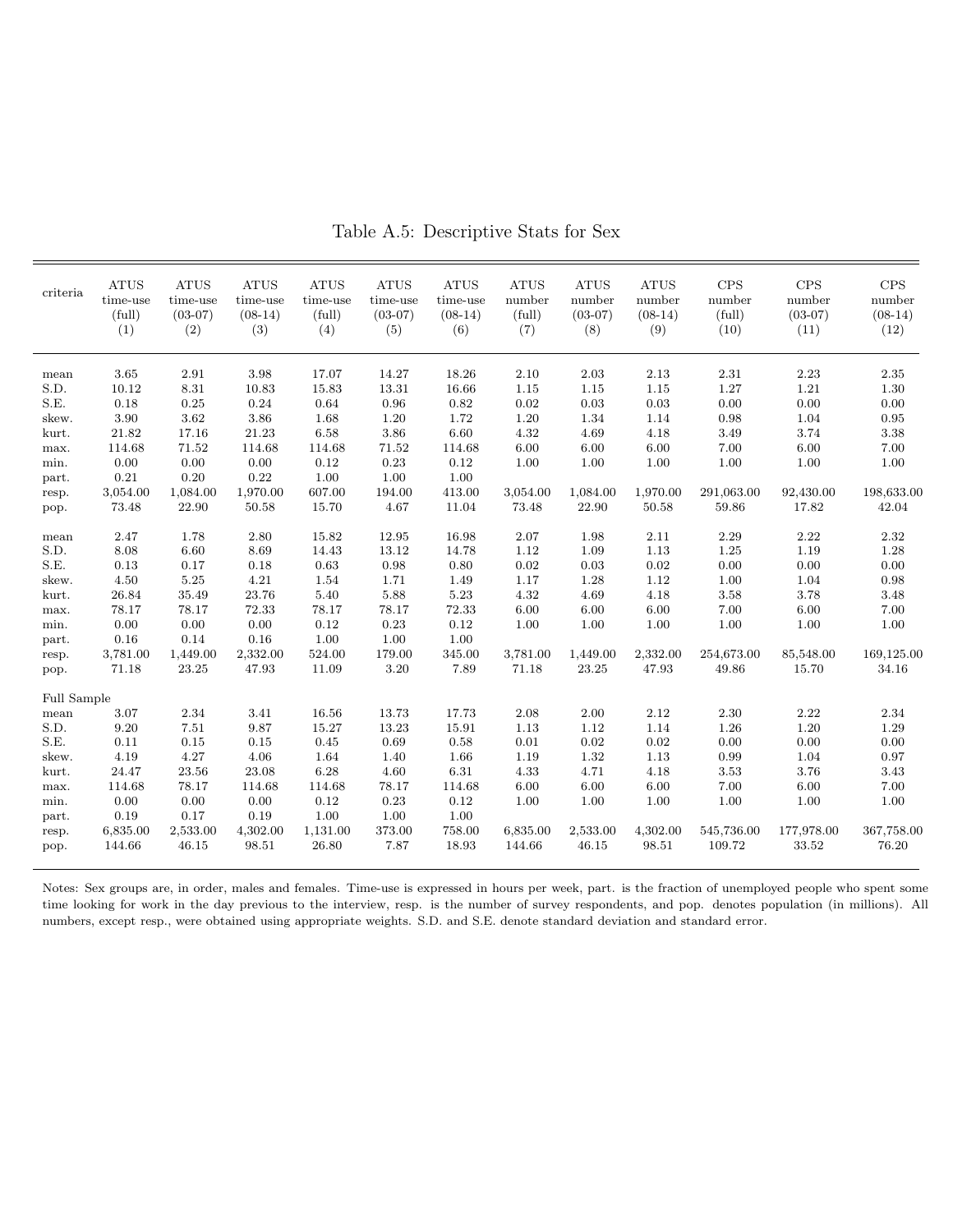Table A.6: Descriptive Stats for U.S. Region

| criteria             | <b>ATUS</b><br>time-use<br>(full)<br>(1) | <b>ATUS</b><br>time-use<br>$(03-07)$<br>(2) | <b>ATUS</b><br>time-use<br>$(08-14)$<br>(3) | <b>ATUS</b><br>time-use<br>(full)<br>(4) | ATUS<br>time-use<br>$(03-07)$<br>(5) | <b>ATUS</b><br>time-use<br>$(08-14)$<br>(6) | <b>ATUS</b><br>number<br>(full)<br>(7) | ATUS<br>number<br>$(03-07)$<br>(8) | <b>ATUS</b><br>number<br>$(08-14)$<br>(9) | <b>CPS</b><br>number<br>(full)<br>(10) | CPS<br>number<br>$(03-07)$<br>(11) | <b>CPS</b><br>number<br>$(08-14)$<br>(12) |
|----------------------|------------------------------------------|---------------------------------------------|---------------------------------------------|------------------------------------------|--------------------------------------|---------------------------------------------|----------------------------------------|------------------------------------|-------------------------------------------|----------------------------------------|------------------------------------|-------------------------------------------|
| mean<br>S.D.<br>S.E. | 3.67<br>10.21<br>0.30                    | 2.58<br>6.96<br>0.33                        | 4.19<br>11.41<br>0.43                       | 17.46<br>15.99<br>1.09                   | 12.76<br>10.51<br>1.20               | 19.59<br>17.55<br>1.49                      | 2.12<br>1.14<br>0.03                   | 2.09<br>1.09<br>0.05               | 2.13<br>1.17<br>0.04                      | 2.39<br>1.29<br>0.00                   | 2.28<br>1.23<br>0.01               | 2.44<br>1.32<br>0.00                      |
| skew.                | 3.90                                     | 3.64                                        | 3.65                                        | 1.66                                     | 1.53                                 | 1.46                                        | 1.14                                   | 1.25                               | 1.10                                      | 0.92                                   | 1.00                               | 0.88                                      |
| kurt.                | 20.94                                    | 19.29                                       | 18.06                                       | 5.90                                     | $6.18\,$                             | 4.86                                        | 4.17                                   | 4.77                               | 3.92                                      | 3.33                                   | $3.64\,$                           | 3.20                                      |
| max.                 | 95.67                                    | 57.17                                       | 95.67                                       | 95.67                                    | 57.17                                | 95.67                                       | 6.00                                   | 6.00                               | 6.00                                      | 7.00                                   | 6.00                               | 7.00                                      |
| min.                 | 0.00                                     | 0.00                                        | 0.00                                        | 0.58                                     | 1.17                                 | 0.58                                        | 1.00                                   | 1.00                               | 1.00                                      | 1.00                                   | 1.00                               | 1.00                                      |
| part.                | 0.21                                     | 0.20                                        | 0.21                                        | 1.00                                     | 1.00                                 | 1.00                                        |                                        |                                    |                                           |                                        |                                    |                                           |
| resp.                | 1,163.00                                 | 458.00                                      | 705.00                                      | 216.00                                   | 77.00                                | 139.00                                      | 1,163.00                               | 458.00                             | 705.00                                    | 106,997.00                             | 35,034.00<br>5.94                  | 71,963.00                                 |
| pop.                 | 25.33                                    | 8.20                                        | 17.14                                       | 5.33                                     | 1.66                                 | 3.67                                        | 25.33                                  | $8.20\,$                           | 17.14                                     | 19.01                                  |                                    | 13.07                                     |
| mean                 | 2.57                                     | 2.13                                        | 2.81                                        | 15.75                                    | 13.47                                | 16.88                                       | 2.06                                   | 2.02                               | 2.08                                      | 2.25                                   | 2.22                               | 2.27                                      |
| S.D.                 | 8.04                                     | 7.01                                        | 8.52                                        | 13.75                                    | 12.66                                | 14.15                                       | 1.12                                   | 1.17                               | 1.10                                      | 1.24                                   | $1.20\,$                           | 1.26                                      |
| S.E.                 | 0.20                                     | 0.28                                        | 0.27                                        | 0.89                                     | 1.41                                 | 1.12                                        | 0.03                                   | 0.05                               | 0.03                                      | 0.00                                   | $0.01\,$                           | 0.00                                      |
| skew.                | 4.53                                     | 4.15                                        | 4.56                                        | 1.85                                     | 1.13                                 | 2.10                                        | 1.23                                   | 1.34                               | 1.17                                      | 1.05                                   | $1.07\,$                           | 1.04                                      |
| kurt.                | 30.28                                    | 21.06                                       | 31.25                                       | 8.38                                     | $3.23\,$                             | 9.66                                        | 4.53                                   | 4.61                               | 4.48                                      | 3.72                                   | 3.84                               | 3.66                                      |
| max.                 | 98.00<br>0.00                            | 49.58<br>0.00                               | 98.00<br>0.00                               | 98.00<br>0.12                            | 49.58<br>0.23                        | 98.00<br>0.12                               | 6.00<br>1.00                           | 6.00                               | 6.00                                      | 7.00                                   | 6.00<br>1.00                       | 7.00<br>1.00                              |
| min.<br>part.        | 0.16                                     | 0.16                                        | 0.17                                        | 1.00                                     | 1.00                                 | 1.00                                        |                                        | 1.00                               | 1.00                                      | 1.00                                   |                                    |                                           |
| resp.                | 1,600.00                                 | 607.00                                      | 993.00                                      | 241.00                                   | 81.00                                | 160.00                                      | 1,600.00                               | 607.00                             | 993.00                                    | 121,891.00                             | 43,606.00                          | 78,285.00                                 |
| pop.                 | 33.81                                    | 11.59                                       | $22.22\,$                                   | 5.52                                     | 1.83                                 | 3.70                                        | 33.81                                  | 11.59                              | 22.22                                     | 23.93                                  | 7.90                               | 16.03                                     |
|                      |                                          |                                             |                                             |                                          |                                      |                                             |                                        |                                    |                                           |                                        |                                    |                                           |
| mean                 | 3.17                                     | 2.30                                        | 3.57                                        | 17.03                                    | 14.49                                | 17.95                                       | 2.06                                   | 1.89                               | 2.13                                      | 2.28                                   | 2.16                               | 2.33                                      |
| S.D.                 | 9.57                                     | 8.01                                        | 10.17                                       | 16.00                                    | 15.15                                | 16.23                                       | 1.12                                   | 1.04                               | 1.14                                      | 1.27                                   | 1.18                               | $1.31\,$                                  |
| S.E.                 | 0.20                                     | 0.27                                        | $0.26\,$                                    | 0.81                                     | 1.38                                 | 0.98                                        | 0.02                                   | 0.04                               | 0.03                                      | 0.00                                   | 0.01                               | 0.00                                      |
| skew.<br>kurt.       | 4.22<br>25.16                            | 4.57<br>25.91                               | 4.05<br>23.81                               | 1.65<br>6.56                             | 1.37<br>4.17                         | 1.73<br>7.12                                | 1.17<br>4.25                           | 1.26<br>4.38                       | 1.13<br>4.17                              | 1.01<br>3.54                           | 1.08<br>$3.87\,$                   | 0.97<br>3.39                              |
| max.                 | 114.68                                   | 71.52                                       | 114.68                                      | 114.68                                   | 71.52                                | 114.68                                      | 6.00                                   | $6.00\,$                           | $6.00\,$                                  | 7.00                                   | $6.00\,$                           | 7.00                                      |
| min.                 | 0.00                                     | 0.00                                        | 0.00                                        | 0.12                                     | 0.23                                 | 0.12                                        | 1.00                                   | 1.00                               | 1.00                                      | 1.00                                   | 1.00                               | 1.00                                      |
| part.                | 0.19                                     | 0.16                                        | 0.20                                        | 1.00                                     | 1.00                                 | 1.00                                        |                                        |                                    |                                           |                                        |                                    |                                           |
| resp.                | 2,407.00                                 | 866.00                                      | 1,541.00                                    | 392.00                                   | 120.00                               | 272.00                                      | 2,407.00                               | 866.00                             | 1,541.00                                  | 170,451.00                             | 53,726.00                          | 116,725.00                                |
| pop.                 | 50.48                                    | 15.67                                       | 34.81                                       | 9.40                                     | 2.49                                 | 6.92                                        | 50.48                                  | 15.67                              | 34.81                                     | 38.97                                  | 11.70                              | 27.27                                     |
| mean                 | 2.95                                     | 2.45                                        | 3.17                                        | 15.81                                    | 13.85                                | 16.61                                       | 2.12                                   | 2.09                               | 2.13                                      | 2.31                                   | $2.26\,$                           | 2.32                                      |
| S.D.                 | 8.88                                     | 7.70                                        | 9.35                                        | 14.83                                    | 13.36                                | 15.34                                       | 1.16                                   | 1.18                               | 1.16                                      | 1.25                                   | 1.21                               | 1.26                                      |
| S.E.                 | 0.22                                     | 0.31                                        | 0.29                                        | 0.88                                     | 1.37                                 | 1.12                                        | 0.03                                   | 0.05                               | 0.04                                      | 0.00                                   | 0.01                               | 0.00                                      |
| skew.                | 4.00                                     | 4.13                                        | 3.90                                        | 1.40                                     | 1.36                                 | 1.38                                        | 1.20                                   | 1.36                               | 1.13                                      | 0.97                                   | 0.99                               | 0.96                                      |
| kurt.                | 20.52                                    | 22.36                                       | 19.41                                       | 4.28                                     | 4.58                                 | 4.06                                        | 4.34                                   | 4.78                               | 4.14                                      | 3.52                                   | $3.63\,$                           | 3.47                                      |
| max.                 | 78.17                                    | 78.17                                       | 68.25                                       | 78.17                                    | 78.17                                | 68.25                                       | 6.00                                   | 6.00                               | 6.00                                      | 7.00                                   | 6.00                               | 7.00                                      |
| min.                 | 0.00                                     | 0.00                                        | 0.00                                        | 0.23                                     | 0.23                                 | 0.58                                        | 1.00                                   | 1.00                               | 1.00                                      | 1.00                                   | 1.00                               | 1.00                                      |
| part.                | $0.19\,$                                 | $0.18\,$                                    | 0.19                                        | 1.00                                     | 1.00                                 | $1.00\,$                                    |                                        |                                    |                                           |                                        |                                    |                                           |
| resp.                | 1,665.00<br>35.04                        | 602.00<br>10.70                             | 1,063.00<br>24.34                           | 282.00<br>$6.54\,$                       | 95.00<br>1.89                        | 187.00<br>4.65                              | 1,665.00<br>35.04                      | 602.00<br>10.70                    | 1,063.00<br>$24.34\,$                     | 146,397.00<br>27.81                    | 45,612.00<br>$7.98\,$              | 100,785.00<br>$19.83\,$                   |
| pop.                 |                                          |                                             |                                             |                                          |                                      |                                             |                                        |                                    |                                           |                                        |                                    |                                           |
| Full Sample          |                                          |                                             |                                             |                                          |                                      |                                             |                                        |                                    |                                           |                                        |                                    |                                           |
| mean                 | 3.07                                     | 2.34                                        | 3.41                                        | 16.56                                    | 13.73                                | 17.73                                       | 2.08                                   | 2.00                               | 2.12                                      | 2.30                                   | 2.22                               | 2.34                                      |
| S.D.                 | 9.20                                     | 7.51                                        | 9.87                                        | 15.27                                    | 13.23                                | 15.91                                       | 1.13                                   | 1.12                               | 1.14                                      | 1.26                                   | $1.20\,$                           | 1.29                                      |
| S.E.                 | 0.11                                     | 0.15                                        | 0.15                                        | 0.45                                     | 0.69                                 | 0.58                                        | 0.01                                   | 0.02                               | 0.02                                      | 0.00                                   | $0.00\,$                           | $0.00\,$                                  |
| skew.                | 4.19                                     | 4.27                                        | 4.06                                        | 1.64                                     | 1.40                                 | 1.66                                        | 1.19                                   | 1.32                               | 1.13                                      | 0.99                                   | 1.04                               | 0.97                                      |
| kurt.                | 24.47                                    | 23.56                                       | 23.08                                       | 6.28                                     | 4.60                                 | 6.31                                        | 4.33                                   | 4.71                               | 4.18                                      | 3.53                                   | 3.76                               | 3.43                                      |
| max.                 | 114.68                                   | 78.17                                       | 114.68                                      | 114.68                                   | 78.17                                | 114.68                                      | 6.00                                   | 6.00                               | 6.00                                      | 7.00                                   | 6.00                               | 7.00                                      |
| min.                 | 0.00<br>0.19                             | 0.00<br>0.17                                | 0.00<br>$0.19\,$                            | 0.12<br>1.00                             | 0.23<br>1.00                         | 0.12<br>1.00                                | 1.00                                   | 1.00                               | 1.00                                      | 1.00                                   | 1.00                               | 1.00                                      |
| part.<br>resp.       | 6,835.00                                 | 2,533.00                                    | 4,302.00                                    | 1,131.00                                 | 373.00                               | 758.00                                      | 6,835.00                               | 2,533.00                           | 4,302.00                                  | 545,736.00                             | 177,978.00                         | 367,758.00                                |
| pop.                 | 144.66                                   | 46.15                                       | 98.51                                       | 26.80                                    | 7.87                                 | 18.93                                       | 144.66                                 | 46.15                              | 98.51                                     | 109.72                                 | 33.52                              | 76.20                                     |
|                      |                                          |                                             |                                             |                                          |                                      |                                             |                                        |                                    |                                           |                                        |                                    |                                           |

Notes: Regions are, in order, Northeast, Midwest, South, and West. Time-use is expressed in hours per week, part. is the fraction of unemployed people who spent some time looking for work in the day previous to the interview, resp. is the number of survey respondents, and pop. denotes population (in millions). All numbers, except resp., were obtained using appropriate weights. S.D. and S.E. denotes standard deviation and standard error.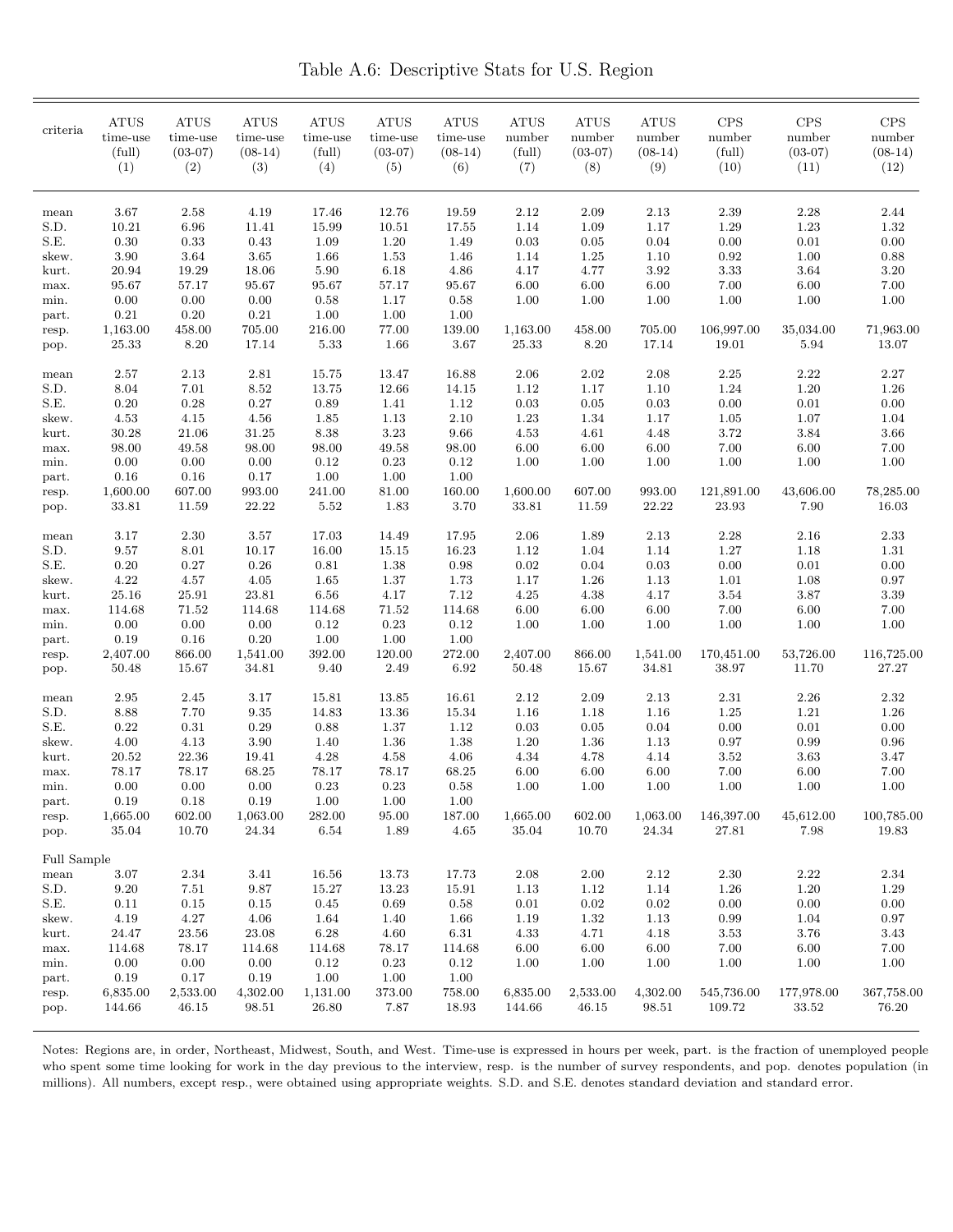Table A.7: Descriptive Stats for Spell of Unemployment

| criteria      | <b>ATUS</b><br>time-use<br>(full)<br>(1) | <b>ATUS</b><br>time-use<br>$(03-07)$<br>(2) | <b>ATUS</b><br>time-use<br>$(08-14)$<br>(3) | <b>ATUS</b><br>time-use<br>(full)<br>(4) | <b>ATUS</b><br>time-use<br>$(03-07)$<br>(5) | <b>ATUS</b><br>time-use<br>$(08-14)$<br>(6) | <b>ATUS</b><br>number<br>(full)<br>(7) | <b>ATUS</b><br>number<br>$(03-07)$<br>(8) | <b>ATUS</b><br>number<br>$(08-14)$<br>(9) | <b>CPS</b><br>number<br>(full)<br>(10) | <b>CPS</b><br>number<br>$(03-07)$<br>(11) | <b>CPS</b><br>number<br>$(08-14)$<br>(12) |
|---------------|------------------------------------------|---------------------------------------------|---------------------------------------------|------------------------------------------|---------------------------------------------|---------------------------------------------|----------------------------------------|-------------------------------------------|-------------------------------------------|----------------------------------------|-------------------------------------------|-------------------------------------------|
| mean          | 2.68                                     | 2.24                                        | 2.91                                        | 16.40                                    | 13.91                                       | 17.69                                       | 1.97                                   | 1.92                                      | 1.99                                      | 2.26                                   | 2.23                                      | 2.28                                      |
| S.D.          | 8.61                                     | $7.35\,$                                    | 9.20                                        | 15.15                                    | 13.17                                       | 15.95                                       | 1.08                                   | 1.07                                      | 1.09                                      | 1.24                                   | 1.20                                      | 1.27                                      |
| S.E.          | 0.13                                     | 0.17                                        | 0.18                                        | 0.60                                     | 0.83                                        | 0.81                                        | $0.02\,$                               | $0.02\,$                                  | 0.02                                      | 0.01                                   | 0.01                                      | 0.01                                      |
| skew.         | 4.59                                     | 4.42                                        | 4.54                                        | 1.74                                     | 1.45                                        | 1.77                                        | 1.30                                   | 1.41                                      | 1.25                                      | 1.02                                   | 1.02                                      | 1.02                                      |
| kurt.         | 29.31                                    | 25.64                                       | 28.63                                       | 6.87                                     | 5.01                                        | 6.91                                        | 4.77                                   | 5.10                                      | 4.62                                      | 3.65                                   | 3.73                                      | 3.59                                      |
| max.          | 114.68                                   | 78.17                                       | 114.68                                      | 114.68                                   | 78.17                                       | 114.68                                      | 6.00                                   | 6.00                                      | 6.00                                      | 6.00                                   | 6.00                                      | 6.00                                      |
| min.          | 0.00                                     | $0.00\,$                                    | 0.00                                        | 0.12                                     | 0.23                                        | 0.12                                        | 1.00                                   | 1.00                                      | 1.00                                      | 1.00                                   | 1.00                                      | 1.00                                      |
| part.         | 0.16<br>4,554.00                         | 0.16                                        | 0.16                                        | 1.00                                     | 1.00                                        | 1.00                                        |                                        |                                           | 2,704.00                                  |                                        | 9,976.00                                  | 16,007.00                                 |
| resp.<br>pop. | 99.91                                    | 1,850.00<br>34.64                           | 2,704.00<br>65.27                           | 641.00<br>16.30                          | 254.00<br>5.58                              | 387.00<br>10.72                             | 4,554.00<br>99.91                      | 1,850.00<br>34.64                         | 65.27                                     | 25,983.00<br>5.21                      | 1.89                                      | 3.32                                      |
|               |                                          |                                             |                                             |                                          |                                             |                                             |                                        |                                           |                                           |                                        |                                           |                                           |
| mean          | 3.63                                     | 2.55                                        | 4.24                                        | 16.71                                    | 13.41                                       | 18.21                                       | 2.25                                   | 2.25                                      | 2.25                                      | 2.41                                   | 2.37                                      | 2.42                                      |
| S.D.          | 10.24                                    | 8.06                                        | 11.24                                       | 16.28                                    | 14.09                                       | 17.04                                       | 1.17                                   | 1.26                                      | 1.11                                      | 1.29                                   | 1.25                                      | 1.31                                      |
| S.E.          | 0.35                                     | 0.44                                        | 0.49                                        | 1.27                                     | 1.94                                        | 1.62                                        | 0.04                                   | 0.07                                      | 0.05                                      | 0.00                                   | 0.01                                      | 0.01                                      |
| skew.         | 3.69                                     | 3.87                                        | 3.49                                        | 1.36                                     | 1.12                                        | 1.37                                        | 1.04                                   | 1.07                                      | 1.02                                      | 0.89                                   | 0.91                                      | 0.88                                      |
| kurt.         | 18.43<br>87.50                           | 18.24<br>56.00                              | 16.67                                       | 4.70                                     | 3.12                                        | 4.70<br>87.50                               | 3.96                                   | 3.63                                      | 4.14                                      | 3.29<br>7.00                           | 3.40                                      | 3.24<br>7.00                              |
| max.<br>min.  | 0.00                                     | 0.00                                        | 87.50<br>0.00                               | 87.50<br>0.58                            | 56.00<br>0.58                               | 0.58                                        | 6.00<br>1.00                           | 6.00<br>1.00                              | 6.00<br>1.00                              | 1.00                                   | $6.00\,$<br>1.00                          | 1.00                                      |
| part.         | 0.22                                     | 0.19                                        | 0.23                                        | 1.00                                     | 1.00                                        | 1.00                                        |                                        |                                           |                                           |                                        |                                           |                                           |
| resp.         | 865.00                                   | 339.00                                      | 526.00                                      | 164.00                                   | 53.00                                       | 111.00                                      | 865.00                                 | 339.00                                    | 526.00                                    | 85,947.00                              | 27,608.00                                 | 58,339.00                                 |
| pop.          | 18.09                                    | 6.46                                        | 11.62                                       | 3.93                                     | 1.23                                        | 2.70                                        | 18.09                                  | 6.46                                      | 11.62                                     | 17.33                                  | 5.24                                      | 12.09                                     |
| mean          | 4.11                                     | 2.85                                        | 4.49                                        | 14.97                                    | 13.58                                       | 15.27                                       | 2.49                                   | 2.31                                      | 2.54                                      | 2.39                                   | 2.34                                      | 2.41                                      |
| S.D.          | 9.91                                     | 9.18                                        | 10.11                                       | 14.01                                    | 16.18                                       | 13.56                                       | 1.27                                   | 1.19                                      | 1.28                                      | 1.29                                   | 1.24                                      | 1.31                                      |
| S.E.          | 0.48                                     | 0.82                                        | 0.59                                        | 1.32                                     | 3.11                                        | 1.47                                        | 0.06                                   | 0.11                                      | 0.07                                      | 0.01                                   | 0.01                                      | 0.01                                      |
| skew.         | $3.24\,$                                 | 3.92                                        | 3.09                                        | 1.49                                     | 1.24                                        | 1.59                                        | 0.72                                   | 0.96                                      | 0.65                                      | 0.90                                   | 0.94                                      | 0.89                                      |
| kurt.         | 15.38                                    | 18.23                                       | 14.81                                       | 5.58                                     | 3.22                                        | 6.46                                        | 3.00                                   | 3.69                                      | 2.86                                      | 3.30                                   | 3.47                                      | 3.24                                      |
| max.          | 72.33                                    | 55.42                                       | 72.33                                       | 72.33                                    | 55.42                                       | 72.33                                       | 6.00                                   | 6.00                                      | 6.00                                      | 7.00                                   | 6.00                                      | 7.00                                      |
| min.          | 0.00                                     | 0.00                                        | 0.00                                        | 0.35                                     | 0.58                                        | 0.35                                        | 1.00                                   | 1.00                                      | 1.00                                      | 1.00                                   | 1.00                                      | 1.00                                      |
| part.         | 0.27                                     | 0.21                                        | 0.29                                        | 1.00                                     | 1.00                                        | 1.00                                        |                                        |                                           |                                           |                                        |                                           |                                           |
| resp.         | 423.00<br>7.54                           | 125.00<br>1.75                              | 298.00<br>5.79                              | 112.00<br>2.07                           | 27.00<br>0.37                               | 85.00<br>1.70                               | 423.00<br>7.54                         | 125.00<br>1.75                            | 298.00<br>5.79                            | 60,012.00<br>12.26                     | 16,887.00<br>3.27                         | 43,125.00<br>8.99                         |
| pop.          |                                          |                                             |                                             |                                          |                                             |                                             |                                        |                                           |                                           |                                        |                                           |                                           |
| mean          | 4.18                                     | 2.71                                        | 4.48                                        | 17.71                                    | 12.95                                       | 18.58                                       | 2.37                                   | $2.26\,$                                  | 2.39                                      | 2.40                                   | $2.30\,$                                  | 2.43                                      |
| S.D.          | 10.59                                    | 7.16                                        | 11.16                                       | 15.38                                    | 10.67                                       | 15.96                                       | 1.21                                   | 1.15                                      | 1.22                                      | 1.30                                   | 1.23                                      | 1.31                                      |
| S.E.          | 0.34                                     | 0.48                                        | 0.40                                        | 1.05                                     | 1.71                                        | 1.21                                        | 0.04                                   | 0.08                                      | 0.04                                      | 0.00                                   | 0.01                                      | 0.00                                      |
| skew.         | 3.51                                     | 3.62                                        | 3.39                                        | 1.62                                     | 1.62                                        | 1.55                                        | 1.01                                   | 1.18                                      | 0.98                                      | 0.92                                   | 0.99                                      | 0.90                                      |
| kurt.<br>max. | 17.74<br>98.00                           | 17.90<br>50.75                              | 16.53<br>98.00                              | 6.03<br>98.00                            | 5.17<br>50.75                               | 5.69<br>98.00                               | 3.77<br>6.00                           | 4.59<br>6.00                              | 3.63<br>6.00                              | 3.33<br>7.00                           | 3.61<br>6.00                              | 3.26<br>7.00                              |
| min.          | 0.00                                     | 0.00                                        | 0.00                                        | 0.12                                     | 1.75                                        | 0.12                                        | 1.00                                   | 1.00                                      | 1.00                                      | 1.00                                   | 1.00                                      | 1.00                                      |
| part.         | 0.24                                     | $\rm 0.21$                                  | 0.24                                        | 1.00                                     | 1.00                                        | 1.00                                        |                                        |                                           |                                           |                                        |                                           |                                           |
| resp.         | 992.00                                   | 219.00                                      | 773.00                                      | 214.00                                   | 39.00                                       | 175.00                                      | 992.00                                 | 219.00                                    | 773.00                                    | 143,617.00                             | 27,474.00                                 | 116,143.00                                |
| pop.          | 19.05                                    | $3.30\,$                                    | 15.76                                       | 4.49                                     | 0.69                                        | $3.80\,$                                    | 19.05                                  | 3.30                                      | 15.76                                     | 30.10                                  | 5.40                                      | 24.69                                     |
| Full Sample   |                                          |                                             |                                             |                                          |                                             |                                             |                                        |                                           |                                           |                                        |                                           |                                           |
| mean          | 3.07                                     | $2.34\,$                                    | 3.41                                        | 16.56                                    | 13.73                                       | 17.73                                       | 2.08                                   | 2.00                                      | $2.12\,$                                  | $2.30\,$                               | 2.22                                      | 2.34                                      |
| S.D.          | 9.20                                     | 7.51                                        | 9.87                                        | 15.27                                    | 13.23                                       | 15.91                                       | 1.13                                   | 1.12                                      | 1.14                                      | 1.26                                   | 1.20                                      | 1.29                                      |
| S.E.          | 0.11                                     | $\rm 0.15$                                  | 0.15                                        | 0.45                                     | $\,0.69\,$                                  | $0.58\,$                                    | 0.01                                   | $\rm 0.02$                                | 0.02                                      | 0.00                                   | $0.00\,$                                  | $0.00\,$                                  |
| skew.         | 4.19                                     | $4.27\,$                                    | 4.06                                        | 1.64                                     | 1.40                                        | 1.66                                        | 1.19                                   | 1.32                                      | 1.13                                      | 0.99                                   | 1.04                                      | $0.97\,$                                  |
| kurt.         | 24.47                                    | 23.56                                       | 23.08                                       | $6.28\,$                                 | 4.60                                        | 6.31                                        | 4.33                                   | 4.71                                      | 4.18                                      | 3.53                                   | $3.76\,$                                  | 3.43                                      |
| max.          | 114.68                                   | 78.17                                       | 114.68                                      | 114.68                                   | 78.17                                       | 114.68                                      | 6.00                                   | 6.00                                      | 6.00                                      | 7.00                                   | 6.00                                      | 7.00                                      |
| min.          | 0.00                                     | $0.00\,$                                    | 0.00                                        | 0.12                                     | $0.23\,$                                    | 0.12                                        | 1.00                                   | 1.00                                      | 1.00                                      | 1.00                                   | 1.00                                      | $1.00\,$                                  |
| part.         | 0.19                                     | 0.17                                        | 0.19                                        | 1.00                                     | 1.00                                        | 1.00                                        |                                        |                                           |                                           |                                        | 177,978.00                                | 367,758.00                                |
| resp.<br>pop. | 6,835.00<br>144.66                       | 2,533.00<br>46.15                           | 4,302.00<br>98.51                           | 1,131.00<br>26.80                        | 373.00<br>7.87                              | 758.00<br>18.93                             | 6,835.00<br>144.66                     | 2,533.00<br>46.15                         | 4,302.00<br>98.51                         | 545,736.00<br>109.72                   | 33.52                                     | 76.20                                     |
|               |                                          |                                             |                                             |                                          |                                             |                                             |                                        |                                           |                                           |                                        |                                           |                                           |

Notes: Spell of unemployment groups are, in order, 12 weeks, 13-25 weeks, 26-38 weeks, and greater than or equal to 39 weeks. Time-use is expressed in hours per week, part. is the fraction of unemployed people who spent some time looking for work in the day previous to the interview, resp. is the number of survey respondents, and pop. denotes population (in millions). All numbers, except resp., were obtained using appropriate weights. S.D. and S.E. denote standard deviation and standard error.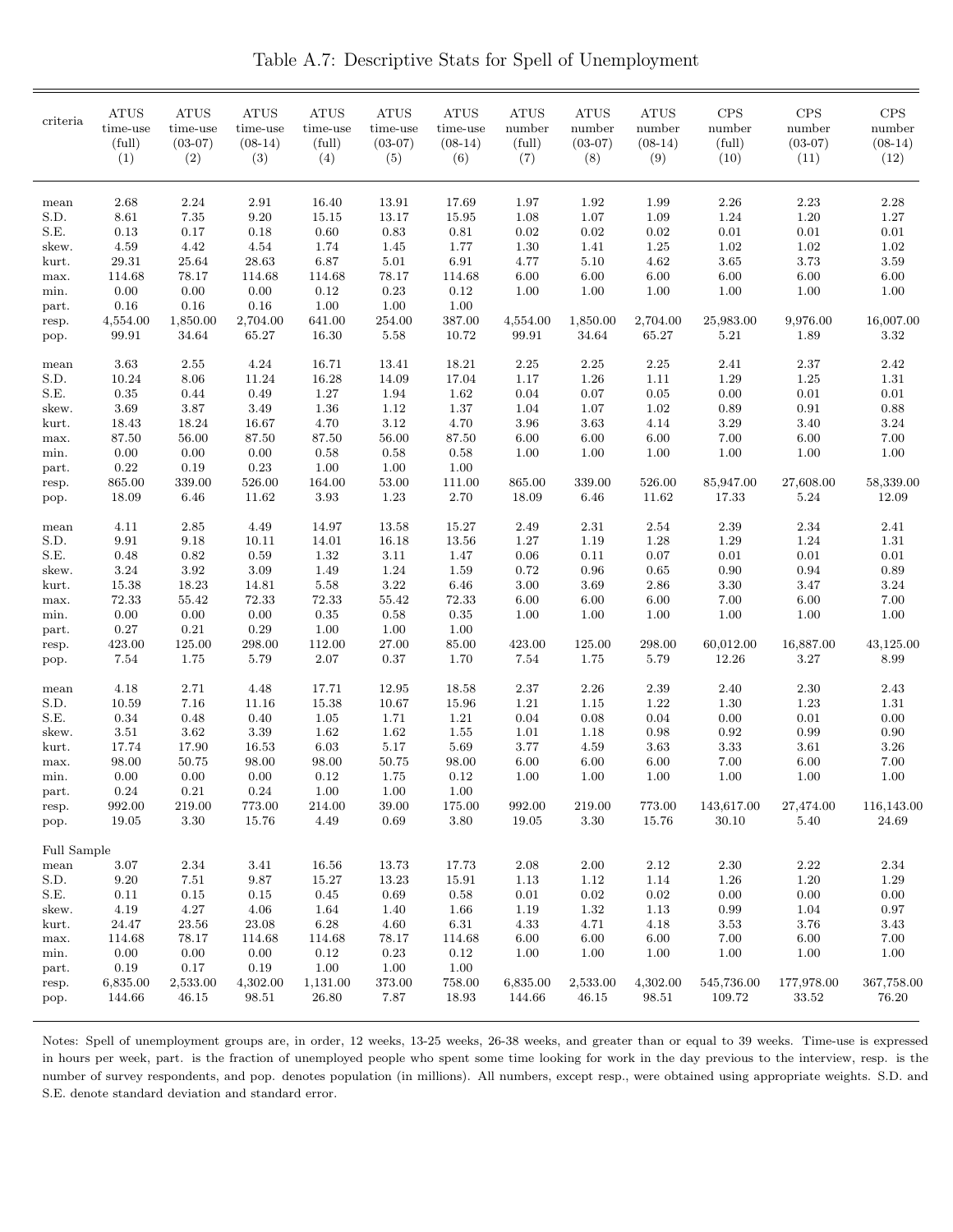<span id="page-63-0"></span>

two surveys and assume that the unemployed respondent in the ATUS maintained that status since her 8<sup>th</sup> and final CPS interview. According to U.S. Bureau of Notes: This figure depicts cross-sectional profiles over age, education, marital status, region, spell of unemployment, and occupation for three alternative measures of level, and a measure of attachment to the labor market. In the CPS, the latter variable is the reason of unemployment and in the ATUS it is constructed using the is, obtained by dividing the difference between the actual search intensity measure and its average by the corresponding standard deviation. The average and standard deviation are calculated over the respective groups. In Panel (b) education groups are high school dropouts (HSD) or with less than or equal to 11<sup>th</sup> grade; high school graduates (HS) or with  $12^{\text{th}}$  grade no diploma and high school grad-diploma or equivalent (GED); with some college (SC) or with some college but no degree, associate degree-occupational/vocational, and associate degree-academic program; and college graduates (CG) or with bachelor's degree (e.g. BA, AB, BS) and superior, including master's, professional school degree, and doctorate degree. In Panel (c), "sp" denotes spouse present and "sa" spouse absent. In Panel (e), spell of unemployment in the CPS is the interrupted spell of unemployment (truncated at 12 weeks). To estimate the spell of unemployment in the ATUS, I exploit the linkage between the Labor Statistics (2016), the elapsed time between the interviews is usually two to five months, with 3 months being the most representative (almost 70% of the ATUS If the respondent reported to be unemployed in the ATUS but employed or out of the labor force in the CPS, I assigned her a spell of 12 weeks. In Panel (f), occupations Notes: This figure depicts cross-sectional profiles over age, education, marital status, region, spell of unemployment, and occupation for three alternative measures of reason of unemployment in the final CPS interview. Regressions are estimated using weighted data. For the sake of comparison, these fixed effects are normalized, that two surveys and assume that the unemployed respondent in the ATUS maintained that status since her 8th and final CPS interview. According to U.S. [Bureau](#page-54-0) of interviews). Thus, if the respondent reported to be unemployed in both the ATUS and the final CPS interview, I add 11 weeks to the spell that she reported in the CPS. are 1: Management, business, and financial, 2: Professional and related, 3: Service, 4: Sales and related, 5: Office and administrative support, 6: Farming, fishing, and  $+\phi_l$ ) from a regression of either number of methods or weekly hours on a constant, age, education, marital status (when appropriate), sex, race, U.S. state dummies (except for region), time dummies, the unemployment rate at the state level, and a measure of attachment to the labor market. In the CPS, the latter variable is the reason of unemployment and in the ATUS it is constructed using the reason of unemployment in the final CPS interview. Regressions are estimated using weighted data. For the sake of comparison, these fixed effects are normalized, that is, obtained by dividing the difference between the actual search intensity measure and its average by the corresponding standard deviation. The average and standard deviation are calculated over the respective groups. In Panel (b) education groups are high school dropouts (HSD) or with less than or equal to 11th grade; high school graduates (HS) or with 12th grade no diploma and high school grad-diploma or equivalent (GED); with some college (SC) or with some college but no degree, associate degree-occupational/vocational, and associate degree-academic program; and college graduates (CG) or with bachelor's degree (e.g. BA, AB, BS) and superior, including master's, professional school degree, and doctorate degree. In Panel (c), "sp" denotes spouse present and "sa" spouse absent. In Panel (e), spell of unemployment in the CPS is the interrupted spell of unemployment (truncated at 12 weeks). To estimate the spell of unemployment in the ATUS, I exploit the linkage between the Labor [Statistics](#page-54-0) (2016), the elapsed time between the interviews is usually two to five months, with 3 months being the most representative (almost 70% of the ATUS interviews). Thus, if the respondent reported to be unemployed in both the ATUS and the final CPS interview, I add 11 weeks to the spell that she reported in the CPS. If the respondent reported to be unemployed in the ATUS but employed or out of the labor force in the CPS, I assigned her a spell of 12 weeks. In Panel (f), occupations are 1: Management, business, and financial, 2: Professional and related, 3: Service, 4: Sales and related, 5: Office and administrative support, 6: Farming, fishing, and forestry, 7: Construction and extraction, 8: Installation, maintenance, and repair, 9: Production, and 10: Transportation and material moving. forestry, 7: Construction and extraction, 8: Installation, maintenance, and repair, 9: Production, and 10: Transportation and material moving.*α*+*α*+ *δm* or search intensity. Each panel shows estimates of cross-section fixed effects (e.g., either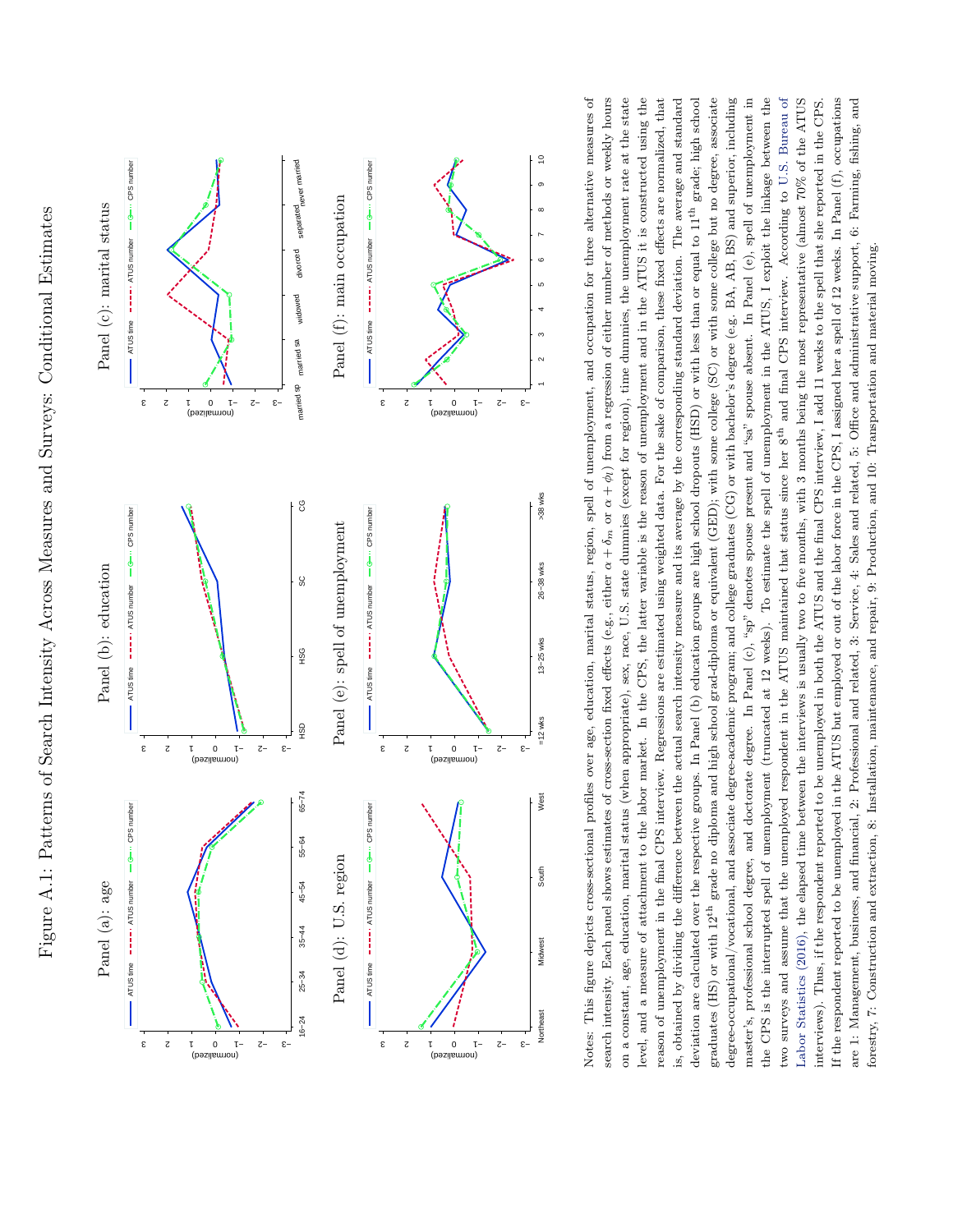#### B Propositions

In this section I prove the main propositions in the paper concerning the case of full insurance within the household. Proofs of the propositions for the alternative arrangement are omitted since they can be easily inferred from the more general case. When pertinent, I remark on the different implications of both arrangements.

Let the unit interval  $[0, 1]$  be the set of possible values for the state  $u$ . Let

$$
\Gamma(u,\theta;\bar{s},\lambda) = \left[\lambda + \alpha(1,\bar{s},\theta,\lambda)u,1\right]
$$

be the feasibility set, which comprises all the possible values that the measure *u* could take in the next period given that the current state is given by *u* and  $\theta$ , and given values for  $\bar{s}$  and  $\lambda$ .

Consider the following assumptions:

ASSUMPTION 1:  $\Gamma(u, \theta; \bar{s}, \lambda)$  is monotone decreasing in *u* for fixed  $\theta$  and given  $\bar{s}$  and  $\lambda$ ; that is,  $u^2 > u^1$  implies  $\Gamma(u^2, \theta; \bar{s}, \lambda) \subseteq \Gamma(u^1, \theta; \bar{s}, \lambda)$ .

ASSUMPTION 2:  $U(c)$ ,  $V(s)$ , and  $f(s, \bar{s}, \theta)$  are once-differentiable functions with respect to the first argument. Further  $U(c)$  is strictly increasing,  $V(s)$  is strictly increasing, and  $f(s, \bar{s}, \theta)$  is strictly increasing in *s* for fixed  $\bar{s}$  and  $\theta$ . Also,  $\beta \in (0, 1)$ .

ASSUMPTION 3:  $y^n(\theta) > y^u(\theta)$  for fixed  $\theta$  and  $(y^n(\theta) - y^u(\theta))U_c(c) - \gamma + V(s) > 0$  for fixed u and  $\theta$ .

ASSUMPTION 4:  $\alpha(s, \theta, \bar{s}, \lambda) \equiv 1 - \lambda - f(s, \bar{s}, \theta) > 0$  for every  $\lambda$ , *s*,  $\bar{s}$ , and  $\theta$ .

This assumption ensures that the time persistence of *u* is positive.

The following Lemma will be useful to prove the subsequent proposition:

LEMMA 1: Let *U*, *V*, *f*,  $y^n$ ,  $y^u$ ,  $\gamma$ , and  $\lambda$  satisfy Assumptions 2-4. Then  $\mathcal{U}(u, u', \theta)$  is strictly decreasing in  $u$  for fixed  $u'$  and  $\theta$ .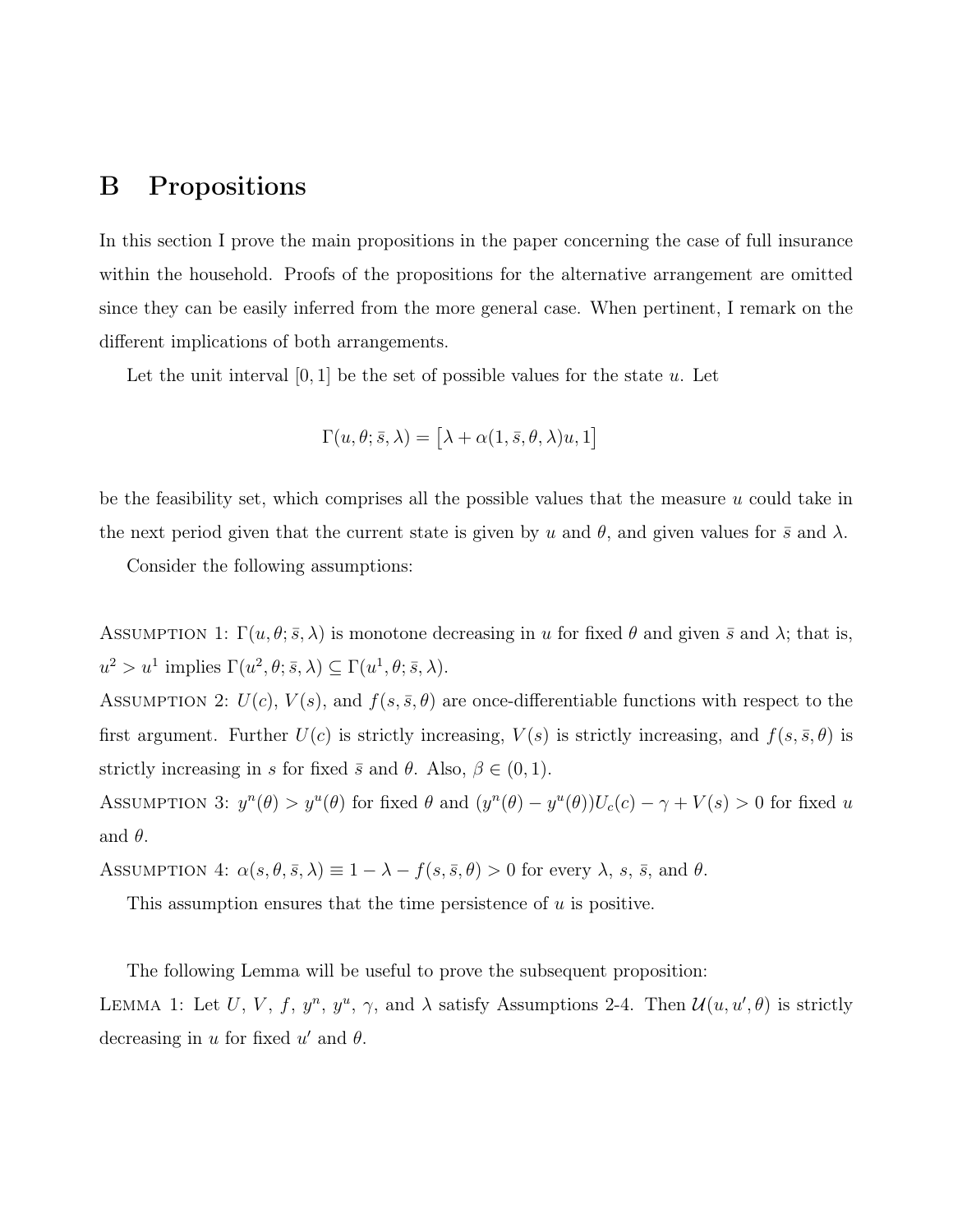<span id="page-65-0"></span>PROPOSITION 1 (*Strict decreasing monotonicity of*  $B(u, \theta)$  *with respect to u*): Let  $\Gamma$ , *U*, *V*, *f*,  $y^n$ ,  $y^u$ ,  $\gamma$ ,  $\lambda$  and  $\beta$  satisfy Assumptions 1-4. Then  $B(u, \theta)$  is strictly decreasing in *u* for fixed  $\theta$ . PROOF: I rely on the theory developed by [Lucas et al. \(1989\),](#page-52-3) Chapter 4. In particular, I invoke Theorem 4.7 [\(Lucas et al.,](#page-52-3) [1989](#page-52-3), p. 80). First, I note that since the set [0*,* 1] is compact then the boundedness assumption on the return function *U* could be easily disregarded for the application of Theorem 4.7.

Continuity of  $U$  is implied by Assumption 2. Lemma 1 establishes that  $U$  is strictly decreasing in  $u$  for fixed  $u'$  and  $\theta$ . Indeed, notice that

$$
\frac{\partial \mathcal{U}}{\partial u} = (y^u(\theta) - y^u(\theta))U_c + \gamma - V(s) - \alpha(s, \bar{s}, \theta, \lambda) \frac{V_s(s)}{f_s(s, \bar{s}, \theta)} < 0
$$

under Assumptions 2-4. In the previous expression, I have benefited from an intermediate result,

$$
\frac{\partial s}{\partial u} = \frac{\alpha(s, \bar{s}, \theta, \lambda)}{u f_s(s, \bar{s}, \theta)} > 0
$$

which is obtained by applying the Implicit Function Theorem to the law of motion of unemployment and holding *u* fixed.

Assumption 1 requires that the feasibility set satisfies a monotonicity condition with respect to *u*. It is straightforward to verify, from the law of motion of unemployment, that  $u^2 \geq u^1$ implies  $\Gamma(u^2, \theta; \bar{s}, \lambda) \subseteq \Gamma(u^1, \theta; \bar{s}, \lambda)$ . That is,  $\Gamma(u, \theta; \bar{s}, \lambda)$  is in this sense monotone decreasing in *u*.

Using Theorem 4.7 in [Lucas et al. \(1989\)](#page-52-3), I conclude that  $B(u, \theta)$  is *strictly decreasing* in *u*. REMARK: In the absence of full insurance within the household,  $B(u, \theta)$  is also strictly decreasing in *u* for fixed *θ*.

ASSUMPTION 5:  $U(c)$ ,  $V(s)$ , and  $f(s, \bar{s}, \theta)$  are twice-differentiable functions with respect to the first argument.  $U(c)$  is strictly concave,  $V(s)$  is weakly convex and  $f(s, \bar{s}, \theta)$  is strictly concave in *s* for fixed  $\bar{s}$  and  $\theta$ .

The following Lemma and Assumption will be useful to prove the subsequent proposition: LEMMA 2: Let *V* and *f* satisfy Assumptions 2 and 5. Then  $\mathcal{U}(u, u', \theta)$  is strictly concave in *u*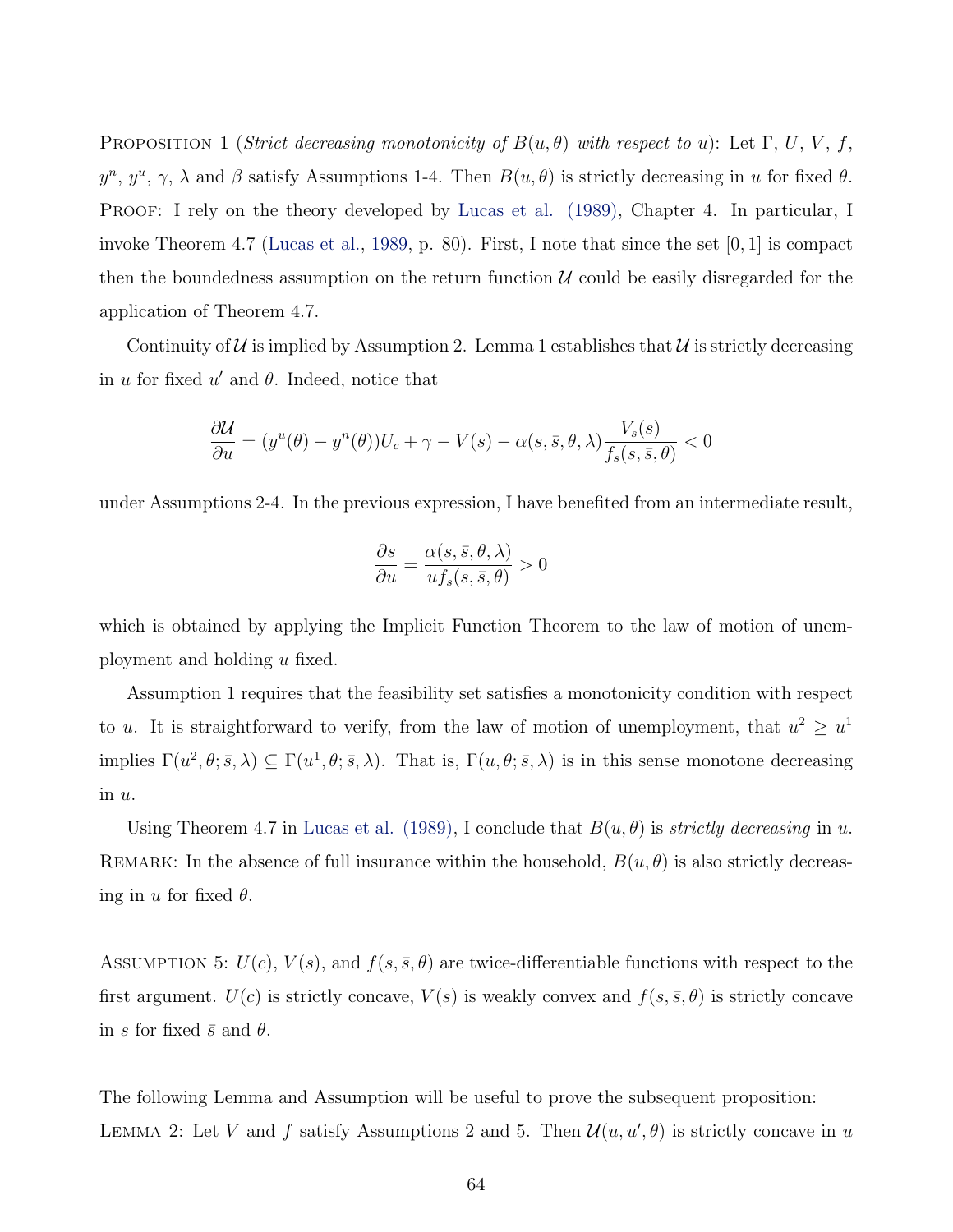<span id="page-66-0"></span>and  $u'$  for fixed  $\theta$ .

REMARK: In the absence of full insurance within the household,  $U$  is weakly concave.

ASSUMPTION 6:  $\Gamma(u, \theta; \bar{s}, \lambda)$  is convex in *u* for fixed  $\theta$  and given  $\bar{s}$  and  $\lambda$ .

PROPOSITION 2 (*Strict concavity of*  $B(u, \theta)$  *with respect to u*): Let  $\Gamma$ , *U*, *V*, *f*,  $y^n$ ,  $\gamma$ ,  $\lambda$  and *β* satisfy Assumptions 1-6. Then *B*(*u, θ*) is strictly concave in *u* for fixed *θ*.

PROOF: I invoke Theorem 4.8 from [Lucas et al. \(1989\),](#page-52-3) Chapter 4, p. 81. Lemma 2 guarantees that  $\mathcal{U}(u, u', \theta)$  is strictly concave with respect to *u* and *u'* for fixed  $\theta$ . I show this by constructing the Hessian matrix. I first compute

$$
\frac{\partial \mathcal{U}}{\partial u} = -(y^n - y^u)U_c + \gamma - V - \frac{\alpha V_s}{f_s}
$$
  

$$
\frac{\partial \mathcal{U}}{\partial u'} = \frac{V_s}{f_s},
$$

from which I calculate the entries of the Hessian matrix

$$
\frac{\partial^2 \mathcal{U}}{\partial u^2} = (y^n - y^u)^2 U_{cc} + \frac{\alpha^2}{u f_s^2} \left[ \frac{V_s f_{ss}}{f_s} - V_{ss} \right]
$$

$$
\frac{\partial^2 \mathcal{U}}{\partial u'^2} = \frac{1}{u f_s^2} \left[ \frac{V_s f_{ss}}{f_s} - V_{ss} \right]
$$

$$
\frac{\partial^2 \mathcal{U}}{\partial u' \partial u} = \frac{-\alpha}{u f_s^2} \left[ \frac{V_s f_{ss}}{f_s} - V_{ss} \right]
$$

Assumptions 2 and 5 ensure that  $\frac{\partial^2 U}{\partial u^2} < 0$ . In addition, notice that  $\frac{\partial^2 U}{\partial u^2}$ *∂u*<sup>2</sup>  $\frac{\partial^2 U}{\partial u'^2}$  −  $\left(\frac{\partial^2 U}{\partial u' \partial u}\right)^2$ =  $(y^n-y^u)^2U_{cc}\psi$  $\frac{y^u}{u f_s^2}$  > 0, where  $\psi = \frac{V_s f_{ss}}{f_s}$ *fs − Vss <* 0, under those assumptions. Thus, the Hessian matrix is negative definite. I conclude that  $\mathcal{U}(u, u', \theta)$  is strictly concave in *u* and *u'* for fixed  $\theta$ .

Finally,  $\Gamma(u, \theta; \bar{s}, \lambda)$  is convex in the sense that if  $u' \in \Gamma(u, \theta; \bar{s}, \lambda)$  and  $w' \in \Gamma(w, \theta; \bar{s}, \lambda)$  then  $\phi u' + (1 - \phi)w' \in \Gamma(\phi u + (1 - \phi)w, \theta; \bar{s}, \lambda)$  for any  $\phi \in (0, 1)$ . Hence Assumption 6 is verified.

Using Theorem 4.8 in [Lucas et al. \(1989\),](#page-52-3) I conclude that  $B(u, \theta)$  is *strictly concave* in *u* for fixed  $\theta$ .

REMARK: In the absence of full insurance within the household,  $B(u, \theta)$  is linear in *u* for fixed *θ*. I use the equivalence ([10\)](#page-34-0) highlighted earlier in the paper. By using equations ([5\)](#page-32-0) and ([10](#page-34-0)), it is easy to see that  $B_u$  is a constant.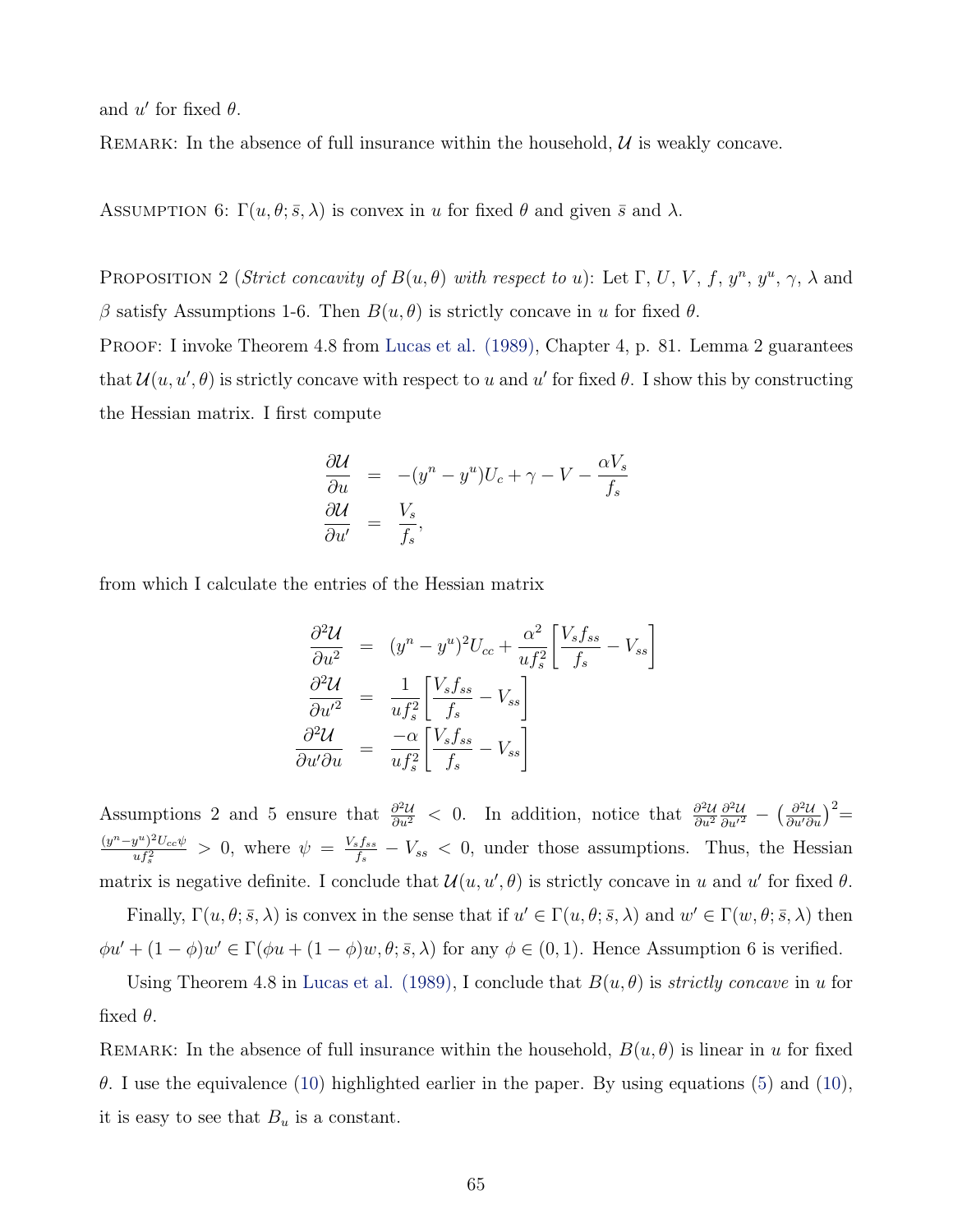Next, I make an assumption that will ensure the interiority and uniqueness of the optimal search intensity even under the linearity of the value function.

ASSUMPTION 7:  $f(s, \bar{s}, \theta)$  satisfies the Inada's conditions with respect to *s*. NOTE: Two of the conditions are implied by Assumptions 2 and 5. It remains to require that

$$
\lim_{s \to 0} f_s(s, \bar{s}, \theta) = \infty
$$

NOTE: Even if  $B(\cdot, \theta)$  and  $V(s)$  are linear, Assumption 7 guarantees a unique interior solution. To see this recall equation ([8\)](#page-34-1). The intuition is simply that a little bit of effort is highly valuable. That is, the unemployed worker would be better-off if exerting a minimal level of effort.

The following assumption is crucial to prove the subsequent proposition:

ASSUMPTION 8: Let the value function  $B(u, \theta)$  be a smooth function with respect to *u* and  $\theta$ .

Let  $l(u, \theta)$  denote the next period's optimal measure of unemployed workers as a function of the state  $(u, \theta)$ . The policy function  $l(u, \theta)$  is linked to the optimal search intensity  $h(u, \theta)$ through the law of motion of unemployment:

$$
l(u, \theta) = \lambda + \alpha (h(u, \theta), \bar{s}, \theta, \lambda) u
$$

PROPOSITION 3 (*Strict monotonicity of*  $h(u, \theta)$  *with respect to u*): Let *B*, Γ, *U*, *V*, *f*,  $y^n$ ,  $y^u$ , *γ*,  $\lambda$  and  $\beta$  satisfy Assumptions 1-8. Then the optimal search intensity is a strictly increasing function of  $u$  for fixed  $\theta$ .

Proof: I use the optimal condition for search intensity and apply the Implicit Function Theorem to obtain:

$$
h_u(u,\theta)\left[\underbrace{V_{ss}(h(u,\theta))}_{\geq 0}+\underbrace{\beta}_{+}\underbrace{f_{ss}(h(u,\theta),\bar{s},\theta)}_{-}\underbrace{B_u(u',\theta')}_{-}\underbrace{-\beta}_{+}\underbrace{u}_{+}\underbrace{f_s(h(u,\theta),\bar{s},\theta)}_{+}\underbrace{B_{uu}(u',\theta')}_{-}\underbrace{B_{uu}(u',\theta')}_{+}\right]=
$$

The assumptions made on the primitive functions *U*, *V* , and *f* lead to the conclusion that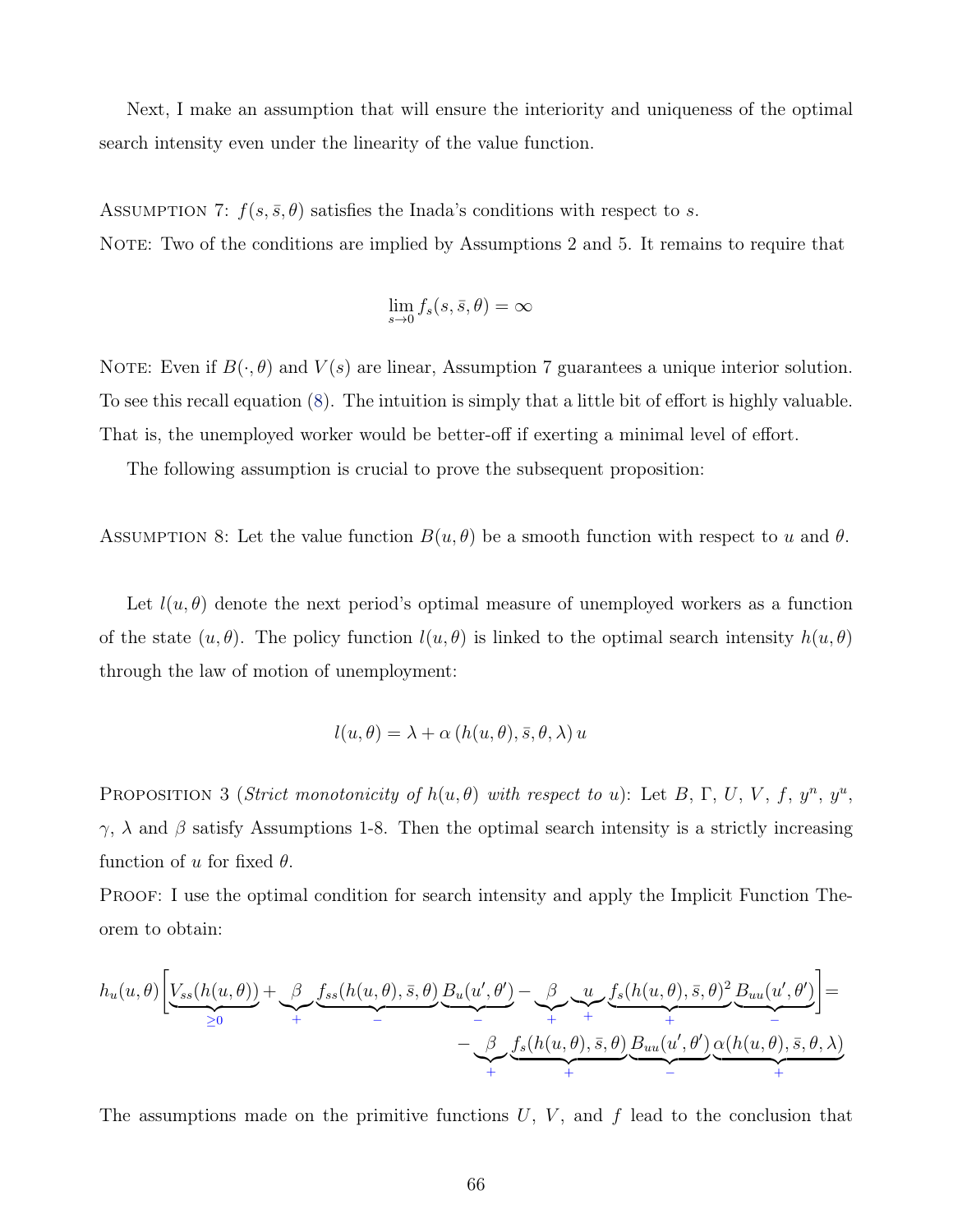<span id="page-68-0"></span> $h(u, \theta)$  is strictly increasing in *u* for fixed  $\theta$ .

REMARK: In the absence of full insurance within the household,  $h(u, \theta)$  is constant in *u* for fixed *θ*. The reason why the optimal search intensity does not depend on *u* is twofold. Neither do the marginal costs nor the marginal benefits of searching depend on the state. The latter is a direct consequence of the absence of full insurance within the household.

One of the hypotheses entertained in the paper uses the procyclicality of the value of a job as an assumption. Next, I provide conditions that guarantee this to happen. I rely on supermodularity techniques developed by [Topkis'](#page-54-1)s [\(1998\)](#page-54-1). To use his theorems, I express the objective function as dependent of *n'*, *n*, and  $\theta$ , where  $n = 1 - u$  is the measure of *employed* workers. Let

$$
\tilde{H}(n, n', \theta) = \tilde{\mathcal{U}}(n, n', \theta) + \int_{\Theta} \tilde{B}(n', \theta') Q(\theta, d\theta')
$$

be the objective function (the right side of the Bellman equation), where the tilde denotes that the problem is restated in terms of the measure of employed workers. Consider the following assumptions:

ASSUMPTION 9:  $f$  is strictly increasing in  $\theta$ .

Assumption 10: The transition probability *Q* is monotone increasing. ASSUMPTION 11:  $f(s, \theta)$  has strictly increasing differences in *s* and  $\theta$ , i.e.,  $f_{s\theta} > 0$ . Assumption 12:

$$
\frac{\partial \tilde{\mathcal{U}}(n,n',\theta)}{\partial n \partial \theta} = \frac{y^n(\theta)}{\partial \theta} - \frac{y^n(\theta)}{\partial \theta} - \frac{\partial \gamma}{\partial \theta} + \frac{\partial V}{\partial \theta} + \frac{\partial (\alpha V_s/f_s)}{\partial \theta} > 0
$$

where

$$
\frac{\partial V}{\partial \theta} + \frac{\partial (\alpha V_s/f_s)}{\partial \theta} = -\frac{V_s f_\theta}{f_s} + \alpha \left( \frac{f_\theta}{f_s^2} \left[ \frac{V_s f_{ss}}{f_s} - V_{ss} \right] - \frac{V_s f_{s\theta}}{f_s^2} \right)
$$

Then under Assumption 12, wages minus unemployment benefits are more procyclical that the value of non-working time when moving from unemployment to employment. The next proposition asserts than with the aid of the latter assumptions the value of a job is procyclical,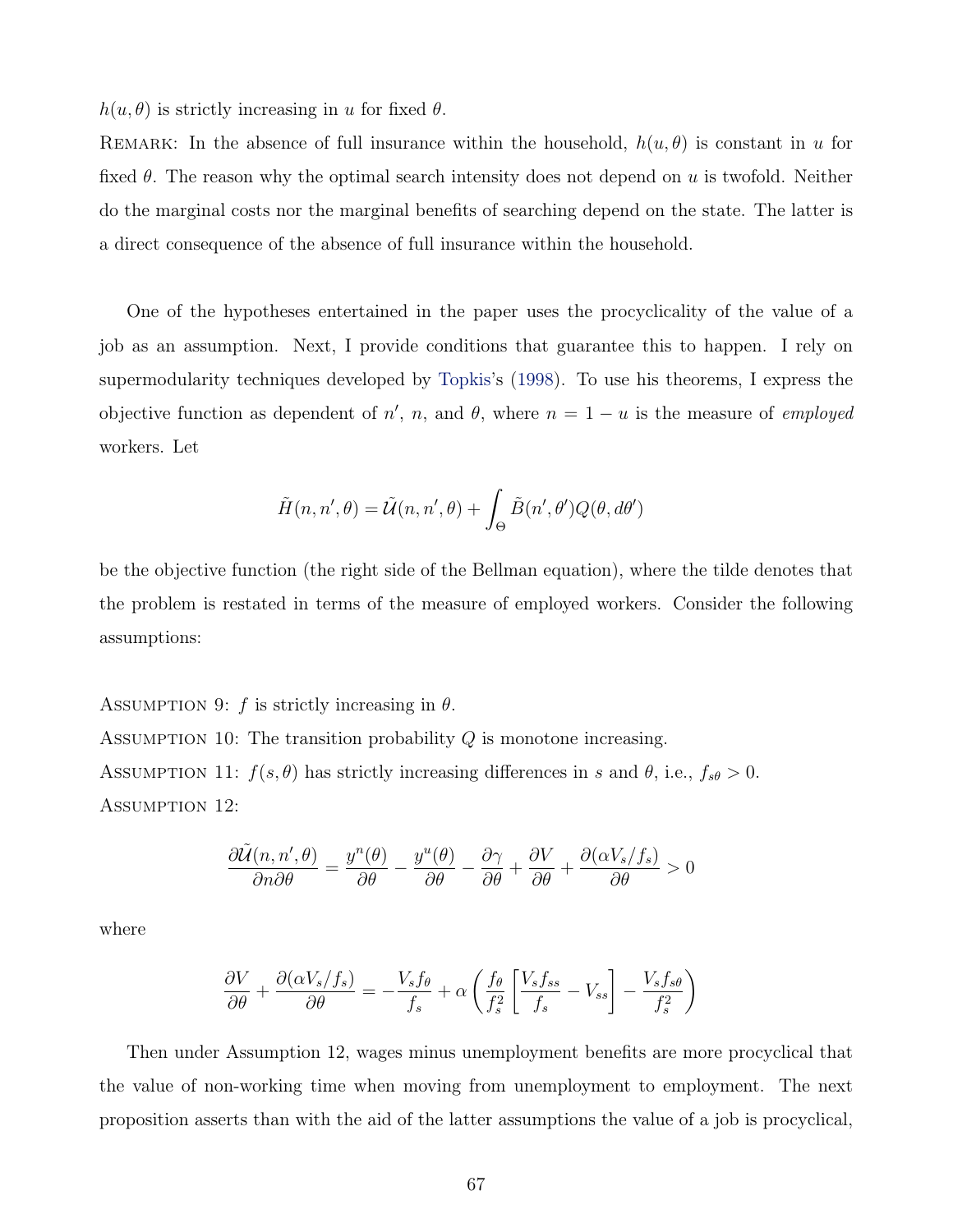<span id="page-69-0"></span>as in the canonical general equilibrium search model.

PROPOSITION 4 (*Strict increasing monotonicity of*  $\tilde{B}_n(n,\theta)$ ): Let *Q*, *U*, *V*, *f*, and  $\lambda$  satisfy Assumptions 2, 4, 5, 9, 10, and 11. Then  $\tilde{B}(n, \theta)$  is supermodular in *n* and  $\theta$ , i.e.,  $\tilde{B}_{n,\theta} > 0$ . PROOF: First I show that  $\tilde{\mathcal{U}}(n, n', \theta)$  is strictly supermodular in  $(n, \theta)$  and has strictly increasing differences in  $(n', n)$  and  $(n', \theta)$ . Notice that

$$
\frac{\partial^2 \tilde{U}}{\partial n' \partial n} = -\frac{\alpha}{u f_s^2} \left[ \frac{V_s f_{ss}}{f_s} - V_{ss} \right] > 0
$$
  

$$
\frac{\partial^2 \tilde{U}}{\partial n' \partial \theta} = -\frac{f_\theta}{f_s^2} \left[ \frac{V_s f_{ss}}{f_s} - V_{ss} \right] + \frac{V_s f_{s\theta}}{f_s^2} > 0
$$

establishes that  $\tilde{U}$  has strict increasing differences in  $(n', n)$  and  $(n', \theta)$ , respectively. The sign of the following expression

$$
\frac{\partial^2 \tilde{U}}{\partial n \partial \theta} = \frac{\partial \Delta U(\theta)}{\partial \theta} - \alpha \left( -\frac{f_\theta}{f_s^2} \left[ \frac{V_s f_{ss}}{f_s} - V_{ss} \right] + \frac{V_s f_{s\theta}}{f_s^2} \right) - \frac{V_s f_\theta}{f_s},
$$

where  $\Delta^n(\theta) \equiv (y^n - y^u)U_c + V(s(\theta)) - \gamma$  or  $\Delta^n(\theta) \equiv U(y^n(\theta)) - U(y^u(\theta)) + V(s(\theta)) - \gamma$ (depending on whether full insurance within the household is possible), is not clear. Under Assumption 12, the first term in the above equation outweighs the remaining term so that  $\hat{\mathcal{U}}$  is supermodular in  $(n, \theta)$ . Finally, by Proposition 2 in [Hopenhayn and Prescott \(1992\),](#page-52-4) it follows that  $B(n, \theta)$  is supermodular in  $(n, \theta)$ .

Now, I am ready to state the main propositions concerning the choice of search intensity in response to changes in *θ*.

PROPOSITION 5 (*Strict increasing monotonicity of*  $h(u, \theta)$  *with respect to*  $\theta$ ): Let  $Q, B, \Gamma, U$ , *V*, *f*,  $\lambda$ ,  $\gamma$ , and  $\beta$  satisfy Assumptions 1-11. Further let  $\theta$  be either I.I.D. or correlated. Then  $h(u, \theta)$  is strictly increasing in  $\theta$  if  $f_{s\theta} > 0$  in the absence of full insurance within the household. PROOF: The optimal condition reads as follows

$$
V_s(h(u, \theta)) = -\beta f_s(h(u, \theta), \theta) \int_{\Theta} B_u(u', \theta') Q(\theta, d\theta')
$$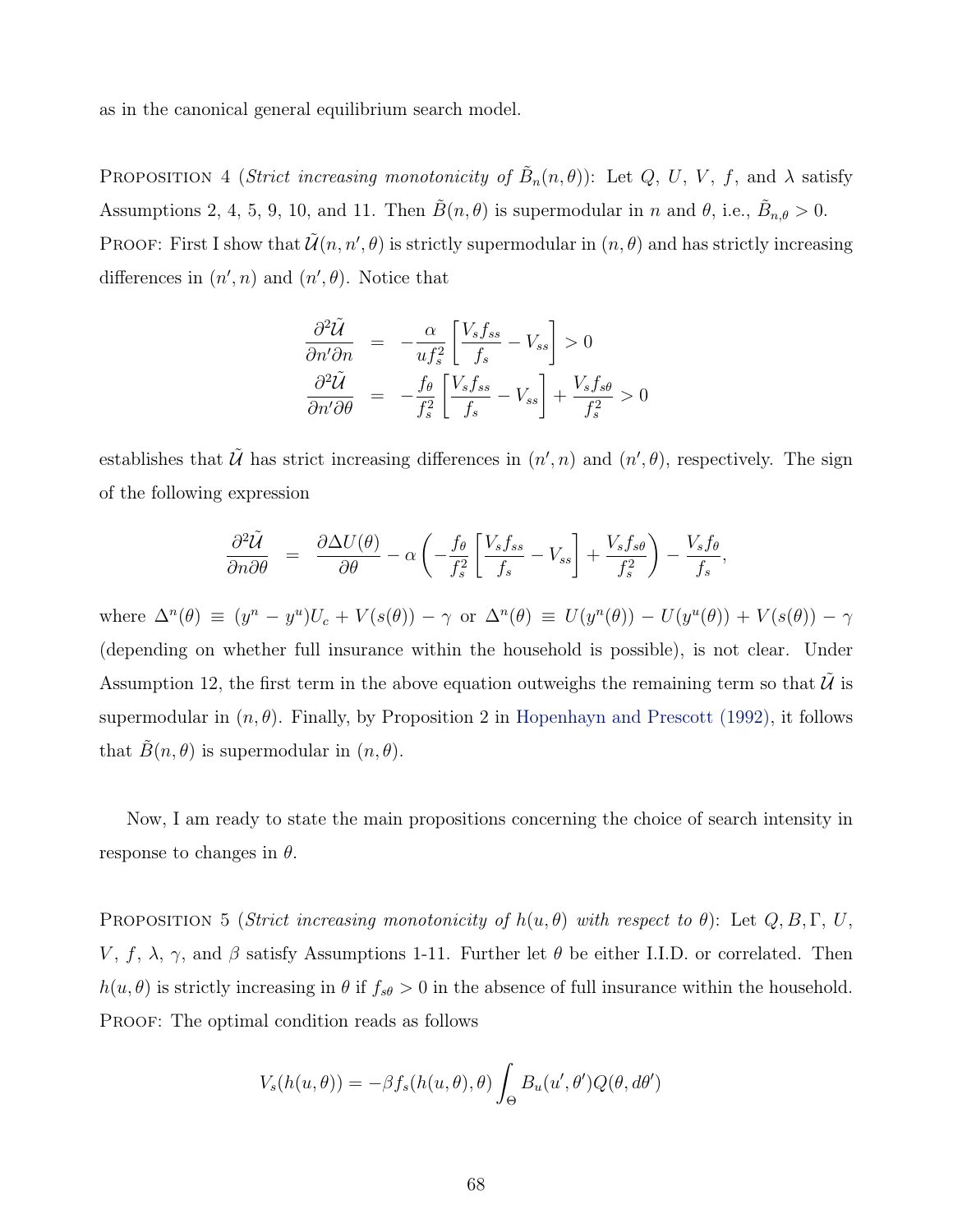<span id="page-70-0"></span>where  $u' = \lambda + \alpha(s, \bar{s}, \theta, \lambda)u$ . Taking derivatives with respect to  $\theta$  gives:

$$
V_{ss}h_{\theta} = -\beta(f_{ss}h_{\theta} + f_{s\theta}) \int_{\Theta} B_u(u', \theta')Q(\theta, d\theta') - \beta f_s \frac{\partial \int_{\Theta} B_u(u', \theta')Q(\theta, d\theta')}{\partial \theta}
$$

or

$$
h_{\theta} \left[ \underbrace{V_{ss}}_{\geq 0} + \underbrace{\beta}_{\leftarrow} \underbrace{f_{ss}}_{\sim} \underbrace{\int_{\Theta} B_{u}(u', \theta')Q(\theta, d\theta')}_{\sim} - \underbrace{\beta}_{\leftarrow} \underbrace{u}_{\leftarrow} \underbrace{f_{s}^{2}}_{\sim} \underbrace{\int_{\Theta} B_{uu}(u', \theta')Q(\theta, d\theta')}_{0} \right] =
$$
\n
$$
- \underbrace{\beta}_{\leftarrow} \underbrace{\int_{\Theta} f_{s\theta} \underbrace{\int_{\Theta} B_{u}(u', \theta')Q(\theta, d\theta')}_{\sim}}_{\sim} - \underbrace{u}_{\theta} \underbrace{f_{s}}_{\sim} \underbrace{\int_{\Theta} B_{u}(u', \theta')Q(\theta, d\theta')}_{0} + \underbrace{f_{s}}_{\sim} \underbrace{Q'(\theta)}_{\sim} \underbrace{\frac{\partial f_{\Theta} B_{u}(u', \theta')Q(\theta, d\theta')}{\partial \theta'}}_{\sim}
$$

where the signs are added in the light of the assumptions previously made and the results proved so far. Recall that, in the absence of full insurance within the household,  $B(u, \theta)$  is linear in *u* for fixed *θ*. With the value of moving from unemployment to employment procyclical (i.e.,  $\tilde{B}_{n\theta}(n,\theta) > 0$  or  $B_{u\theta}(u,\theta) < 0$ , the procyclicality of search intensity depends almost exclusively on the procyclicality of the marginal return of searching *fs*.

REMARK: When  $\theta$  is I.I.D.  $f_{s\theta} > 0$  is also a necessary condition.

NOTE: The sufficiency and necessity of  $f_{s\theta} > 0$  for the deterministic case is shown by [Mukoyama](#page-53-4) [et al. \(2013\)](#page-53-4) in their Proposition 1.

For completeness, I also include the proposition that holds when there is full insurance within the household.

PROPOSITION 6 (*Strict increasing monotonicity of*  $h(u, \theta)$  *with respect to*  $\theta$ ): Let  $Q, B, \Gamma, U$ , *V*, *f*,  $\lambda$ ,  $\gamma$ , and  $\beta$  satisfy Assumptions 1-11. Further let  $\theta$  be either I.I.D. or correlated. Then *h*(*u, θ*) is strictly increasing in *θ* if  $f_{s\theta} > 0$  and

$$
\frac{f_{s\theta}}{f_{s}f_{\theta}} > \frac{u \int_{\Theta} B_{uu}(u', \theta')Q(\theta, d\theta')}{\int_{\Theta} B_{u}(u', \theta')Q(\theta, d\theta')}
$$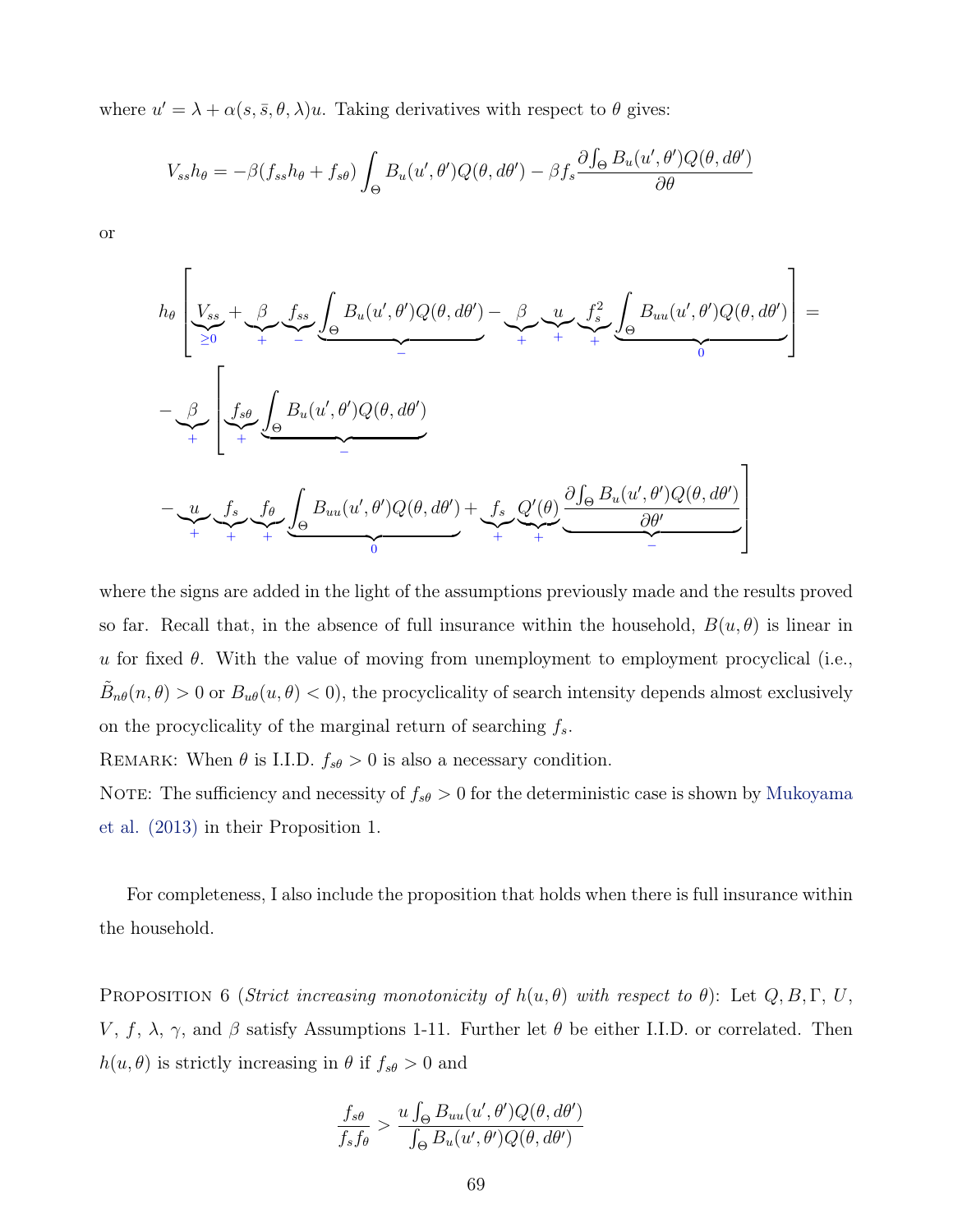in the presence of full insurance within the household.

PROOF: The optimal condition reads as follows

$$
V_s(h(u, \theta)) = -\beta f_s(h(u, \theta), \theta) \int_{\Theta} B_u(u', \theta') Q(\theta, d\theta')
$$

where  $u' = \lambda + \alpha(s, \bar{s}, \theta, \lambda)u$ .

Taking derivatives with respect to  $\theta$  gives:

$$
V_{ss}h_{\theta} = -\beta(f_{ss}h_{\theta} + f_{s\theta}) \int_{\Theta} B_u(u', \theta')Q(\theta, d\theta') - \beta f_s \frac{\partial \int_{\Theta} B_u(u', \theta')Q(\theta, d\theta')}{\partial \theta}
$$

or

$$
h_{\theta}\left[\underbrace{V_{ss}}_{\geq 0} + \underbrace{\beta \underbrace{f_{ss}}_{\neq 0} \underbrace{f_{su}(u', \theta')Q(\theta, d\theta')}_{\neq} - \underbrace{\beta \underbrace{u}_{\neq} \underbrace{f_{s}^{2}}_{\neq 0} \underbrace{f_{su}(u', \theta')Q(\theta, d\theta')}_{\neq 0} + \underbrace{f_{s}^{2} \underbrace{f_{s}^{2}}_{\neq 0} \underbrace{f_{su}(u', \theta')Q(\theta, d\theta')}_{\neq 0} - \underbrace{u \underbrace{f_{s}^{2}}_{\neq 0} \underbrace{f_{\theta} \underbrace{f_{su}(u', \theta')Q(\theta, d\theta')}_{\neq 0} + \underbrace{f_{s}^{2} \underbrace{Q'(\theta)}_{\neq 0} \underbrace{\frac{\partial f_{\theta} B_{u}(u', \theta')Q(\theta, d\theta')}{\frac{\partial \theta'}{}}}_{\neq 0}\right]
$$

where the signs are added in the light of the assumptions previously made and the results proved so far and just discussed.

REMARK: When  $\theta$  is I.I.D. the latter condition is also a necessary condition.

PROPOSITION 7: Consider the following expression for the probability of finding a job of an individual unemployed worker under symmetric equilibrium  $(s = \bar{s})$ :

$$
f(s,\bar{s},\theta)|_{s=\bar{s}}=\left(\bar{s}^{\frac{\sigma-1}{\sigma}}+\theta^{\frac{\sigma-1}{\sigma}}\right)^{\frac{\sigma}{\sigma-1}}
$$

If  $\sigma < 1$  then  $f \leq 1$ .